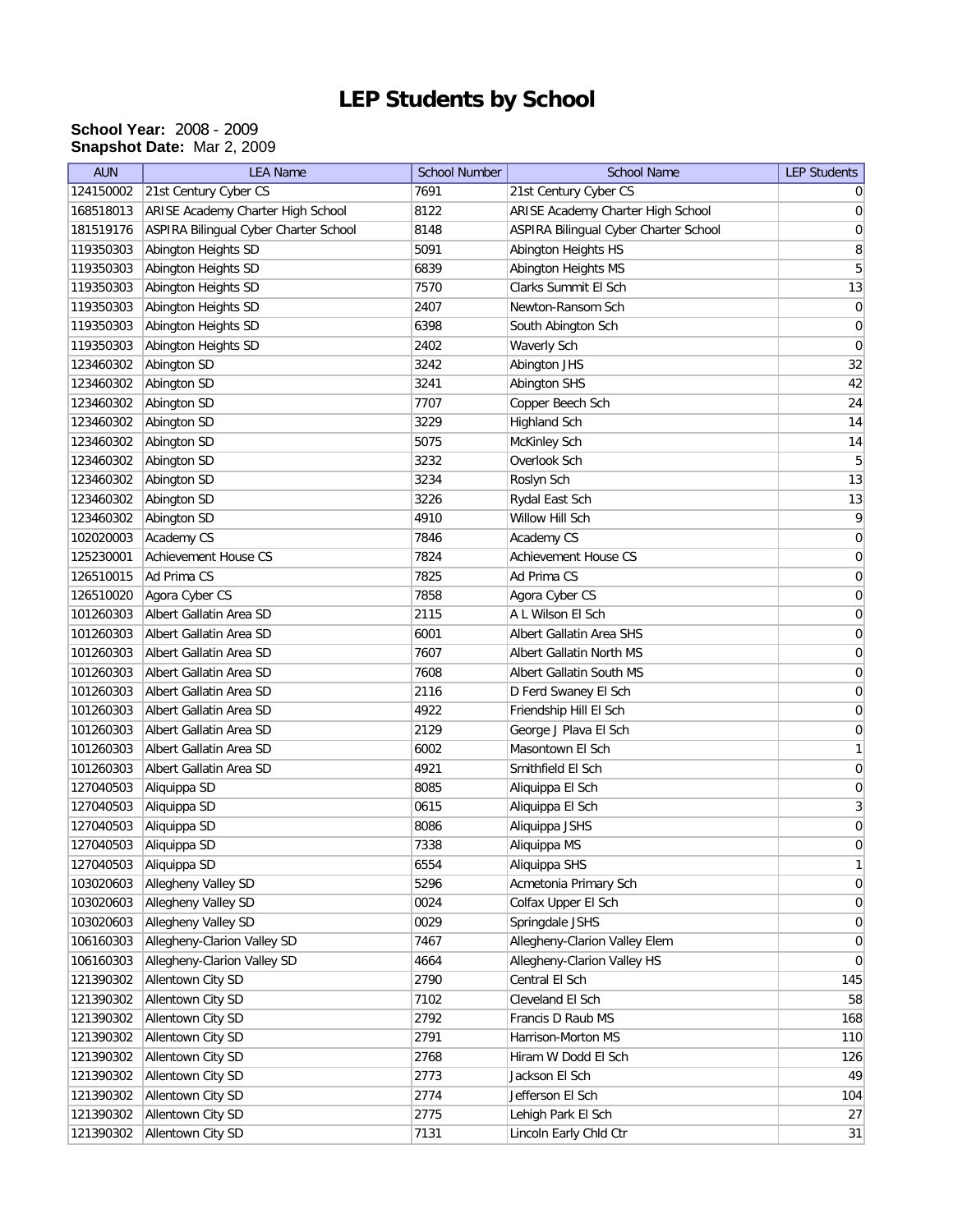| <b>AUN</b> | <b>LEA Name</b>                          | <b>School Number</b> | <b>School Name</b>                       | <b>LEP Students</b> |
|------------|------------------------------------------|----------------------|------------------------------------------|---------------------|
| 121390302  | Allentown City SD                        | 2795                 | Louis E Dieruff HS                       | 181                 |
| 121390302  | Allentown City SD                        | 8140                 | Luis A. Ramos El Sch                     | 0                   |
| 121390302  | Allentown City SD                        | 2777                 | McKinley El Sch                          | 34                  |
| 121390302  | Allentown City SD                        | 2778                 | Midway Manor Early Chld Ctr              | 22                  |
| 121390302  | Allentown City SD                        | 2779                 | Mosser El Sch                            | 88                  |
| 121390302  | Allentown City SD                        | 2780                 | Muhlenberg El Sch                        | 48                  |
| 121390302  | Allentown City SD                        | 2781                 | Ritter El Sch                            | 45                  |
| 121390302  | Allentown City SD                        | 2782                 | Roosevelt El Sch                         | 78                  |
| 121390302  | Allentown City SD                        | 6448                 | Sheridan El Sch                          | 93                  |
| 121390302  | Allentown City SD                        | 2793                 | South Mountain MS                        | 144                 |
|            | 121390302 Allentown City SD              | 4929                 | <b>Trexler MS</b>                        | 124                 |
| 121390302  | Allentown City SD                        | 2785                 | Union Terrace El Sch                     | 90                  |
| 121390302  | Allentown City SD                        | 2786                 | Washington El Sch                        | 111                 |
| 121390302  | Allentown City SD                        | 2794                 | William Allen HS                         | 357                 |
| 126512990  | Alliance for Progress CS                 | 7543                 | Alliance for Progress CS                 | $\overline{0}$      |
| 108070502  | Altoona Area SD                          | 0913                 | Altoona Area HS                          | $\mathbf{1}$        |
| 108070502  | Altoona Area SD                          | 7986                 | Altoona Area Jr HS                       | $\overline{2}$      |
| 108070502  | Altoona Area SD                          | 0891                 | Baker El Sch                             | 0                   |
| 108070502  | Altoona Area SD                          | 0912                 | D S Keith JHS                            | 0                   |
| 108070502  | Altoona Area SD                          | 0908                 | Irving El Sch                            | $\vert 0 \vert$     |
| 108070502  | Altoona Area SD                          | 0895                 | Juniata El Sch                           | $\boldsymbol{0}$    |
| 108070502  | Altoona Area SD                          | 0930                 | Juniata Gap El Sch                       | 0                   |
| 108070502  | Altoona Area SD                          | 7425                 | Kimmel Alternative School                | 0                   |
| 108070502  | Altoona Area SD                          | 0933                 | Logan El Sch                             | 1                   |
| 108070502  | Altoona Area SD                          | 7199                 | Mowrie A Ebner El Sch                    | $\boldsymbol{0}$    |
| 108070502  | Altoona Area SD                          | 0909                 | Penn-Lincoln El Sch                      | $\boldsymbol{0}$    |
| 108070502  | Altoona Area SD                          | 0902                 | Pleasant Valley El Sch                   | 4                   |
| 108070502  | Altoona Area SD                          | 0911                 | Theodore Roosevelt JHS                   | 0                   |
| 108070502  | Altoona Area SD                          | 6708                 | Washington-Jefferson El Sch              | 0                   |
| 108070502  | Altoona Area SD                          | 5302                 | Wright El Sch                            | 0                   |
| 127040703  | Ambridge Area SD                         | 6555                 | Ambridge Area HS                         | $\overline{2}$      |
| 127040703  | Ambridge Area SD                         | 0633                 | Ambridge Area JHS                        | $\overline{2}$      |
| 127040703  | Ambridge Area SD                         | 0629                 | Economy El Sch                           | $\boldsymbol{0}$    |
| 127040703  | Ambridge Area SD                         | 0661                 | Highland El Sch                          | $\mathbf{1}$        |
| 127040703  | Ambridge Area SD                         | 0632                 | State Street El Sch                      | 1                   |
| 113380303  | Annville-Cleona SD                       | 2725                 | Annville Cleona JSHS                     | $6 \mid$            |
| 113380303  | Annville-Cleona SD                       | 2724                 | Annville El Sch                          | $\boldsymbol{6}$    |
| 113380303  | Annville-Cleona SD                       | 2723                 | Cleona El Sch                            | $\overline{2}$      |
| 113380303  | Annville-Cleona SD                       | 2722                 | North Annville El Sch                    | $\mathbf{1}$        |
| 114060503  | Antietam SD                              | 0820                 | Antietam MS/HS                           | 8                   |
| 114060503  | Antietam SD                              | 5205                 | Mt Penn El Sch                           | 19                  |
| 114060503  | Antietam SD                              | 7838                 | Mt Penn Primary Ctr                      | 7                   |
| 104510394  | Antonia Pantoja Community Charter School | 8031                 | Antonia Pantoja Community Charter School | $\overline{0}$      |
| 128030603  | Apollo-Ridge SD                          | 7787                 | Apollo-Ridge Elem Sch                    | $\mathbf{1}$        |
| 128030603  | Apollo-Ridge SD                          | 2320                 | Apollo-Ridge HS                          | 0                   |
| 128030603  | Apollo-Ridge SD                          | 6570                 | Apollo-Ridge MS                          | 0                   |
| 128030852  | Armstrong SD                             | 0569                 | Dayton El Sch                            | 1                   |
| 128030852  | Armstrong SD                             | 6573                 | East Franklin El Sch                     | 0                   |
| 128030852  | Armstrong SD                             | 6574                 | Elderton El Sch                          | 0                   |
| 128030852  | Armstrong SD                             | 0582                 | <b>Elderton JSHS</b>                     | $\overline{2}$      |
| 128030852  | Armstrong SD                             | 6575                 | Ford City JSHS                           | $\overline{0}$      |
| 128030852  | Armstrong SD                             | 6572                 | Kittanning JHS                           | $\overline{0}$      |
| 128030852  | Armstrong SD                             | 0596                 | Kittanning SHS                           | $\overline{0}$      |
| 128030852  | Armstrong SD                             | 0580                 | Kittanning Twp El Sch                    | 0                   |
|            |                                          |                      |                                          |                     |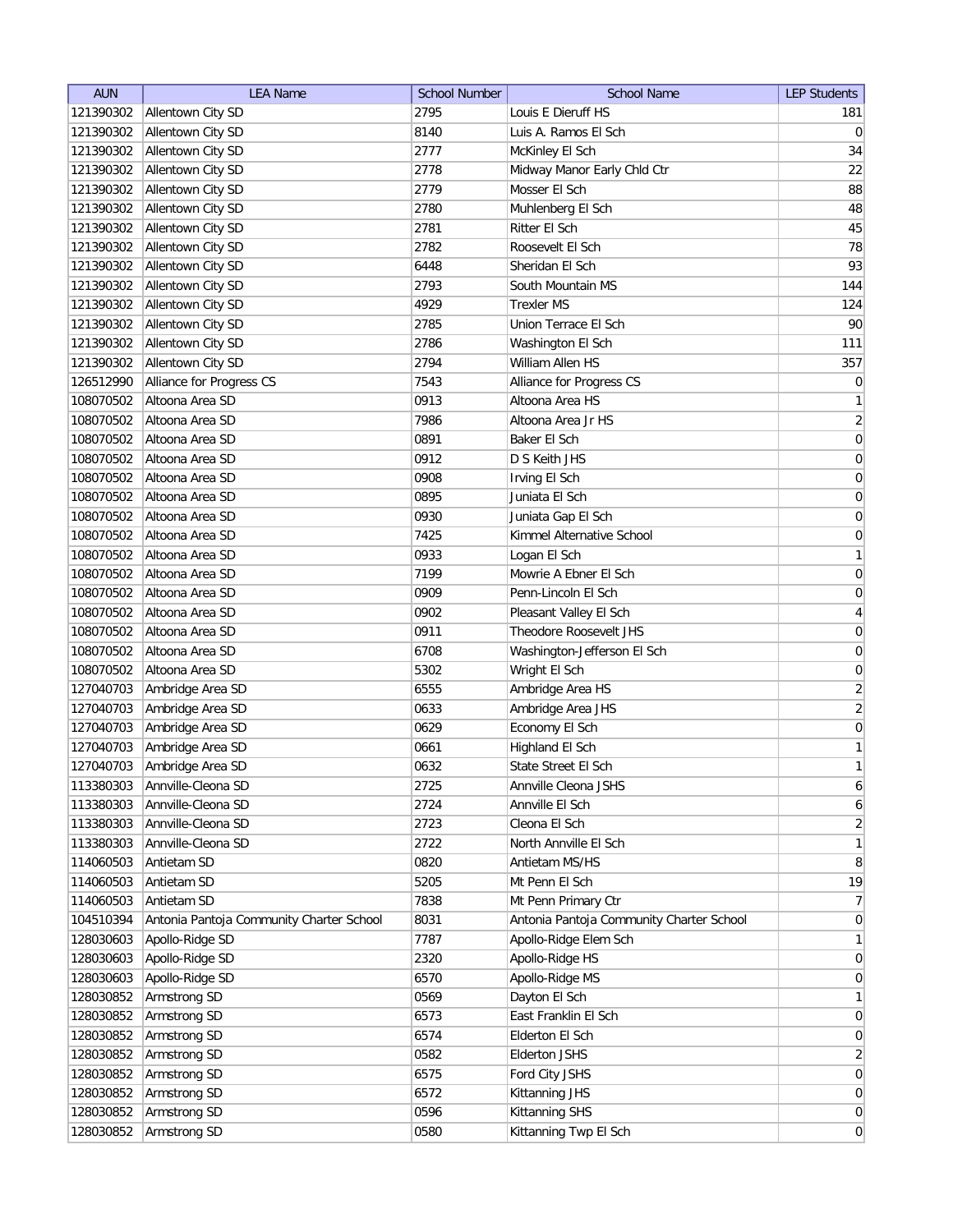| <b>AUN</b> | <b>LEA Name</b>             | <b>School Number</b> | <b>School Name</b>                  | <b>LEP Students</b> |
|------------|-----------------------------|----------------------|-------------------------------------|---------------------|
| 128030852  | Armstrong SD                | 5002                 | Lenape El Sch                       | $\overline{0}$      |
| 128030852  | Armstrong SD                | 6577                 | Shannock Valley El Sch              | $\overline{2}$      |
| 128030852  | Armstrong SD                | 6642                 | West Hills El Sch                   | $\vert 0 \vert$     |
| 128030852  | Armstrong SD                | 7896                 | West Hills Intermediate Sch         | 1                   |
| 128030852  | Armstrong SD                | 7895                 | West Hills Primary Sch              | $\mathbf{1}$        |
| 128030852  | Armstrong SD                | 7640                 | West Shamokin JSHS                  | $\boldsymbol{0}$    |
| 117080503  | Athens Area SD              | 0958                 | Athens Area HS                      | $\overline{3}$      |
| 117080503  | Athens Area SD              | 4918                 | Audrielle Lynch-Ellen Bustin El Sch | $\boldsymbol{0}$    |
| 117080503  | Athens Area SD              | 0972                 | Gladys Burnham El Sch               | $\boldsymbol{0}$    |
| 117080503  | Athens Area SD              | 6732                 | Harlan Rowe JHS                     | 0                   |
| 117080503  | Athens Area SD              | 6362                 | Harriet Child El Sch                | 0                   |
| 117080503  | Athens Area SD              | 7211                 | S R U MS                            | $\mathbf{1}$        |
| 117080503  | Athens Area SD              | 0952                 | Sheshequin-Ulster El Sch            | $\boldsymbol{0}$    |
| 109530304  | Austin Area SD              | 6221                 | Austin Area El Sch                  | 0                   |
| 109530304  | Austin Area SD              | 6222                 | Austin Area JSHS                    | 0                   |
| 101630504  | Avella Area SD              | 4165                 | Avella Area JSHS                    | 0                   |
| 101630504  | Avella Area SD              | 7098                 | Avella El Center                    | 0                   |
| 124150003  | Avon Grove CS               | 7721                 | Avon Grove CS                       | 11                  |
| 124150503  | Avon Grove SD               | 1367                 | Avon Grove HS                       | 63                  |
| 124150503  | Avon Grove SD               | 1365                 | Avon Grove Intrmd Sch               | 84                  |
| 124150503  | Avon Grove SD               | 5216                 | Fred S Engle MS                     | 23                  |
| 124150503  | Avon Grove SD               | 7323                 | Penn London El Sch                  | 146                 |
| 103020753  | Avonworth SD                | 0034                 | Avonworth El Sch                    | 7                   |
| 103020753  | Avonworth SD                | 5199                 | Avonworth HS                        | $\overline{3}$      |
| 103020753  | Avonworth SD                | 7669                 | Avonworth MS                        | $\overline{3}$      |
|            |                             |                      |                                     |                     |
| 110141003  | Bald Eagle Area SD          | 1335                 | <b>Bald Eagle Area JSHS</b>         | $\boldsymbol{0}$    |
| 110141003  | Bald Eagle Area SD          | 1333                 | Howard El Sch                       | 0                   |
| 110141003  | Bald Eagle Area SD          | 1334                 | Mountaintop Area El Sch             | 0                   |
| 110141003  | Bald Eagle Area SD          | 1331                 | Port Matilda El Sch                 | 0                   |
| 110141003  | Bald Eagle Area SD          | 1330                 | Wingate El Sch                      | 0                   |
| 103021102  | Baldwin-Whitehall SD        | 0050                 | <b>Baldwin SHS</b>                  | 45                  |
| 103021102  | Baldwin-Whitehall SD        | 6787                 | Harrison MS                         | 34                  |
| 103021102  | Baldwin-Whitehall SD        | 0037                 | McAnnulty El Sch                    | $\overline{7}$      |
| 103021102  | Baldwin-Whitehall SD        | 5194                 | Paynter El Sch                      | 77                  |
| 103021102  | <b>Baldwin-Whitehall SD</b> | 0048                 | Whitehall El Sch                    | 5 <sup>1</sup>      |
| 120480803  | Bangor Area SD              | 3434                 | Bangor Area HS                      | $7\vert$            |
| 120480803  | Bangor Area SD              | 5257                 | Bangor Area MS                      | $\overline{3}$      |
| 120480803  | Bangor Area SD              | 7301                 | DeFranco El Sch                     | $\overline{2}$      |
| 120480803  | Bangor Area SD              | 5099                 | Five Points El Sch                  | $\vert 4 \vert$     |
| 120480803  | Bangor Area SD              | 3430                 | Washington El Sch                   | 8 <sup>1</sup>      |
| 118400001  | Bear Creek Community CS     | 7827                 | Bear Creek Community CS             | $\overline{0}$      |
| 127040001  | Beaver Area Academic CS     | 7847                 | Beaver Area Academic CS             | $\mathbf{1}$        |
| 127041203  | Beaver Area SD              | 7386                 | Beaver Area MS                      | $\overline{0}$      |
| 127041203  | Beaver Area SD              | 0640                 | Beaver Area SHS                     | 0                   |
| 127041203  | Beaver Area SD              | 0639                 | College Square El Sch               | $\overline{2}$      |
| 127041203  | Beaver Area SD              | 8065                 | College Square El Sch               | 0                   |
| 127041203  | Beaver Area SD              | 7823                 | Dutch Ridge El Sch                  | $\overline{2}$      |
| 108051003  | Bedford Area SD             | 7545                 | Bedford El Sch                      | $\mathbf{1}$        |
| 108051003  | Bedford Area SD             | 7021                 | Bedford MS                          | $\overline{0}$      |
| 108051003  | Bedford Area SD             | 0726                 | <b>Bedford SHS</b>                  | $\overline{0}$      |
| 108051003  | Bedford Area SD             | 0742                 | Hyndman MSHS                        | $\overline{0}$      |
| 108051003  | Bedford Area SD             | 0741                 | Hyndman/Londonderry El Sch          | 0                   |
| 107650603  | Belle Vernon Area SD        | 4930                 | Belle Vernon Area HS                | $\overline{2}$      |
| 107650603  | Belle Vernon Area SD        | 4329                 | Bellmar MS                          | $\mathbf{1}$        |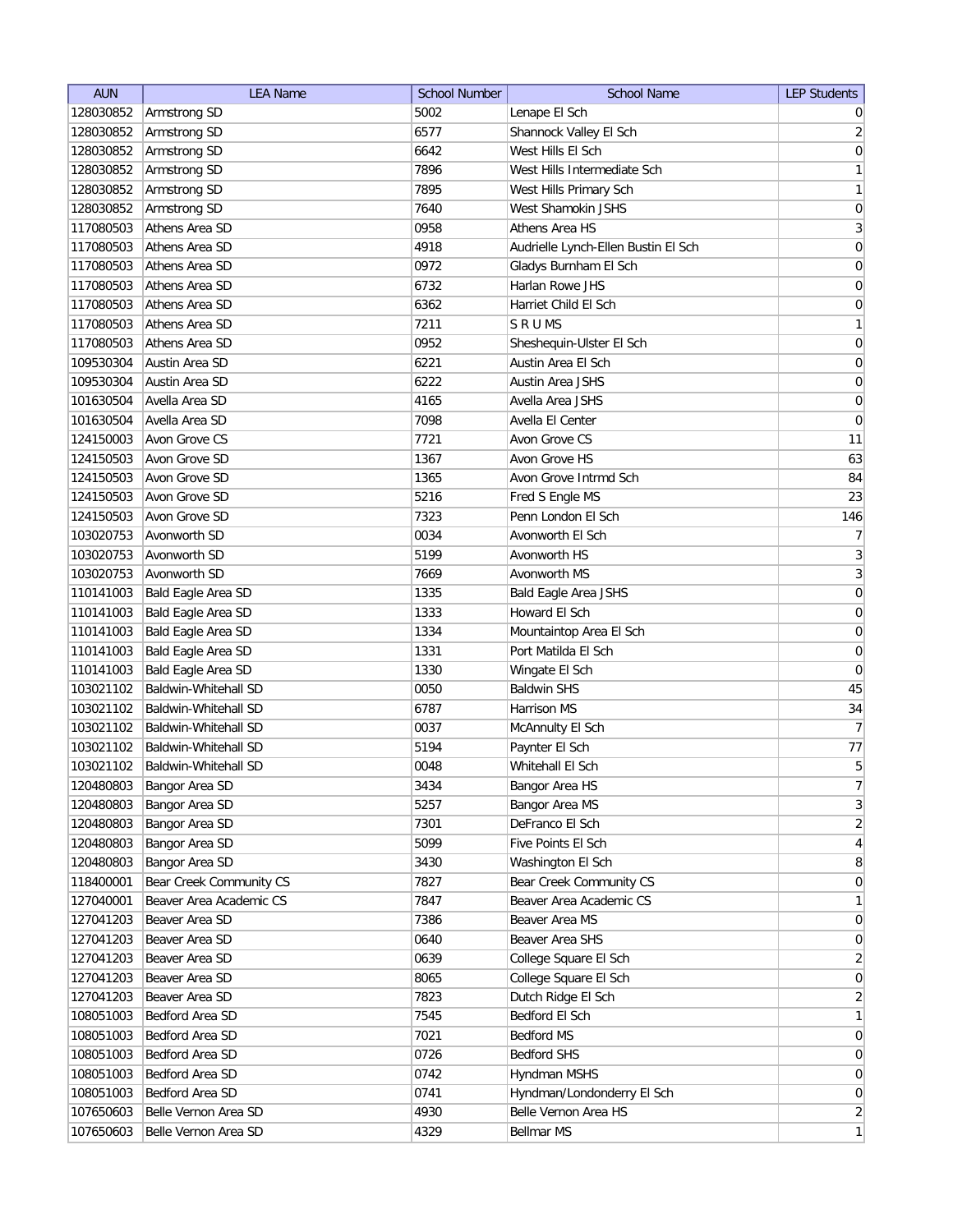| 107650603<br>Belle Vernon Area SD<br>4328<br>Marion El Sch<br>Belle Vernon Area SD<br>107650603<br>4325<br>Rostraver El Sch<br>Belle Vernon Area SD<br>4330<br>107650603<br>Rostraver MS<br>1343<br>Bellefonte Area HS<br>110141103<br>Bellefonte Area SD<br>1342<br>110141103<br>Bellefonte Area SD<br>Bellefonte Area MS<br>Bellefonte Area SD<br>110141103<br>1341<br>Bellefonte El Sch | $\overline{2}$<br>10<br>$\overline{2}$<br>$\overline{7}$<br>$\overline{\mathbf{3}}$<br>$\overline{4}$<br>$3\vert$<br>1<br>13<br>$\vert 0 \vert$ |
|--------------------------------------------------------------------------------------------------------------------------------------------------------------------------------------------------------------------------------------------------------------------------------------------------------------------------------------------------------------------------------------------|-------------------------------------------------------------------------------------------------------------------------------------------------|
|                                                                                                                                                                                                                                                                                                                                                                                            |                                                                                                                                                 |
|                                                                                                                                                                                                                                                                                                                                                                                            |                                                                                                                                                 |
|                                                                                                                                                                                                                                                                                                                                                                                            |                                                                                                                                                 |
|                                                                                                                                                                                                                                                                                                                                                                                            |                                                                                                                                                 |
|                                                                                                                                                                                                                                                                                                                                                                                            |                                                                                                                                                 |
|                                                                                                                                                                                                                                                                                                                                                                                            |                                                                                                                                                 |
| Bellefonte Area SD<br>1339<br>Benner El Sch<br>110141103                                                                                                                                                                                                                                                                                                                                   |                                                                                                                                                 |
| Bellefonte Area SD<br>Marion-Walker El Sch<br>110141103<br>1340                                                                                                                                                                                                                                                                                                                            |                                                                                                                                                 |
| 110141103<br>Bellefonte Area SD<br>6229<br>Pleasant Gap El Sch                                                                                                                                                                                                                                                                                                                             |                                                                                                                                                 |
| 108071003<br>Bellwood-Antis SD<br>7144<br><b>Bellwood Antis MS</b>                                                                                                                                                                                                                                                                                                                         |                                                                                                                                                 |
| Bellwood-Antis HS<br>108071003<br>Bellwood-Antis SD<br>0917                                                                                                                                                                                                                                                                                                                                | $\mathbf{1}$                                                                                                                                    |
| Bellwood-Antis SD<br>0914<br>Lewis M Myers El Sch<br>108071003                                                                                                                                                                                                                                                                                                                             | $\overline{2}$                                                                                                                                  |
| Belmont Academy Charter School<br>7557<br>Belmont Academy Charter School<br>126513070                                                                                                                                                                                                                                                                                                      | $\mathsf{q}$                                                                                                                                    |
| <b>Belmont Charter School</b><br><b>Belmont Charter School</b><br>126510010<br>7750                                                                                                                                                                                                                                                                                                        | $\mathsf{O}\xspace$                                                                                                                             |
| Bensalem Township SD<br>122091002<br>5211<br>Belmont Hills El Sch                                                                                                                                                                                                                                                                                                                          | $\overline{7}$                                                                                                                                  |
| 122091002<br>Bensalem Township SD<br>4675<br>Benjamin Rush El Sch                                                                                                                                                                                                                                                                                                                          | 100                                                                                                                                             |
| 122091002<br>Bensalem Township SD<br>5116<br>Bensalem Twp HS                                                                                                                                                                                                                                                                                                                               | 97                                                                                                                                              |
| 122091002<br>Bensalem Township SD<br>6451<br>Cecelia Snyder MS                                                                                                                                                                                                                                                                                                                             | 45                                                                                                                                              |
| Bensalem Township SD<br>1006<br>Cornwells El Sch<br>122091002                                                                                                                                                                                                                                                                                                                              | 3                                                                                                                                               |
| Bensalem Township SD<br>7030<br>Robert K Shafer MS<br>122091002                                                                                                                                                                                                                                                                                                                            | 0                                                                                                                                               |
| 122091002<br>Bensalem Township SD<br>6896<br>Russell C Struble El Sch                                                                                                                                                                                                                                                                                                                      | $\vert 3 \vert$                                                                                                                                 |
| Bensalem Township SD<br>122091002<br>1008<br>Samuel K Faust El Sch                                                                                                                                                                                                                                                                                                                         | 79                                                                                                                                              |
| 122091002<br>Bensalem Township SD<br>6788<br>Valley El Sch                                                                                                                                                                                                                                                                                                                                 | 1                                                                                                                                               |
| Benton Area SD<br>1594<br>116191004<br>Appleman El Sch                                                                                                                                                                                                                                                                                                                                     | 0                                                                                                                                               |
| Benton Area SD<br>1595<br><b>Benton Area MSHS</b><br>116191004                                                                                                                                                                                                                                                                                                                             | 1                                                                                                                                               |
| Bentworth El Ctr<br>101630903<br><b>Bentworth SD</b><br>7987                                                                                                                                                                                                                                                                                                                               | $\boldsymbol{0}$                                                                                                                                |
| 101630903<br><b>Bentworth SD</b><br>7494<br>Bentworth El Ctr                                                                                                                                                                                                                                                                                                                               | $\boldsymbol{0}$                                                                                                                                |
| 101630903<br><b>Bentworth SD</b><br>7988<br>Bentworth MS                                                                                                                                                                                                                                                                                                                                   | $\overline{2}$                                                                                                                                  |
| 101630903<br><b>Bentworth SD</b><br>4189<br>Bentworth MS                                                                                                                                                                                                                                                                                                                                   | $\boldsymbol{0}$                                                                                                                                |
| 101630903<br><b>Bentworth SD</b><br>4188<br><b>Bentworth SHS</b>                                                                                                                                                                                                                                                                                                                           | 1                                                                                                                                               |
| 108561003<br>Berlin Brothersvalley SD<br>6206<br>Berlin Brothersvalley El Sch                                                                                                                                                                                                                                                                                                              | 4                                                                                                                                               |
| 108561003<br>Berlin Brothersvalley SD<br>7645<br>Berlin Brothersvalley MS                                                                                                                                                                                                                                                                                                                  | 4                                                                                                                                               |
| 108561003<br>Berlin Brothersvalley SD<br>6207<br>Berlin Brothersvalley SHS                                                                                                                                                                                                                                                                                                                 | $\pmb{0}$                                                                                                                                       |
| 112011103<br>Bermudian Springs SD<br>7302<br>Bermudian Springs El Sch                                                                                                                                                                                                                                                                                                                      | 39                                                                                                                                              |
| 112011103<br>Bermudian Springs SD<br>0003<br>Bermudian Springs HS                                                                                                                                                                                                                                                                                                                          | 3                                                                                                                                               |
| 112011103<br>Bermudian Springs SD<br>6921<br>Bermudian Springs MS                                                                                                                                                                                                                                                                                                                          | 16                                                                                                                                              |
| 116191103<br>Berwick Area SD<br>1605<br>Berwick Area HS                                                                                                                                                                                                                                                                                                                                    | 12                                                                                                                                              |
| Berwick Area SD<br>6808<br>Berwick Area MS<br>116191103                                                                                                                                                                                                                                                                                                                                    | 12                                                                                                                                              |
| Berwick Area SD<br>1602<br>Fourteenth Street El Sch<br>116191103                                                                                                                                                                                                                                                                                                                           | $\mathbf{1}$                                                                                                                                    |
| Berwick Area SD<br>Mulberry Street El Sch<br>116191103<br>7372                                                                                                                                                                                                                                                                                                                             | 0                                                                                                                                               |
| Berwick Area SD<br>6349<br>Nescopeck El Sch<br>116191103                                                                                                                                                                                                                                                                                                                                   | 0                                                                                                                                               |
| Berwick Area SD<br>Orange Street El Sch<br>116191103<br>1604                                                                                                                                                                                                                                                                                                                               | 10                                                                                                                                              |
| Berwick Area SD<br>1597<br>Salem El Sch<br>116191103                                                                                                                                                                                                                                                                                                                                       | 18                                                                                                                                              |
| Bethel Park SD<br>4802<br>Abraham Lincoln El Sch<br>103021252                                                                                                                                                                                                                                                                                                                              | 1                                                                                                                                               |
| Bethel Park SD<br>7326<br>Benjamin Franklin El Sch<br>103021252                                                                                                                                                                                                                                                                                                                            | $\overline{2}$                                                                                                                                  |
| Bethel Memorial El Sch<br>103021252<br><b>Bethel Park SD</b><br>0055                                                                                                                                                                                                                                                                                                                       | 8 <sup>1</sup>                                                                                                                                  |
| Bethel Park SD<br>0062<br><b>Bethel Park HS</b><br>103021252                                                                                                                                                                                                                                                                                                                               | $\overline{4}$                                                                                                                                  |
| Bethel Park SD<br>4902<br>George Washington El Sch<br>103021252                                                                                                                                                                                                                                                                                                                            | 0                                                                                                                                               |
| Bethel Park SD<br>0061<br>Independence MS<br>103021252                                                                                                                                                                                                                                                                                                                                     | $\mathbf{1}$                                                                                                                                    |
| Neil Armstrong 5-6 MS<br>103021252<br>Bethel Park SD<br>7327                                                                                                                                                                                                                                                                                                                               | 3                                                                                                                                               |
| <b>Bethel Park SD</b><br>William Penn El Sch<br>103021252<br>0060                                                                                                                                                                                                                                                                                                                          | $\overline{2}$                                                                                                                                  |
| 5063<br>Asa Packer El Sch<br>120481002<br>Bethlehem Area SD                                                                                                                                                                                                                                                                                                                                | 30                                                                                                                                              |
| Bethlehem Area SD<br>3464<br>Broughal MS<br>120481002                                                                                                                                                                                                                                                                                                                                      | 132                                                                                                                                             |
| Bethlehem Area SD<br>120481002<br>3436<br>Calypso El Sch                                                                                                                                                                                                                                                                                                                                   | 16                                                                                                                                              |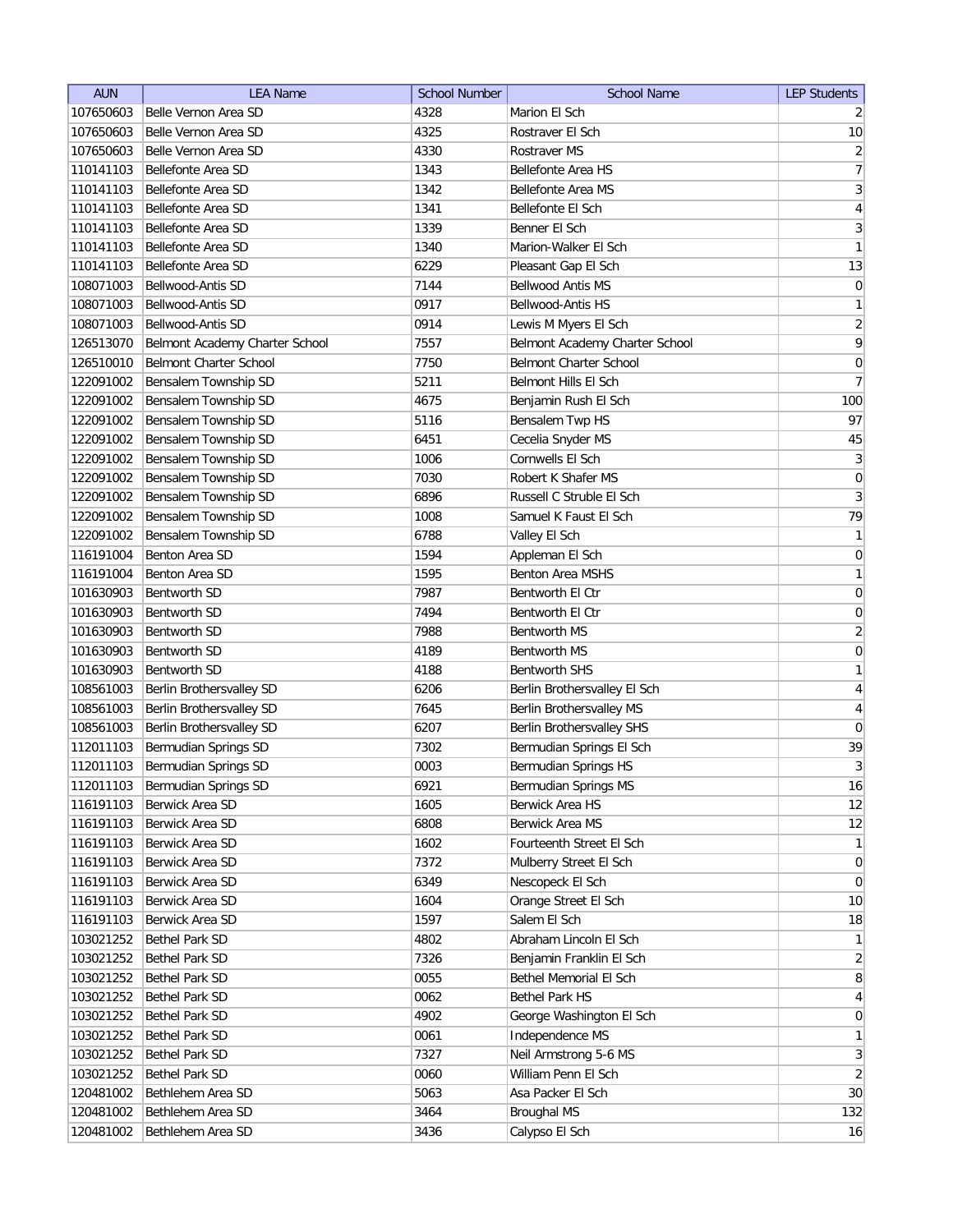| <b>AUN</b> | <b>LEA Name</b>            | <b>School Number</b> | <b>School Name</b>             | <b>LEP Students</b> |
|------------|----------------------------|----------------------|--------------------------------|---------------------|
| 120481002  | Bethlehem Area SD          | 3453                 | Clearview El Sch               | 37                  |
| 120481002  | Bethlehem Area SD          | 6722                 | Donegan El Sch                 | 145                 |
| 120481002  | Bethlehem Area SD          | 4956                 | East Hills MS                  | 37                  |
| 120481002  | Bethlehem Area SD          | 3456                 | Farmersville El Sch            | 13                  |
| 120481002  | Bethlehem Area SD          | 6723                 | Fountain Hill El Sch           | 133                 |
| 120481002  | Bethlehem Area SD          | 4957                 | Freedom HS                     | 185                 |
| 120481002  | Bethlehem Area SD          | 3458                 | Freemansburg El Sch            | 68                  |
| 120481002  | Bethlehem Area SD          | 3449                 | Governor Wolf El Sch           | 30                  |
| 120481002  | Bethlehem Area SD          | 3459                 | Hanover El Sch                 | 14                  |
| 120481002  | Bethlehem Area SD          | 3442                 | James Buchanan El Sch          | 14                  |
| 120481002  | Bethlehem Area SD          | 3465                 | Liberty HS                     | 25                  |
| 120481002  | Bethlehem Area SD          | 3443                 | Lincoln El Sch                 | 62                  |
| 120481002  | Bethlehem Area SD          | 3454                 | Marvine El Sch                 | 96                  |
| 120481002  | Bethlehem Area SD          | 3455                 | Miller Heights El Sch          | 19                  |
| 120481002  | Bethlehem Area SD          | 3463                 | Nitschmann MS                  | $\mathbf{1}$        |
| 120481002  | Bethlehem Area SD          | 3462                 | Northeast MS                   | 80                  |
| 120481002  | Bethlehem Area SD          | 3452                 | Spring Garden El Sch           | 31                  |
| 120481002  | Bethlehem Area SD          | 6633                 | Thomas Jefferson El Sch        | 21                  |
| 120481002  | Bethlehem Area SD          | 6634                 | William Penn El Sch            | 15                  |
| 101631003  | Bethlehem-Center SD        | 6975                 | Bethlehem-Center El Sch        | $\boldsymbol{0}$    |
| 101631003  | Bethlehem-Center SD        | 5267                 | Bethlehem-Center MS            | $\mathsf{O}\xspace$ |
| 101631003  | Bethlehem-Center SD        | 4181                 | Bethlehem-Center SHS           | $\mathsf{O}\xspace$ |
| 127041503  | Big Beaver Falls Area SD   | 0649                 | Beaver Falls Area SHS          | $\mathsf{O}\xspace$ |
| 127041503  | Big Beaver Falls Area SD   | 0648                 | Beaver Falls MS                | $\boldsymbol{0}$    |
| 127041503  | Big Beaver Falls Area SD   | 0650                 | Big Beaver El Sch              | $\overline{2}$      |
| 127041503  | Big Beaver Falls Area SD   | 0642                 | Central El Sch                 | $\mathbf{1}$        |
| 115210503  | <b>Big Spring SD</b>       | 1677                 | <b>Big Spring HS</b>           | $\overline{4}$      |
| 115210503  | <b>Big Spring SD</b>       | 6326                 | <b>Big Spring MS</b>           | 5                   |
| 115210503  | <b>Big Spring SD</b>       | 1672                 | Frankford El Sch               | $\mathbf 0$         |
| 115210503  | <b>Big Spring SD</b>       | 1674                 | Mifflin El Sch                 | 0                   |
| 115210503  | <b>Big Spring SD</b>       | 7951                 | Mount Rock Elem Sch            | $\mathbf{1}$        |
| 115210503  | <b>Big Spring SD</b>       | 1676                 | Newville El Sch                | $\mathbf{1}$        |
| 115210503  | <b>Big Spring SD</b>       | 7355                 | Oak Flat El Sch                | $\overline{3}$      |
| 115210503  | <b>Big Spring SD</b>       | 1675                 | Plainfield El Sch              | $\mathbf{1}$        |
| 127041603  | <b>Blackhawk SD</b>        | 6707                 | Blackhawk HS                   | 0                   |
| 127041603  | <b>Blackhawk SD</b>        | 7127                 | Blackhawk Intermediate Sch     | $\mathbf{1}$        |
| 127041603  | Blackhawk SD               | 6558                 | <b>Highland MS</b>             | $\boldsymbol{0}$    |
| 127041603  | <b>Blackhawk SD</b>        | 6559                 | Northwestern Primary Sch       | $\overline{2}$      |
| 127041603  | <b>Blackhawk SD</b>        | 6560                 | Patterson Primary Sch          | $\boldsymbol{0}$    |
| 108110603  | <b>Blacklick Valley SD</b> | 6828                 | <b>Blacklick Valley El Ctr</b> | $\boldsymbol{0}$    |
| 108110603  | <b>Blacklick Valley SD</b> | 5135                 | <b>Blacklick Valley JSHS</b>   | $\boldsymbol{0}$    |
| 128321103  | Blairsville-Saltsburg SD   | 7418                 | Blairsville El Sch             | $\overline{4}$      |
| 128321103  | Blairsville-Saltsburg SD   | 2317                 | <b>Blairsville MS</b>          | $\mathbf{1}$        |
| 128321103  | Blairsville-Saltsburg SD   | 4706                 | <b>Blairsville SHS</b>         | $\mathbf{1}$        |
| 128321103  | Blairsville-Saltsburg SD   | 2352                 | Saltsburg El Sch               | $\boldsymbol{0}$    |
| 128321103  | Blairsville-Saltsburg SD   | 2353                 | Saltsburg MS/HS                | $\mathbf{1}$        |
| 116191203  | Bloomsburg Area SD         | 1610                 | Beaver-Main El Sch             | $\overline{0}$      |
| 116191203  | Bloomsburg Area SD         | 1612                 | Bloomsburg Area HS             | 8                   |
| 116191203  | Bloomsburg Area SD         | 1611                 | Bloomsburg Area MS             | 8                   |
| 116191203  | Bloomsburg Area SD         | 1606                 | Memorial El Sch                | $\overline{4}$      |
| 116191203  | Bloomsburg Area SD         | 1608                 | W W Evans Memorial El Sch      | $\boldsymbol{0}$    |
| 129540803  | <b>Blue Mountain SD</b>    | 4659                 | Blue Mountain East El Sch      | $\overline{6}$      |
| 129540803  | <b>Blue Mountain SD</b>    | 7419                 | Blue Mountain El Cressona Sch  | $\overline{0}$      |
| 129540803  | <b>Blue Mountain SD</b>    | 3891                 | <b>Blue Mountain HS</b>        | $\mathbf{1}$        |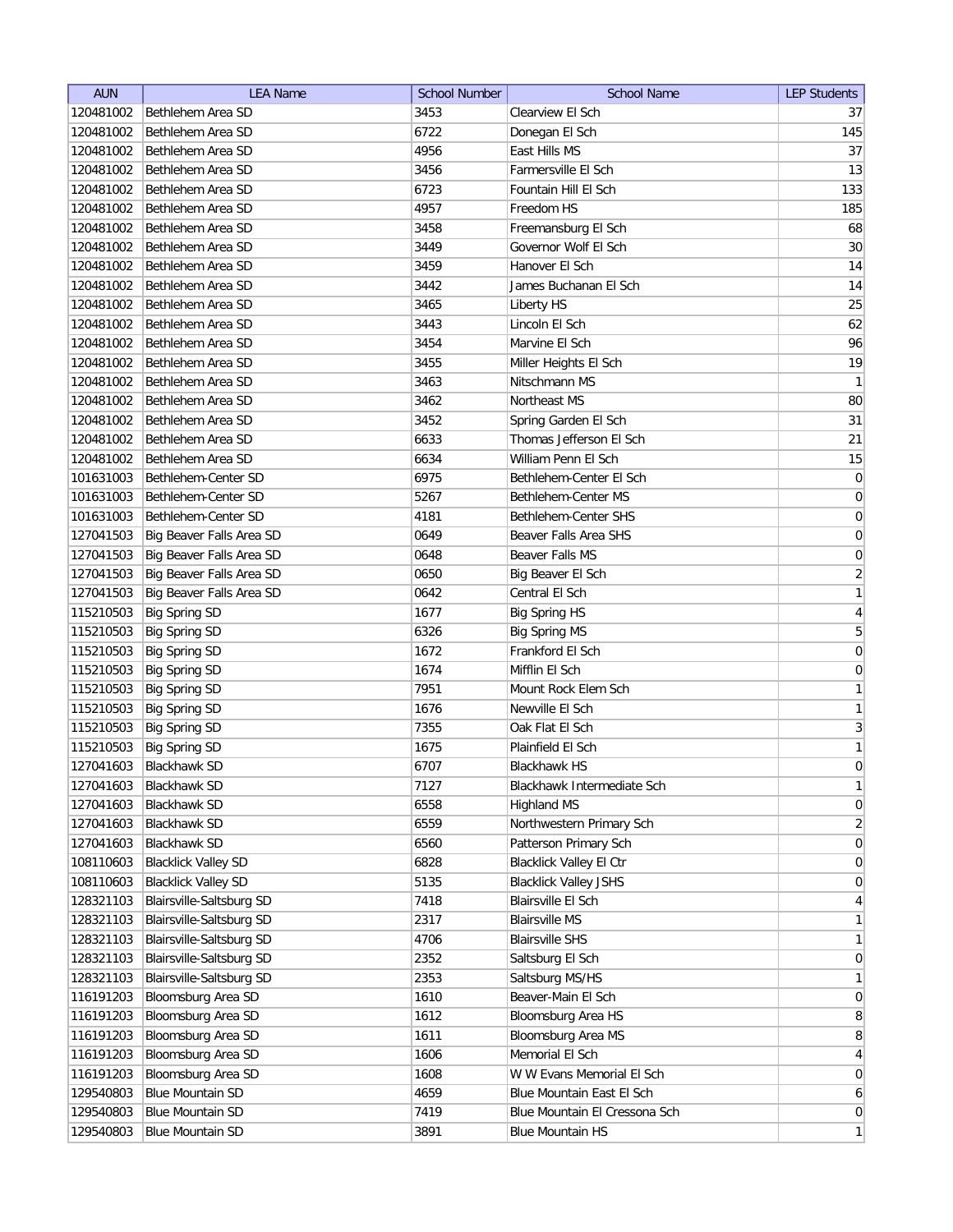| <b>AUN</b> | <b>LEA Name</b>               | <b>School Number</b> | <b>School Name</b>                | <b>LEP Students</b>                |
|------------|-------------------------------|----------------------|-----------------------------------|------------------------------------|
| 129540803  | <b>Blue Mountain SD</b>       | 5263                 | <b>Blue Mountain MS</b>           | $\mathbf{1}$                       |
| 129540803  | <b>Blue Mountain SD</b>       | 3887                 | Blue Mountain West El Sch         | $\mathbf{1}$                       |
| 119581003  | <b>Blue Ridge SD</b>          | 6891                 | Blue Ridge El Sch                 | $\mathbf{3}$                       |
| 119581003  | <b>Blue Ridge SD</b>          | 4034                 | <b>Blue Ridge HS</b>              | $\boldsymbol{0}$                   |
| 119581003  | <b>Blue Ridge SD</b>          | 7400                 | <b>Blue Ridge MS</b>              | $\boldsymbol{0}$                   |
| 114060753  | Boyertown Area SD             | 6804                 | Boyertown Area JHS-East           | $\boldsymbol{0}$                   |
| 114060753  | Boyertown Area SD             | 6305                 | Boyertown Area JHS-West           | $\mathbf{1}$                       |
| 114060753  | Boyertown Area SD             | 6306                 | Boyertown Area SHS                | $\mathbf{3}$                       |
| 114060753  | Boyertown Area SD             | 6307                 | Boyertown El Sch                  | 14                                 |
| 114060753  | Boyertown Area SD             | 0762                 | Colebrookdale El Sch              | 0                                  |
| 114060753  | Boyertown Area SD             | 0763                 | Earl El Sch                       | 0                                  |
| 114060753  | Boyertown Area SD             | 0754                 | Gilbertsville El Sch              | 0                                  |
| 114060753  | Boyertown Area SD             | 0755                 | New Hanover-Upper Frederick El    | 0                                  |
| 114060753  | Boyertown Area SD             | 0761                 | Pine Forge El Sch                 | $\mathbf{1}$                       |
| 114060753  | Boyertown Area SD             | 0766                 | Washington El Sch                 | $\boldsymbol{0}$                   |
| 185515523  | Boys Latin of Philadelphia CS | 7981                 | Boys Latin of Philadelphia CS     | $\boldsymbol{0}$                   |
| 109420803  | <b>Bradford Area SD</b>       | 4691                 | <b>Bradford Area HS</b>           | $\sqrt{3}$                         |
| 109420803  | <b>Bradford Area SD</b>       | 3092                 | Floyd C Fretz MS                  | $\mathsf{O}\xspace$                |
| 109420803  | <b>Bradford Area SD</b>       | 7037                 | George Blaisdell El Sch           | $\mathbf{1}$                       |
| 109420803  | <b>Bradford Area SD</b>       | 7281                 | School Street El Sch              | $\boldsymbol{0}$                   |
| 114060853  | Brandywine Heights Area SD    | 6308                 | Brandywine Heights HS             | $\mathbf{1}$                       |
| 114060853  | Brandywine Heights Area SD    | 6309                 | Brandywine Heights MS             | $\overline{4}$                     |
| 114060853  | Brandywine Heights Area SD    | 0768                 | District-Topton El Sch            | $\boldsymbol{0}$                   |
| 114060853  | Brandywine Heights Area SD    | 8111                 | Longswamp El Sch                  | $\boldsymbol{0}$                   |
| 114060853  | Brandywine Heights Area SD    | 0769                 | Longswamp El Sch                  | $\boldsymbol{0}$                   |
| 114060853  | Brandywine Heights Area SD    | 0770                 | Rockland Center El Sch            | $\boldsymbol{0}$                   |
| 103021453  | <b>Brentwood Borough SD</b>   | 7342                 | <b>Brentwood MS</b>               | $\mathbf{1}$                       |
| 103021453  | Brentwood Borough SD          | 0070                 | <b>Brentwood SHS</b>              | 3                                  |
| 103021453  | Brentwood Borough SD          | 0069                 | Elroy Avenue El Sch               | 3                                  |
| 103021453  | Brentwood Borough SD          | 0068                 | Moore Sch                         | $\overline{2}$                     |
| 122091303  | <b>Bristol Borough SD</b>     | 1014                 | <b>Bristol HS</b>                 | 6                                  |
| 122091303  | <b>Bristol Borough SD</b>     | 1013                 | Warren Snyder-John Birotti El Sch | 15                                 |
| 122091303  | <b>Bristol Borough SD</b>     | 7743                 | Warren Snyder-John Girotti MS     | $\mathbf{3}$                       |
| 122091352  | <b>Bristol Township SD</b>    | 5305                 | Armstrong MS                      | $\overline{2}$                     |
| 122091352  | Bristol Township SD           | 1021                 | Barton El Sch                     | 20                                 |
| 122091352  | <b>Bristol Township SD</b>    | 1015                 | Buchanan El Sch                   | 12                                 |
| 122091352  | <b>Bristol Township SD</b>    | 1017                 | Devine El Sch                     | $\mathsf q$                        |
| 122091352  | <b>Bristol Township SD</b>    | 1020                 | Emerson El Sch                    | $\boldsymbol{6}$                   |
| 122091352  | <b>Bristol Township SD</b>    | 1018                 | Fitch El Sch                      | $\overline{2}$                     |
| 122091352  | <b>Bristol Township SD</b>    | 7451                 | Franklin MS                       | $\pmb{0}$                          |
| 122091352  | <b>Bristol Township SD</b>    | 1023                 | Lafayette El Sch                  | 37                                 |
| 122091352  | <b>Bristol Township SD</b>    | 1024                 | Lincoln El Sch                    | 25                                 |
| 122091352  | <b>Bristol Township SD</b>    | 1022                 | Maple Shade El Sch                | 19                                 |
| 122091352  | <b>Bristol Township SD</b>    | 1027                 | Roosevelt MS                      | 25                                 |
| 122091352  | <b>Bristol Township SD</b>    | 1029                 | Truman SHS                        | 73                                 |
| 122091352  | <b>Bristol Township SD</b>    | 1025                 | Washington El Sch                 | 18                                 |
| 106330703  | Brockway Area SD              | 5148                 | Brockway Area Elementary Sch      | $\overline{0}$                     |
| 106330703  | Brockway Area SD              | 2362                 | Brockway Area JSHS                | $\boldsymbol{0}$                   |
| 106330803  | Brookville Area SD            | 6162                 | Brookville JSHS                   | $\mathbf{1}$                       |
| 106330803  | Brookville Area SD            | 5231                 | Hickory Grove El Sch              | $\mathbf{1}$                       |
| 106330803  | Brookville Area SD            | 6163                 | Northside El Sch                  | $\overline{0}$                     |
| 106330803  | Brookville Area SD            | 2368                 | Pinecreek El Sch                  |                                    |
| 101260803  | <b>Brownsville Area SD</b>    | 4818                 | <b>Brownsville Area HS</b>        | $\boldsymbol{0}$<br>$\overline{0}$ |
| 101260803  | Brownsville Area SD           | 2154                 | Brownsville Area MS               | $\boldsymbol{0}$                   |
|            |                               |                      |                                   |                                    |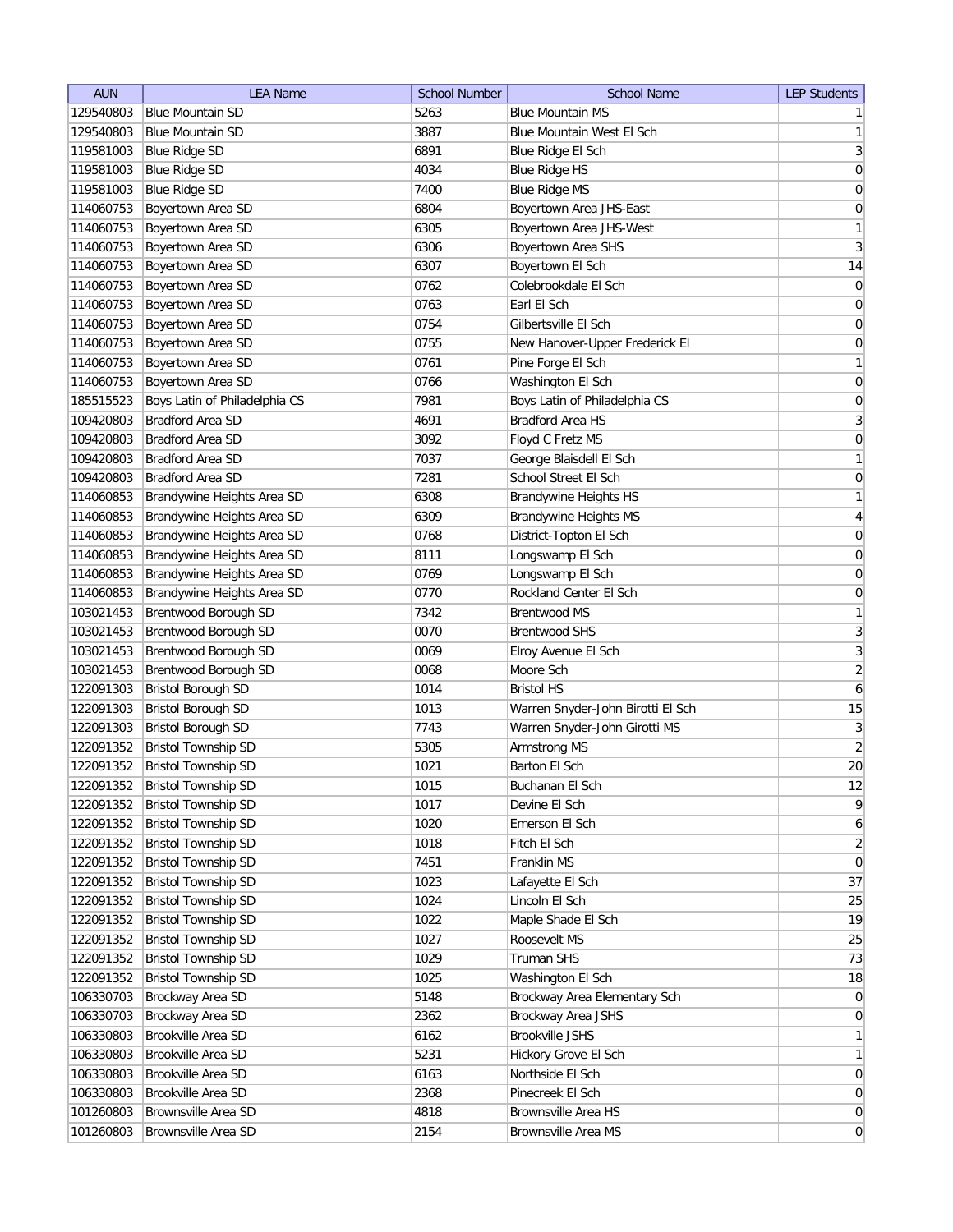| <b>AUN</b> | <b>LEA Name</b>                           | <b>School Number</b> | <b>School Name</b>                        | <b>LEP Students</b> |
|------------|-------------------------------------------|----------------------|-------------------------------------------|---------------------|
| 101260803  | Brownsville Area SD                       | 2153                 | Cardale El Sch                            | $\overline{0}$      |
| 101260803  | <b>Brownsville Area SD</b>                | 4725                 | Central El Sch                            | 0                   |
| 101260803  | <b>Brownsville Area SD</b>                | 5145                 | Cox-Donahey El Sch                        | $\vert 0 \vert$     |
| 122093460  | <b>Bucks County Montessori CS</b>         | 7670                 | <b>Bucks County Montessori CS</b>         | 0                   |
| 122091457  | <b>Bucks County Technical High School</b> | 1030                 | <b>Bucks County Technical High School</b> | 0                   |
| 101631203  | Burgettstown Area SD                      | 7477                 | Burgettstown El Ctr                       | 0                   |
| 101631203  | Burgettstown Area SD                      | 4195                 | Burgettstown MS/HS                        | 0                   |
| 107650703  | <b>Burrell SD</b>                         | 4333                 | Bon Air El Sch                            | $\overline{2}$      |
| 107650703  | <b>Burrell SD</b>                         | 4340                 | <b>Burrell HS</b>                         | $\boldsymbol{0}$    |
| 107650703  | <b>Burrell SD</b>                         | 4339                 | Charles A Huston MS                       | $\boldsymbol{0}$    |
| 107650703  | <b>Burrell SD</b>                         | 4336                 | Stewart El Sch                            | 4                   |
| 104101252  | Butler Area SD                            | 1135                 | Broad St Sch                              | 6                   |
| 104101252  | Butler Area SD                            | 6690                 | <b>Butler Area IHS</b>                    | $\mathbf{1}$        |
| 104101252  | Butler Area SD                            | 6119                 | <b>Butler Area JHS</b>                    | 3                   |
| 104101252  | <b>Butler Area SD</b>                     | 1147                 | <b>Butler Area SHS</b>                    | $\overline{2}$      |
| 104101252  | <b>Butler Area SD</b>                     | 1137                 | Center Avenue Sch                         | 6                   |
| 104101252  | <b>Butler Area SD</b>                     | 1148                 | Center Twp Sch                            | $\mathbf{1}$        |
| 104101252  | <b>Butler Area SD</b>                     | 1149                 | Clearfield El Sch                         | $\vert 0 \vert$     |
| 104101252  | <b>Butler Area SD</b>                     | 1150                 | Connoquenessing El Sch                    | $\boldsymbol{0}$    |
| 104101252  | <b>Butler Area SD</b>                     | 1134                 | Emily Brittain El Sch                     | $\overline{2}$      |
| 104101252  | Butler Area SD                            | 1138                 | Mcquistion El Sch                         | 0                   |
| 104101252  | <b>Butler Area SD</b>                     | 1143                 | Meridian Sch                              | $\boldsymbol{0}$    |
| 104101252  | <b>Butler Area SD</b>                     | 1142                 | Northwest Sch                             | 0                   |
| 104101252  | <b>Butler Area SD</b>                     | 1165                 | Oakland Twp Sch                           | $\boldsymbol{0}$    |
| 104101252  | <b>Butler Area SD</b>                     | 1184                 | Summit El Sch                             | $\boldsymbol{0}$    |
| 101631503  | California Area SD                        | 7221                 | California Area El Sch                    | $\boldsymbol{0}$    |
| 101631503  | California Area SD                        | 8051                 | California Area Intermediate MS           | $\boldsymbol{0}$    |
| 101631503  | California Area SD                        | 6939                 | California Area MS                        | 0                   |
| 101631503  | California Area SD                        | 4203                 | California Area SHS                       | 0                   |
| 108111203  | Cambria Heights SD                        | 7347                 | Cambria Heights El Sch                    | 0                   |
| 108111203  | Cambria Heights SD                        | 1199                 | Cambria Heights MS                        | 1                   |
| 108111203  | Cambria Heights SD                        | 5212                 | Cambria Heights SHS                       | 1                   |
| 109122703  | Cameron County SD                         | 1299                 | Cameron County JSHS                       | $\overline{2}$      |
| 109122703  | Cameron County SD                         | 1298                 | Woodland El Sch                           | $\overline{2}$      |
| 115211003  | Camp Hill SD                              | 7509                 | Camp Hill MS                              | 6                   |
| 115211003  | Camp Hill SD                              | 1682                 | Camp Hill SHS                             | $\overline{2}$      |
| 115211003  | Camp Hill SD                              | 1681                 | Eisenhower El Sch                         | 0                   |
| 115211003  | Camp Hill SD                              | 1678                 | Hoover El Sch                             | $\overline{7}$      |
| 115211003  | Camp Hill SD                              | 1680                 | Schaeffer El Sch                          | $\overline{7}$      |
| 101631703  | Canon-McMillan SD                         | 4211                 | Borland Manor El Sch                      | $\vert 4 \vert$     |
| 101631703  | Canon-McMillan SD                         | 4217                 | Canon-McMillan SHS                        | 5 <sup>2</sup>      |
| 101631703  | Canon-McMillan SD                         | 7217                 | Canonsburg MS                             | $\overline{2}$      |
| 101631703  | Canon-McMillan SD                         | 4205                 | Cecil El Sch                              | $\mathbf{1}$        |
| 101631703  | Canon-McMillan SD                         | 7216                 | Cecil Intrmd Sch                          | $\overline{0}$      |
| 101631703  | Canon-McMillan SD                         | 4207                 | First Street El Sch                       | $\mathbf{1}$        |
| 101631703  | Canon-McMillan SD                         | 4938                 | Hills-Hendersonville El Sch               | 3                   |
| 101631703  | Canon-McMillan SD                         | 4210                 | Muse El Sch                               | $\boldsymbol{0}$    |
| 101631703  | Canon-McMillan SD                         | 7764                 | North Strabane Intrmd Sch                 | $\overline{2}$      |
| 101631703  | Canon-McMillan SD                         | 4937                 | South Central El                          | $\boldsymbol{6}$    |
| 101631703  | Canon-McMillan SD                         | 4214                 | Wylandville El Sch                        | $\mathbf{1}$        |
| 117081003  | Canton Area SD                            | 5303                 | Canton Area El Sch                        | $\overline{0}$      |
| 117081003  | Canton Area SD                            | 0988                 | Canton JSHS                               | $\overline{0}$      |
| 121131507  | Carbon Career & Technical Institute       | 4870                 | Carbon Career & Technical Institute       | $\overline{0}$      |
| 119351303  | Carbondale Area SD                        | 2420                 | Carbondale Area JSHS                      | $\overline{2}$      |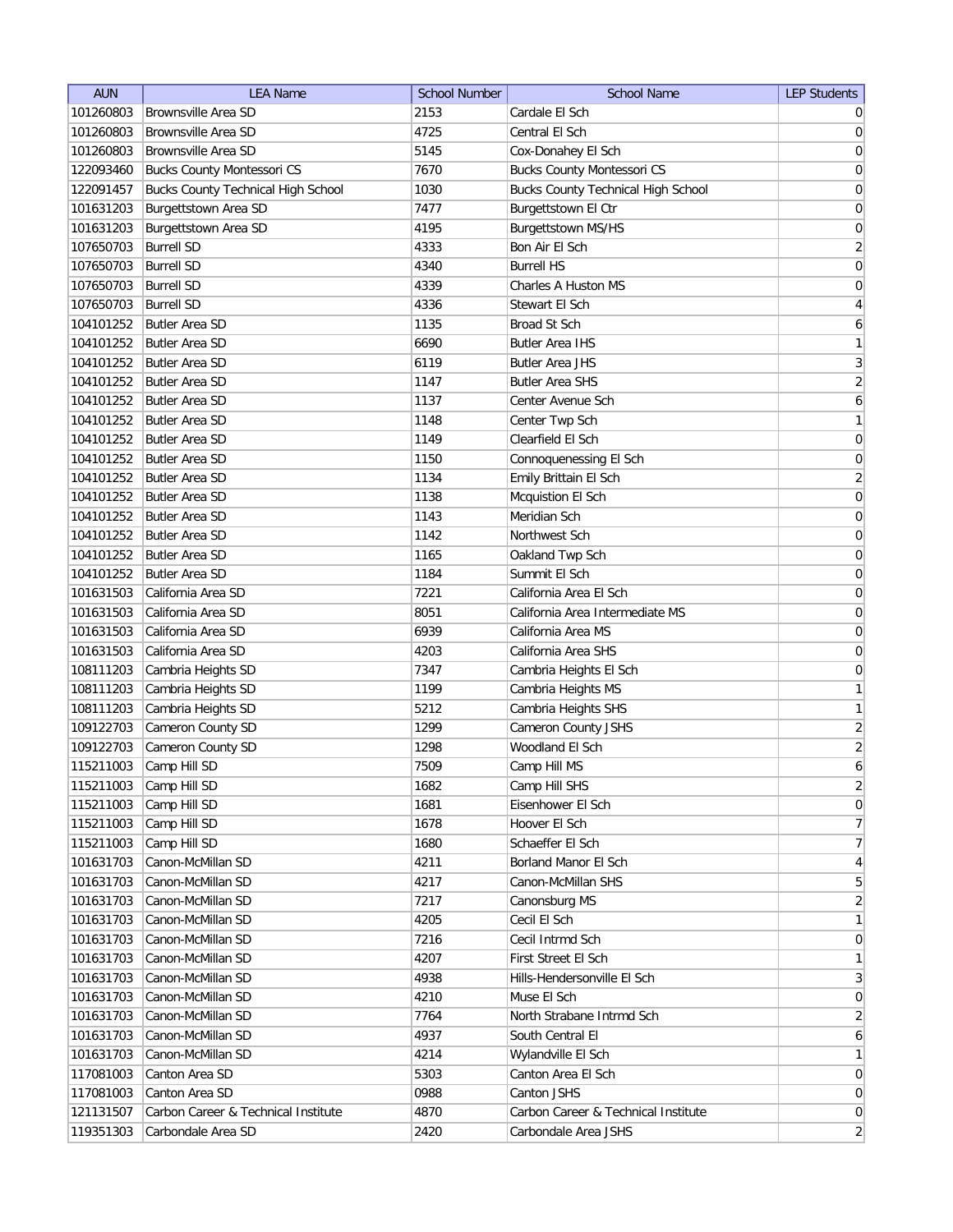| <b>AUN</b>             | <b>LEA Name</b>                          | <b>School Number</b> | <b>School Name</b>                     | <b>LEP Students</b>              |
|------------------------|------------------------------------------|----------------------|----------------------------------------|----------------------------------|
| 119351303              | Carbondale Area SD                       | 7457                 | Carbondale El Sch                      | 1                                |
| 102023180              | <b>Career Connections CHS</b>            | 7577                 | <b>Career Connections CHS</b>          | 0                                |
| 115211103              | Carlisle Area SD                         | 1692                 | Bellaire El Sch                        | 28                               |
| 115211103              | Carlisle Area SD                         | 1694                 | Carlisle Area HS                       | $\overline{6}$                   |
| 115211103              | Carlisle Area SD                         | 1689                 | Crestview El Sch                       | 12                               |
| 115211103              | Carlisle Area SD                         | 1691                 | Hamilton El Sch                        | 13                               |
| 115211103              | Carlisle Area SD                         | 7011                 | Lamberton MS                           | 0                                |
| 115211103              | Carlisle Area SD                         | 1683                 | Letort El Sch                          | 8                                |
| 115211103              | Carlisle Area SD                         | 1690                 | Mooreland El Sch                       | 5                                |
| 115211103              | Carlisle Area SD                         | 1686                 | Mt Holly Springs El Sch                | $\overline{2}$                   |
| 115211103              | Carlisle Area SD                         | 1687                 | North Dickinson El Sch                 | $\overline{0}$                   |
| 115211103              | Carlisle Area SD                         | 7010                 | Wilson MS                              | 16                               |
| 103021603              | Carlynton SD                             | 0079                 | Carlynton JSHS                         | 5                                |
| 103021603              | Carlynton SD                             | 0077                 | Carnegie El Sch                        | 6                                |
| 103021603              | Carlynton SD                             | 0078                 | Crafton El Sch                         | 0                                |
| 101301303              | Carmichaels Area SD                      | 7315                 | Carmichaels Area El Ctr                | 0                                |
| 101301303              | Carmichaels Area SD                      | 7112                 | Carmichaels Area JSHS                  | $\boldsymbol{0}$                 |
| 121391303              | Catasauqua Area SD                       | 2797                 | Catasauqua MS                          | 11                               |
| 121391303              | Catasauqua Area SD                       | 2798                 | Catasauqua SHS                         | $\boldsymbol{6}$                 |
| 121391303              | Catasauqua Area SD                       | 6593                 | Francis H Sheckler El Sch              | 18                               |
| 122092002              | Centennial SD                            | 1039                 | Davis El Sch                           | 1                                |
| 122092002              | Centennial SD                            | 7271                 | Klinger MS                             | 24                               |
| 122092002              | Centennial SD                            | 1034                 | Leary El Sch                           | $\mathbf{1}$                     |
| 122092002              | Centennial SD                            | 7274                 | Log College MS                         | 19                               |
| 122092002              | Centennial SD                            | 1038                 | Longstreth El Sch                      | 1                                |
| 122092002              | Centennial SD                            | 5007                 | McDonald El Sch                        | 102                              |
| 122092002              | Centennial SD                            | 4676                 | Stackpole El Sch                       | 1                                |
| 122092002              | Centennial SD                            | 1040                 | William Tennent HS                     | 53                               |
| 122092002              | Centennial SD                            | 5210                 | Willow Dale El Sch                     | 52                               |
| 127041903              | Center Area SD                           | 5003                 | Center Area MS                         | $\overline{0}$                   |
| 127041903              | Center Area SD                           | 0654                 | Center Area SHS                        | $\boldsymbol{0}$                 |
| 127041903              | Center Area SD                           | 7949                 | Center Grange Primary School           | 0                                |
| 127041903              | Center Area SD                           | 5300                 | Todd Lane El Sch                       | $\boldsymbol{0}$                 |
| 124151607              | Center for Arts & Technology             | 7293                 | Center for Arts & Technology-Pickering | $\vert 3 \vert$                  |
| 122090001              | Center for Student Learning CS at Pennsb | 7726                 | Center for Student Lrng CS Pennsbury   | $\mathbf 0$                      |
| 122092102              | Central Bucks SD                         | 4683                 | Barclay El Sch                         | 1                                |
| 122092102              | Central Bucks SD                         | 7796                 | Bridge Valley El Sch                   | 0                                |
| 122092102              | Central Bucks SD                         | 1044                 | Buckingham El Sch                      | 0                                |
| 122092102              | Central Bucks SD                         | 1081                 | Butler El Sch                          | $\vert 0 \vert$                  |
| 122092102              | Central Bucks SD                         | 5133                 | Central Bucks HS-East                  | $\overline{0}$                   |
| 122092102              | Central Bucks SD                         | 7790                 | Central Bucks HS-South                 | $\overline{0}$                   |
| 122092102              | Central Bucks SD                         | 1043                 | Central Bucks HS-West                  | 21                               |
| 122092102              | Central Bucks SD                         | 7435                 | Cold Spring El Sch                     | $\overline{0}$                   |
| 122092102              | Central Bucks SD                         | 4852                 | Doyle El Sch                           | $\overline{0}$                   |
|                        | Central Bucks SD                         | 1048                 |                                        | $\overline{0}$                   |
| 122092102<br>122092102 | Central Bucks SD                         | 7653                 | Gayman El Sch<br>Groveland El Sch      | 32                               |
|                        |                                          |                      |                                        |                                  |
| 122092102              | Central Bucks SD<br>Central Bucks SD     | 5307<br>7520         | Holicong MS<br>Jamison El Sch          | $\overline{0}$<br>$\overline{0}$ |
| 122092102              | Central Bucks SD                         | 1047                 | Kutz El Sch                            | $\overline{0}$                   |
| 122092102              | Central Bucks SD                         | 1041                 |                                        |                                  |
| 122092102              |                                          | 1057                 | Lenape MS                              | 22                               |
| 122092102              | Central Bucks SD                         |                      | Linden El Sch                          | $\overline{2}$                   |
| 122092102              | Central Bucks SD                         | 7654                 | Mill Creek El Sch                      | $\overline{0}$                   |
| 122092102              | Central Bucks SD                         | 5306                 | Pine Run El Sch                        | 22                               |
| 122092102              | Central Bucks SD                         | 1042                 | Tamanend MS                            | 0                                |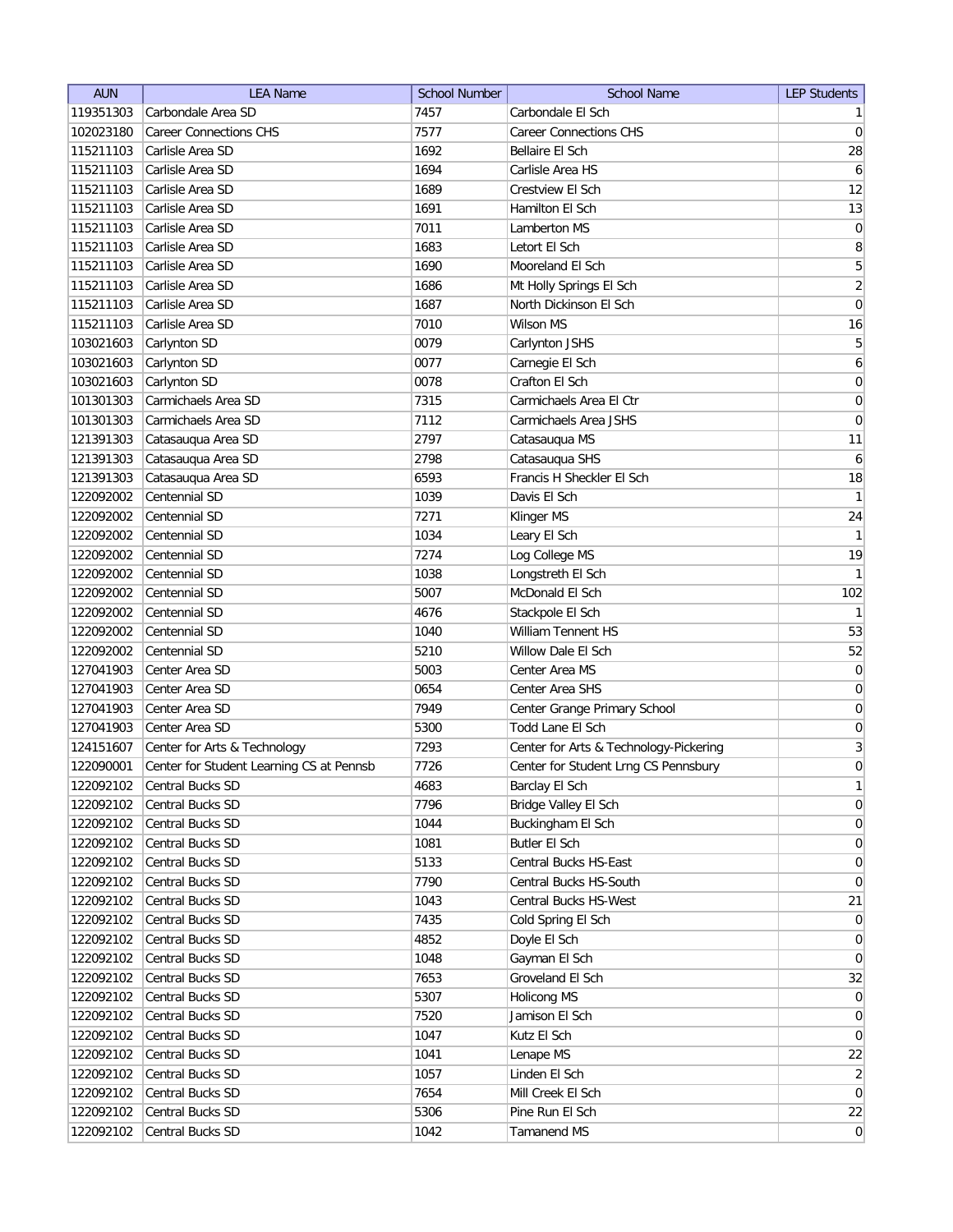| <b>AUN</b> | <b>LEA Name</b>                          | <b>School Number</b> | <b>School Name</b>                    | <b>LEP Students</b> |
|------------|------------------------------------------|----------------------|---------------------------------------|---------------------|
| 122092102  | <b>Central Bucks SD</b>                  | 1131                 | Titus El Sch                          | $\overline{0}$      |
| 122092102  | <b>Central Bucks SD</b>                  | 7715                 | <b>Tohickon MS</b>                    | 0                   |
| 122092102  | Central Bucks SD                         | 4678                 | Unami MS                              | 0                   |
| 122092102  | <b>Central Bucks SD</b>                  | 1132                 | Warwick El Sch                        | 0                   |
| 108111303  | Central Cambria SD                       | 6646                 | Cambria El Sch                        | $\boldsymbol{0}$    |
| 108111303  | Central Cambria SD                       | 1208                 | Central Cambria HS                    | $\vert 4 \vert$     |
| 108111303  | Central Cambria SD                       | 1202                 | Central Cambria MS                    | $\mathbf{1}$        |
| 108111303  | Central Cambria SD                       | 1205                 | Jackson El Sch                        | $\boldsymbol{0}$    |
| 116191503  | Central Columbia SD                      | 7201                 | Central Columbia El Sch               | $\overline{4}$      |
| 116191503  | Central Columbia SD                      | 5390                 | Central Columbia MS                   | $\overline{4}$      |
| 116191503  | Central Columbia SD                      | 1619                 | Central Columbia SHS                  | $\overline{2}$      |
| 115221402  | Central Dauphin SD                       | 1744                 | Central Dauphin East MS               | 25                  |
| 115221402  | Central Dauphin SD                       | 1746                 | Central Dauphin East SHS              | 96                  |
| 115221402  | Central Dauphin SD                       | 7820                 | Central Dauphin MS                    | 11                  |
| 115221402  | Central Dauphin SD                       | 1745                 | Central Dauphin SHS                   | $\overline{0}$      |
| 115221402  | Central Dauphin SD                       | 1812                 | Chamber Hill El Sch                   | $\overline{0}$      |
| 115221402  | Central Dauphin SD                       | 7306                 | Lawnton El Sch                        | $\overline{0}$      |
| 115221402  | Central Dauphin SD                       | 1777                 | Linglestown El Sch                    | $\mathbf 0$         |
| 115221402  | Central Dauphin SD                       | 6783                 | Linglestown MS                        | 12                  |
| 115221402  | Central Dauphin SD                       | 1791                 | Middle Paxton El Sch                  | 0                   |
| 115221402  | Central Dauphin SD                       | 1782                 | Mountain View El Sch                  | $\overline{0}$      |
| 115221402  | Central Dauphin SD                       | 1781                 | North Side El Sch                     | 28                  |
| 115221402  | Central Dauphin SD                       | 1795                 | Paxtang El Sch                        | 45                  |
| 115221402  | Central Dauphin SD                       | 1778                 | Paxtonia El Sch                       | $\overline{0}$      |
| 115221402  | Central Dauphin SD                       | 1779                 | Phillips El Sch                       | 42                  |
| 115221402  | Central Dauphin SD                       | 1811                 | Rutherford El Sch                     | 28                  |
| 115221402  | Central Dauphin SD                       | 1780                 | South Side El Sch                     | 29                  |
| 115221402  | Central Dauphin SD                       | 1742                 | Swatara MS                            | 25                  |
| 115221402  | Central Dauphin SD                       | 5320                 | Tri-Community El Sch                  | 35                  |
| 115221402  | Central Dauphin SD                       | 1817                 | West Hanover El Sch                   | $\boldsymbol{0}$    |
| 111291304  | Central Fulton SD                        | 2248                 | McConnellsburg El Sch                 | 1                   |
| 111291304  | Central Fulton SD                        | 6252                 | McConnellsburg HS                     | $\overline{0}$      |
| 111291304  | Central Fulton SD                        | 7734                 | McConnellsburg MS                     | $\overline{0}$      |
| 101301403  | Central Greene SD                        | 6010                 | Miller MS                             | 1                   |
| 101301403  | Central Greene SD                        | 2269                 | Perry El Sch                          | 0                   |
| 101301403  | Central Greene SD                        | 7476                 | Waynesburg Central El School          | $\overline{2}$      |
| 101301403  | <b>Central Greene SD</b>                 | 5118                 | Waynesburg Central HS                 | 0                   |
| 108070001  | Central PA Digital Learning Foundation C | 7720                 | Central PA Digital Lrng Foundation CS | 0                   |
| 127042003  | Central Valley SD                        | 8045                 | Center Grange Primary School          | $\vert 0 \vert$     |
| 127042003  | Central Valley SD                        | 8044                 | Central Valley HS                     | $\overline{0}$      |
| 127042003  | Central Valley SD                        | 8043                 | Central Valley MS                     | $\overline{0}$      |
| 127042003  | Central Valley SD                        | 8042                 | Monaca JSHS                           | $\overline{0}$      |
| 127042003  | Central Valley SD                        | 8046                 | Todd Lane El Sch                      | $\overline{0}$      |
| 112671303  | Central York SD                          | 4545                 | Central York HS                       | 25                  |
| 112671303  | Central York SD                          | 4544                 | Central York MS                       | 17                  |
| 112671303  | Central York SD                          | 4537                 | Hayshire El Sch                       | 10                  |
| 112671303  | Central York SD                          | 4540                 | North Hills El Sch                    | 13                  |
| 112671303  | Central York SD                          | 4539                 | Roundtown El Sch                      | $\overline{5}$      |
| 112671303  | Central York SD                          | 7696                 | Sinking Springs El Sch                | 19                  |
| 112671303  | Central York SD                          | 5088                 | Stony Brook El Sch                    | 7                   |
| 110143060  | Centre Learning Community CS             | 7552                 | Centre Learning Community CS          | $6 \mid$            |
| 112281302  | Chambersburg Area SD                     | 8047                 | Benjamin Chambers El Sch              | $\overline{0}$      |
| 112281302  | Chambersburg Area SD                     | 2192                 | Buchanan El Sch                       | 13                  |
| 112281302  | Chambersburg Area SD                     | 6615                 | Chambersburg Area MS                  | 46                  |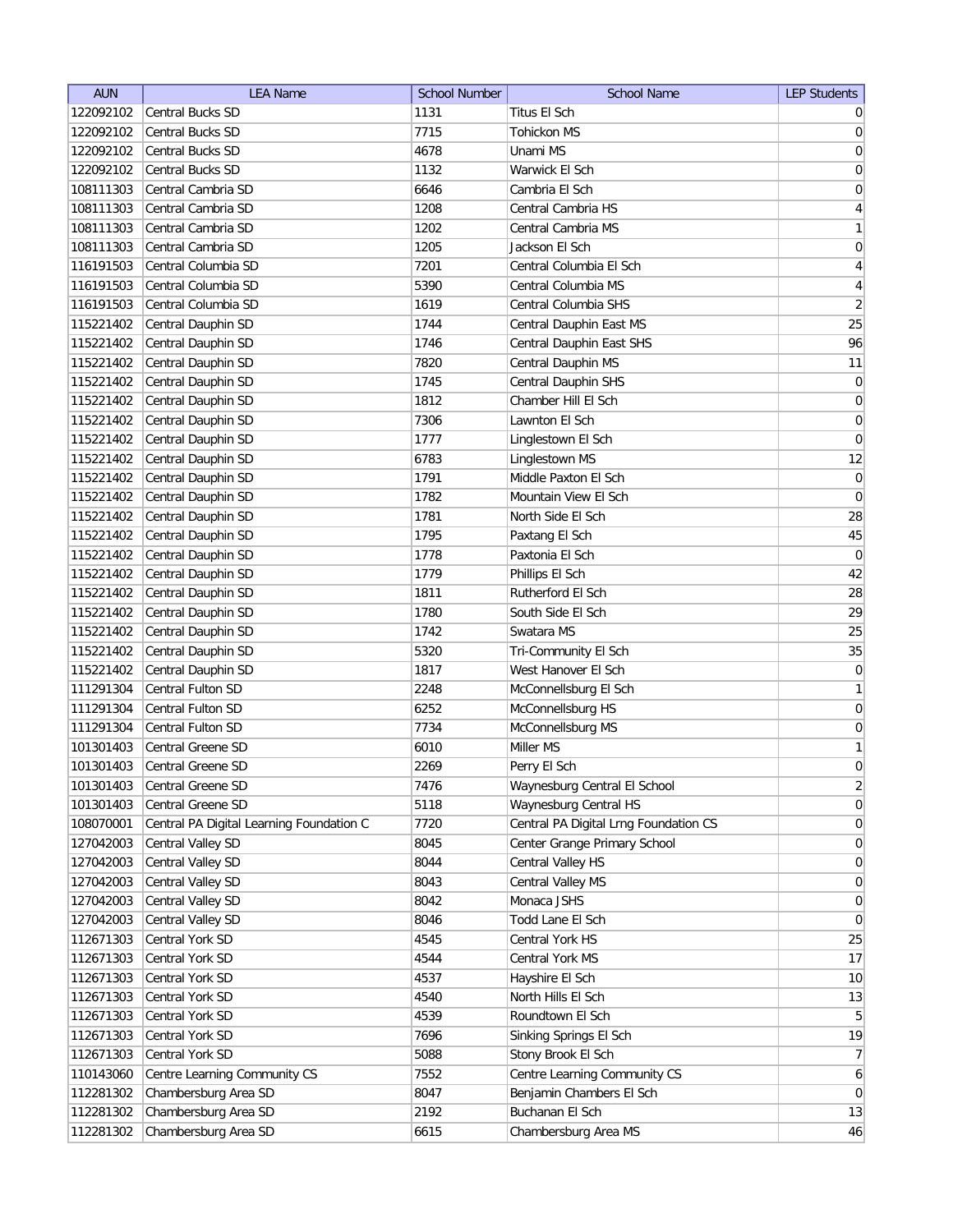| <b>AUN</b> | <b>LEA Name</b>                          | <b>School Number</b> | <b>School Name</b>                       | <b>LEP Students</b> |
|------------|------------------------------------------|----------------------|------------------------------------------|---------------------|
| 112281302  | Chambersburg Area SD                     | 2191                 | Chambersburg Area SHS                    | 31                  |
| 112281302  | Chambersburg Area SD                     | 2193                 | Coldbrook El Sch                         | $6 \mid$            |
| 112281302  | Chambersburg Area SD                     | 2210                 | Duffield El Sch                          | 0                   |
| 112281302  | Chambersburg Area SD                     | 4825                 | Falling Spring El Sch                    | 18                  |
| 112281302  | Chambersburg Area SD                     | 2190                 | Faust JHS                                | 41                  |
| 112281302  | Chambersburg Area SD                     | 6273                 | Fayetteville El Sch                      | 14                  |
| 112281302  | Chambersburg Area SD                     | 2198                 | Gordy El Sch                             | 20                  |
| 112281302  | Chambersburg Area SD                     | 2208                 | Grandview El Sch                         | 13                  |
| 112281302  | Chambersburg Area SD                     | 2215                 | Guilford Hills El Sch                    | 8                   |
| 112281302  | Chambersburg Area SD                     | 6274                 | Hamilton Heights El Sch                  | 15                  |
| 112281302  | Chambersburg Area SD                     | 6275                 | King Street El Sch                       | 19                  |
| 112281302  | Chambersburg Area SD                     | 2225                 | Lurgan El Sch                            | $\mathbf{3}$        |
| 112281302  | Chambersburg Area SD                     | 6276                 | Marion El Sch                            | 9                   |
| 112281302  | Chambersburg Area SD                     | 2212                 | New Franklin El Sch                      | 8                   |
| 112281302  | Chambersburg Area SD                     | 2209                 | Scotland El Sch                          | 8                   |
| 112281302  | Chambersburg Area SD                     | 6277                 | Sharpe El Sch                            | 11                  |
| 112281302  | Chambersburg Area SD                     | 2216                 | South Hamilton El Sch                    | $\, 8$              |
| 112281302  | Chambersburg Area SD                     | 2196                 | Stevens El Sch                           | 78                  |
| 101631803  | Charleroi SD                             | 7258                 | Charleroi Area El Ctr                    | $\overline{5}$      |
| 101631803  | Charleroi SD                             | 4715                 | Charleroi Area HS                        | 0                   |
| 101631803  | Charleroi SD                             | 7157                 | Charleroi Area MS                        | 1                   |
| 126513190  | Charter High School for Architecture and | 7578                 | Charter High School for Architecture and | 0                   |
| 103021752  | <b>Chartiers Valley SD</b>               | 6706                 | Chartiers Valley HS                      | 8                   |
| 103021752  | <b>Chartiers Valley SD</b>               | 7415                 | Chartiers Valley Intrmd School           | 13                  |
| 103021752  | <b>Chartiers Valley SD</b>               | 0094                 | Chartiers Valley MS                      | $5\overline{)}$     |
| 103021752  | <b>Chartiers Valley SD</b>               | 7445                 | Chartiers Valley Primary Sch             | 41                  |
| 101631903  | Chartiers-Houston SD                     | 4234                 | Allison Park El Sch                      | $\overline{2}$      |
| 101631903  | <b>Chartiers-Houston SD</b>              | 4235                 | Chartiers-Houston JSHS                   | 1                   |
| 123461302  | Cheltenham Township SD                   | 5250                 | Cedarbrook MS                            | $\overline{4}$      |
| 123461302  | Cheltenham Township SD                   | 3250                 | Cheltenham El Sch                        | 32                  |
| 123461302  | Cheltenham Township SD                   | 3260                 | Cheltenham HS                            | 1                   |
| 123461302  | Cheltenham Township SD                   | 3257                 | <b>Elkins Park Sch</b>                   | $\overline{4}$      |
| 123461302  | Cheltenham Township SD                   | 3256                 | Glenside El Sch                          | $\overline{0}$      |
| 123461302  | Cheltenham Township SD                   | 3252                 | Myers El Sch                             | $\overline{0}$      |
| 123461302  | Cheltenham Township SD                   | 3255                 | Wyncote El Sch                           | 22                  |
| 124152880  | Chester Co Family Academy CS             | 7514                 | Chester Co Family Academy CS             | 0                   |
| 125232950  | Chester Community CS                     | 7539                 | <b>Chester Community CS</b>              | 65                  |
| 125231232  | Chester-Upland SD                        | 8022                 | Chester HS - Crozier Allied Health Campu | $\mathbf{1}$        |
| 125231232  | Chester-Upland SD                        | 6492                 | Chester HS - Main Campus                 | 52                  |
| 125231232  | Chester-Upland SD                        | 8023                 | Chester HS - Science and Discovery Campu | $\overline{0}$      |
| 125231232  | Chester-Upland SD                        | 8020                 | Chester Upland Sch of Arts               | $\overline{0}$      |
| 125231232  | Chester-Upland SD                        | 6491                 | Columbus El Sch                          | 85                  |
| 125231232  | Chester-Upland SD                        | 1838                 | Edward A Parry MS                        | $\overline{0}$      |
| 125231232  | Chester-Upland SD                        | 1958                 | Main Street Sch                          | 3                   |
| 125231232  | Chester-Upland SD                        | 1835                 | Showalter MS                             | $\overline{0}$      |
| 125231232  | Chester-Upland SD                        | 6499                 | Smedley MS                               | $\overline{0}$      |
| 125231232  | Chester-Upland SD                        | 8019                 | Smedley MS                               | 16                  |
| 125231232  | Chester-Upland SD                        | 1829                 | Stetser El Sch                           | 0                   |
| 125231232  | Chester-Upland SD                        | 8021                 | The Village at Chester Upland            | $\overline{2}$      |
| 125231232  | Chester-Upland SD                        | 1842                 | Toby Farms Sch                           | $\overline{2}$      |
| 125231232  | Chester-Upland SD                        | 7911                 | Wetherill Prep Acad Comm Service Learnin | $\overline{0}$      |
| 108051503  | Chestnut Ridge SD                        | 0730                 | Chestnut Ridge Central El Sch            | 1                   |
| 108051503  | Chestnut Ridge SD                        | 0729                 | Chestnut Ridge MS                        | $\overline{0}$      |
|            | Chestnut Ridge SD                        |                      | Chestnut Ridge SHS                       | 0                   |
| 108051503  |                                          | 0732                 |                                          |                     |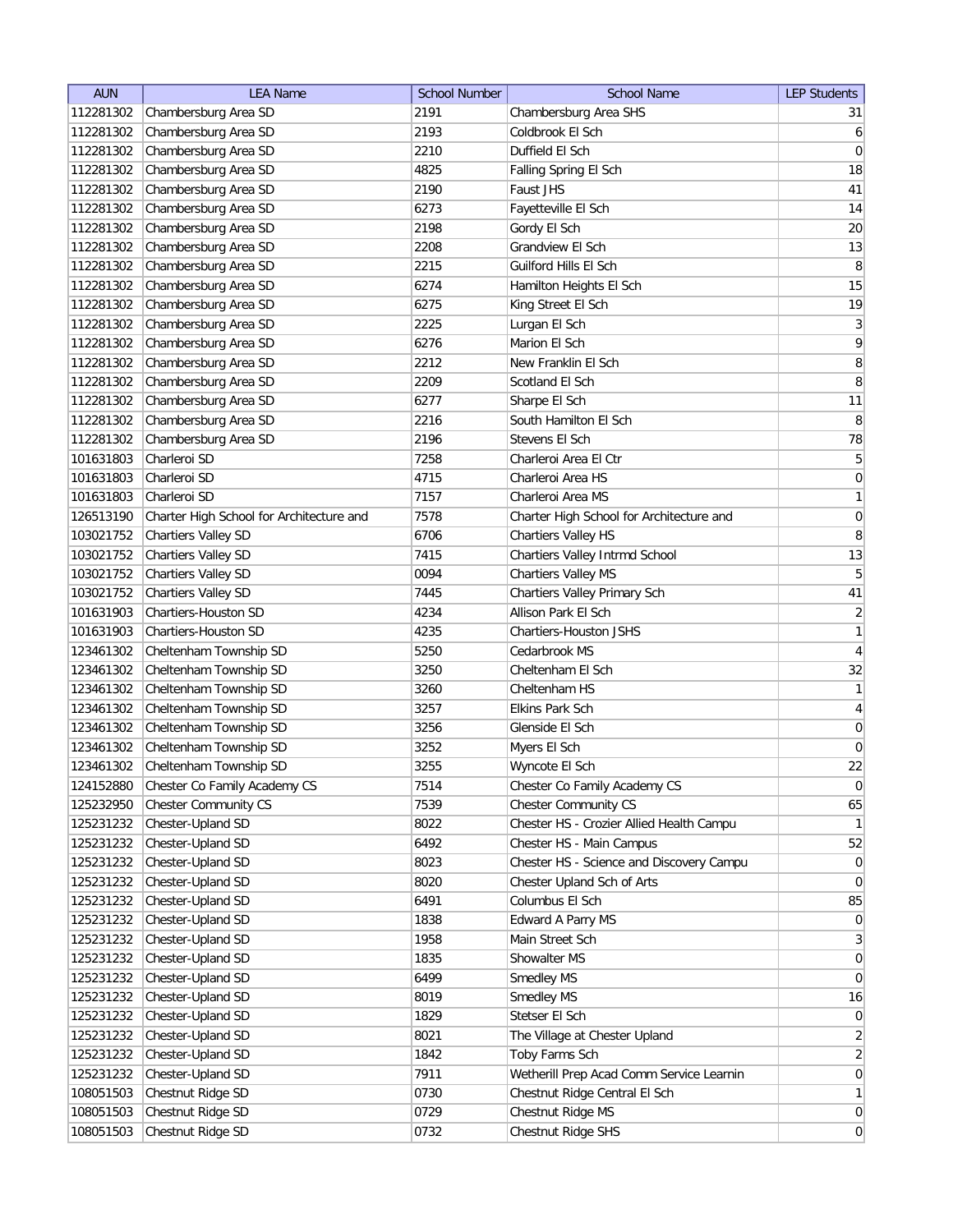| <b>AUN</b> | <b>LEA Name</b>           | <b>School Number</b> | <b>School Name</b>             | <b>LEP Students</b>     |
|------------|---------------------------|----------------------|--------------------------------|-------------------------|
| 108051503  | Chestnut Ridge SD         | 0731                 | New Paris Center El Sch        | $\overline{0}$          |
| 125231303  | Chichester SD             | 1843                 | Boothwyn El Sch                | 11                      |
| 125231303  | Chichester SD             | 7276                 | Chichester MS                  | 15                      |
| 125231303  | Chichester SD             | 1849                 | Chichester SHS                 | 15                      |
| 125231303  | Chichester SD             | 5322                 | Hilltop El Sch                 | 20                      |
| 125231303  | Chichester SD             | 1847                 | Linwood El Sch                 | $\overline{\mathbf{3}}$ |
| 125231303  | Chichester SD             | 1893                 | Marcus Hook El Sch             | $\overline{0}$          |
| 126513160  | Christopher Columbus CS   | 7575                 | Christopher Columbus CS        | 15                      |
| 102020001  | City CHS                  | 7727                 | City CHS                       | $\vert 0 \vert$         |
| 103021903  | Clairton City SD          | 7371                 | Clairton El Sch                | $\overline{0}$          |
| 103021903  | Clairton City SD          | 7156                 | Clairton HS                    | 0                       |
| 103021903  | Clairton City SD          | 7370                 | Clairton MS                    | 0                       |
| 103021903  | Clairton City SD          | 8094                 | Clairton MS/HS                 | 0                       |
| 106161203  | Clarion Area SD           | 5217                 | Clarion Area El Sch            | $\mathbf{1}$            |
| 106161203  | Clarion Area SD           | 1475                 | Clarion Area JSHS              | $\overline{0}$          |
| 106161703  | Clarion-Limestone Area SD | 1480                 | Clarion-Limestone Area JSHS    | 0                       |
| 106161703  | Clarion-Limestone Area SD | 1479                 | Clarion-Limestone El Sch       | $\overline{0}$          |
| 108071504  | Claysburg-Kimmel SD       | 7374                 | Claysburg-Kimmel El Sch        | $\boldsymbol{0}$        |
| 108071504  | Claysburg-Kimmel SD       | 0921                 | Claysburg-Kimmel HS            | $\vert 0 \vert$         |
| 110171003  | Clearfield Area SD        | 1507                 | Bradford Twp El Sch            | 0                       |
| 110171003  | Clearfield Area SD        | 1521                 | Centre El Sch                  | $\mathsf{O}\xspace$     |
| 110171003  | Clearfield Area SD        | 6236                 | Clearfield Area HS             | $\overline{2}$          |
| 110171003  | Clearfield Area SD        | 6649                 | Clearfield Area MS             | $\boldsymbol{0}$        |
| 110171003  | Clearfield Area SD        | 7537                 | Clearfield El Sch              | $\overline{2}$          |
| 110171003  | Clearfield Area SD        | 7761                 | Girard-Goshen El Sch           | $\pmb{0}$               |
| 124151902  | Coatesville Area SD       | 1376                 | Caln El Sch                    | 51                      |
| 124151902  | Coatesville Area SD       | 5012                 | Coatesville Area SHS           | 44                      |
| 124151902  | Coatesville Area SD       | 1385                 | Coatesville IHS                | $\boldsymbol{0}$        |
| 124151902  | Coatesville Area SD       | 1374                 | East Fallowfield El Sch        | $\mathbf{3}$            |
| 124151902  | Coatesville Area SD       | 1377                 | Friendship El Sch              | 59                      |
| 124151902  | Coatesville Area SD       | 6472                 | Gordon EL Sch                  | $\boldsymbol{0}$        |
| 124151902  | Coatesville Area SD       | 7989                 | <b>Gordon Education Center</b> | 1                       |
| 124151902  | Coatesville Area SD       | 1375                 | Kings Highway El Sch           | $\overline{0}$          |
| 124151902  | Coatesville Area SD       | 6473                 | North Brandywine MS            | $\overline{0}$          |
| 124151902  | Coatesville Area SD       | 1370                 | Rainbow El Sch                 | 65                      |
| 124151902  | Coatesville Area SD       | 7334                 | Reeceville El Sch              | $\overline{2}$          |
| 124151902  | Coatesville Area SD       | 7767                 | Scott MS                       | 52                      |
| 124151902  | Coatesville Area SD       | 6474                 | South Brandywine MS            | 15                      |
| 113361303  | Cocalico SD               | 2510                 | Adamstown El Sch               | 19                      |
| 113361303  | Cocalico SD               | 6289                 | Cocalico MS                    | 14                      |
| 113361303  | Cocalico SD               | 6290                 | Cocalico SHS                   | 14                      |
| 113361303  | Cocalico SD               | 2506                 | Denver El Sch                  | 6                       |
| 113361303  | Cocalico SD               | 5053                 | Reamstown El Sch               | 28                      |
| 113361303  | Cocalico SD               | 2508                 | Schoeneck El Sch               | $\overline{0}$          |
| 124153320  | Collegium CS              | 7628                 | Collegium CS                   | 110                     |
| 123461602  | Colonial SD               | 7143                 | Colonial El Sch                | $\frac{3}{2}$           |
| 123461602  | Colonial SD               | 5077                 | Colonial MS                    | 10                      |
| 123461602  | Colonial SD               | 3261                 | Conshohocken El Sch            | $\vert 9 \vert$         |
| 123461602  | Colonial SD               | 4711                 | Plymouth El Sch                | 10                      |
| 123461602  | Colonial SD               | 3333                 | Plymouth-Whitemarsh SHS        | 17                      |
| 123461602  | Colonial SD               | 3332                 | Ridge Park El Sch              | 8 <sup>2</sup>          |
| 123461602  | Colonial SD               | 3411                 | Whitemarsh El Sch              | 5 <sup>2</sup>          |
| 113361503  | Columbia Borough SD       | 2515                 | Columbia JSHS                  | 19                      |
| 113361503  | Columbia Borough SD       | 7056                 | Park El Sch                    | 21                      |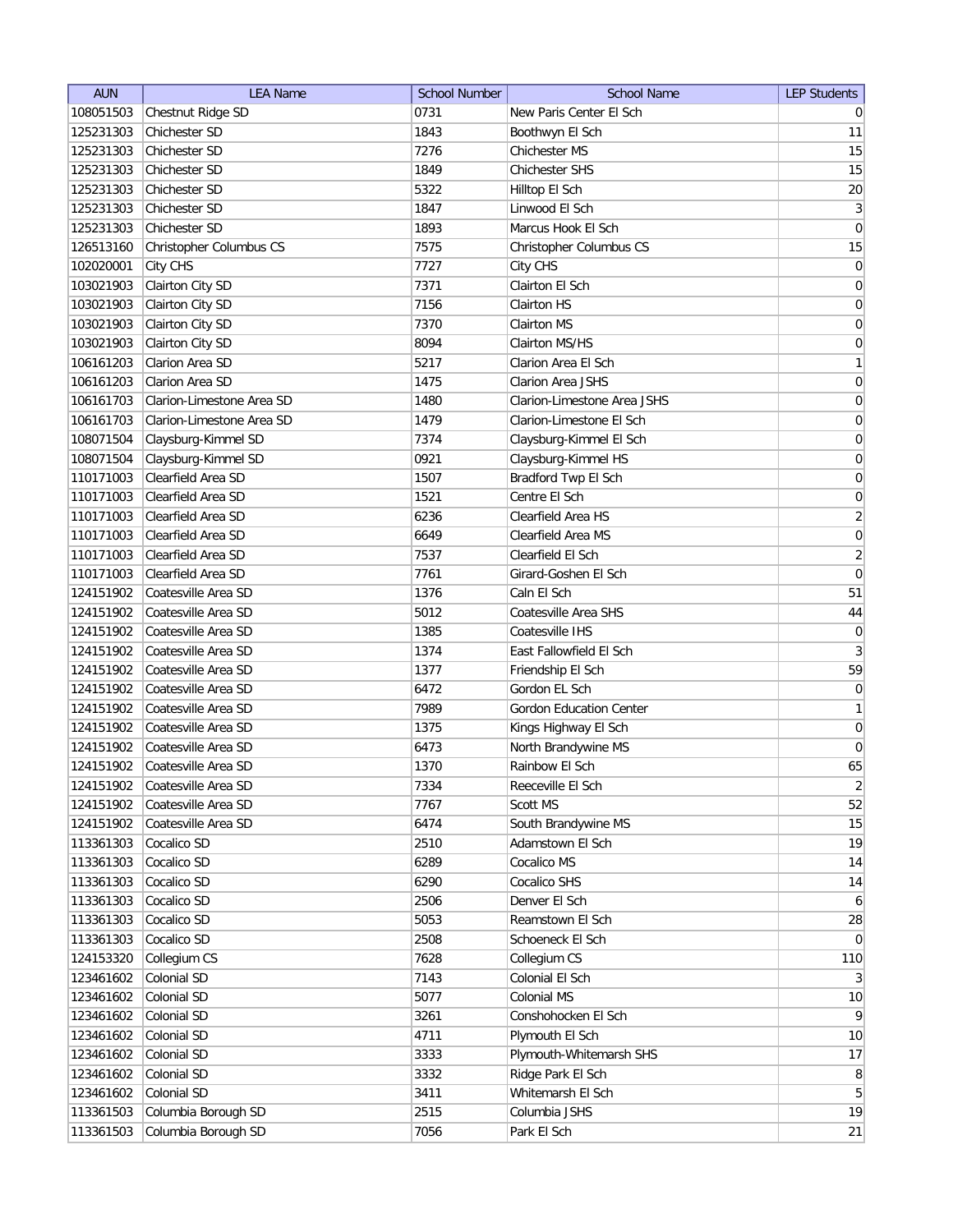| <b>AUN</b> | <b>LEA Name</b>                          | <b>School Number</b> | <b>School Name</b>                       | <b>LEP Students</b> |
|------------|------------------------------------------|----------------------|------------------------------------------|---------------------|
| 113361503  | Columbia Borough SD                      | 2514                 | Taylor El Sch                            | 1                   |
| 116191757  | Columbia-Montour AVTS                    | 5178                 | Columbia-Montour AVTS                    | $\vert 0 \vert$     |
| 104431304  | Commodore Perry SD                       | 6122                 | Commodore Perry JSHS                     | 0                   |
| 104431304  | Commodore Perry SD                       | 7450                 | Commodore Perry Sch                      | $\boldsymbol{0}$    |
| 115220002  | Commonwealth Connections Academy CS      | 7774                 | Commonwealth Connections Academy CS      | 12                  |
| 126512840  | Community Academy of Philadelphia CS     | 7510                 | Community Academy of Philadelphia CS     | 108                 |
| 108561803  | Conemaugh Township Area SD               | 3977                 | Conemaugh Twp Area Intrmd Sch            | 0                   |
| 108561803  | Conemaugh Township Area SD               | 3978                 | Conemaugh Twp Area JSHS                  | $\boldsymbol{0}$    |
| 108561803  | Conemaugh Township Area SD               | 3976                 | Conemaugh Twp Area Primary Sch           | $\mathbf{1}$        |
| 108111403  | Conemaugh Valley SD                      | 5213                 | Conemaugh Valley El Sch                  | $\mathbf{1}$        |
| 108111403  | Conemaugh Valley SD                      | 5136                 | Conemaugh Valley JSHS                    | 0                   |
| 108111403  | Conemaugh Valley SD                      | 1218                 | East Taylor El Sch                       | $\pmb{0}$           |
| 113361703  | Conestoga Valley SD                      | 2517                 | Brownstown El Sch                        | 22                  |
| 113361703  | Conestoga Valley SD                      | 2531                 | Conestoga Valley MS                      | 33                  |
| 113361703  | Conestoga Valley SD                      | 2532                 | Conestoga Valley SHS                     | 48                  |
| 113361703  | Conestoga Valley SD                      | 5113                 | Fritz El Sch                             | 32                  |
| 113361703  | Conestoga Valley SD                      | 2522                 | Leola El Sch                             | 62                  |
| 113361703  | Conestoga Valley SD                      | 2523                 | Penn Johns El Sch                        | 0                   |
| 113361703  | Conestoga Valley SD                      | 2521                 | Smoketown El Sch                         | 35                  |
| 112011603  | Conewago Valley SD                       | 6268                 | Conewago Twp El Sch                      | 13                  |
| 112011603  | Conewago Valley SD                       | 7822                 | Conewago Valley Intrmd Sch               | 22                  |
| 112011603  | Conewago Valley SD                       | 6267                 | New Oxford El Sch                        | 47                  |
| 112011603  | Conewago Valley SD                       | 6898                 | New Oxford MS                            | 24                  |
| 112011603  | Conewago Valley SD                       | 0017                 | New Oxford SHS                           | 22                  |
| 105201033  | Conneaut SD                              | 7110                 | Alice Schafer El Sch                     | $\vert 0 \vert$     |
| 105201033  | Conneaut SD                              | 1637                 | Conneaut Lake HS                         | $\overline{0}$      |
| 105201033  | Conneaut SD                              | 6132                 | Conneaut Lake-Sadsbury El Sch            | $\boldsymbol{0}$    |
| 105201033  | Conneaut SD                              | 6133                 | Conneaut Valley El Sch                   | 0                   |
| 105201033  | Conneaut SD                              | 1639                 | Conneaut Valley HS                       | 0                   |
| 105201033  | Conneaut SD                              | 1644                 | Linesville HS                            | $\boldsymbol{0}$    |
| 101266007  | Connellsville Area Career & Technical Ce | 6643                 | Connellsville Area Career & Technical Ce | 0                   |
| 101261302  | Connellsville Area SD                    | 2097                 | <b>Bullskin El Sch</b>                   | $\boldsymbol{0}$    |
| 101261302  | Connellsville Area SD                    | 5047                 | Clifford N Pritts El Sch                 | $\boldsymbol{0}$    |
| 101261302  | Connellsville Area SD                    | 5228                 | Connellsville Area SHS                   | $\overline{2}$      |
| 101261302  | Connellsville Area SD                    | 2105                 | Connellsville JHS East                   | $\overline{0}$      |
| 101261302  | Connellsville Area SD                    | 2113                 | Connellsville JHS West                   | 1                   |
| 101261302  | Connellsville Area SD                    | 2103                 | Connellsville Twp El Sch                 | $\vert 0 \vert$     |
| 101261302  | Connellsville Area SD                    | 2107                 | Dunbar Boro El Sch                       | 0                   |
| 101261302  | Connellsville Area SD                    | 5048                 | Dunbar Twp El Sch                        | $\mathbf{1}$        |
| 101261302  | Connellsville Area SD                    | 4819                 | South Side El Sch                        | $\overline{0}$      |
| 101261302  | Connellsville Area SD                    | 2172                 | Springfield El Sch                       | 0                   |
| 101261302  | Connellsville Area SD                    | 4939                 | Zachariah Connell El Sch                 | $\overline{0}$      |
| 114061103  | Conrad Weiser Area SD                    | 7284                 | Conrad Weiser East El Sch                | 10                  |
| 114061103  | Conrad Weiser Area SD                    | 0777                 | Conrad Weiser HS                         | 11                  |
| 114061103  | Conrad Weiser Area SD                    | 7651                 | Conrad Weiser MS                         | 18                  |
| 114061103  | Conrad Weiser Area SD                    | 5203                 | Conrad Weiser West El Sch                | 8                   |
| 103022103  | Cornell SD                               | 6944                 | Cornell El Sch                           | $\overline{0}$      |
| 103022103  | Cornell SD                               | 8087                 | Cornell HS                               | $\overline{0}$      |
| 103022103  | Cornell SD                               | 6945                 | Cornell JHS                              | $\overline{0}$      |
| 103022103  | Cornell SD                               | 6946                 | Cornell SHS                              | 1                   |
| 113381303  | Cornwall-Lebanon SD                      | 4800                 | Cedar Crest HS                           | 27                  |
| 113381303  | Cornwall-Lebanon SD                      | 6301                 | Cedar Crest MS                           | 34                  |
| 113381303  | Cornwall-Lebanon SD                      | 6302                 | Cornwall El Sch                          | 11                  |
| 113381303  | Cornwall-Lebanon SD                      | 2728                 | Ebenezer El Sch                          | 19                  |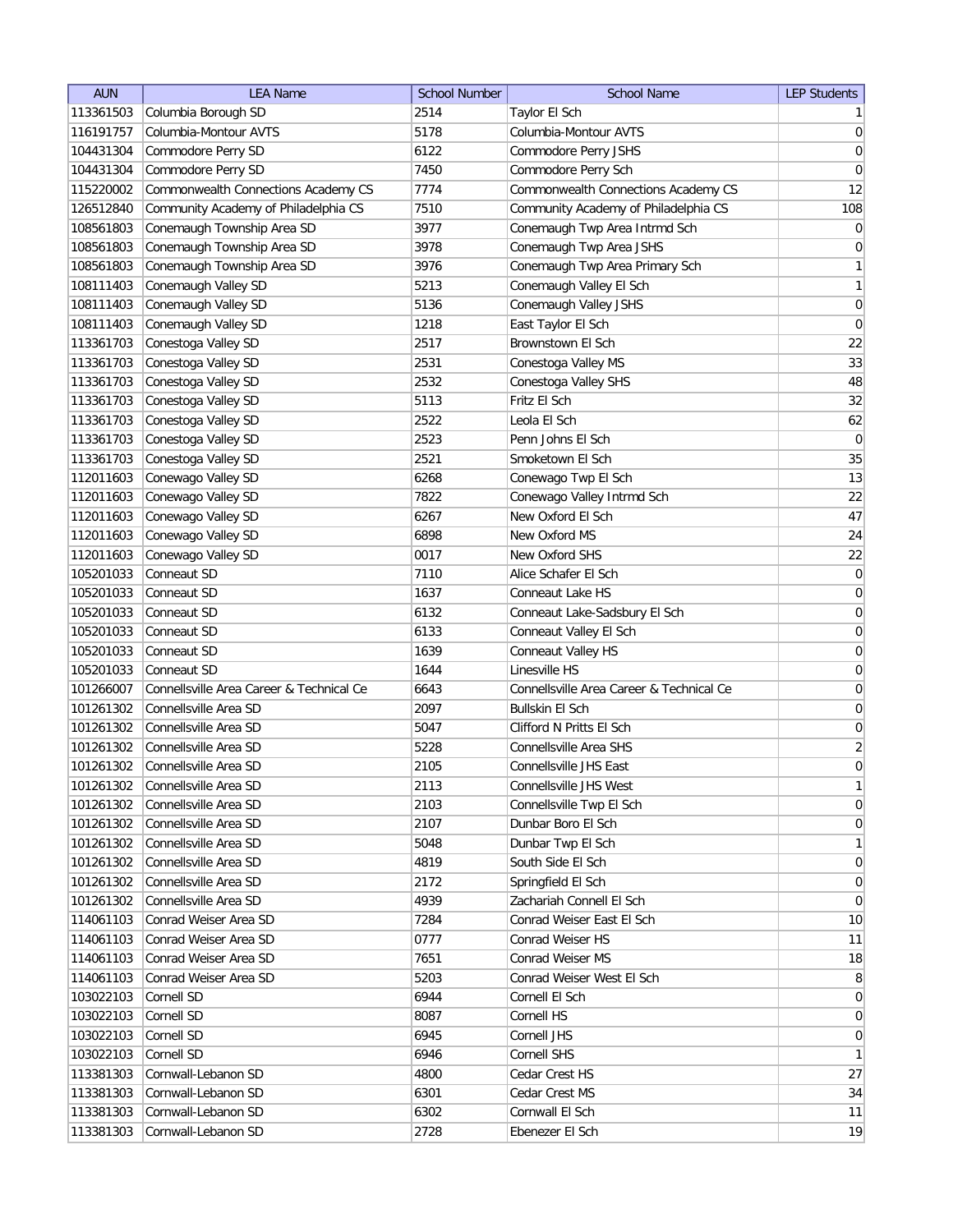| Cornwall-Lebanon SD<br>2729<br>South Lebanon El Sch<br>113381303<br>36<br>Cornwall-Lebanon SD<br>113381303<br>7300<br>Union Canal El Sch<br>Corry Area SD<br>1997<br>105251453<br>Columbus El Sch<br>1996<br>105251453<br>Corry Area SD<br>Concord El Sch<br>Corry Area SD<br>1994<br>Conelway El Sch<br>105251453<br>105251453<br>Corry Area SD<br>1998<br>Corry Area HS<br>105251453<br>7793<br>Corry Area MS<br>Corry Area SD<br>7935<br>105251453<br>Corry Area SD<br>Corry El Sch<br>105251453<br>Corry Area SD<br>Sparta El Sch<br>6141<br>105251453<br>Corry Area SD<br>1993<br>Wright El Sch<br>Coudersport Area SD<br>3<br>3868<br>Coudersport Area El Sch<br>109531304<br>5<br>Coudersport Area SD<br>3869<br>109531304<br>Coudersport Area JSHS<br>Council Rock SD<br>1088<br>122092353<br>Churchville El Sch<br>Council Rock SD<br>5096<br>Council Rock HS North<br>122092353<br>122092353<br>Council Rock SD<br>7749<br>Council Rock HS South<br>16<br>Council Rock SD<br>1086<br>Goodnoe El Sch<br>122092353<br>122092353<br>Council Rock SD<br>7208<br>Hillcrest El Sch<br>14<br>122092353<br>Council Rock SD<br>4680<br>Holland El Sch<br>Council Rock SD<br>122092353<br>6833<br>Holland MS<br>Council Rock SD<br>122092353<br>7657<br>Maureen M Welch El Sch<br>122092353<br>Council Rock SD<br>7432<br>Newtown El Sch<br>Council Rock SD<br>122092353<br>6453<br>Newtown MS<br>122092353<br>Council Rock SD<br>1087<br>Richboro El Sch<br>Council Rock SD<br>122092353<br>6454<br>Richboro MS<br>Council Rock SD<br>122092353<br>5308<br>Rolling Hills El Sch<br>122092353<br>Council Rock SD<br>Sol Feinstone El Sch<br>1130<br>Council Rock SD<br>122092353<br>1133<br>Wrightstown El Sch<br>106611303<br>Cranberry Area SD<br>4098<br>Cranberry Area JSHS<br>Cranberry Area SD<br>0<br>106611303<br>6595<br>Cranberry El Sch<br>Cranberry Area SD<br>0<br>106611303<br>4095<br>Pinegrove El Sch<br>Cranberry Area SD<br>4094<br>Rockland El Sch<br>0<br>106611303<br><b>Crawford Central SD</b><br>3<br>105201352<br>5037<br>Cochranton El Sch<br><b>Crawford Central SD</b><br>105201352<br>1632<br>Cochranton JSHS<br><b>Crawford Central SD</b><br>105201352<br>1645<br>East End El Sch<br>105201352<br><b>Crawford Central SD</b><br>1651<br>First District El Sch<br>105201352<br>Crawford Central SD<br>1654<br>Meadville Area SHS<br>Crawford Central SD<br>1653<br>105201352<br>Meadville MS<br>Crawford Central SD<br>1650<br>105201352<br>Neason Hill El Sch<br>Crawford Central SD<br>Second District El Sch<br>105201352<br>6135<br>105201352<br>Crawford Central SD<br>West End El Sch<br>7194<br>118401403<br>Crestwood SD<br>2860<br>Crestwood HS<br>118401403<br>Crestwood SD<br>7655<br>Crestwood MS<br>118401403<br>Crestwood SD<br>2858<br>Fairview El Sch<br>Rice El Sch<br>118401403<br>Crestwood SD<br>5341<br>112673300<br>Crispus Attucks Youthbuild CS<br>7624<br>Crispus Attucks Youthbuild CS<br>115211603<br><b>Cumberland Valley SD</b><br>1701<br><b>Cumberland Valley HS</b><br>Cumberland Valley SD<br>Eagle View MS<br>115211603<br>6714<br>Good Hope MS<br>115211603<br><b>Cumberland Valley SD</b><br>4849<br>Green Ridge El Sch<br>115211603<br><b>Cumberland Valley SD</b><br>1700<br>115211603<br><b>Cumberland Valley SD</b><br>Hampden El Sch<br>5020<br>Middlesex El Sch<br>115211603<br><b>Cumberland Valley SD</b><br>1697<br>Monroe El Sch<br>115211603<br><b>Cumberland Valley SD</b><br>1698<br>1696<br>115211603<br><b>Cumberland Valley SD</b><br>Shaull El Sch | <b>AUN</b> | <b>LEA Name</b>             | <b>School Number</b> | <b>School Name</b>   | <b>LEP Students</b> |
|---------------------------------------------------------------------------------------------------------------------------------------------------------------------------------------------------------------------------------------------------------------------------------------------------------------------------------------------------------------------------------------------------------------------------------------------------------------------------------------------------------------------------------------------------------------------------------------------------------------------------------------------------------------------------------------------------------------------------------------------------------------------------------------------------------------------------------------------------------------------------------------------------------------------------------------------------------------------------------------------------------------------------------------------------------------------------------------------------------------------------------------------------------------------------------------------------------------------------------------------------------------------------------------------------------------------------------------------------------------------------------------------------------------------------------------------------------------------------------------------------------------------------------------------------------------------------------------------------------------------------------------------------------------------------------------------------------------------------------------------------------------------------------------------------------------------------------------------------------------------------------------------------------------------------------------------------------------------------------------------------------------------------------------------------------------------------------------------------------------------------------------------------------------------------------------------------------------------------------------------------------------------------------------------------------------------------------------------------------------------------------------------------------------------------------------------------------------------------------------------------------------------------------------------------------------------------------------------------------------------------------------------------------------------------------------------------------------------------------------------------------------------------------------------------------------------------------------------------------------------------------------------------------------------------------------------------------------------------------------------------------------------------------------------------------------------------------------------------------------------------------------------------------------------------------------------------------------------------------------------------------------------------------------------------------------------------------------------------------------------------------------------------------------------------------------------------------------------------------------------------------------------------------------|------------|-----------------------------|----------------------|----------------------|---------------------|
|                                                                                                                                                                                                                                                                                                                                                                                                                                                                                                                                                                                                                                                                                                                                                                                                                                                                                                                                                                                                                                                                                                                                                                                                                                                                                                                                                                                                                                                                                                                                                                                                                                                                                                                                                                                                                                                                                                                                                                                                                                                                                                                                                                                                                                                                                                                                                                                                                                                                                                                                                                                                                                                                                                                                                                                                                                                                                                                                                                                                                                                                                                                                                                                                                                                                                                                                                                                                                                                                                                                                       |            |                             |                      |                      |                     |
| 0 <br>$\boldsymbol{0}$<br>1<br> 0 <br>0<br>$\overline{2}$<br>$\boldsymbol{0}$<br>$\boldsymbol{0}$<br>12<br>32<br>22<br>42<br>$\boldsymbol{6}$<br>10<br>18<br>10<br>11<br>$\overline{4}$<br>21<br>13<br>$\overline{4}$<br>$\boldsymbol{0}$<br>$\overline{2}$<br>$\boldsymbol{6}$<br>1<br>$7\vert$<br>$\overline{0}$<br> 0 <br>$\vert 0 \vert$<br>$\overline{0}$<br>$\vert 9 \vert$<br>5 <sup>2</sup><br>$\boldsymbol{0}$<br>$\overline{5}$<br>$\overline{2}$<br>23<br>30 <sup>°</sup><br>3<br>$\overline{2}$<br>20<br>$\overline{0}$<br>$\overline{0}$<br>$\overline{0}$                                                                                                                                                                                                                                                                                                                                                                                                                                                                                                                                                                                                                                                                                                                                                                                                                                                                                                                                                                                                                                                                                                                                                                                                                                                                                                                                                                                                                                                                                                                                                                                                                                                                                                                                                                                                                                                                                                                                                                                                                                                                                                                                                                                                                                                                                                                                                                                                                                                                                                                                                                                                                                                                                                                                                                                                                                                                                                                                                               |            |                             |                      |                      | 22                  |
|                                                                                                                                                                                                                                                                                                                                                                                                                                                                                                                                                                                                                                                                                                                                                                                                                                                                                                                                                                                                                                                                                                                                                                                                                                                                                                                                                                                                                                                                                                                                                                                                                                                                                                                                                                                                                                                                                                                                                                                                                                                                                                                                                                                                                                                                                                                                                                                                                                                                                                                                                                                                                                                                                                                                                                                                                                                                                                                                                                                                                                                                                                                                                                                                                                                                                                                                                                                                                                                                                                                                       |            |                             |                      |                      |                     |
|                                                                                                                                                                                                                                                                                                                                                                                                                                                                                                                                                                                                                                                                                                                                                                                                                                                                                                                                                                                                                                                                                                                                                                                                                                                                                                                                                                                                                                                                                                                                                                                                                                                                                                                                                                                                                                                                                                                                                                                                                                                                                                                                                                                                                                                                                                                                                                                                                                                                                                                                                                                                                                                                                                                                                                                                                                                                                                                                                                                                                                                                                                                                                                                                                                                                                                                                                                                                                                                                                                                                       |            |                             |                      |                      |                     |
|                                                                                                                                                                                                                                                                                                                                                                                                                                                                                                                                                                                                                                                                                                                                                                                                                                                                                                                                                                                                                                                                                                                                                                                                                                                                                                                                                                                                                                                                                                                                                                                                                                                                                                                                                                                                                                                                                                                                                                                                                                                                                                                                                                                                                                                                                                                                                                                                                                                                                                                                                                                                                                                                                                                                                                                                                                                                                                                                                                                                                                                                                                                                                                                                                                                                                                                                                                                                                                                                                                                                       |            |                             |                      |                      |                     |
|                                                                                                                                                                                                                                                                                                                                                                                                                                                                                                                                                                                                                                                                                                                                                                                                                                                                                                                                                                                                                                                                                                                                                                                                                                                                                                                                                                                                                                                                                                                                                                                                                                                                                                                                                                                                                                                                                                                                                                                                                                                                                                                                                                                                                                                                                                                                                                                                                                                                                                                                                                                                                                                                                                                                                                                                                                                                                                                                                                                                                                                                                                                                                                                                                                                                                                                                                                                                                                                                                                                                       |            |                             |                      |                      |                     |
|                                                                                                                                                                                                                                                                                                                                                                                                                                                                                                                                                                                                                                                                                                                                                                                                                                                                                                                                                                                                                                                                                                                                                                                                                                                                                                                                                                                                                                                                                                                                                                                                                                                                                                                                                                                                                                                                                                                                                                                                                                                                                                                                                                                                                                                                                                                                                                                                                                                                                                                                                                                                                                                                                                                                                                                                                                                                                                                                                                                                                                                                                                                                                                                                                                                                                                                                                                                                                                                                                                                                       |            |                             |                      |                      |                     |
|                                                                                                                                                                                                                                                                                                                                                                                                                                                                                                                                                                                                                                                                                                                                                                                                                                                                                                                                                                                                                                                                                                                                                                                                                                                                                                                                                                                                                                                                                                                                                                                                                                                                                                                                                                                                                                                                                                                                                                                                                                                                                                                                                                                                                                                                                                                                                                                                                                                                                                                                                                                                                                                                                                                                                                                                                                                                                                                                                                                                                                                                                                                                                                                                                                                                                                                                                                                                                                                                                                                                       |            |                             |                      |                      |                     |
|                                                                                                                                                                                                                                                                                                                                                                                                                                                                                                                                                                                                                                                                                                                                                                                                                                                                                                                                                                                                                                                                                                                                                                                                                                                                                                                                                                                                                                                                                                                                                                                                                                                                                                                                                                                                                                                                                                                                                                                                                                                                                                                                                                                                                                                                                                                                                                                                                                                                                                                                                                                                                                                                                                                                                                                                                                                                                                                                                                                                                                                                                                                                                                                                                                                                                                                                                                                                                                                                                                                                       |            |                             |                      |                      |                     |
|                                                                                                                                                                                                                                                                                                                                                                                                                                                                                                                                                                                                                                                                                                                                                                                                                                                                                                                                                                                                                                                                                                                                                                                                                                                                                                                                                                                                                                                                                                                                                                                                                                                                                                                                                                                                                                                                                                                                                                                                                                                                                                                                                                                                                                                                                                                                                                                                                                                                                                                                                                                                                                                                                                                                                                                                                                                                                                                                                                                                                                                                                                                                                                                                                                                                                                                                                                                                                                                                                                                                       |            |                             |                      |                      |                     |
|                                                                                                                                                                                                                                                                                                                                                                                                                                                                                                                                                                                                                                                                                                                                                                                                                                                                                                                                                                                                                                                                                                                                                                                                                                                                                                                                                                                                                                                                                                                                                                                                                                                                                                                                                                                                                                                                                                                                                                                                                                                                                                                                                                                                                                                                                                                                                                                                                                                                                                                                                                                                                                                                                                                                                                                                                                                                                                                                                                                                                                                                                                                                                                                                                                                                                                                                                                                                                                                                                                                                       |            |                             |                      |                      |                     |
|                                                                                                                                                                                                                                                                                                                                                                                                                                                                                                                                                                                                                                                                                                                                                                                                                                                                                                                                                                                                                                                                                                                                                                                                                                                                                                                                                                                                                                                                                                                                                                                                                                                                                                                                                                                                                                                                                                                                                                                                                                                                                                                                                                                                                                                                                                                                                                                                                                                                                                                                                                                                                                                                                                                                                                                                                                                                                                                                                                                                                                                                                                                                                                                                                                                                                                                                                                                                                                                                                                                                       |            |                             |                      |                      |                     |
|                                                                                                                                                                                                                                                                                                                                                                                                                                                                                                                                                                                                                                                                                                                                                                                                                                                                                                                                                                                                                                                                                                                                                                                                                                                                                                                                                                                                                                                                                                                                                                                                                                                                                                                                                                                                                                                                                                                                                                                                                                                                                                                                                                                                                                                                                                                                                                                                                                                                                                                                                                                                                                                                                                                                                                                                                                                                                                                                                                                                                                                                                                                                                                                                                                                                                                                                                                                                                                                                                                                                       |            |                             |                      |                      |                     |
|                                                                                                                                                                                                                                                                                                                                                                                                                                                                                                                                                                                                                                                                                                                                                                                                                                                                                                                                                                                                                                                                                                                                                                                                                                                                                                                                                                                                                                                                                                                                                                                                                                                                                                                                                                                                                                                                                                                                                                                                                                                                                                                                                                                                                                                                                                                                                                                                                                                                                                                                                                                                                                                                                                                                                                                                                                                                                                                                                                                                                                                                                                                                                                                                                                                                                                                                                                                                                                                                                                                                       |            |                             |                      |                      |                     |
|                                                                                                                                                                                                                                                                                                                                                                                                                                                                                                                                                                                                                                                                                                                                                                                                                                                                                                                                                                                                                                                                                                                                                                                                                                                                                                                                                                                                                                                                                                                                                                                                                                                                                                                                                                                                                                                                                                                                                                                                                                                                                                                                                                                                                                                                                                                                                                                                                                                                                                                                                                                                                                                                                                                                                                                                                                                                                                                                                                                                                                                                                                                                                                                                                                                                                                                                                                                                                                                                                                                                       |            |                             |                      |                      |                     |
|                                                                                                                                                                                                                                                                                                                                                                                                                                                                                                                                                                                                                                                                                                                                                                                                                                                                                                                                                                                                                                                                                                                                                                                                                                                                                                                                                                                                                                                                                                                                                                                                                                                                                                                                                                                                                                                                                                                                                                                                                                                                                                                                                                                                                                                                                                                                                                                                                                                                                                                                                                                                                                                                                                                                                                                                                                                                                                                                                                                                                                                                                                                                                                                                                                                                                                                                                                                                                                                                                                                                       |            |                             |                      |                      |                     |
|                                                                                                                                                                                                                                                                                                                                                                                                                                                                                                                                                                                                                                                                                                                                                                                                                                                                                                                                                                                                                                                                                                                                                                                                                                                                                                                                                                                                                                                                                                                                                                                                                                                                                                                                                                                                                                                                                                                                                                                                                                                                                                                                                                                                                                                                                                                                                                                                                                                                                                                                                                                                                                                                                                                                                                                                                                                                                                                                                                                                                                                                                                                                                                                                                                                                                                                                                                                                                                                                                                                                       |            |                             |                      |                      |                     |
|                                                                                                                                                                                                                                                                                                                                                                                                                                                                                                                                                                                                                                                                                                                                                                                                                                                                                                                                                                                                                                                                                                                                                                                                                                                                                                                                                                                                                                                                                                                                                                                                                                                                                                                                                                                                                                                                                                                                                                                                                                                                                                                                                                                                                                                                                                                                                                                                                                                                                                                                                                                                                                                                                                                                                                                                                                                                                                                                                                                                                                                                                                                                                                                                                                                                                                                                                                                                                                                                                                                                       |            |                             |                      |                      |                     |
|                                                                                                                                                                                                                                                                                                                                                                                                                                                                                                                                                                                                                                                                                                                                                                                                                                                                                                                                                                                                                                                                                                                                                                                                                                                                                                                                                                                                                                                                                                                                                                                                                                                                                                                                                                                                                                                                                                                                                                                                                                                                                                                                                                                                                                                                                                                                                                                                                                                                                                                                                                                                                                                                                                                                                                                                                                                                                                                                                                                                                                                                                                                                                                                                                                                                                                                                                                                                                                                                                                                                       |            |                             |                      |                      |                     |
|                                                                                                                                                                                                                                                                                                                                                                                                                                                                                                                                                                                                                                                                                                                                                                                                                                                                                                                                                                                                                                                                                                                                                                                                                                                                                                                                                                                                                                                                                                                                                                                                                                                                                                                                                                                                                                                                                                                                                                                                                                                                                                                                                                                                                                                                                                                                                                                                                                                                                                                                                                                                                                                                                                                                                                                                                                                                                                                                                                                                                                                                                                                                                                                                                                                                                                                                                                                                                                                                                                                                       |            |                             |                      |                      |                     |
|                                                                                                                                                                                                                                                                                                                                                                                                                                                                                                                                                                                                                                                                                                                                                                                                                                                                                                                                                                                                                                                                                                                                                                                                                                                                                                                                                                                                                                                                                                                                                                                                                                                                                                                                                                                                                                                                                                                                                                                                                                                                                                                                                                                                                                                                                                                                                                                                                                                                                                                                                                                                                                                                                                                                                                                                                                                                                                                                                                                                                                                                                                                                                                                                                                                                                                                                                                                                                                                                                                                                       |            |                             |                      |                      |                     |
|                                                                                                                                                                                                                                                                                                                                                                                                                                                                                                                                                                                                                                                                                                                                                                                                                                                                                                                                                                                                                                                                                                                                                                                                                                                                                                                                                                                                                                                                                                                                                                                                                                                                                                                                                                                                                                                                                                                                                                                                                                                                                                                                                                                                                                                                                                                                                                                                                                                                                                                                                                                                                                                                                                                                                                                                                                                                                                                                                                                                                                                                                                                                                                                                                                                                                                                                                                                                                                                                                                                                       |            |                             |                      |                      |                     |
|                                                                                                                                                                                                                                                                                                                                                                                                                                                                                                                                                                                                                                                                                                                                                                                                                                                                                                                                                                                                                                                                                                                                                                                                                                                                                                                                                                                                                                                                                                                                                                                                                                                                                                                                                                                                                                                                                                                                                                                                                                                                                                                                                                                                                                                                                                                                                                                                                                                                                                                                                                                                                                                                                                                                                                                                                                                                                                                                                                                                                                                                                                                                                                                                                                                                                                                                                                                                                                                                                                                                       |            |                             |                      |                      |                     |
|                                                                                                                                                                                                                                                                                                                                                                                                                                                                                                                                                                                                                                                                                                                                                                                                                                                                                                                                                                                                                                                                                                                                                                                                                                                                                                                                                                                                                                                                                                                                                                                                                                                                                                                                                                                                                                                                                                                                                                                                                                                                                                                                                                                                                                                                                                                                                                                                                                                                                                                                                                                                                                                                                                                                                                                                                                                                                                                                                                                                                                                                                                                                                                                                                                                                                                                                                                                                                                                                                                                                       |            |                             |                      |                      |                     |
|                                                                                                                                                                                                                                                                                                                                                                                                                                                                                                                                                                                                                                                                                                                                                                                                                                                                                                                                                                                                                                                                                                                                                                                                                                                                                                                                                                                                                                                                                                                                                                                                                                                                                                                                                                                                                                                                                                                                                                                                                                                                                                                                                                                                                                                                                                                                                                                                                                                                                                                                                                                                                                                                                                                                                                                                                                                                                                                                                                                                                                                                                                                                                                                                                                                                                                                                                                                                                                                                                                                                       |            |                             |                      |                      |                     |
|                                                                                                                                                                                                                                                                                                                                                                                                                                                                                                                                                                                                                                                                                                                                                                                                                                                                                                                                                                                                                                                                                                                                                                                                                                                                                                                                                                                                                                                                                                                                                                                                                                                                                                                                                                                                                                                                                                                                                                                                                                                                                                                                                                                                                                                                                                                                                                                                                                                                                                                                                                                                                                                                                                                                                                                                                                                                                                                                                                                                                                                                                                                                                                                                                                                                                                                                                                                                                                                                                                                                       |            |                             |                      |                      |                     |
|                                                                                                                                                                                                                                                                                                                                                                                                                                                                                                                                                                                                                                                                                                                                                                                                                                                                                                                                                                                                                                                                                                                                                                                                                                                                                                                                                                                                                                                                                                                                                                                                                                                                                                                                                                                                                                                                                                                                                                                                                                                                                                                                                                                                                                                                                                                                                                                                                                                                                                                                                                                                                                                                                                                                                                                                                                                                                                                                                                                                                                                                                                                                                                                                                                                                                                                                                                                                                                                                                                                                       |            |                             |                      |                      |                     |
|                                                                                                                                                                                                                                                                                                                                                                                                                                                                                                                                                                                                                                                                                                                                                                                                                                                                                                                                                                                                                                                                                                                                                                                                                                                                                                                                                                                                                                                                                                                                                                                                                                                                                                                                                                                                                                                                                                                                                                                                                                                                                                                                                                                                                                                                                                                                                                                                                                                                                                                                                                                                                                                                                                                                                                                                                                                                                                                                                                                                                                                                                                                                                                                                                                                                                                                                                                                                                                                                                                                                       |            |                             |                      |                      |                     |
|                                                                                                                                                                                                                                                                                                                                                                                                                                                                                                                                                                                                                                                                                                                                                                                                                                                                                                                                                                                                                                                                                                                                                                                                                                                                                                                                                                                                                                                                                                                                                                                                                                                                                                                                                                                                                                                                                                                                                                                                                                                                                                                                                                                                                                                                                                                                                                                                                                                                                                                                                                                                                                                                                                                                                                                                                                                                                                                                                                                                                                                                                                                                                                                                                                                                                                                                                                                                                                                                                                                                       |            |                             |                      |                      |                     |
|                                                                                                                                                                                                                                                                                                                                                                                                                                                                                                                                                                                                                                                                                                                                                                                                                                                                                                                                                                                                                                                                                                                                                                                                                                                                                                                                                                                                                                                                                                                                                                                                                                                                                                                                                                                                                                                                                                                                                                                                                                                                                                                                                                                                                                                                                                                                                                                                                                                                                                                                                                                                                                                                                                                                                                                                                                                                                                                                                                                                                                                                                                                                                                                                                                                                                                                                                                                                                                                                                                                                       |            |                             |                      |                      |                     |
|                                                                                                                                                                                                                                                                                                                                                                                                                                                                                                                                                                                                                                                                                                                                                                                                                                                                                                                                                                                                                                                                                                                                                                                                                                                                                                                                                                                                                                                                                                                                                                                                                                                                                                                                                                                                                                                                                                                                                                                                                                                                                                                                                                                                                                                                                                                                                                                                                                                                                                                                                                                                                                                                                                                                                                                                                                                                                                                                                                                                                                                                                                                                                                                                                                                                                                                                                                                                                                                                                                                                       |            |                             |                      |                      |                     |
|                                                                                                                                                                                                                                                                                                                                                                                                                                                                                                                                                                                                                                                                                                                                                                                                                                                                                                                                                                                                                                                                                                                                                                                                                                                                                                                                                                                                                                                                                                                                                                                                                                                                                                                                                                                                                                                                                                                                                                                                                                                                                                                                                                                                                                                                                                                                                                                                                                                                                                                                                                                                                                                                                                                                                                                                                                                                                                                                                                                                                                                                                                                                                                                                                                                                                                                                                                                                                                                                                                                                       |            |                             |                      |                      |                     |
|                                                                                                                                                                                                                                                                                                                                                                                                                                                                                                                                                                                                                                                                                                                                                                                                                                                                                                                                                                                                                                                                                                                                                                                                                                                                                                                                                                                                                                                                                                                                                                                                                                                                                                                                                                                                                                                                                                                                                                                                                                                                                                                                                                                                                                                                                                                                                                                                                                                                                                                                                                                                                                                                                                                                                                                                                                                                                                                                                                                                                                                                                                                                                                                                                                                                                                                                                                                                                                                                                                                                       |            |                             |                      |                      |                     |
|                                                                                                                                                                                                                                                                                                                                                                                                                                                                                                                                                                                                                                                                                                                                                                                                                                                                                                                                                                                                                                                                                                                                                                                                                                                                                                                                                                                                                                                                                                                                                                                                                                                                                                                                                                                                                                                                                                                                                                                                                                                                                                                                                                                                                                                                                                                                                                                                                                                                                                                                                                                                                                                                                                                                                                                                                                                                                                                                                                                                                                                                                                                                                                                                                                                                                                                                                                                                                                                                                                                                       |            |                             |                      |                      |                     |
|                                                                                                                                                                                                                                                                                                                                                                                                                                                                                                                                                                                                                                                                                                                                                                                                                                                                                                                                                                                                                                                                                                                                                                                                                                                                                                                                                                                                                                                                                                                                                                                                                                                                                                                                                                                                                                                                                                                                                                                                                                                                                                                                                                                                                                                                                                                                                                                                                                                                                                                                                                                                                                                                                                                                                                                                                                                                                                                                                                                                                                                                                                                                                                                                                                                                                                                                                                                                                                                                                                                                       |            |                             |                      |                      |                     |
|                                                                                                                                                                                                                                                                                                                                                                                                                                                                                                                                                                                                                                                                                                                                                                                                                                                                                                                                                                                                                                                                                                                                                                                                                                                                                                                                                                                                                                                                                                                                                                                                                                                                                                                                                                                                                                                                                                                                                                                                                                                                                                                                                                                                                                                                                                                                                                                                                                                                                                                                                                                                                                                                                                                                                                                                                                                                                                                                                                                                                                                                                                                                                                                                                                                                                                                                                                                                                                                                                                                                       |            |                             |                      |                      |                     |
|                                                                                                                                                                                                                                                                                                                                                                                                                                                                                                                                                                                                                                                                                                                                                                                                                                                                                                                                                                                                                                                                                                                                                                                                                                                                                                                                                                                                                                                                                                                                                                                                                                                                                                                                                                                                                                                                                                                                                                                                                                                                                                                                                                                                                                                                                                                                                                                                                                                                                                                                                                                                                                                                                                                                                                                                                                                                                                                                                                                                                                                                                                                                                                                                                                                                                                                                                                                                                                                                                                                                       |            |                             |                      |                      |                     |
|                                                                                                                                                                                                                                                                                                                                                                                                                                                                                                                                                                                                                                                                                                                                                                                                                                                                                                                                                                                                                                                                                                                                                                                                                                                                                                                                                                                                                                                                                                                                                                                                                                                                                                                                                                                                                                                                                                                                                                                                                                                                                                                                                                                                                                                                                                                                                                                                                                                                                                                                                                                                                                                                                                                                                                                                                                                                                                                                                                                                                                                                                                                                                                                                                                                                                                                                                                                                                                                                                                                                       |            |                             |                      |                      |                     |
|                                                                                                                                                                                                                                                                                                                                                                                                                                                                                                                                                                                                                                                                                                                                                                                                                                                                                                                                                                                                                                                                                                                                                                                                                                                                                                                                                                                                                                                                                                                                                                                                                                                                                                                                                                                                                                                                                                                                                                                                                                                                                                                                                                                                                                                                                                                                                                                                                                                                                                                                                                                                                                                                                                                                                                                                                                                                                                                                                                                                                                                                                                                                                                                                                                                                                                                                                                                                                                                                                                                                       |            |                             |                      |                      |                     |
|                                                                                                                                                                                                                                                                                                                                                                                                                                                                                                                                                                                                                                                                                                                                                                                                                                                                                                                                                                                                                                                                                                                                                                                                                                                                                                                                                                                                                                                                                                                                                                                                                                                                                                                                                                                                                                                                                                                                                                                                                                                                                                                                                                                                                                                                                                                                                                                                                                                                                                                                                                                                                                                                                                                                                                                                                                                                                                                                                                                                                                                                                                                                                                                                                                                                                                                                                                                                                                                                                                                                       |            |                             |                      |                      |                     |
|                                                                                                                                                                                                                                                                                                                                                                                                                                                                                                                                                                                                                                                                                                                                                                                                                                                                                                                                                                                                                                                                                                                                                                                                                                                                                                                                                                                                                                                                                                                                                                                                                                                                                                                                                                                                                                                                                                                                                                                                                                                                                                                                                                                                                                                                                                                                                                                                                                                                                                                                                                                                                                                                                                                                                                                                                                                                                                                                                                                                                                                                                                                                                                                                                                                                                                                                                                                                                                                                                                                                       |            |                             |                      |                      |                     |
|                                                                                                                                                                                                                                                                                                                                                                                                                                                                                                                                                                                                                                                                                                                                                                                                                                                                                                                                                                                                                                                                                                                                                                                                                                                                                                                                                                                                                                                                                                                                                                                                                                                                                                                                                                                                                                                                                                                                                                                                                                                                                                                                                                                                                                                                                                                                                                                                                                                                                                                                                                                                                                                                                                                                                                                                                                                                                                                                                                                                                                                                                                                                                                                                                                                                                                                                                                                                                                                                                                                                       |            |                             |                      |                      |                     |
|                                                                                                                                                                                                                                                                                                                                                                                                                                                                                                                                                                                                                                                                                                                                                                                                                                                                                                                                                                                                                                                                                                                                                                                                                                                                                                                                                                                                                                                                                                                                                                                                                                                                                                                                                                                                                                                                                                                                                                                                                                                                                                                                                                                                                                                                                                                                                                                                                                                                                                                                                                                                                                                                                                                                                                                                                                                                                                                                                                                                                                                                                                                                                                                                                                                                                                                                                                                                                                                                                                                                       |            |                             |                      |                      |                     |
|                                                                                                                                                                                                                                                                                                                                                                                                                                                                                                                                                                                                                                                                                                                                                                                                                                                                                                                                                                                                                                                                                                                                                                                                                                                                                                                                                                                                                                                                                                                                                                                                                                                                                                                                                                                                                                                                                                                                                                                                                                                                                                                                                                                                                                                                                                                                                                                                                                                                                                                                                                                                                                                                                                                                                                                                                                                                                                                                                                                                                                                                                                                                                                                                                                                                                                                                                                                                                                                                                                                                       |            |                             |                      |                      |                     |
|                                                                                                                                                                                                                                                                                                                                                                                                                                                                                                                                                                                                                                                                                                                                                                                                                                                                                                                                                                                                                                                                                                                                                                                                                                                                                                                                                                                                                                                                                                                                                                                                                                                                                                                                                                                                                                                                                                                                                                                                                                                                                                                                                                                                                                                                                                                                                                                                                                                                                                                                                                                                                                                                                                                                                                                                                                                                                                                                                                                                                                                                                                                                                                                                                                                                                                                                                                                                                                                                                                                                       |            |                             |                      |                      |                     |
|                                                                                                                                                                                                                                                                                                                                                                                                                                                                                                                                                                                                                                                                                                                                                                                                                                                                                                                                                                                                                                                                                                                                                                                                                                                                                                                                                                                                                                                                                                                                                                                                                                                                                                                                                                                                                                                                                                                                                                                                                                                                                                                                                                                                                                                                                                                                                                                                                                                                                                                                                                                                                                                                                                                                                                                                                                                                                                                                                                                                                                                                                                                                                                                                                                                                                                                                                                                                                                                                                                                                       |            |                             |                      |                      |                     |
|                                                                                                                                                                                                                                                                                                                                                                                                                                                                                                                                                                                                                                                                                                                                                                                                                                                                                                                                                                                                                                                                                                                                                                                                                                                                                                                                                                                                                                                                                                                                                                                                                                                                                                                                                                                                                                                                                                                                                                                                                                                                                                                                                                                                                                                                                                                                                                                                                                                                                                                                                                                                                                                                                                                                                                                                                                                                                                                                                                                                                                                                                                                                                                                                                                                                                                                                                                                                                                                                                                                                       |            |                             |                      |                      |                     |
|                                                                                                                                                                                                                                                                                                                                                                                                                                                                                                                                                                                                                                                                                                                                                                                                                                                                                                                                                                                                                                                                                                                                                                                                                                                                                                                                                                                                                                                                                                                                                                                                                                                                                                                                                                                                                                                                                                                                                                                                                                                                                                                                                                                                                                                                                                                                                                                                                                                                                                                                                                                                                                                                                                                                                                                                                                                                                                                                                                                                                                                                                                                                                                                                                                                                                                                                                                                                                                                                                                                                       |            |                             |                      |                      |                     |
|                                                                                                                                                                                                                                                                                                                                                                                                                                                                                                                                                                                                                                                                                                                                                                                                                                                                                                                                                                                                                                                                                                                                                                                                                                                                                                                                                                                                                                                                                                                                                                                                                                                                                                                                                                                                                                                                                                                                                                                                                                                                                                                                                                                                                                                                                                                                                                                                                                                                                                                                                                                                                                                                                                                                                                                                                                                                                                                                                                                                                                                                                                                                                                                                                                                                                                                                                                                                                                                                                                                                       |            |                             |                      |                      |                     |
|                                                                                                                                                                                                                                                                                                                                                                                                                                                                                                                                                                                                                                                                                                                                                                                                                                                                                                                                                                                                                                                                                                                                                                                                                                                                                                                                                                                                                                                                                                                                                                                                                                                                                                                                                                                                                                                                                                                                                                                                                                                                                                                                                                                                                                                                                                                                                                                                                                                                                                                                                                                                                                                                                                                                                                                                                                                                                                                                                                                                                                                                                                                                                                                                                                                                                                                                                                                                                                                                                                                                       |            |                             |                      |                      |                     |
|                                                                                                                                                                                                                                                                                                                                                                                                                                                                                                                                                                                                                                                                                                                                                                                                                                                                                                                                                                                                                                                                                                                                                                                                                                                                                                                                                                                                                                                                                                                                                                                                                                                                                                                                                                                                                                                                                                                                                                                                                                                                                                                                                                                                                                                                                                                                                                                                                                                                                                                                                                                                                                                                                                                                                                                                                                                                                                                                                                                                                                                                                                                                                                                                                                                                                                                                                                                                                                                                                                                                       |            |                             |                      |                      |                     |
|                                                                                                                                                                                                                                                                                                                                                                                                                                                                                                                                                                                                                                                                                                                                                                                                                                                                                                                                                                                                                                                                                                                                                                                                                                                                                                                                                                                                                                                                                                                                                                                                                                                                                                                                                                                                                                                                                                                                                                                                                                                                                                                                                                                                                                                                                                                                                                                                                                                                                                                                                                                                                                                                                                                                                                                                                                                                                                                                                                                                                                                                                                                                                                                                                                                                                                                                                                                                                                                                                                                                       |            |                             |                      |                      |                     |
|                                                                                                                                                                                                                                                                                                                                                                                                                                                                                                                                                                                                                                                                                                                                                                                                                                                                                                                                                                                                                                                                                                                                                                                                                                                                                                                                                                                                                                                                                                                                                                                                                                                                                                                                                                                                                                                                                                                                                                                                                                                                                                                                                                                                                                                                                                                                                                                                                                                                                                                                                                                                                                                                                                                                                                                                                                                                                                                                                                                                                                                                                                                                                                                                                                                                                                                                                                                                                                                                                                                                       |            |                             |                      |                      |                     |
|                                                                                                                                                                                                                                                                                                                                                                                                                                                                                                                                                                                                                                                                                                                                                                                                                                                                                                                                                                                                                                                                                                                                                                                                                                                                                                                                                                                                                                                                                                                                                                                                                                                                                                                                                                                                                                                                                                                                                                                                                                                                                                                                                                                                                                                                                                                                                                                                                                                                                                                                                                                                                                                                                                                                                                                                                                                                                                                                                                                                                                                                                                                                                                                                                                                                                                                                                                                                                                                                                                                                       | 115211603  | <b>Cumberland Valley SD</b> | 1699                 | Silver Spring El Sch | 30                  |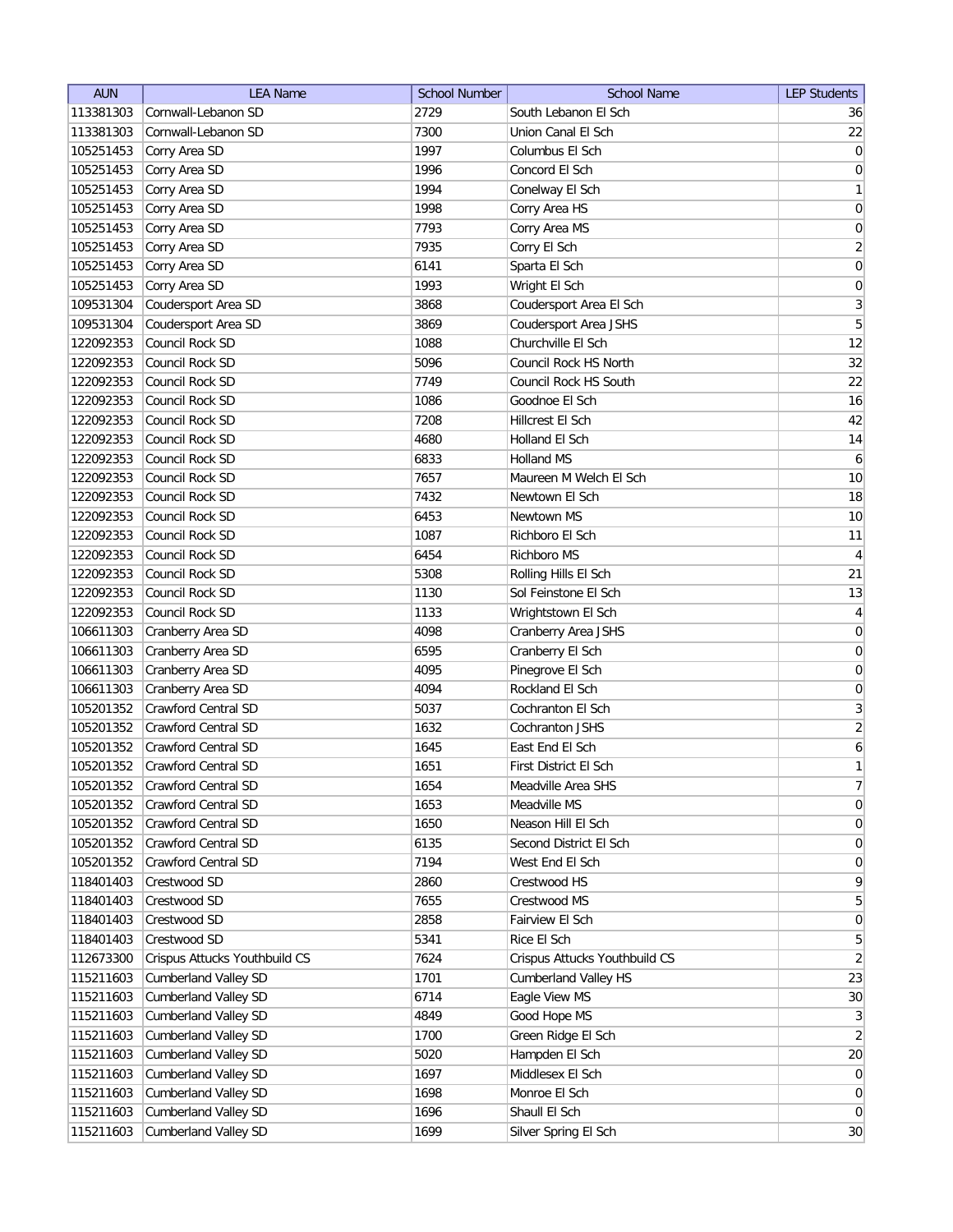| <b>AUN</b> | <b>LEA Name</b>                 | <b>School Number</b> | <b>School Name</b>               | <b>LEP Students</b> |
|------------|---------------------------------|----------------------|----------------------------------|---------------------|
| 115211603  | <b>Cumberland Valley SD</b>     | 1695                 | Sporting Hill El Sch             | $\frac{4}{ }$       |
| 110171803  | Curwensville Area SD            | 6238                 | Curwensville Area El Sch         | $\overline{0}$      |
| 110171803  | Curwensville Area SD            | 1529                 | Curwensville Area JSHS           | $\boldsymbol{0}$    |
| 110171803  | Curwensville Area SD            | 6613                 | Penn-Grampian El Sch             | $\boldsymbol{0}$    |
| 118401603  | Dallas SD                       | 2868                 | Dallas El Sch                    | $\mathbf{1}$        |
| 118401603  | Dallas SD                       | 5150                 | Dallas MS                        | $\overline{2}$      |
| 118401603  | Dallas SD                       | 2869                 | Dallas SHS                       | $\boldsymbol{0}$    |
| 118401603  | Dallas SD                       | 7596                 | Wycallis El Sch                  | $\overline{2}$      |
| 112671603  | Dallastown Area SD              | 8132                 | Dallastown Area Intermediate Sch | $\mathsf{O}\xspace$ |
| 112671603  | Dallastown Area SD              | 6598                 | Dallastown Area MS               | 10                  |
| 112671603  | Dallastown Area SD              | 4553                 | Dallastown Area SHS              | $\mathsf q$         |
| 112671603  | Dallastown Area SD              | 4546                 | Dallastown El Sch                | 3                   |
| 112671603  | Dallastown Area SD              | 4701                 | Leaders Heights El Sch           | $\overline{2}$      |
| 112671603  | Dallastown Area SD              | 4547                 | Loganville-Springfield El Sch    | $\overline{4}$      |
| 112671603  | Dallastown Area SD              | 4551                 | Ore Valley El Sch                | 19                  |
| 112671603  | Dallastown Area SD              | 4549                 | York Twp El Sch                  | 24                  |
| 114061503  | Daniel Boone Area SD            | 7729                 | Amity Intrmd Ctr                 | $\sqrt{5}$          |
| 114061503  | Daniel Boone Area SD            | 0781                 | Amity Primary Ctr                | $\mathbf{1}$        |
| 114061503  | Daniel Boone Area SD            | 7272                 | Birdsboro El Ctr                 | $\overline{2}$      |
| 114061503  | Daniel Boone Area SD            | 4810                 | Daniel Boone Area HS             | $\mathsf{O}\xspace$ |
| 114061503  | Daniel Boone Area SD            | 7544                 | Daniel Boone Area MS             | $\mathbf{1}$        |
| 114061503  | Daniel Boone Area SD            | 8007                 | Monocacy El Ctr                  | $\mathbf{1}$        |
| 114061503  | Daniel Boone Area SD            | 0780                 | Monocacy Kdg Ctr                 | $\boldsymbol{0}$    |
| 116471803  | Danville Area SD                | 3424                 | Danville Area MS                 | $\sqrt{3}$          |
| 116471803  | Danville Area SD                | 3425                 | Danville Area SHS                | $\overline{2}$      |
| 116471803  | Danville Area SD                | 8059                 | Danville El Sch                  | $\boldsymbol{0}$    |
| 116471803  | Danville Area SD                | 6846                 | Danville El Sch                  | $\overline{3}$      |
| 116471803  | Danville Area SD                | 4833                 | Liberty-Valley El Sch            | 0                   |
| 116471803  | Danville Area SD                | 3419                 | Mahoning-Cooper El Sch           | 0                   |
| 116471803  | Danville Area SD                | 8060                 | Mahoning-Cooper El Sch           | 0                   |
| 116471803  | Danville Area SD                | 8061                 | Riverside El Sch                 | 0                   |
| 116471803  | Danville Area SD                | 3421                 | Riverside El Sch                 | 0                   |
| 115221607  | Dauphin County Technical School | 5278                 | Dauphin County Technical School  | $\overline{4}$      |
| 103022253  | Deer Lakes SD                   | 0511                 | Curtisville Pri Ctr              | $\overline{4}$      |
| 103022253  | Deer Lakes SD                   | 0513                 | Deer Lakes HS                    | $\mathbf 0$         |
| 103022253  | Deer Lakes SD                   | 7595                 | Deer Lakes MS                    | $\boldsymbol{0}$    |
| 103022253  | Deer Lakes SD                   | 6695                 | East Union Intrmd Sch            | $\mathbf{1}$        |
| 126513470  | Delaware Valley CHS             | 7671                 | Delaware Valley CHS              | $\boldsymbol{0}$    |
| 120522003  | Delaware Valley SD              | 7162                 | Delaware Valley El Sch           | $\overline{2}$      |
| 120522003  | Delaware Valley SD              | 5261                 | Delaware Valley HS               | $\overline{4}$      |
| 120522003  | Delaware Valley SD              | 3865                 | Delaware Valley MS               | $\mathbf{1}$        |
| 120522003  | Delaware Valley SD              | 3864                 | Dingman-Delaware El Sch          | $\mathbf{1}$        |
| 120522003  | Delaware Valley SD              | 7408                 | Dingman-Delaware MS              | $\mathbf{1}$        |
| 120522003  | Delaware Valley SD              | 7625                 | Dingman-Delaware Primary Sch     | $\overline{7}$      |
| 120522003  | Delaware Valley SD              | 3866                 | Shohola El Sch                   | $\overline{2}$      |
| 107651603  | Derry Area SD                   | 4351                 | Derry Area MS                    | $\mathbf{1}$        |
| 107651603  | Derry Area SD                   | 4352                 | Derry Area SHS                   | $\mathbf{1}$        |
| 107651603  | Derry Area SD                   | 6927                 | Grandview El Sch                 | $\boldsymbol{0}$    |
| 107651603  | Derry Area SD                   | 4344                 | Loyalhanna El Sch                | $\overline{0}$      |
| 107651603  | Derry Area SD                   | 4346                 | New Derry El Sch                 | $\pmb{0}$           |
| 115221753  | Derry Township SD               | 7731                 | Hershey Early Childhood Ctr      | 16                  |
| 115221753  | Derry Township SD               | 4801                 | Hershey HS                       | 10                  |
| 115221753  | Derry Township SD               | 7186                 | Hershey Intrmd El Sch            | $\mathbf{1}$        |
| 115221753  | Derry Township SD               | 6678                 | Hershey MS                       | $\overline{2}$      |
|            |                                 |                      |                                  |                     |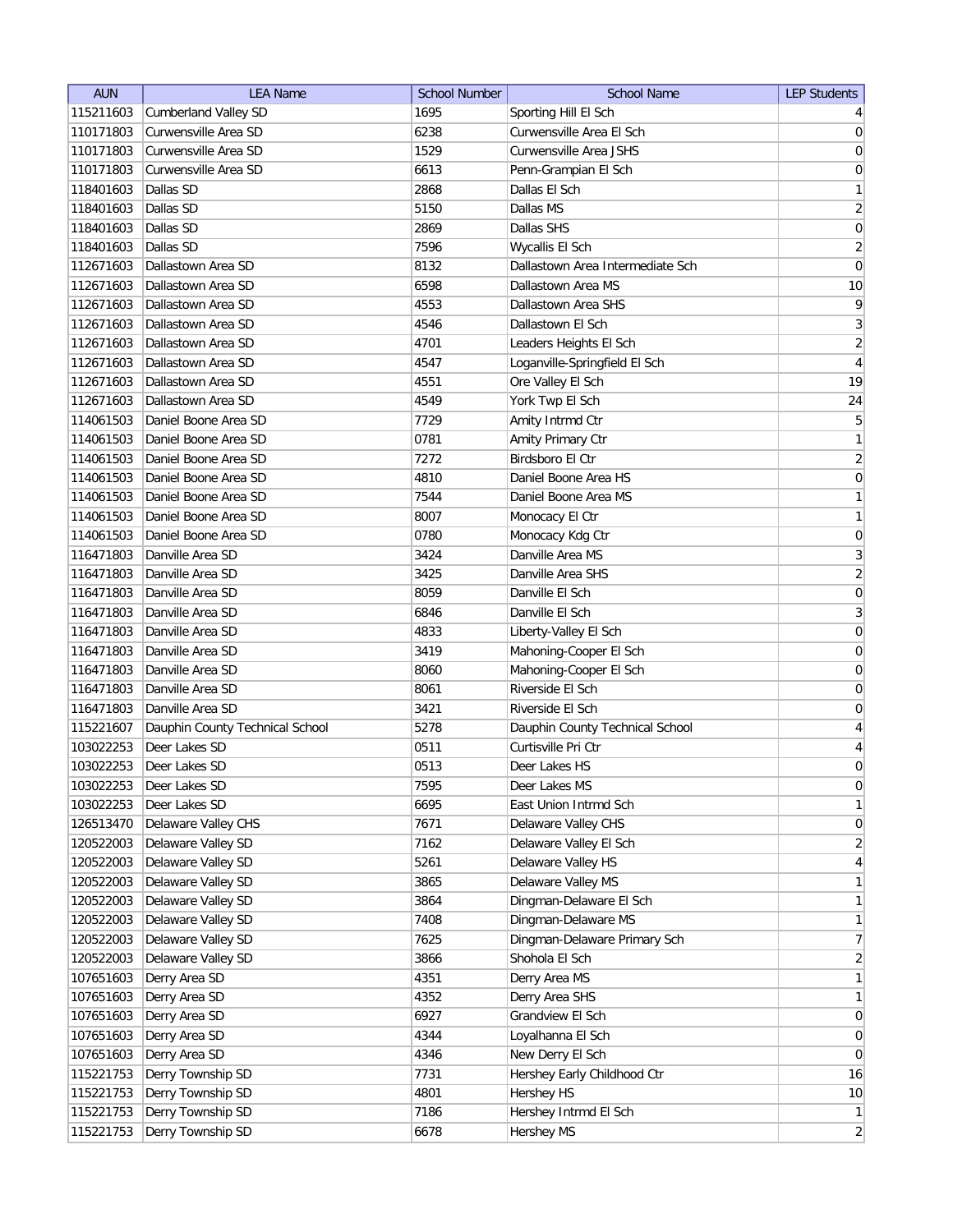| <b>AUN</b>             | <b>LEA Name</b>                  | <b>School Number</b> | <b>School Name</b>                       | <b>LEP Students</b> |
|------------------------|----------------------------------|----------------------|------------------------------------------|---------------------|
| 115221753              | Derry Township SD                | 1749                 | Hershey Primary El Sch                   | 8                   |
| 126510011              | Discovery Charter School         | 7775                 | Discovery Charter School                 | 0                   |
| 113362203              | Donegal SD                       | 8011                 | Donegal Kindergarten Center              | 12                  |
| 113362203              | Donegal SD                       | 7165                 | Donegal MS                               | $\vert 9 \vert$     |
| 113362203              | Donegal SD                       | 2539                 | Donegal SHS                              | 15                  |
| 113362203              | Donegal SD                       | 7786                 | Donegal Springs El Sch                   | 28                  |
| 113362203              | Donegal SD                       | 6291                 | Maytown El Sch                           | 0                   |
| 113362203              | Donegal SD                       | 5234                 | Riverview El Sch                         | $\boldsymbol{0}$    |
| 112671803              | Dover Area SD                    | 4554                 | Dover Area El Sch                        | $\overline{2}$      |
| 112671803              | Dover Area SD                    | 4558                 | Dover Area HS                            | 6                   |
| 112671803              | Dover Area SD                    | 6283                 | Dover Area Intrmd Sch                    | 5                   |
| 112671803              | Dover Area SD                    | 4555                 | Kralltown El Sch                         | 0                   |
| 112671803              | Dover Area SD                    | 4557                 | Leib El Sch                              | 5                   |
| 112671803              | Dover Area SD                    | 7555                 | North Salem El Sch                       | 6                   |
| 112671803              | Dover Area SD                    | 4556                 | Weigelstown El Sch                       | 8                   |
| 124152003              | Downingtown Area SD              | 1391                 | Beaver Creek El Sch                      | 14                  |
| 124152003              | Downingtown Area SD              | 7266                 | Bradford Hgts El Sch                     | $10$                |
| 124152003              | Downingtown Area SD              | 1431                 | Brandywine-Wallace El Sch                | $\overline{4}$      |
| 124152003              | Downingtown Area SD              | 7517                 | Downington MS                            | 12                  |
| 124152003              | Downingtown Area SD              | 7759                 | Downingtown HS East Campus               | 21                  |
| 124152003              | Downingtown Area SD              | 1387                 | Downingtown HS West Campus               | 11                  |
| 124152003              | Downingtown Area SD              | 5011                 | East Ward El Sch                         | 28                  |
| 124152003              | Downingtown Area SD              | 6476                 | Lionville El Sch                         | 9                   |
| 124152003              | Downingtown Area SD              | 7516                 | Lionville MS                             | 21                  |
| 124152003              | Downingtown Area SD              | 1432                 | Pickering Valley El Sch                  | 17                  |
| 124152003              | Downingtown Area SD              | 7265                 | Shamona Creek El Sch                     | 13                  |
| 124152003              | Downingtown Area SD              | 7990                 | Springton Manor El Sch                   | $\mathbf{1}$        |
| 124152003              | Downingtown Area SD              | 6621                 | Uwchlan Hills El Sch                     | $\boldsymbol{6}$    |
| 124152003              | Downingtown Area SD              | 6477                 | West Bradford El Sch                     | 5                   |
| 107653040              | Dr Robert Ketterer CS, Inc.      | 7550                 | Dr Robert Ketterer CS, Inc.              | $\overline{0}$      |
| 106172003              | Dubois Area SD                   | 2385                 | C G Johnson El Sch                       | 0                   |
| 106172003              | Dubois Area SD                   | 1541                 | Dubois Area MS                           | 0                   |
| 106172003              | Dubois Area SD                   | 6156                 | Dubois Area SHS                          | $\overline{2}$      |
| 106172003              | Dubois Area SD                   | 6919                 |                                          | $\boldsymbol{0}$    |
| 106172003              | Dubois Area SD                   | 6157                 | Highland Street El Sch<br>Juniata El Sch | $\overline{0}$      |
|                        |                                  | 1530                 |                                          | $\overline{0}$      |
| 106172003<br>106172003 | Dubois Area SD<br>Dubois Area SD | 1532                 | Luthersburg El Sch<br>Oklahoma El Sch    | 0                   |
| 106172003              | Dubois Area SD                   | 1540                 | Penfield El Sch                          | 0                   |
| 106172003              | Dubois Area SD                   | 2389                 | Sykesville El Sch                        | 0                   |
|                        |                                  |                      |                                          |                     |
| 106172003              | Dubois Area SD                   | 6918                 | Wasson Avenue El Sch                     | $\overline{0}$      |
| 119352203<br>119352203 | Dunmore SD<br>Dunmore SD         | 6591                 | Dunmore El Ctr<br>Dunmore HS             | 8                   |
|                        |                                  | 2429                 |                                          | $\overline{2}$      |
| 119352203              | Dunmore SD                       | 7712                 | Dunmore MS                               | $\overline{2}$      |
| 103022503              | Duquesne City SD                 | 7908                 | Duquesne Consolidated Sch                | 0                   |
| 103022503              | Duquesne City SD                 | 7109                 | Duquesne El Sch                          | 0                   |
| 103022803              | East Allegheny SD                | 7991                 | Early Childhood Center                   | 0                   |
| 103022803              | East Allegheny SD                | 5193                 | East Allegheny HS                        | $\overline{2}$      |
| 103022803              | East Allegheny SD                | 0542                 | Green Valley Primary Sch                 | $\overline{4}$      |
| 103022803              | East Allegheny SD                | 7926                 | Logan MS                                 | $\overline{4}$      |
| 103022803              | East Allegheny SD                | 6100                 | Westinghouse El Sch                      | $\overline{0}$      |
| 117412003              | East Lycoming SD                 | 3021                 | Carl G Renn El Sch                       | $\overline{0}$      |
| 117412003              | East Lycoming SD                 | 3018                 | George A Ferrell El Sch                  | 0                   |
| 117412003              | East Lycoming SD                 | 6364                 | Hughesville JSHS                         | 5 <sup>2</sup>      |
| 117412003              | East Lycoming SD                 | 3019                 | Joseph C Ashkar El Sch                   | $\overline{2}$      |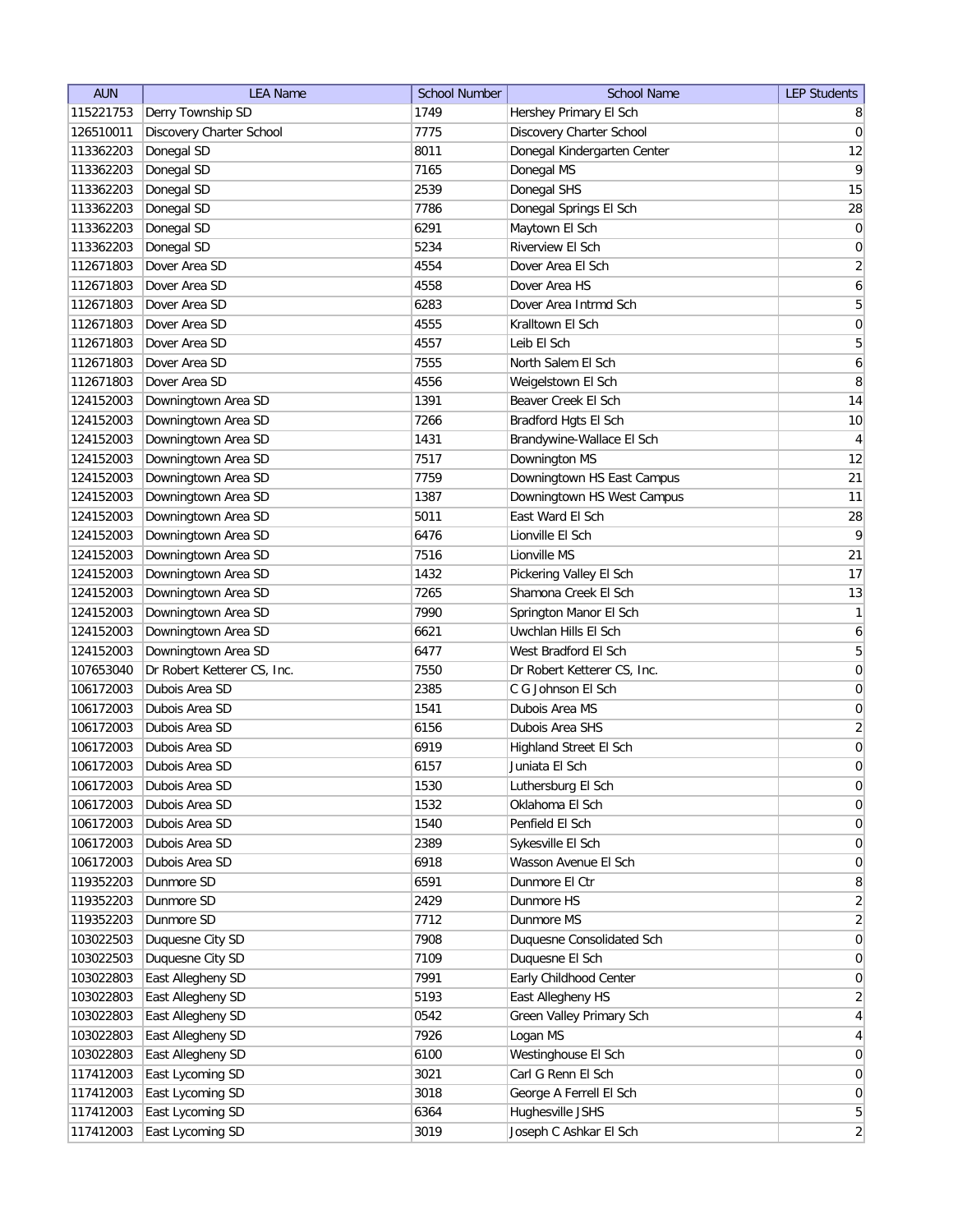| <b>AUN</b> | <b>LEA Name</b>                          | <b>School Number</b> | <b>School Name</b>                       | <b>LEP Students</b> |
|------------|------------------------------------------|----------------------|------------------------------------------|---------------------|
| 121392303  | East Penn SD                             | 2799                 | Alburtis El Sch                          | 23                  |
| 121392303  | East Penn SD                             | 2809                 | Emmaus HS                                | 12                  |
| 121392303  | East Penn SD                             | 7560                 | Eyer MS                                  | $\vert 3 \vert$     |
| 121392303  | East Penn SD                             | 2808                 | Jefferson El Sch                         | $\overline{9}$      |
| 121392303  | East Penn SD                             | 2802                 | Lincoln El Sch                           | $\overline{7}$      |
| 121392303  | East Penn SD                             | 2803                 | Lower Macungie El Sch                    | 8                   |
| 121392303  | East Penn SD                             | 7559                 | Lower Macungie MS                        | 23                  |
| 121392303  | East Penn SD                             | 2804                 | Macungie El Sch                          | 5                   |
| 121392303  | East Penn SD                             | 5239                 | Shoemaker El Sch                         | 8                   |
| 121392303  | East Penn SD                             | 4827                 | Wescosville El Sch                       | 35                  |
| 121392303  | East Penn SD                             | 8133                 | Willow Lane El Sch                       | $\overline{0}$      |
| 115212503  | East Pennsboro Area SD                   | 5220                 | East Pennsboro Area MS                   | 10                  |
| 115212503  | East Pennsboro Area SD                   | 1707                 | East Pennsboro Area SHS                  | 21                  |
| 115212503  | East Pennsboro Area SD                   | 1705                 | East Pennsboro El Sch                    | 11                  |
| 115212503  | East Pennsboro Area SD                   | 4850                 | West Creek Hills El Sch                  | 16                  |
| 120452003  | East Stroudsburg Area SD                 | 7536                 | <b>Bushkill El Sch</b>                   | $30\,$              |
| 120452003  | East Stroudsburg Area SD                 | 6798                 | East Stroudsburg El Sch                  | $\pmb{0}$           |
| 120452003  | East Stroudsburg Area SD                 | 8016                 | East Stroudsburg El Sch                  | 18                  |
| 120452003  | East Stroudsburg Area SD                 | 7641                 | East Stroudsburg SHS North               | $\vert 4 \vert$     |
| 120452003  | East Stroudsburg Area SD                 | 6935                 | East Stroudsburg SHS South               | 8                   |
| 120452003  | East Stroudsburg Area SD                 | 3204                 | J M Hill El Sch                          | 20                  |
| 120452003  | East Stroudsburg Area SD                 | 7366                 | J T Lambert Intermediate Sch             | 10                  |
| 120452003  | East Stroudsburg Area SD                 | 7642                 | Lehman Intermediate Sch                  | 12                  |
| 120452003  | East Stroudsburg Area SD                 | 3201                 | Middle Smithfield El Sch                 | 32                  |
| 120452003  | East Stroudsburg Area SD                 | 7411                 | Resica El Sch                            | 18                  |
| 120452003  | East Stroudsburg Area SD                 | 3202                 | Smithfield El Sch                        | 16                  |
| 113362303  | Eastern Lancaster County SD              | 2552                 | Blue Ball El Sch                         | 0                   |
| 113362303  | Eastern Lancaster County SD              | 2500                 | Brecknock El Sch                         | 22                  |
| 113362303  | Eastern Lancaster County SD              | 4926                 | Caernarvon El Sch                        | $\pmb{0}$           |
| 113362303  | Eastern Lancaster County SD              | 7209                 | Garden Spot MS                           | 5                   |
| 113362303  | Eastern Lancaster County SD              | 2554                 | Garden Spot SHS                          | 18                  |
| 113362303  | Eastern Lancaster County SD              | 4707                 | New Holland Elementary                   | 41                  |
| 113382303  | Eastern Lebanon County SD                | 8137                 | ELCO Intermd Sch                         | $\pmb{0}$           |
| 113382303  | Eastern Lebanon County SD                | 6612                 | Eastern Lebanon Co MS                    | $\overline{2}$      |
| 113382303  | Eastern Lebanon County SD                | 2740                 | Eastern Lebanon Co SHS                   | $\overline{4}$      |
| 113382303  | Eastern Lebanon County SD                | 6611                 | Fort Zeller El Sch                       | 9                   |
| 113382303  | Eastern Lebanon County SD                | 2735                 | Jackson El Sch                           | 0                   |
| 113382303  | Eastern Lebanon County SD                | 2739                 | Myerstown El Sch                         | 1                   |
| 113382303  | Eastern Lebanon County SD                | 2738                 | Schaefferstown El Sch                    | $\overline{2}$      |
| 177518712  | Eastern University Academy Charter Schoo | 8127                 | Eastern University Academy Charter Schoo | $\overline{0}$      |
| 112672203  | Eastern York SD                          | 4559                 | Canadochly El Sch                        | $\overline{0}$      |
| 112672203  | Eastern York SD                          | 4564                 | Eastern York HS                          | $\overline{0}$      |
| 112672203  | Eastern York SD                          | 7439                 | Eastern York MS                          | $\overline{2}$      |
| 112672203  | Eastern York SD                          | 6285                 | Kreutz Creek El Sch                      | 1                   |
| 112672203  | Eastern York SD                          | 4563                 | Wrightsville El Sch                      | $\overline{2}$      |
| 120483302  | Easton Area SD                           | 4915                 | Cheston El Sch                           | 42                  |
| 120483302  | Easton Area SD                           | 3482                 | Easton Area HS                           | 76                  |
| 120483302  | Easton Area SD                           | 7008                 | Easton Area MS Campus Grades 5-6         | 59                  |
| 120483302  | Easton Area SD                           | 6925                 | Easton Area MS Campus Grades 7-8         | 55                  |
| 120483302  | Easton Area SD                           | 3477                 | Forks El Sch                             | 8                   |
| 120483302  | Easton Area SD                           | 3478                 | March El Sch                             | 37                  |
| 120483302  | Easton Area SD                           | 3473                 | Palmer El Sch                            | 34                  |
| 120483302  | Easton Area SD                           | 5350                 | Paxinosa El Sch                          | 70                  |
| 120483302  | Easton Area SD                           | 8058                 | Shawnee El Sch                           | 0                   |
|            |                                          |                      |                                          |                     |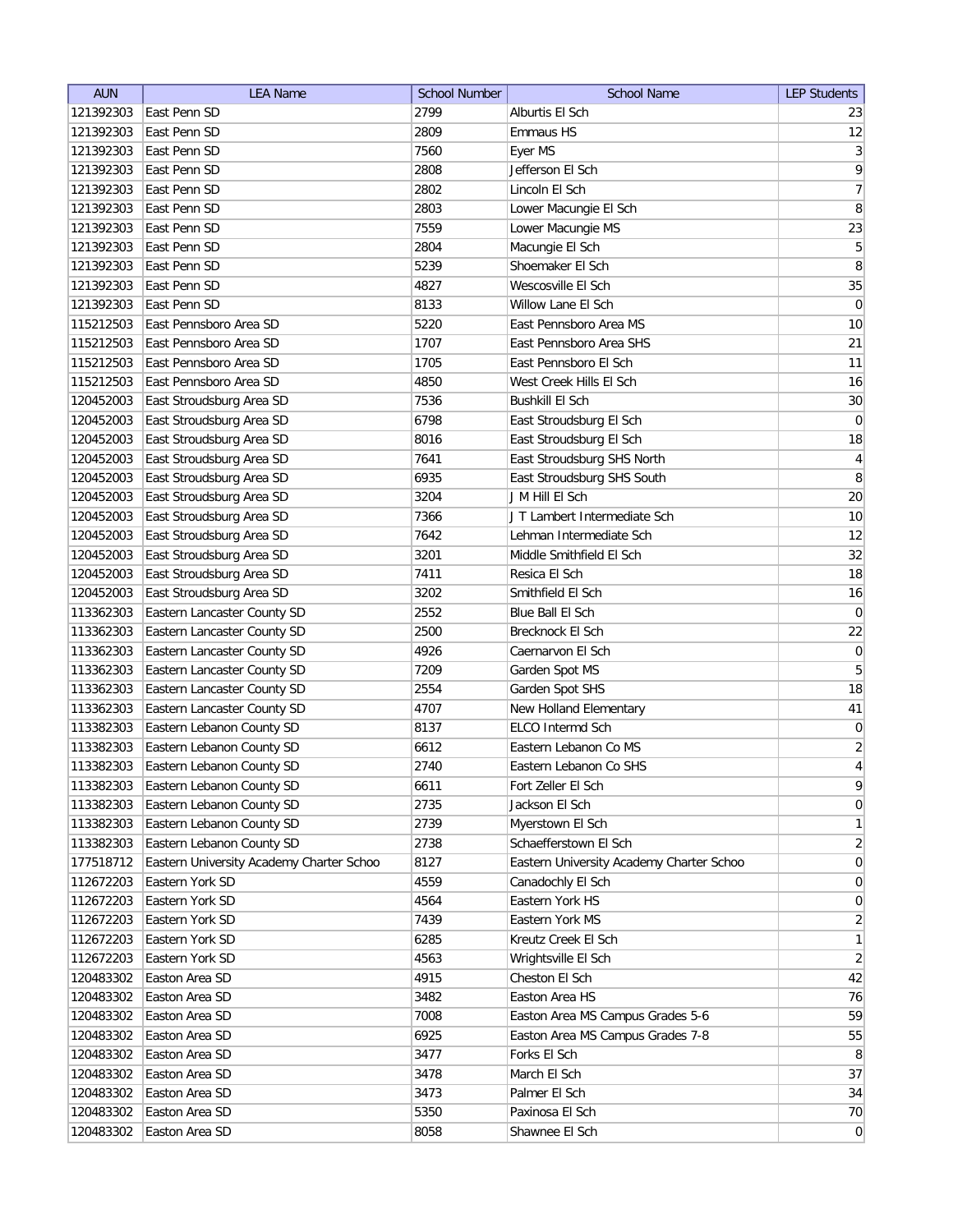| <b>AUN</b> | <b>LEA Name</b>                          | <b>School Number</b> | <b>School Name</b>                       | <b>LEP Students</b> |
|------------|------------------------------------------|----------------------|------------------------------------------|---------------------|
| 120483302  | Easton Area SD                           | 5064                 | Tracy El Sch                             | 15                  |
| 103023153  | Elizabeth Forward SD                     | 0136                 | Central El Sch                           | 0                   |
| 103023153  | Elizabeth Forward SD                     | 0140                 | Elizabeth El Sch                         | 0                   |
| 103023153  | Elizabeth Forward SD                     | 4804                 | <b>Elizabeth Forward MS</b>              | 0                   |
| 103023153  | Elizabeth Forward SD                     | 0144                 | <b>Elizabeth Forward SHS</b>             | 0                   |
| 103023153  | Elizabeth Forward SD                     | 8115                 | Greenock El Sch                          | $\boldsymbol{0}$    |
| 103023153  | Elizabeth Forward SD                     | 7495                 | Greenock El Sch                          | $\boldsymbol{0}$    |
| 103023153  | Elizabeth Forward SD                     | 0142                 | Mt Vernon El Sch                         | $\boldsymbol{0}$    |
| 103023153  | Elizabeth Forward SD                     | 0139                 | William Penn El Sch                      | $\boldsymbol{0}$    |
| 113362403  | Elizabethtown Area SD                    | 2555                 | Bainbridge El Sch                        | $\overline{0}$      |
| 113362403  | Elizabethtown Area SD                    | 2561                 | East High Street El Sch                  | 24                  |
| 113362403  | Elizabethtown Area SD                    | 6862                 | Elizabethtown Area MS                    | 12                  |
| 113362403  | Elizabethtown Area SD                    | 2562                 | Elizabethtown Area SHS                   | 15                  |
| 113362403  | Elizabethtown Area SD                    | 2557                 | Fairview El Sch                          | $\overline{0}$      |
| 113362403  | Elizabethtown Area SD                    | 2558                 | Mill Road El Sch                         | 0                   |
| 113362403  | Elizabethtown Area SD                    | 2559                 | Rheems El Sch                            | 0                   |
| 119582503  | Elk Lake SD                              | 6417                 | Elk Lake El Sch                          | 11                  |
| 119582503  | Elk Lake SD                              | 6418                 | Elk Lake JSHS                            | $6\vert$            |
| 104372003  | Ellwood City Area SD                     | 2674                 | Hartman Sch                              | $\vert 0 \vert$     |
| 104372003  | Ellwood City Area SD                     | 2675                 | Lincoln JSHS                             | $\mathsf{O}\xspace$ |
| 104372003  | Ellwood City Area SD                     | 2664                 | North Side Sch                           | $\overline{3}$      |
| 104372003  | Ellwood City Area SD                     | 2668                 | Perry Twp Sch                            | $\boldsymbol{0}$    |
| 104372003  | Ellwood City Area SD                     | 2665                 | Walnut Ridge Sch                         | $\boldsymbol{0}$    |
| 199025446  | Environmental Charter School at Frick Pa | 8028                 | Environmental Charter School at Frick Pa | $\overline{0}$      |
| 113362603  | Ephrata Area SD                          | 2564                 | Akron El Sch                             | 18                  |
| 113362603  | Ephrata Area SD                          | 2568                 | Clay El Sch                              | 15                  |
| 113362603  | Ephrata Area SD                          | 6712                 | Ephrata MS                               | 28                  |
| 113362603  | Ephrata Area SD                          | 6293                 | Ephrata SHS                              | 32                  |
| 113362603  | Ephrata Area SD                          | 2563                 | Fulton El Sch                            | 12                  |
| 113362603  | Ephrata Area SD                          | 2570                 | Highland El Sch                          | 11                  |
| 113362603  | Ephrata Area SD                          | 8104                 | <b>Washington Educational Center</b>     | $\overline{0}$      |
| 105252602  | Erie City SD                             | 7842                 | <b>AEP/Transition Sch</b>                | $\mathbf{3}$        |
| 105252602  | Erie City SD                             | 2000                 | Burton El Sch                            | 44                  |
| 105252602  | Erie City SD                             | 7294                 | Central HS                               | 19                  |
| 105252602  | Erie City SD                             | 2001                 | Cleveland El Sch                         | 27                  |
| 105252602  | Erie City SD                             | 2021                 | Connell El Sch                           | 32                  |
| 105252602  | Erie City SD                             | 2003                 | Diehl El Sch                             | 56                  |
| 105252602  | Erie City SD                             | 2026                 | East SHS                                 | 78                  |
| 105252602  | Erie City SD                             | 2004                 | Edison El Sch                            | $30\,$              |
| 105252602  | Erie City SD                             | 2022                 | Emerson-Gridley El Sch                   | 13                  |
| 105252602  | Erie City SD                             | 2007                 | Glenwood El Sch                          | 12                  |
| 105252602  | Erie City SD                             | 2009                 | Harding El Sch                           | 6                   |
| 105252602  | Erie City SD                             | 2010                 | Irving El Sch                            | 40                  |
| 105252602  | Erie City SD                             | 2011                 | Jefferson El Sch                         | 59                  |
| 105252602  | Erie City SD                             | 2013                 | Lincoln El Sch                           | 22                  |
| 105252602  | Erie City SD                             | 2016                 | McKinley El Sch                          | 47                  |
| 105252602  | Erie City SD                             | 7515                 | Northwest PA Collegiate Academy          | 0                   |
| 105252602  | Erie City SD                             | 7912                 | P E A C E Sch of Excellence              | $\mathbf{1}$        |
| 105252602  | Erie City SD                             | 2018                 | Perry El Sch                             | 31                  |
| 105252602  | Erie City SD                             | 7035                 | Pfeiffer-Burleigh El Sch                 | 70                  |
| 105252602  | Erie City SD                             | 2024                 | Roosevelt MS                             | 19                  |
| 105252602  | Erie City SD                             | 2027                 | <b>Strong Vincent HS</b>                 | 32                  |
| 105252602  | Erie City SD                             | 6959                 | Wayne MS                                 | 72                  |
| 105252602  | Erie City SD                             | 2025                 | Wilson MS                                | 47                  |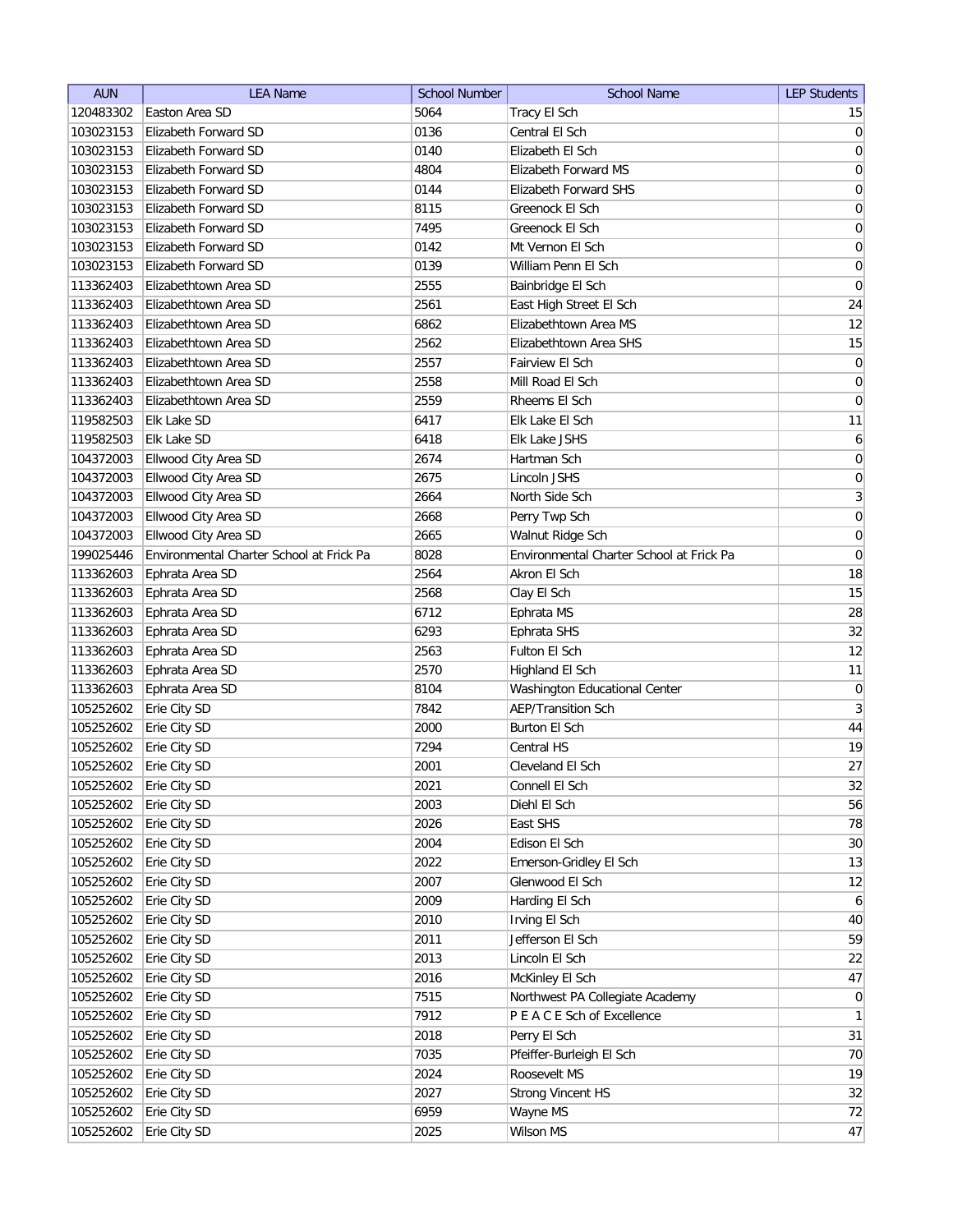| <b>AUN</b> | <b>LEA Name</b>                           | <b>School Number</b> | <b>School Name</b>                    | <b>LEP Students</b> |
|------------|-------------------------------------------|----------------------|---------------------------------------|---------------------|
| 124150001  | Erin Dudley Forbes CS                     | 7680                 | Erin Dudley Forbes CS                 | 17 <sup>1</sup>     |
| 126513440  | Esperanza Academy Charter High School     | 7665                 | Esperanza Academy Charter High School | 100                 |
| 126513100  | Eugenio Maria De Hostos CS                | 7564                 | Eugenio Maria DE Hostos CS            | $\overline{0}$      |
| 108053003  | Everett Area SD                           | 0735                 | Breezewood El Sch                     | $\mathbf{1}$        |
| 108053003  | Everett Area SD                           | 0737                 | Chaneysville-Cove El Sch              | 0                   |
| 108053003  | Everett Area SD                           | 7006                 | Everett Area El Sch                   | 0                   |
| 108053003  | Everett Area SD                           | 7897                 | <b>Everett Area HS</b>                | $\overline{0}$      |
| 108053003  | Everett Area SD                           | 7898                 | Everett Area MS                       | $\mathbf{1}$        |
| 108053003  | Everett Area SD                           | 0734                 | Mann-Monroe El Sch                    | 0                   |
| 120450003  | Evergreen Community CS                    | 7866                 | <b>Evergreen Community CS</b>         | $\mathbf{1}$        |
| 114062003  | Exeter Township SD                        | 0787                 | Exeter Twp JHS                        | 5                   |
| 114062003  | Exeter Township SD                        | 0788                 | <b>Exeter Twp SHS</b>                 | 6                   |
| 114062003  | Exeter Township SD                        | 0783                 | Jacksonwald El Sch                    | 8                   |
| 114062003  | Exeter Township SD                        | 0786                 | Lorane El Sch                         | 8                   |
| 114062003  | Exeter Township SD                        | 6731                 | Martin Luther Lausch El Ctr           | $\overline{7}$      |
| 114062003  | Exeter Township SD                        | 7755                 | Reiffton Sch                          | 8                   |
| 112013054  | Fairfield Area SD                         | 6270                 | Fairfield Area El Sch                 | $\overline{2}$      |
| 112013054  | Fairfield Area SD                         | 6269                 | Fairfield Area HS                     | 0                   |
| 112013054  | Fairfield Area SD                         | 7322                 | Fairfield Area MS                     | 0                   |
| 105253303  | <b>Fairview SD</b>                        | 7466                 | Fairview El Sch                       | 8                   |
| 105253303  | <b>Fairview SD</b>                        | 6737                 | Fairview HS                           | $\overline{2}$      |
| 105253303  | <b>Fairview SD</b>                        | 2032                 | <b>Fairview MS</b>                    | $\overline{2}$      |
| 112282004  | <b>Fannett-Metal SD</b>                   | 6826                 | Fannett-Metal El Sch                  | 1                   |
| 112282004  | <b>Fannett-Metal SD</b>                   | 7508                 | <b>Fannett-Metal MS</b>               | 0                   |
|            |                                           |                      |                                       |                     |
| 112282004  | <b>Fannett-Metal SD</b>                   | 2201                 | <b>Fannett-Metal SHS</b>              | $\boldsymbol{0}$    |
| 104432503  | <b>Farrell Area SD</b><br>Farrell Area SD | 7119                 | Farrell Area ES/LMS                   | $\boldsymbol{0}$    |
| 104432503  |                                           | 5248                 | Farrell Area HS/UMS                   | $\overline{0}$      |
| 119350001  | <b>Fell CS</b>                            | 7746                 | Fell CS                               | 0                   |
| 108112003  | Ferndale Area SD                          | 1225                 | Ferndale Area JSHS                    | $\boldsymbol{0}$    |
| 108112003  | Ferndale Area SD                          | 1223                 | Ferndale El Sch                       | $\overline{2}$      |
| 100510000  | First Phila CS For Literacy               | 7744                 | First Phila CS For Literacy           | $\mathbf 0$         |
| 114062503  | Fleetwood Area SD                         | 0791                 | Andrew Maier El Sch                   | 16                  |
| 114062503  | Fleetwood Area SD                         | 0789                 | Fleetwood El Sch                      | $\overline{2}$      |
| 114062503  | Fleetwood Area SD                         | 6311                 | Fleetwood MS                          | 17                  |
| 114062503  | Fleetwood Area SD                         | 5023                 | Fleetwood SHS                         | 10                  |
| 114062503  | Fleetwood Area SD                         | 0860                 | Richmond El Sch                       | 10                  |
| 114062503  | Fleetwood Area SD                         | 8057                 | Willow Creek El Sch                   | 0                   |
| 126510021  | Folk Arts-Cultural Treasures CS           | 7857                 | Folk Arts-Cultural Treasures CS       | 122                 |
| 111292304  | Forbes Road SD                            | 6840                 | Forbes Road El Sch                    | $\overline{0}$      |
| 111292304  | Forbes Road SD                            | 2246                 | Forbes Road JSHS                      | $\overline{0}$      |
| 106272003  | Forest Area SD                            | 6160                 | East Forest El Sch                    | $\overline{0}$      |
| 106272003  | Forest Area SD                            | 6159                 | East Forest JSHS                      | $\overline{0}$      |
| 106272003  | Forest Area SD                            | 6701                 | West Forest El Sch                    | 0                   |
| 106272003  | Forest Area SD                            | 6161                 | West Forest JSHS                      | 0                   |
| 119583003  | Forest City Regional SD                   | 6420                 | Forest City Regional El Sch           | 4                   |
| 119583003  | Forest City Regional SD                   | 6419                 | Forest City Regional HS               | $\overline{0}$      |
| 108112203  | Forest Hills SD                           | 6899                 | Forest Hills El Sch                   | $\overline{0}$      |
| 108112203  | Forest Hills SD                           | 1191                 | Forest Hills HS                       | $\overline{0}$      |
| 108112203  | Forest Hills SD                           | 1287                 | Forest Hills MS                       | 0                   |
| 101632403  | Fort Cherry SD                            | 7187                 | Fort Cherry El Ctr                    | $\mathbf{1}$        |
| 101632403  | Fort Cherry SD                            | 4242                 | Fort Cherry JSHS                      | $\overline{2}$      |
| 105253553  | Fort LeBoeuf SD                           | 5328                 | Fort LeBoeuf MS                       | 1                   |
| 105253553  | Fort LeBoeuf SD                           | 2037                 | Fort LeBoeuf SHS                      | $\overline{0}$      |
| 105253553  | Fort LeBoeuf SD                           | 5226                 | Mill Village El Sch                   | 0                   |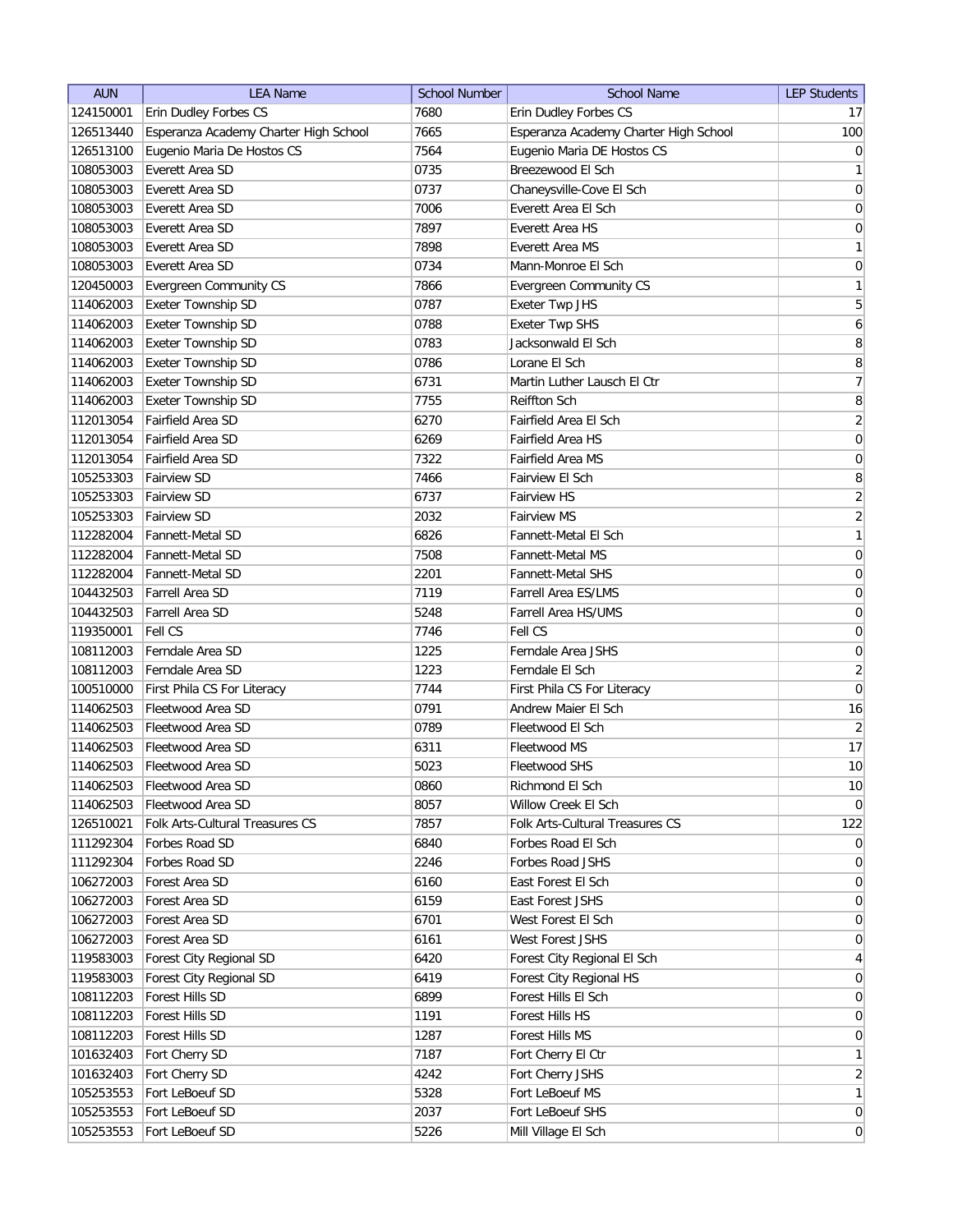| Fort LeBoeuf SD<br>2036<br>Robison El Sch<br>105253553                                                    | $\vert 4 \vert$     |
|-----------------------------------------------------------------------------------------------------------|---------------------|
| Fort LeBoeuf SD<br>2035<br>105253553<br>Waterford El Sch                                                  | $\mathbf{1}$        |
| Fox Chapel Area SD<br>103023912<br>0147<br>Dorseyville MS                                                 | 9                   |
| 103023912<br>Fox Chapel Area SD<br>0149<br>Fairview El Sch                                                | $\sqrt{3}$          |
| Fox Chapel Area SD<br>Fox Chapel Area HS<br>103023912<br>0156                                             | $\overline{4}$      |
| Fox Chapel Area SD<br>6780<br>Hartwood El Sch<br>103023912                                                | 6                   |
| Fox Chapel Area SD<br>0153<br>Kerr El Sch<br>103023912                                                    | $\overline{7}$      |
| Fox Chapel Area SD<br>103023912<br>0461<br>OHara El Sch                                                   | 13                  |
| Franklin Area SD<br>4667<br>106612203<br>Central El Sch                                                   | $\overline{2}$      |
| Franklin Area SD<br>4106<br>106612203<br>Franklin Area HS                                                 | $\mathbf{1}$        |
| Franklin Area SD<br>6984<br>106612203<br>Franklin Area MS                                                 | 3                   |
| 106612203<br>Franklin Area SD<br>Polk El Sch<br>4103                                                      | 0                   |
| Franklin Area SD<br>106612203<br>4101<br>Sandycreek El Sch                                                | $\overline{2}$      |
| Franklin Area SD<br>106612203<br>4104<br>Seventh Street El Sch                                            | $\overline{2}$      |
| Franklin Area SD<br>106612203<br>4102<br>Utica El Sch                                                     | 0                   |
| 106612203<br>Franklin Area SD<br>6166<br>Victory El Sch                                                   | $\mathbf{1}$        |
| 107652603<br>Franklin Regional SD<br>7602<br>Franklin Regional MS                                         | $\mathbf{1}$        |
| 107652603<br>Franklin Regional SD<br>4360<br>Franklin Regional SHS                                        | $\overline{4}$      |
| Heritage El Sch<br>107652603<br>Franklin Regional SD<br>7163                                              | $\overline{4}$      |
| 4354<br>107652603<br>Franklin Regional SD<br>Newlonsburg El Sch                                           | $\mathsf{O}\xspace$ |
| 4357<br>Sloan El Sch<br>107652603<br>Franklin Regional SD                                                 | 8                   |
| Franklin Towne CHS<br>Franklin Towne CHS<br>7666<br>126513450                                             | $\boldsymbol{0}$    |
| 8123<br>147513703<br>Franklin Towne Charter Elementary School<br>Franklin Towne Charter Elementary School | $\boldsymbol{0}$    |
| Central El Sch<br>Frazier SD<br>6687<br>101262903                                                         | $\boldsymbol{0}$    |
| 101262903<br>Frazier SD<br>2126<br><b>Frazier HS</b>                                                      | $\boldsymbol{0}$    |
| 7176<br>101262903<br><b>Frazier SD</b><br>Frazier MS                                                      | 0                   |
| 101262903<br><b>Frazier SD</b><br>6686<br>Perry El Sch                                                    | $\sqrt{2}$          |
| Freedom Area SD<br>7052<br>127042853<br>Big Knob El Sch                                                   | $\mathbf{1}$        |
| 127042853<br>Freedom Area SD<br>7050<br>Conway El Sch                                                     | 0                   |
| Freedom Area SD<br>Freedom Area Intrmd Sch<br>127042853<br>7865                                           | 0                   |
| Freedom Area SD<br>Freedom Area MS<br>127042853<br>6564                                                   | 0                   |
| Freedom Area SD<br>127042853<br>6563<br>Freedom Area SHS                                                  | 0                   |
| 128033053<br>Freeport Area SD<br>0591<br>Buffalo El Sch                                                   | $\boldsymbol{0}$    |
| 128033053<br>Freeport Area SD<br>0593<br>Freeport Area JHS                                                | $\boldsymbol{0}$    |
| 128033053<br>0594<br>Freeport Area SD<br>Freeport Area SHS                                                | 0                   |
| 128033053<br>Freeport Area SD<br>0590<br>Freeport Kdg Ctr                                                 | $\mathsf{O}\xspace$ |
| South Buffalo El Sch<br>128033053<br>Freeport Area SD<br>0592                                             | $\boldsymbol{0}$    |
| Freire CS<br>Freire CS<br>126513270<br>7586                                                               | $\boldsymbol{0}$    |
| 109532804<br>Galeton Area SD<br>6223<br>Galeton Area Sch                                                  | $\boldsymbol{0}$    |
| 125234103<br>Garnet Valley SD<br>7714<br>Bethel Springs El Sch                                            | $\bf 8$             |
| Concord El Sch<br>125234103<br>Garnet Valley SD<br>6506                                                   | $\,8\,$             |
| Garnet Valley SD<br>Garnet Valley El Sch<br>125234103<br>7486                                             | $\,8\,$             |
| 125234103<br>Garnet Valley SD<br>Garnet Valley HS<br>1869                                                 | $\overline{4}$      |
| 125234103<br>Garnet Valley SD<br>Garnet Valley MS<br>7313                                                 | $\boldsymbol{6}$    |
| Gateway SD<br>Dr Cleveland Steward Jr El Sch<br>103024102<br>0161                                         | 16                  |
| Gateway SD<br>Evergreen El Sch<br>103024102<br>0157                                                       | 10                  |
| Gateway SD<br>103024102<br>0167<br>Gateway MS                                                             | 6                   |
| Gateway SD<br>0170<br>Gateway SHS<br>103024102                                                            | 17                  |
| Moss Side MS<br>103024102<br>Gateway SD<br>0169                                                           | $\overline{4}$      |
| Pitcairn El Sch<br>103024102<br>Gateway SD<br>0168                                                        | $\mathbf{1}$        |
| Gateway SD<br>5191<br>Ramsey El Sch<br>103024102                                                          | 9                   |
| University Park El Sch<br>103024102<br>Gateway SD<br>0165                                                 | $\overline{7}$      |
| General McLane SD<br>Edinboro El Sch<br>105253903<br>2038                                                 | $\overline{2}$      |
| General McLane SD<br>105253903<br>2040<br>General McLane HS                                               | $\overline{2}$      |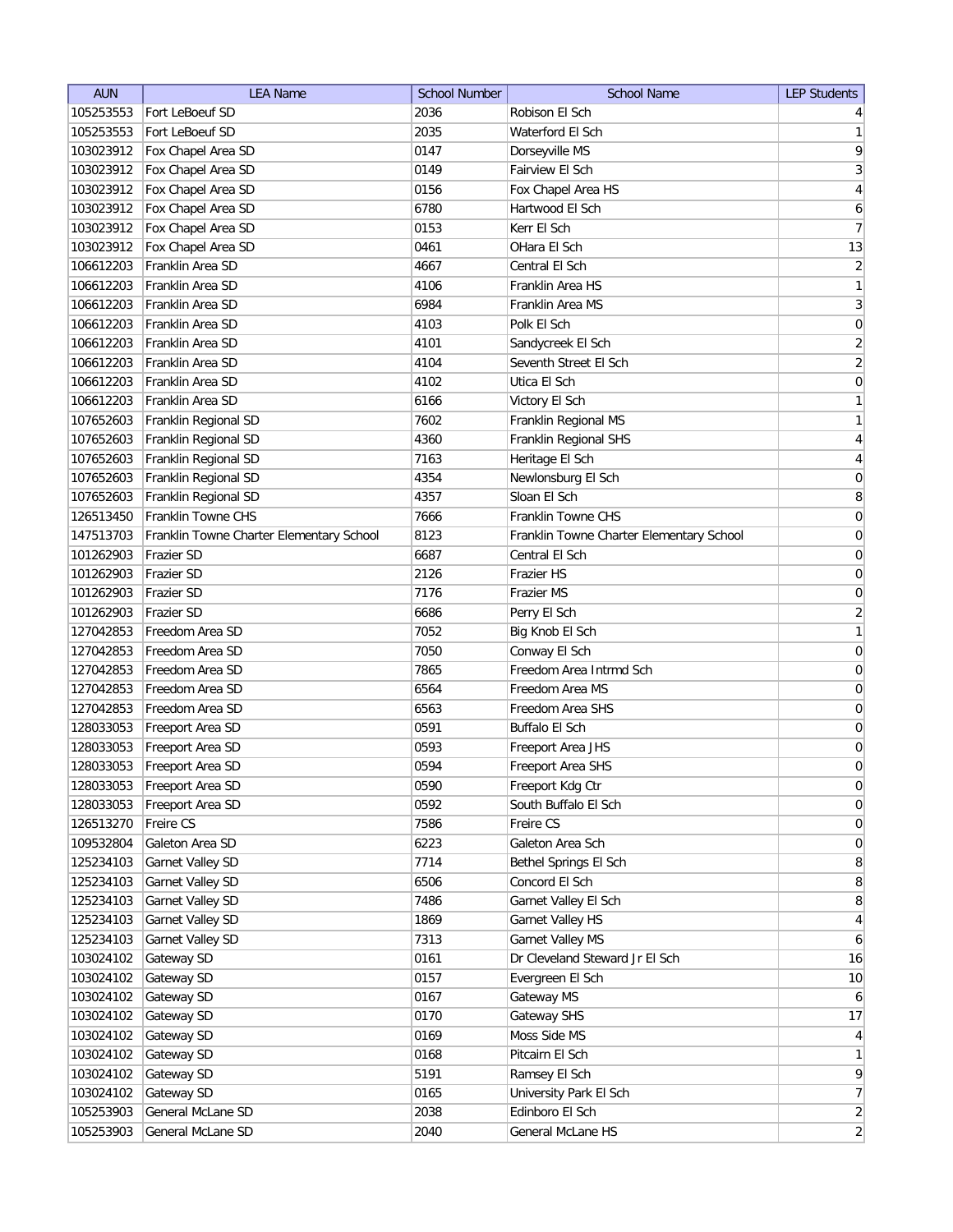| <b>AUN</b> | <b>LEA Name</b>                      | <b>School Number</b> | <b>School Name</b>                   | <b>LEP Students</b> |
|------------|--------------------------------------|----------------------|--------------------------------------|---------------------|
| 105253903  | General McLane SD                    | 5225                 | James W Parker MS                    | $\mathbf{1}$        |
| 105253903  | <b>General McLane SD</b>             | 2039                 | McKean El Sch                        | $\overline{0}$      |
| 126513260  | Germantown Settlement CS             | 7585                 | Germantown Settlement CS             | $\pmb{0}$           |
| 112013753  | Gettysburg Area SD                   | 0009                 | Eisenhower El Sch                    | 27                  |
| 112013753  | Gettysburg Area SD                   | 0006                 | Franklin Twp El Sch                  | 18                  |
| 112013753  | Gettysburg Area SD                   | 6271                 | Gettysburg Area HS                   | 22                  |
| 112013753  | Gettysburg Area SD                   | 0010                 | Gettysburg Area MS                   | 24                  |
| 112013753  | Gettysburg Area SD                   | 5126                 | James Gettys El Sch                  | 24                  |
| 112013753  | Gettysburg Area SD                   | 7592                 | Lincoln El Sch                       | 18                  |
| 197010542  | Gettysburg Montessori Charter School | 8147                 | Gettysburg Montessori Charter School | $\pmb{0}$           |
| 105254053  | Girard SD                            | 2042                 | Elk Valley El Sch                    | 8                   |
| 105254053  | Girard SD                            | 2043                 | Girard HS                            | $\mathbf{1}$        |
| 105254053  | Girard SD                            | 6777                 | Rice Avenue MS                       | 0                   |
| 110173003  | Glendale SD                          | 6952                 | Glendale El Sch                      | 0                   |
| 110173003  | Glendale SD                          | 5219                 | Glendale JSHS                        | 0                   |
| 126513380  | Global Leadership Academy CS         | 7639                 | Global Leadership Academy CS         | $\mathbf{3}$        |
| 114063003  | Governor Mifflin SD                  | 0793                 | Brecknock El Sch                     | $\boldsymbol{0}$    |
| 114063003  | Governor Mifflin SD                  | 0794                 | Cumru El Sch                         | $\overline{4}$      |
|            |                                      |                      | <b>Governor Mifflin MS</b>           | $\mathbf{1}$        |
| 114063003  | Governor Mifflin SD                  | 0801                 |                                      |                     |
| 114063003  | Governor Mifflin SD                  | 0802                 | Governor Mifflin SHS                 | $\boldsymbol{6}$    |
| 114063003  | Governor Mifflin SD                  | 6794                 | Intermediate Sch                     | 6                   |
| 114063003  | Governor Mifflin SD                  | 8096                 | Mifflin Park El Sch                  | 0                   |
| 124153510  | Graystone Academy CS                 | 7728                 | Graystone Academy CS                 | 0                   |
| 124153503  | <b>Great Valley SD</b>               | 1368                 | Charlestown El Sch                   | $\mathbf{1}$        |
| 124153503  | <b>Great Valley SD</b>               | 7695                 | General Wayne El Sch                 | 11                  |
| 124153503  | <b>Great Valley SD</b>               | 1424                 | <b>Great Valley HS</b>               | 16                  |
| 124153503  | <b>Great Valley SD</b>               | 1422                 | <b>Great Valley MS</b>               | 18                  |
| 124153503  | <b>Great Valley SD</b>               | 6479                 | Kathryn D. Markley El Sch            | 20                  |
| 124153503  | <b>Great Valley SD</b>               | 1461                 | Sugartown El Sch                     | 27                  |
| 108112502  | Greater Johnstown SD                 | 5315                 | East Side El Sch                     | 10                  |
| 108112502  | Greater Johnstown SD                 | 1252                 | Greater Johnstown MS                 | $\overline{7}$      |
| 108112502  | Greater Johnstown SD                 | 1251                 | Greater Johnstown SHS                | 8                   |
| 108112502  | Greater Johnstown SD                 | 1250                 | West Side El Sch                     | $\boldsymbol{6}$    |
| 107653102  | <b>Greater Latrobe SD</b>            | 4379                 | Baggaley El Sch                      | $\sqrt{3}$          |
| 107653102  | Greater Latrobe SD                   | 6957                 | Greater Latrobe JHS                  | $\mathbf{1}$        |
| 107653102  | Greater Latrobe SD                   | 4845                 | Greater Latrobe SHS                  | $\mathbf{1}$        |
| 107653102  | Greater Latrobe SD                   | 4386                 | Latrobe El Sch                       | $\boldsymbol{0}$    |
| 107653102  | Greater Latrobe SD                   | 4380                 | Mountain View El Sch                 | $\mathbf{3}$        |
| 118402603  | Greater Nanticoke Area SD            | 7768                 | <b>GNA El Ctr</b>                    | $\boldsymbol{6}$    |
| 118402603  | Greater Nanticoke Area SD            | 7610                 | Greater Nanticoke Area Ed Ctr        | $\mathbf{3}$        |
| 118402603  | Greater Nanticoke Area SD            | 5242                 | Greater Nanticoke Area SHS           | $\,8\,$             |
| 118402603  | Greater Nanticoke Area SD            | 2933                 | J F Kennedy El Sch                   | $\overline{4}$      |
| 118402603  | Greater Nanticoke Area SD            | 2939                 | K M Smith El Sch                     | $\sqrt{5}$          |
| 126510005  | Green Woods CS                       | 7748                 | Green Woods CS                       | $\overline{0}$      |
| 112283003  | Greencastle-Antrim SD                | 2202                 | Greencastle-Antrim El Sch            | 6                   |
| 112283003  | Greencastle-Antrim SD                | 5117                 | Greencastle-Antrim MS                | $\overline{2}$      |
| 112283003  | Greencastle-Antrim SD                | 7427                 | Greencastle-Antrim Pri Sch           | $\overline{4}$      |
| 112283003  | Greencastle-Antrim SD                | 2206                 | Greencastle-Antrim SHS               | $\overline{7}$      |
| 107653203  | Greensburg Salem SD                  | 7329                 | Amos K Hutchinson El Sch             | $\overline{0}$      |
| 107653203  | Greensburg Salem SD                  | 4373                 | Greensburg-Salem HS                  | $\mathbf{1}$        |
| 107653203  | Greensburg Salem SD                  | 4372                 | Greensburg-Salem MS                  | $\overline{0}$      |
| 107653203  | Greensburg Salem SD                  | 5166                 | Metzgar El Sch                       | $\overline{0}$      |
| 107653203  | Greensburg Salem SD                  | 5165                 | Nicely El Sch                        | $\mathbf{1}$        |
| 104432803  | Greenville Area SD                   | 3135                 | East El Sch                          | $\mathbf{1}$        |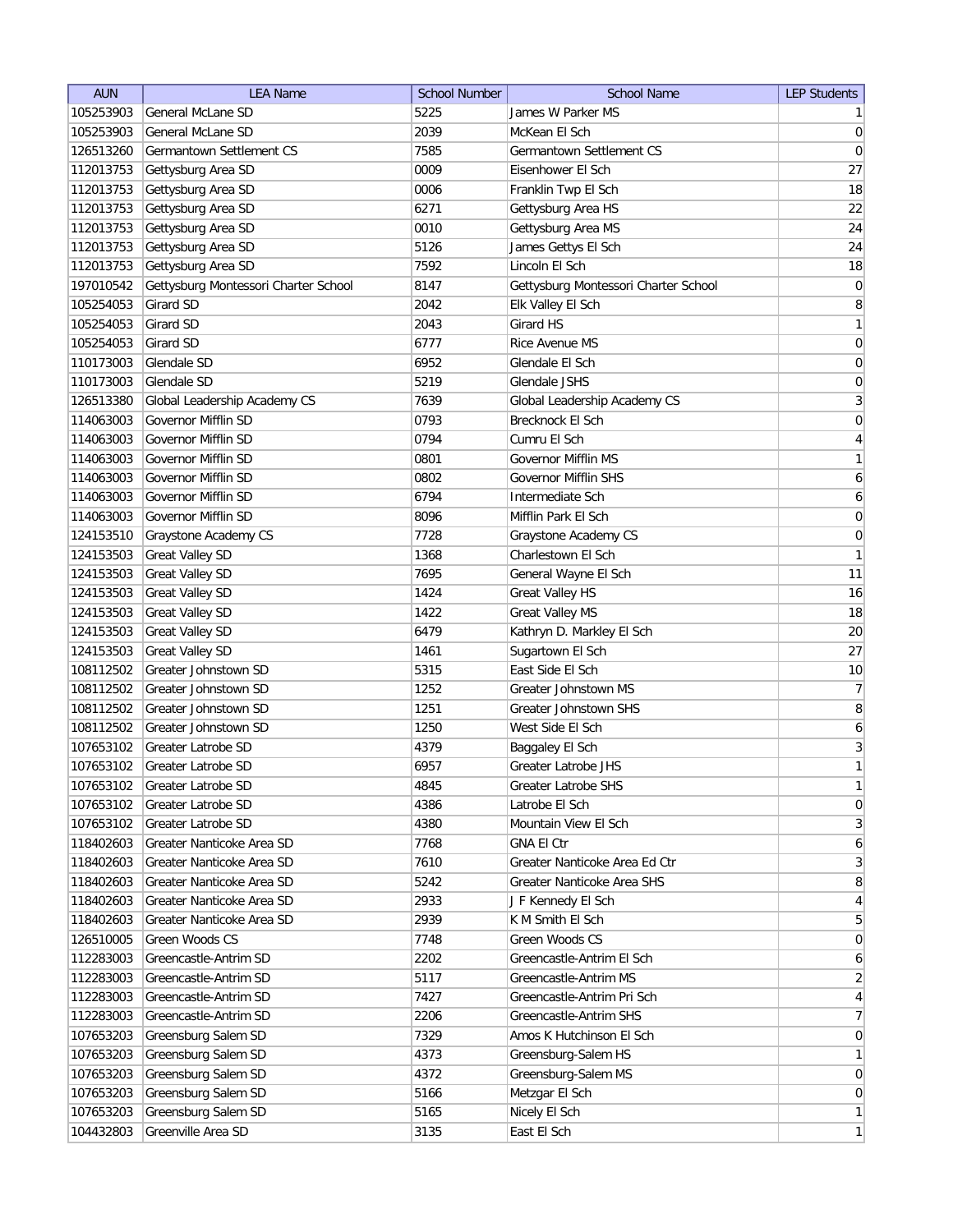| <b>AUN</b> | <b>LEA Name</b>           | <b>School Number</b> | <b>School Name</b>           | <b>LEP Students</b> |
|------------|---------------------------|----------------------|------------------------------|---------------------|
| 104432803  | Greenville Area SD        | 3137                 | Greenville JSHS              | $\mathbf{1}$        |
| 104432803  | Greenville Area SD        | 3133                 | Hempfield El Sch             | $\mathbf 5$         |
| 115503004  | Greenwood SD              | 7062                 | Greenwood El Sch             | $\sqrt{2}$          |
| 115503004  | Greenwood SD              | 6341                 | Greenwood HS                 | $\overline{2}$      |
| 115503004  | Greenwood SD              | 7468                 | Greenwood MS                 | $\mathbf{1}$        |
| 104432903  | Grove City Area SD        | 6125                 | George Jr Republic HS        | 10                  |
| 104432903  | Grove City Area SD        | 7316                 | George Jr Republic MS        | $\overline{4}$      |
| 104432903  | Grove City Area SD        | 3145                 | Grove City Area HS           | $\boldsymbol{0}$    |
| 104432903  | Grove City Area SD        | 3144                 | Grove City Area MS           | $\mathbf{1}$        |
| 104432903  | Grove City Area SD        | 3143                 | Highland El Sch              | $\boldsymbol{0}$    |
| 104432903  | Grove City Area SD        | 6844                 | Hillview El Sch              | 5                   |
| 104432903  | Grove City Area SD        | 7120                 | Washington Kdg Ctr           | 0                   |
| 115222504  | Halifax Area SD           | 1753                 | Enders-Fisherville El Sch    | $\mathbf{1}$        |
| 115222504  | Halifax Area SD           | 5038                 | Halifax Area El Sch          | 0                   |
| 115222504  | Halifax Area SD           | 6330                 | Halifax Area HS              | 0                   |
| 115222504  | Halifax Area SD           | 6331                 | Halifax Area MS              | 0                   |
| 114063503  | Hamburg Area SD           | 0808                 | Hamburg Area HS              | $\mathbf{3}$        |
| 114063503  | Hamburg Area SD           | 7447                 | Hamburg Area Middle School   | $\mathbf{1}$        |
| 114063503  | Hamburg Area SD           | 0807                 | Hamburg El Sch               | $\mathsf{O}\xspace$ |
| 114063503  | Hamburg Area SD           | 0809                 | Perry El Sch                 | $\bf 8$             |
| 114063503  | Hamburg Area SD           | 0804                 | Strausstown El Sch           | $\mathsf{O}\xspace$ |
| 114063503  | Hamburg Area SD           | 7992                 | <b>Tilden El Center</b>      | $\overline{4}$      |
| 114063503  | Hamburg Area SD           | 0806                 | Upper Bern El Sch            | $\boldsymbol{0}$    |
| 103024603  | Hampton Township SD       | 0175                 | Central El Sch               | $\mathbf{1}$        |
| 103024603  | Hampton Township SD       | 5190                 | Hampton HS                   | $\sqrt{3}$          |
| 103024603  | Hampton Township SD       | 0179                 | Hampton MS                   | $\bf 8$             |
| 103024603  | Hampton Township SD       | 0178                 | Poff El Sch                  | 0                   |
| 103024603  | Hampton Township SD       | 0176                 | Wyland El Sch                | 9                   |
| 118403003  | Hanover Area SD           | 2891                 | Hanover Area JSHS            | $\sqrt{2}$          |
| 118403003  | Hanover Area SD           | 7007                 | Hanover Area Memorial El Sch | 3                   |
| 118403003  | Hanover Area SD           | 2887                 | Hanover Green El Sch         | $\overline{2}$      |
| 118403003  | Hanover Area SD           | 2888                 | Lee Park El Sch              | $\overline{4}$      |
| 118403003  | Hanover Area SD           | 2889                 | Lyndwood El Sch              | $\overline{4}$      |
| 112672803  | Hanover Public SD         | 4565                 | Clearview El Sch             | 15                  |
| 112672803  | Hanover Public SD         | 4570                 | Hanover MS                   | 43                  |
| 112672803  | Hanover Public SD         | 4571                 | Hanover SHS                  | 26                  |
| 112672803  | Hanover Public SD         | 4566                 | Hanover Street El Sch        | 35                  |
| 112672803  | Hanover Public SD         | 4568                 | Washington El Sch            | 11                  |
| 105254353  | Harbor Creek SD           | 2047                 | Clark El Sch                 | $\boldsymbol{0}$    |
| 105254353  | Harbor Creek SD           | 2048                 | Harbor Creek Junior HS       | $\overline{2}$      |
| 105254353  | Harbor Creek SD           | 7948                 | Harbor Creek Senior HS       | $\overline{2}$      |
| 105254353  | Harbor Creek SD           | 2046                 | Klein El Sch                 | $\boldsymbol{0}$    |
| 105254353  | Harbor Creek SD           | 5227                 | Rolling Ridge El Sch         | $\overline{2}$      |
| 126513290  | Hardy Williams Academy CS | 7588                 | Hardy Williams Academy CS    | $\boldsymbol{0}$    |
| 110173504  | Harmony Area SD           | 7195                 | Harmony Area El Sch          | 0                   |
| 110173504  | Harmony Area SD           | 1547                 | Harmony Area HS              | 0                   |
| 110173504  | Harmony Area SD           | 7196                 | Harmony Area MS              | 0                   |
| 115222752  | Harrisburg City SD        | 7899                 | ACTS @ William Penn School   | $5\overline{)}$     |
| 115222752  | Harrisburg City SD        | 1764                 | Benjamin Franklin Sch        | 19                  |
| 115222752  | Harrisburg City SD        | 1769                 | Camp Curtin Sch              | $\overline{4}$      |
| 115222752  | Harrisburg City SD        | 7900                 | Career Technology Academy    | 12                  |
| 115222752  | Harrisburg City SD        | 1765                 | Downey Sch                   | 6                   |
| 115222752  | Harrisburg City SD        | 1766                 | Foose Sch                    | 135                 |
| 115222752  | Harrisburg City SD        | 1757                 | Hamilton Sch                 | 79                  |
|            |                           |                      |                              |                     |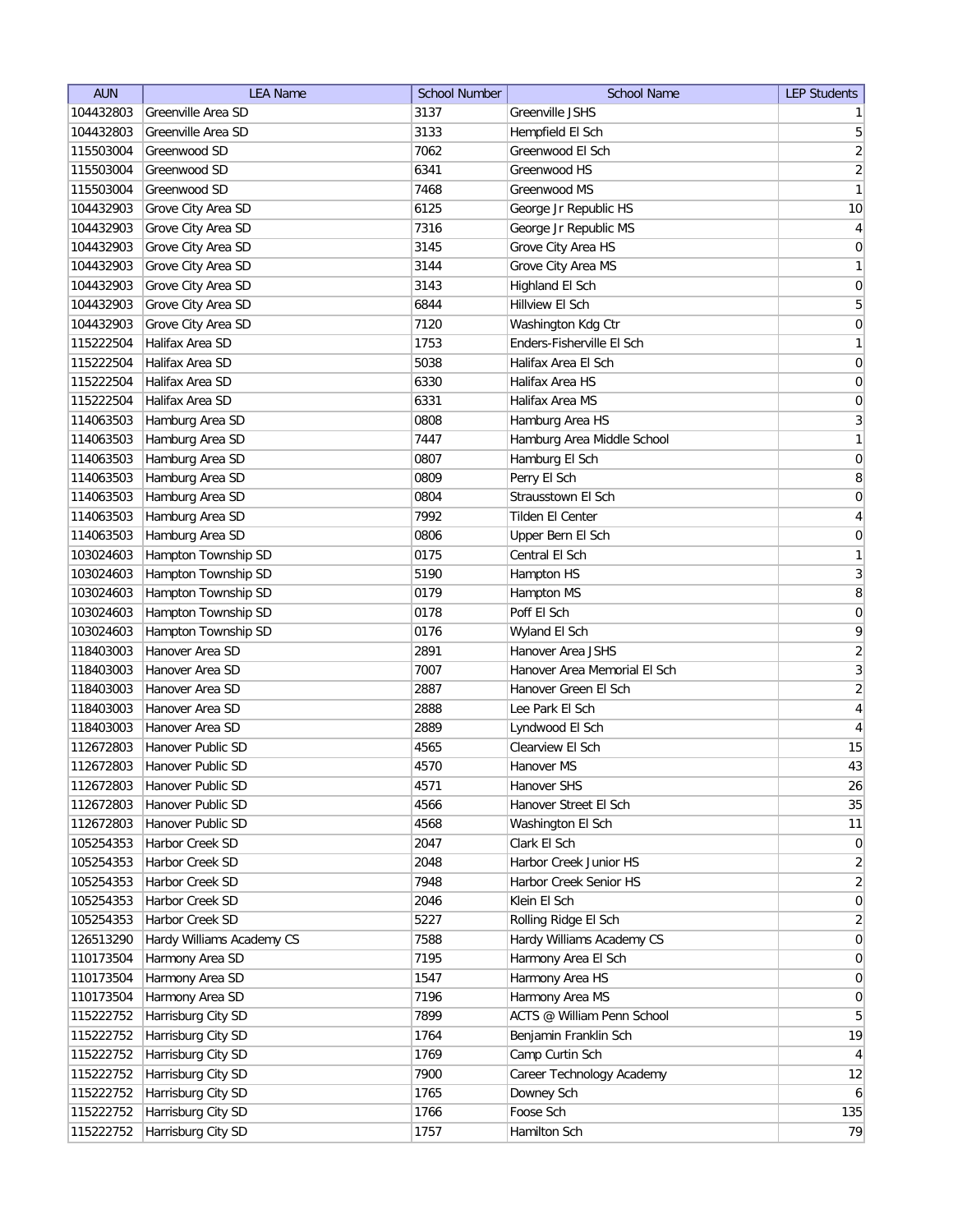| <b>AUN</b> | <b>LEA Name</b>                | <b>School Number</b> | <b>School Name</b>                       | <b>LEP Students</b>     |
|------------|--------------------------------|----------------------|------------------------------------------|-------------------------|
| 115222752  | Harrisburg City SD             | 6333                 | Harrisburg HS                            | 119                     |
| 115222752  | Harrisburg City SD             | 7902                 | Harrisburg University of Science and Tec | 16                      |
| 115222752  | Harrisburg City SD             | 1758                 | Lincoln Sch                              | 0                       |
| 115222752  | Harrisburg City SD             | 1759                 | Marshall Sch                             | 80                      |
| 115222752  | Harrisburg City SD             | 7901                 | Math Science Academy @ Benjamin Franklin | 5                       |
| 115222752  | Harrisburg City SD             | 1767                 | Melrose Sch                              | $\mathbf{3}$            |
| 115222752  | Harrisburg City SD             | 7623                 | Rowland Sch                              | 93                      |
| 115222752  | Harrisburg City SD             | 7667                 | Scott Sch Early Childhood Ctr            | 81                      |
| 115222752  | Harrisburg City SD             | 1761                 | Shimmell Sch                             | $\overline{3}$          |
| 115222752  | Harrisburg City SD             | 1762                 | Steele Sch                               | $\boldsymbol{0}$        |
|            | 115222752 Harrisburg City SD   | 7959                 | Steele Sch                               | 4                       |
| 115222752  | Harrisburg City SD             | 7464                 | William Penn Sch                         | $\boldsymbol{0}$        |
| 123463603  | Hatboro-Horsham SD             | 5079                 | Blair Mill El Sch                        | $\overline{3}$          |
| 123463603  | Hatboro-Horsham SD             | 3268                 | Crooked Billet El Sch                    | 1                       |
| 123463603  | Hatboro-Horsham SD             | 3271                 | Hallowell El Sch                         | 4                       |
| 123463603  | Hatboro-Horsham SD             | 3272                 | Hatboro-Horsham SHS                      | 9                       |
| 123463603  | Hatboro-Horsham SD             | 6639                 | Keith Valley MS                          | 5                       |
| 123463603  | Hatboro-Horsham SD             | 7600                 | Limekiln-Simmons El Sch                  | $\overline{2}$          |
| 123463603  | Hatboro-Horsham SD             | 3267                 | Pennypack El Sch                         | $\overline{2}$          |
| 123463603  | Hatboro-Horsham SD             | 3270                 | Simmons El Sch                           | $\overline{6}$          |
| 125234502  | Haverford Township SD          | 1871                 | Chatham Park El Sch                      | 8                       |
| 125234502  | Haverford Township SD          | 1876                 | Chestnutwold El Sch                      | $\overline{\mathbf{4}}$ |
| 125234502  | Haverford Township SD          | 1877                 | Coopertown El Sch                        | $\overline{3}$          |
| 125234502  | Haverford Township SD          | 1878                 | Haverford MS                             | 12                      |
| 125234502  | Haverford Township SD          | 1879                 | <b>Haverford SHS</b>                     | 16                      |
| 125234502  | Haverford Township SD          | 1874                 | Lynnewood El Sch                         | 15                      |
| 125234502  | Haverford Township SD          | 1875                 | Manoa El Sch                             | 7                       |
| 118403302  | Hazleton Area SD               | 7605                 | Arthur Street El Sch                     | 0                       |
| 118403302  | Hazleton Area SD               | 7937                 | Arthur Street El Sch                     | 104                     |
| 118403302  | Hazleton Area SD               | 8100                 | Arthur Street El Sch Annex               | 0                       |
| 118403302  | Hazleton Area SD               | 7661                 | Drums EI/MS                              | 6                       |
| 118403302  | Hazleton Area SD               | 6718                 | Freeland EI/MS                           | 14                      |
| 118403302  | <b>Hazleton Area SD</b>        | 4855                 | Hazle El Sch                             | 0                       |
| 118403302  | Hazleton Area SD               | 7348                 | Hazleton Area HS                         | 330                     |
| 118403302  | <b>Hazleton Area SD</b>        | 7936                 | Hazleton El/MS                           | 179                     |
| 118403302  | Hazleton Area SD               | 6930                 | Heights Terrace EI/MS                    | 225                     |
| 118403302  | Hazleton Area SD               | 7004                 | McAdoo-Kelayres El Sch                   | $\vert 4 \vert$         |
| 118403302  | Hazleton Area SD               | 7340                 | Valley EI/MS                             | 21                      |
| 118403302  | Hazleton Area SD               | 7569                 | West Hazleton El/MS                      | 170                     |
| 134677866  | Helen Thackston Charter School | 8041                 | Helen Thackston Charter School           | $\overline{0}$          |
| 113363103  | Hempfield SD                   | 5236                 | Centerville El Sch                       | 21                      |
| 113363103  | Hempfield SD                   | 5055                 | Centerville MS                           | 24                      |
| 113363103  | Hempfield SD                   | 2574                 | East Petersburg El Sch                   | 23                      |
| 113363103  | Hempfield SD                   | 2577                 | Farmdale El Sch                          | 8                       |
| 113363103  | Hempfield SD                   | 2578                 | Hempfield SHS                            | 65                      |
| 113363103  | Hempfield SD                   | 6294                 | Landisville Intrmd Ctr                   | 11                      |
| 113363103  | Hempfield SD                   | 7421                 | Landisville MS                           | 16                      |
| 113363103  | Hempfield SD                   | 7442                 | Landisville Pri Ctr                      | 35                      |
| 113363103  | Hempfield SD                   | 2576                 | Mountville El Sch                        | 25                      |
| 113363103  | Hempfield SD                   | 2575                 | Rohrerstown El Sch                       | 60                      |
| 107653802  | Hempfield Area SD              | 6851                 | Bovard El Sch                            | $\overline{0}$          |
| 107653802  | Hempfield Area SD              | 7747                 | Crossroads Sch                           | $\overline{0}$          |
| 107653802  | Hempfield Area SD              | 4393                 | East Hempfield El Sch                    | $\overline{0}$          |
| 107653802  | Hempfield Area SD              | 4389                 | Fort Allen El Sch                        | $\vert 4 \vert$         |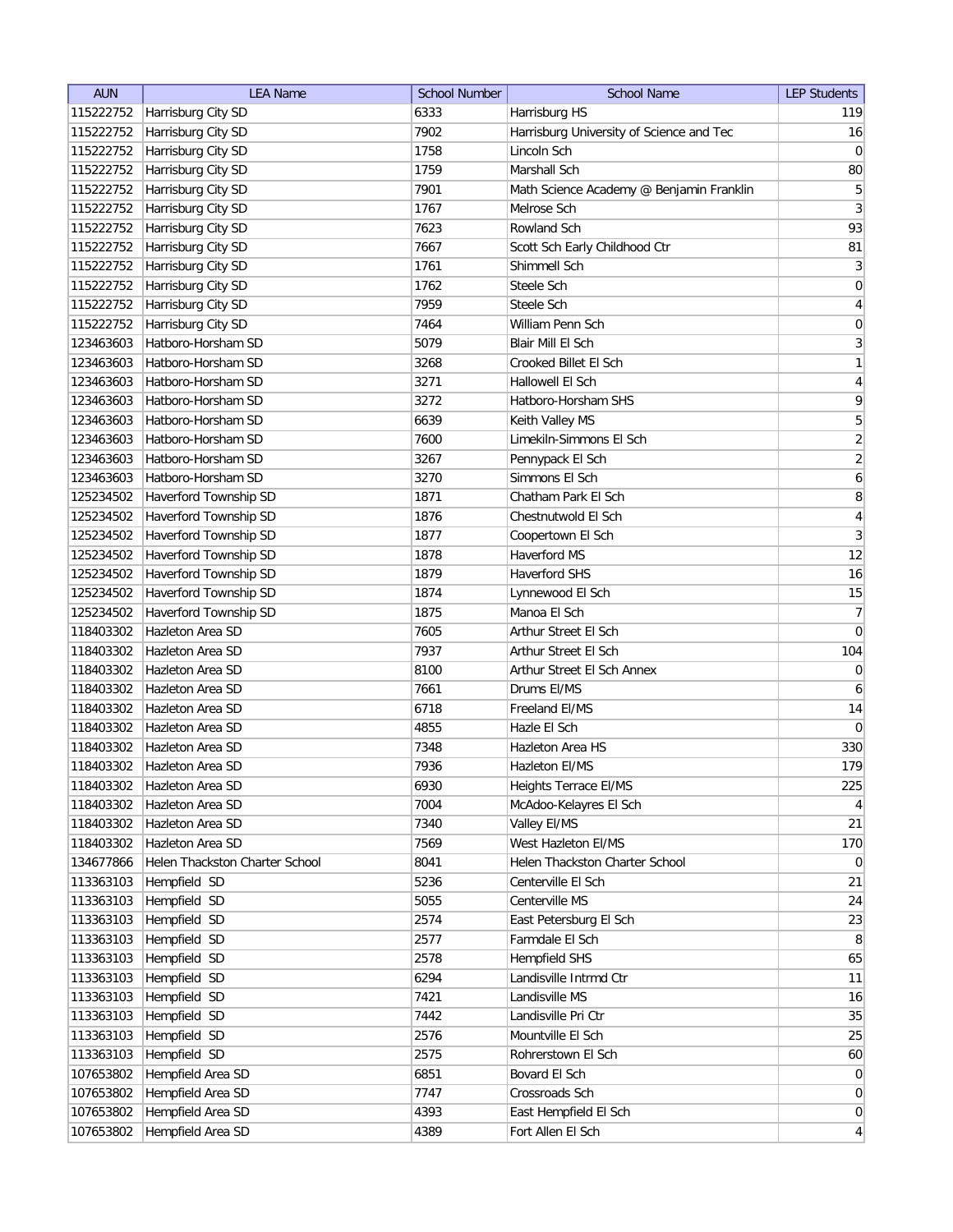| <b>AUN</b> | <b>LEA Name</b>           | <b>School Number</b> | <b>School Name</b>            | <b>LEP Students</b>       |
|------------|---------------------------|----------------------|-------------------------------|---------------------------|
| 107653802  | Hempfield Area SD         | 7268                 | Harrold MS                    | $\overline{2}$            |
| 107653802  | Hempfield Area SD         | 4404                 | Hempfield Area SHS            | $\mathbf{2}$              |
| 107653802  | Hempfield Area SD         | 4394                 | Maxwell El Sch                | $\boldsymbol{0}$          |
| 107653802  | Hempfield Area SD         | 5359                 | Stanwood El Sch               | $\boldsymbol{0}$          |
| 107653802  | Hempfield Area SD         | 7269                 | Wendover MS                   | $\boldsymbol{0}$          |
| 107653802  | Hempfield Area SD         | 4399                 | West Hempfield El Sch         | $\boldsymbol{0}$          |
| 107653802  | Hempfield Area SD         | 7270                 | West Hempfield MS             | $\boldsymbol{0}$          |
| 107653802  | Hempfield Area SD         | 4400                 | West Point El Sch             | $\boldsymbol{0}$          |
| 104433303  | Hermitage SD              | 3146                 | Artman El Sch                 | $\boldsymbol{6}$          |
| 104433303  | Hermitage SD              | 5247                 | Delahunty MS                  | $\mathbf{2}$              |
| 104433303  | Hermitage SD              | 8069                 | Delahunty MS                  | 0                         |
| 104433303  | Hermitage SD              | 8070                 | Hermitage MS                  | 0                         |
| 104433303  | Hermitage SD              | 3149                 | Hermitage MS                  | $\overline{2}$            |
| 104433303  | Hermitage SD              | 3150                 | <b>Hickory HS</b>             | $\overline{5}$            |
| 104433303  | Hermitage SD              | 3147                 | Karen A. Ionta El Sch         | $\overline{4}$            |
| 103024753  | <b>Highlands SD</b>       | 0182                 | Fairmount El Sch              | $\overline{0}$            |
| 103024753  | <b>Highlands SD</b>       | 0180                 | Fawn El Sch                   | $\mathbf{1}$              |
| 103024753  | <b>Highlands SD</b>       | 0191                 | Grandview El Sch              | $\mathbf{1}$              |
| 103024753  | <b>Highlands SD</b>       | 0190                 | Heights El Sch                | $\overline{3}$            |
| 103024753  | <b>Highlands SD</b>       | 7202                 | <b>Highlands MS</b>           | $\mathbf{1}$              |
| 103024753  | <b>Highlands SD</b>       | 5153                 | <b>Highlands SHS</b>          | $\overline{2}$            |
| 108073503  | Hollidaysburg Area SD     | 0888                 | Allegheny El Sch #1           | $\boldsymbol{0}$          |
| 108073503  | Hollidaysburg Area SD     | 7097                 | Charles W Longer El Sch       | $\pmb{0}$                 |
| 108073503  | Hollidaysburg Area SD     | 7381                 | Foot of Ten El Sch            | $\ensuremath{\mathsf{3}}$ |
| 108073503  | Hollidaysburg Area SD     | 6195                 | Frankstown El Sch             | $\bf 8$                   |
| 108073503  | Hollidaysburg Area SD     | 0927                 | Hollidaysburg Area JHS        | $\overline{2}$            |
| 108073503  | Hollidaysburg Area SD     | 5207                 | Hollidaysburg Area SHS        | $\overline{4}$            |
| 128323303  | Homer-Center SD           | 6797                 | Homer-Center El Sch           | $\mathbf{1}$              |
| 128323303  | Homer-Center SD           | 2331                 | Homer-Center JSHS             |                           |
|            |                           |                      |                               | 0                         |
| 126510003  | Hope CS                   | 7723                 | Hope CS                       | 0                         |
| 127044103  | Hopewell Area SD          | 0672                 | Hopewell El Sch               | 0                         |
| 127044103  | Hopewell Area SD          | 0674                 | <b>Hopewell JHS</b>           | $\mathbf{3}$              |
| 127044103  | Hopewell Area SD          | 0675                 | <b>Hopewell SHS</b>           | $\mathbf{1}$              |
| 127044103  | Hopewell Area SD          | 0671                 | Independence El Sch           | $\sqrt{2}$                |
| 127044103  | Hopewell Area SD          | 7280                 | Margaret Ross El Sch          | $\overline{0}$            |
| 127044103  | Hopewell Area SD          | 0669                 | Raccoon El Sch                | $\mathsf{O}\xspace$       |
| 111312503  | Huntingdon Area SD        | 2298                 | Brady-Henderson Mill Creek El | $\mathsf{O}\xspace$       |
| 111312503  | Huntingdon Area SD        | 5333                 | Huntingdon Area MS            | $\boldsymbol{0}$          |
| 111312503  | Huntingdon Area SD        | 2305                 | Huntingdon Area SHS           | $\mathbf{1}$              |
| 111312503  | Huntingdon Area SD        | 2303                 | Jackson-Miller El Sch         | $\mathbf{1}$              |
| 111312503  | Huntingdon Area SD        | 7525                 | Southside El Sch              | $\mathbf{1}$              |
| 111312503  | Huntingdon Area SD        | 7620                 | Standing Stone El Sch         | $\mathbf{3}$              |
| 126513200  | Imani Education Circle CS | 7579                 | Imani EducationI Circle CS    | $\boldsymbol{0}$          |
| 126512980  | Imhotep Institute CHS     | 7542                 | Imhotep Institute CHS         | $\overline{0}$            |
| 126513510  | Independence CS           | 7683                 | Independence CS               | 31                        |
| 128323703  | Indiana Area SD           | 2314                 | Ben Franklin El Sch           | 10                        |
| 128323703  | Indiana Area SD           | 4964                 | East Pike El Sch              | $\overline{4}$            |
| 128323703  | Indiana Area SD           | 2321                 | Eisenhower El Sch             | 18                        |
| 128323703  | Indiana Area SD           | 2322                 | Horace Mann El Sch            | $\overline{4}$            |
| 128323703  | Indiana Area SD           | 2324                 | Indiana Area JHS              | $\mathsf q$               |
| 128323703  | Indiana Area SD           | 2325                 | Indiana Area SHS              | $\overline{5}$            |
| 115220001  | Infinity CS               | 7765                 | Infinity CS                   | $\pmb{0}$                 |
| 125235103  | Interboro SD              | 1881                 | Glenolden Sch                 | 12                        |
| 125235103  | Interboro SD              | 1885                 | Interboro SHS                 | 10                        |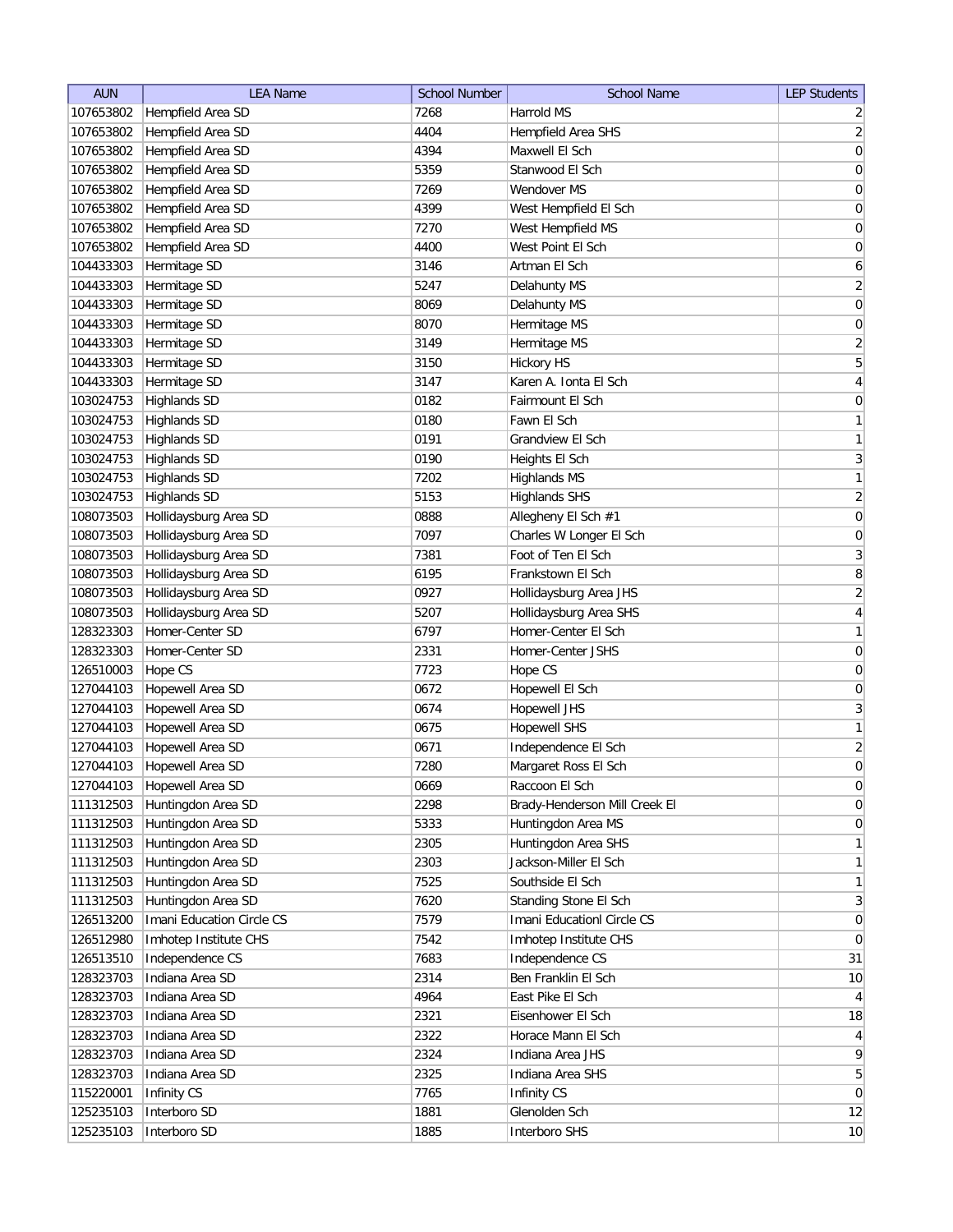| <b>AUN</b> | <b>LEA Name</b>                              | <b>School Number</b> | <b>School Name</b>                       | <b>LEP Students</b>                  |
|------------|----------------------------------------------|----------------------|------------------------------------------|--------------------------------------|
| 125235103  | Interboro SD                                 | 7643                 | Kindergarten Academy                     | 5                                    |
| 125235103  | Interboro SD                                 | 1883                 | Norwood Sch                              | 3                                    |
| 125235103  | Interboro SD                                 | 6508                 | Prospect Park Sch                        | $\mathbf{1}$                         |
| 125235103  | Interboro SD                                 | 4847                 | Tinicum Sch                              | $\overline{2}$                       |
| 105256553  | <b>Iroquois SD</b>                           | 2052                 | Iroquois El Sch                          | $\overline{4}$                       |
| 105256553  | Iroquois SD                                  | 4817                 | <b>Iroquois JSHS</b>                     | $\overline{3}$                       |
| 105256553  | Iroquois SD                                  | 2051                 | Wesleyville El Sch                       | $\boldsymbol{0}$                     |
| 104433604  | Jamestown Area SD                            | 6127                 | Jamestown Area El Sch                    | $\boldsymbol{0}$                     |
| 104433604  | Jamestown Area SD                            | 6126                 | Jamestown Area JSHS                      | $\boldsymbol{0}$                     |
| 107654103  | Jeannette City SD                            | 8024                 | Jeannette McKee El Sch                   | $\boldsymbol{0}$                     |
| 107654103  | Jeannette City SD                            | 7405                 | Jeannette McKee El/MS                    | 0                                    |
| 107654103  | Jeannette City SD                            | 8025                 | Jeannette McKee MS                       | 0                                    |
| 107654103  | Jeannette City SD                            | 4412                 | Jeannette SHS                            | 0                                    |
| 106333407  | Jefferson County-DuBois AVTS                 | 5180                 | Jefferson County-DuBois AVTS             | 0                                    |
| 101303503  | Jefferson-Morgan SD                          | 7029                 | Jefferson-Morgan El Sch                  | $\mathbf{1}$                         |
| 101303503  | Jefferson-Morgan SD                          | 2280                 | Jefferson-Morgan MS/HS                   | $\mathbf{1}$                         |
| 123463803  | Jenkintown SD                                | 3276                 | Jenkintown El Sch                        | $10$                                 |
| 123463803  | Jenkintown SD                                | 3277                 | Jenkintown HS                            | 1                                    |
| 123463803  | Jenkintown SD                                | 7598                 | Jenkintown MS                            | $\overline{3}$                       |
| 123463803  | Jenkintown SD                                | 8049                 | Jenkintown Middle/High School            | 0                                    |
| 117414003  | Jersey Shore Area SD                         | 3031                 | Avis El Sch                              | 0                                    |
| 117414003  |                                              | 5243                 | Jersey Shore Area El Sch                 |                                      |
| 117414003  | Jersey Shore Area SD<br>Jersey Shore Area SD | 3034                 | Jersey Shore Area SHS                    | $\boldsymbol{0}$<br>$\boldsymbol{0}$ |
| 117414003  |                                              | 3033                 | Jersey Shore MS                          |                                      |
|            | Jersey Shore Area SD                         |                      |                                          | $\boldsymbol{0}$                     |
| 117414003  | Jersey Shore Area SD                         | 6988                 | Nippenose Valley El Sch                  | $\boldsymbol{0}$                     |
| 117414003  | Jersey Shore Area SD                         | 5060                 | Salladasburg El Sch                      | $\boldsymbol{0}$                     |
| 121135003  | Jim Thorpe Area SD                           | 1307                 | Jim Thorpe Area SHS                      | $\mathbf{1}$                         |
| 121135003  | Jim Thorpe Area SD                           | 6965                 | L B Morris El Sch                        | 1                                    |
| 121135003  | Jim Thorpe Area SD                           | 7785                 | Penn/Kidder Campus                       | $\overline{2}$                       |
| 133513315  | John B Stetson Charter School                | 8149                 | John B. Stetson Charter School           | $\boldsymbol{0}$                     |
| 109243503  | Johnsonburg Area SD                          | 5326                 | Johnsonburg Area El Sch                  | 1                                    |
| 109243503  | Johnsonburg Area SD                          | 6218                 | Johnsonburg Area HS                      | $\overline{2}$                       |
| 111343603  | Juniata County SD                            | 2394                 | East Juniata JSHS                        | $\pmb{0}$                            |
| 111343603  | Juniata County SD                            | 2390                 | Fayette Twp El Sch                       | $\overline{0}$                       |
| 111343603  | Juniata County SD                            | 4947                 | Fermanagh-Mifflintown El Sch             | 16                                   |
| 111343603  | Juniata County SD                            | 6255                 | Juniata SHS                              | 15                                   |
| 111343603  | Juniata County SD                            | 2399                 | Lack-Tuscarora El Sch                    | $\overline{0}$                       |
| 111343603  | Juniata County SD                            | 2391                 | Monroe Twp El Sch                        | 0                                    |
| 111343603  | Juniata County SD                            | 2395                 | Mountain View El Sch                     | 0                                    |
| 111343603  | Juniata County SD                            | 2392                 | Susquehanna Twp El Sch                   | $\overline{0}$                       |
| 111343603  | Juniata County SD                            | 2393                 | Thompsontown-Delaware El Sch             | $\overline{0}$                       |
| 111343603  | Juniata County SD                            | 7220                 | Tuscarora MS                             | 7                                    |
| 111343603  | Juniata County SD                            | 2400                 | Tuscarora Valley El Sch                  | $\vert 0 \vert$                      |
| 111343603  | Juniata County SD                            | 2396                 | Walker Twp El Sch                        | 0                                    |
| 111312804  | Juniata Valley SD                            | 5230                 | Juniata Valley El Sch                    | 0                                    |
| 111312804  | Juniata Valley SD                            | 2308                 | Juniata Valley JSHS                      | 0                                    |
| 126510013  | KIPP Philadelphia Charter School             | 7776                 | KIPP Philadelphia Charter School         | 6                                    |
| 172510793  | KIPP West Philadelphia Preparatory Chart     | 8124                 | KIPP West Philadelphia Preparatory Chart | $\overline{0}$                       |
| 109422303  | Kane Area SD                                 | 5244                 | Kane Area El Sch                         | 0                                    |
| 109422303  | Kane Area SD                                 | 5245                 | Kane Area HS                             | $\overline{0}$                       |
| 109422303  | Kane Area SD                                 | 3100                 | Kane Area MS                             | $\overline{0}$                       |
| 109422303  | Kane Area SD                                 | 3099                 | Mt Jewett El Sch                         | $\overline{0}$                       |
| 104103603  | Karns City Area SD                           | 4906                 | Bruin El Sch                             | 0                                    |
| 104103603  | Karns City Area SD                           | 1153                 | Chicora El Sch                           | 0                                    |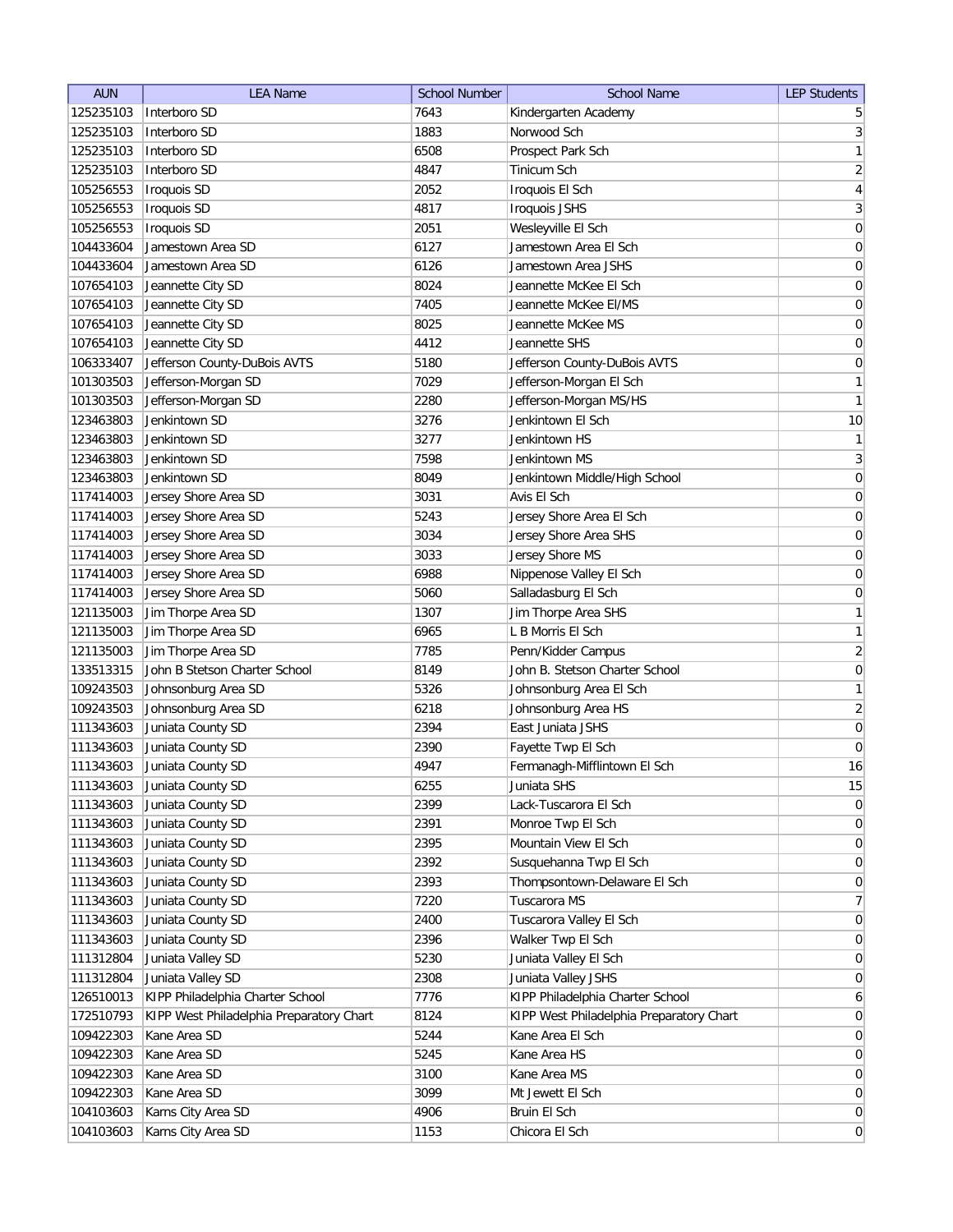| <b>AUN</b> | <b>LEA Name</b>                          | <b>School Number</b> | <b>School Name</b>                       | <b>LEP Students</b> |
|------------|------------------------------------------|----------------------|------------------------------------------|---------------------|
| 104103603  | Karns City Area SD                       | 1154                 | Karns City HS                            | $\overline{0}$      |
| 104103603  | Karns City Area SD                       | 7396                 | Sugarcreek El Sch                        | $\overline{0}$      |
| 124154003  | Kennett Consolidated SD                  | 1401                 | Greenwood El Sch                         | 68                  |
| 124154003  | Kennett Consolidated SD                  | 6482                 | Kennett HS                               | 128                 |
| 124154003  | Kennett Consolidated SD                  | 6834                 | Kennett MS                               | 83                  |
| 124154003  | Kennett Consolidated SD                  | 6481                 | Mary D Lang El Sch                       | 129                 |
| 124154003  | Kennett Consolidated SD                  | 1400                 | New Garden El Sch                        | 129                 |
| 106166503  | Keystone SD                              | 6694                 | Keystone El Sch                          | $\overline{0}$      |
| 106166503  | Keystone SD                              | 1486                 | Keystone JSHS                            | $\overline{0}$      |
| 110183602  | Keystone Central SD                      | 7795                 | <b>Bucktail Area MS</b>                  | $\overline{0}$      |
| 110183602  | Keystone Central SD                      | 6241                 | <b>Bucktail HS</b>                       | 0                   |
| 110183602  | Keystone Central SD                      | 7589                 | Central Mountain HS                      | $\overline{2}$      |
| 110183602  | Keystone Central SD                      | 7590                 | Central Mountain MS                      | $\overline{0}$      |
| 110183602  | Keystone Central SD                      | 4815                 | Dickey El Sch                            | 0                   |
| 110183602  | Keystone Central SD                      | 1568                 | Lamar Twp El Sch                         | 0                   |
| 110183602  | Keystone Central SD                      | 4917                 | Liberty Curtain El Sch                   | 0                   |
| 110183602  | Keystone Central SD                      | 1570                 | Mill Hall El Sch                         | $\overline{0}$      |
| 110183602  | Keystone Central SD                      | 6242                 | Renovo El Sch                            | $\boldsymbol{0}$    |
| 110183602  | Keystone Central SD                      | 6245                 | Robb El Sch                              | $\overline{2}$      |
| 110183602  | Keystone Central SD                      | 7474                 | Sugar Valley El Sch                      | 0                   |
| 110183602  | Keystone Central SD                      | 1588                 | Woodward El Sch                          | $\boldsymbol{0}$    |
| 104432830  | Keystone Education Center CS             | 7506                 | Keystone Education Center CS             | $\boldsymbol{0}$    |
| 103025002  | Keystone Oaks SD                         | 7461                 | Dormont El Sch                           | 1                   |
| 103025002  | Keystone Oaks SD                         | 0203                 | Fred L Aiken El Sch                      | $\overline{2}$      |
| 103025002  | Keystone Oaks SD                         | 5112                 | Keystone Oaks HS                         | 10                  |
| 103025002  | Keystone Oaks SD                         | 7462                 | Keystone Oaks MS                         | 8                   |
| 103025002  | Keystone Oaks SD                         | 0204                 | Myrtle Ave Sch                           | 8                   |
| 126510017  | Khepera CS                               | 7826                 | Khepera CS                               | $\overline{0}$      |
| 107654403  | Kiski Area SD                            | 7190                 | Allegheny-Hyde Park El Sch               | 0                   |
| 107654403  | Kiski Area SD                            | 6177                 | Bell Avon El Sch                         | $\mathbf{1}$        |
| 107654403  | Kiski Area SD                            | 4431                 | Kiski Area HS                            | $\overline{0}$      |
| 107654403  | Kiski Area SD                            | 7189                 | Kiski Area IHS                           | 0                   |
| 107654403  | Kiski Area SD                            | 4415                 | Laurel Point El Sch                      | $\overline{0}$      |
| 107654403  | Kiski Area SD                            | 4516                 | Mamont El Sch                            | $\overline{0}$      |
| 107654403  | Kiski Area SD                            | 4519                 | North Washington El Sch                  | $\overline{0}$      |
| 107654403  | Kiski Area SD                            | 7191                 | Vandergrift El Sch                       | 0                   |
| 107654403  | Kiski Area SD                            | 4520                 | Washington El Sch                        | 0                   |
| 114064003  | Kutztown Area SD                         | 6314                 | Albany El Sch                            | 0                   |
| 114064003  | Kutztown Area SD                         | 8095                 | Albany El Sch                            | $\vert 0 \vert$     |
| 114064003  | Kutztown Area SD                         | 0810                 | Greenwich-Lenhartsville El Sch           | $\overline{2}$      |
| 114064003  | Kutztown Area SD                         | 6315                 | Kutztown Area MS                         | 0                   |
| 114064003  | Kutztown Area SD                         | 0816                 | Kutztown Area SHS                        | $\overline{2}$      |
| 114064003  | Kutztown Area SD                         | 6316                 | Kutztown El Sch                          | 3                   |
| 114064003  | Kutztown Area SD                         | 0812                 | Maxatawny El Sch                         | 0                   |
| 113362940  | La Academia-The Partnership Charter Scho | 7538                 | La Academia-The Partnership Charter Scho | 48                  |
| 126513110  | Laboratory CS                            | 7565                 | Laboratory CS                            | $\overline{0}$      |
| 119665003  | Lackawanna Trail SD                      | 4524                 | Lackawanna Trail El Ctr                  | $\overline{0}$      |
| 119665003  | Lackawanna Trail SD                      | 4528                 | Lackawanna Trail JSHS                    | $\overline{0}$      |
| 118403903  | Lake-Lehman SD                           | 2924                 | Lake-Lehman JSHS                         | $\overline{0}$      |
| 118403903  | Lake-Lehman SD                           | 7060                 | Lake-Noxen El Sch                        | $\overline{0}$      |
| 118403903  | Lake-Lehman SD                           | 2922                 | Lehman-Jackson El Sch                    | $\overline{0}$      |
| 118403903  | Lake-Lehman SD                           | 2920                 | Ross El Sch                              | $\overline{0}$      |
| 119354603  | Lakeland SD                              | 6403                 | Lakeland El Sch                          | $\overline{0}$      |
| 119354603  | Lakeland SD                              | 6404                 | Lakeland JSHS                            | $\overline{0}$      |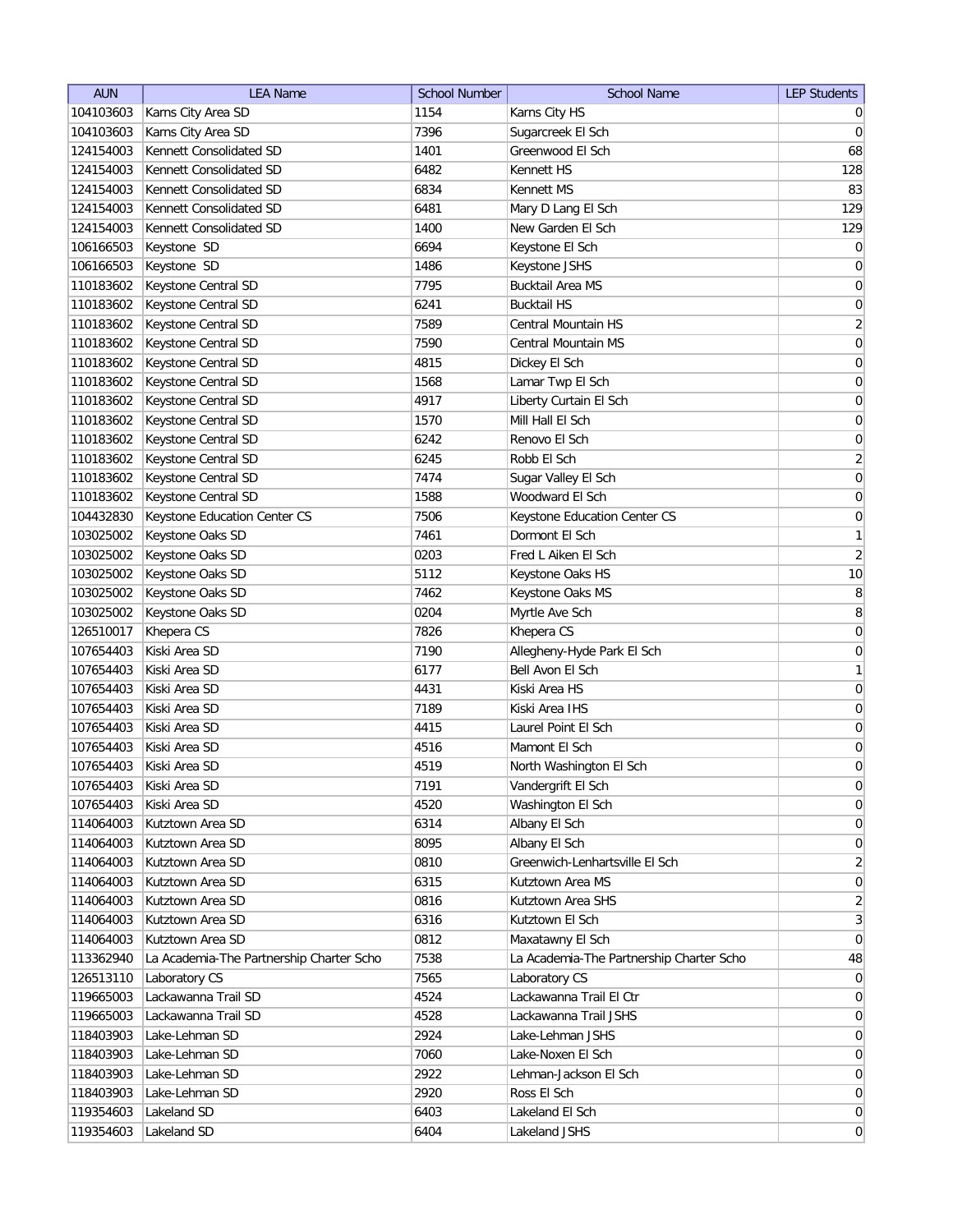| <b>AUN</b> | <b>LEA Name</b>                          | <b>School Number</b> | <b>School Name</b>                       | <b>LEP Students</b> |
|------------|------------------------------------------|----------------------|------------------------------------------|---------------------|
| 119354603  | Lakeland SD                              | 7146                 | Mayfield El Sch                          | $\overline{0}$      |
| 104433903  | Lakeview SD                              | 3155                 | Lakeview HS                              | 0                   |
| 104433903  | Lakeview SD                              | 7069                 | Lakeview MS                              | 0                   |
| 104433903  | Lakeview SD                              | 3154                 | Oakview El Sch                           | 1                   |
| 113363603  | Lampeter-Strasburg SD                    | 2606                 | Hans Herr El Sch                         | 9                   |
| 113363603  | Lampeter-Strasburg SD                    | 7939                 | Lampeter El Sch                          | 16                  |
| 113363603  | Lampeter-Strasburg SD                    | 2607                 | Lampeter-Strasburg SHS                   | 12                  |
| 113363603  | Lampeter-Strasburg SD                    | 6297                 | Martin Meylin MS                         | 8                   |
| 113363603  | Lampeter-Strasburg SD                    | 6298                 | Strasburg El Sch                         | 1                   |
| 113363603  | Lampeter-Strasburg SD                    | 2601                 | Willow Street El Sch                     | $\boldsymbol{0}$    |
| 113364002  | Lancaster SD                             | 7403                 | Buehrle Alternative Ed Sch               | 14                  |
| 113364002  | Lancaster SD                             | 2598                 | <b>Burrowes Sch</b>                      | 102                 |
| 113364002  | Lancaster SD                             | 7182                 | Carter and MacRae El Sch                 | 82                  |
| 113364002  | Lancaster SD                             | 2599                 | Elizabeth R Martin El Sch                | 35                  |
| 113364002  | Lancaster SD                             | 2581                 | Fulton El Sch                            | 102                 |
| 113364002  | Lancaster SD                             | 2589                 | George Washington El Sch                 | 193                 |
| 113364002  | Lancaster SD                             | 2592                 | Hamilton El Sch                          | 62                  |
| 113364002  | Lancaster SD                             | 2593                 | Hand MS                                  | 144                 |
| 113364002  | Lancaster SD                             | 2597                 | James Buchanan El Sch                    | 28                  |
| 113364002  | Lancaster SD                             | 5056                 | King El Sch                              | 208                 |
| 113364002  | Lancaster SD                             | 2584                 | Lafayette El Sch                         | 99                  |
| 113364002  | Lancaster SD                             | 2595                 | Lincoln MS                               | 122                 |
| 113364002  | Lancaster SD                             | 2596                 | McCaskey Campus                          | 387                 |
| 113364002  | Lancaster SD                             | 7922                 | Phoenix Academy                          | 42                  |
| 113364002  | Lancaster SD                             | 6762                 | Price El Sch                             | 112                 |
| 113364002  | Lancaster SD                             | 2594                 | <b>Reynolds MS</b>                       | 64                  |
| 113364002  | Lancaster SD                             | 2587                 | Ross El Sch                              | 77                  |
| 113364002  | Lancaster SD                             | 2590                 | Thomas Wharton El Sch                    | 13                  |
| 113364002  | Lancaster SD                             | 2600                 | Wheatland MS                             | 69                  |
| 113364002  | Lancaster SD                             | 2591                 | Wickersham El Sch                        | 115                 |
| 104374003  | Laurel SD                                | 7001                 | Laurel El Sch                            | 1                   |
| 104374003  | Laurel SD                                | 2680                 | Laurel JSHS                              | $\overline{0}$      |
| 101264003  | Laurel Highlands SD                      | 2146                 | Clark El Sch                             | $\overline{0}$      |
| 101264003  | Laurel Highlands SD                      | 2163                 | Hatfield El Sch                          | $\overline{0}$      |
| 101264003  | Laurel Highlands SD                      | 4700                 | Hutchinson El Sch                        | 1                   |
| 101264003  | Laurel Highlands SD                      | 5146                 | Laurel Highlands MS                      | $\mathbf{1}$        |
| 101264003  | Laurel Highlands SD                      | 6600                 | Laurel Highlands SHS                     | 0                   |
| 101264003  | Laurel Highlands SD                      | 4820                 | Marshall El Sch                          | $\overline{5}$      |
| 104374207  | Lawrence County CTC                      | 4940                 | Lawrence County CTC                      | 0                   |
| 113384603  | Lebanon SD                               | 6616                 | Harding El Sch                           | 56                  |
| 113384603  | Lebanon SD                               | 5337                 | Houck El Sch                             | 32                  |
| 113384603  | Lebanon SD                               | 2754                 | Lebanon MS                               | 151                 |
| 113384603  | Lebanon SD                               | 5155                 | Lebanon SHS                              | 157                 |
| 113384603  | Lebanon SD                               | 6894                 | Northwest El Sch                         | 138                 |
| 113384603  | Lebanon SD                               | 2746                 | Southeast El Sch                         | 41                  |
| 113384603  | Lebanon SD                               | 2743                 | Southwest El Sch                         | 27                  |
| 128034503  | Leechburg Area SD                        | 6579                 | David Leech El Sch                       | 0                   |
| 128034503  | Leechburg Area SD                        | 7923                 | Leechburg Area HS                        | 0                   |
| 128034503  | Leechburg Area SD                        | 0603                 | Leechburg Area HS                        | 0                   |
| 128034503  | Leechburg Area SD                        | 7478                 | Leechburg Area MS                        | $\overline{0}$      |
| 121393007  | Lehigh Career & Technical Institute      | 5338                 | Lehigh Career & Technical Institute      | 69                  |
| 120480002  | Lehigh Valley Academy Regional CS        | 7681                 | Lehigh Valley Academy Regional CS        | 28                  |
| 120483170  | Lehigh Valley CHS for Performing Arts    | 7634                 | Lehigh Valley CHS for Performing Arts    | $\overline{0}$      |
| 139481451  | Lehigh Valley Dual Language Charter Scho | 8130                 | Lehigh Valley Dual Language Charter Scho | $\overline{0}$      |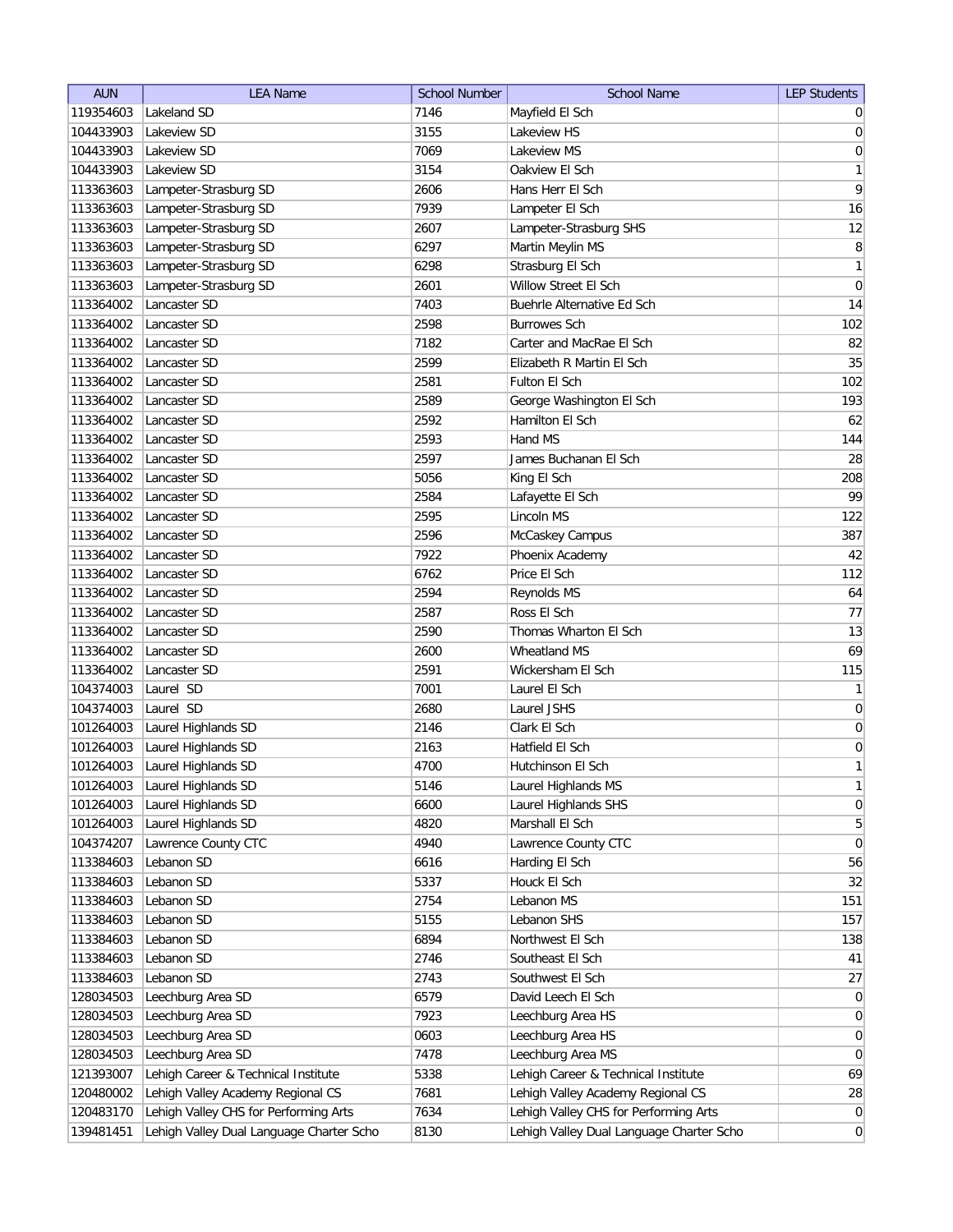| <b>AUN</b> | <b>LEA Name</b>                          | <b>School Number</b> | <b>School Name</b>                       | <b>LEP Students</b> |
|------------|------------------------------------------|----------------------|------------------------------------------|---------------------|
| 121135503  | Lehighton Area SD                        | 1312                 | East Penn El Sch                         | $\overline{0}$      |
| 121135503  | Lehighton Area SD                        | 1313                 | Franklin El Sch                          | $6 \mid$            |
| 121135503  | Lehighton Area SD                        | 1315                 | Lehighton Area HS                        | 0                   |
| 121135503  | Lehighton Area SD                        | 1314                 | Lehighton Area MS                        | $\overline{7}$      |
| 121135503  | Lehighton Area SD                        | 1311                 | Mahoning El Sch                          | 0                   |
| 121135503  | Lehighton Area SD                        | 1310                 | Shull-David El Sch                       | $\overline{2}$      |
| 128034607  | Lenape Tech                              | 4807                 | Lenape Tech                              | 0                   |
| 116604003  | Lewisburg Area SD                        | 4665                 | Donald H Eichhorn MS                     | $\boldsymbol{6}$    |
| 116604003  | Lewisburg Area SD                        | 4084                 | Kelly El Sch                             | 13                  |
| 116604003  | Lewisburg Area SD                        | 4085                 | Lewisburg HS                             | 5                   |
| 116604003  | Lewisburg Area SD                        | 4081                 | Linntown El Sch                          | 5                   |
| 107654903  | Ligonier Valley SD                       | 6940                 | Laurel Valley El Sch                     | $\overline{2}$      |
| 107654903  | Ligonier Valley SD                       | 4437                 | Laurel Valley MS/HS                      | $\boldsymbol{0}$    |
| 107654903  | Ligonier Valley SD                       | 4442                 | Ligonier Valley HS                       | $\overline{0}$      |
| 107654903  | Ligonier Valley SD                       | 4440                 | Ligonier Valley MS                       | 0                   |
| 107654903  | Ligonier Valley SD                       | 5361                 | Mellon El Sch                            | $\overline{2}$      |
| 112673500  | Lincoln CS                               | 7675                 | Lincoln CS                               | 132                 |
| 175390169  | Lincoln Leadership Academy Charter Schoo | 8125                 | Lincoln Leadership Academy Charter Schoo | 0                   |
| 127040002  | Lincoln Park Performing Arts CS          | 7859                 | Lincoln Park Performing Arts CS          | 0                   |
| 116493503  | Line Mountain SD                         | 3529                 | Dalmatia El Sch                          | $\vert 0 \vert$     |
| 116493503  | Line Mountain SD                         | 3531                 | Leck Kill El Sch                         | 0                   |
| 116493503  | Line Mountain SD                         | 3532                 | Line Mountain JSHS                       | 1                   |
| 116493503  | Line Mountain SD                         | 6786                 | Trevorton El Sch                         | 0                   |
| 112015203  | Littlestown Area SD                      | 7784                 | Alloway Creek Intrmd Sch                 | $\boldsymbol{0}$    |
| 112015203  | Littlestown Area SD                      | 0014                 | Littlestown SHS                          | $\overline{3}$      |
| 112015203  | Littlestown Area SD                      | 0013                 | Maple Avenue MS                          | $\overline{2}$      |
| 112015203  | Littlestown Area SD                      | 0012                 | Rolling Acres El Sch                     | $\boldsymbol{6}$    |
| 115224003  | Lower Dauphin SD                         | 1747                 | Conewago El Sch                          | $\boldsymbol{0}$    |
| 115224003  | Lower Dauphin SD                         | 1752                 | East Hanover El Sch                      | 1                   |
| 115224003  | Lower Dauphin SD                         | 1775                 | Londonderry El Sch                       | 5                   |
| 115224003  | Lower Dauphin SD                         | 1776                 | Lower Dauphin HS                         | 5                   |
| 115224003  | Lower Dauphin SD                         | 7414                 | Lower Dauphin MS                         | 0                   |
| 115224003  | Lower Dauphin SD                         | 1774                 | Nye El Sch                               | 1                   |
| 115224003  | Lower Dauphin SD                         | 7844                 | Price                                    | $\boldsymbol{0}$    |
| 115224003  | Lower Dauphin SD                         | 1797                 | South Hanover El Sch                     | $\overline{0}$      |
| 123464502  | Lower Merion SD                          | 3293                 | Bala-Cynwyd MS                           | 19                  |
| 123464502  | Lower Merion SD                          | 7597                 | Belmont Hills El Sch                     | 14                  |
| 123464502  | Lower Merion SD                          | 3286                 | Cynwyd Sch                               | 11                  |
| 123464502  | Lower Merion SD                          | 3291                 | Gladwyne Sch                             | $\overline{2}$      |
| 123464502  | Lower Merion SD                          | 3296                 | Harriton SHS                             | 13                  |
| 123464502  | Lower Merion SD                          | 3295                 | Lower Merion HS                          | 16                  |
| 123464502  | Lower Merion SD                          | 3287                 | Merion El Sch                            | 13                  |
| 123464502  | Lower Merion SD                          | 3288                 | Penn Valley Sch                          | 17                  |
| 123464502  | Lower Merion SD                          | 3289                 | Penn Wynne Sch                           | 19                  |
| 123464502  | Lower Merion SD                          | 3294                 | Welsh Valley MS                          | 14                  |
| 123464603  | Lower Moreland Township SD               | 4960                 | Lower Moreland HS                        | 6                   |
| 123464603  | Lower Moreland Township SD               | 7212                 | Murray Avenue Sch                        | 7                   |
| 123464603  | Lower Moreland Township SD               | 3297                 | Pine Road El Sch                         | 90                  |
| 117414203  | Loyalsock Township SD                    | 3036                 | Donald E. Schick Sch                     | 3                   |
| 117414203  | Loyalsock Township SD                    | 3037                 | Loyalsock Twp MS                         | $\overline{2}$      |
| 117414203  | Loyalsock Township SD                    | 4828                 | Loyalsock Twp SHS                        | 8 <sup>1</sup>      |
| 126513150  | MAST Community Charter School            | 7574                 | MAST Community Charter School            | 0                   |
| 129544503  | Mahanoy Area SD                          | 7223                 | Mahanoy Area El Sch                      | 1                   |
| 129544503  | Mahanoy Area SD                          | 7012                 | Mahanoy Area HS                          | $\overline{2}$      |
|            |                                          |                      |                                          |                     |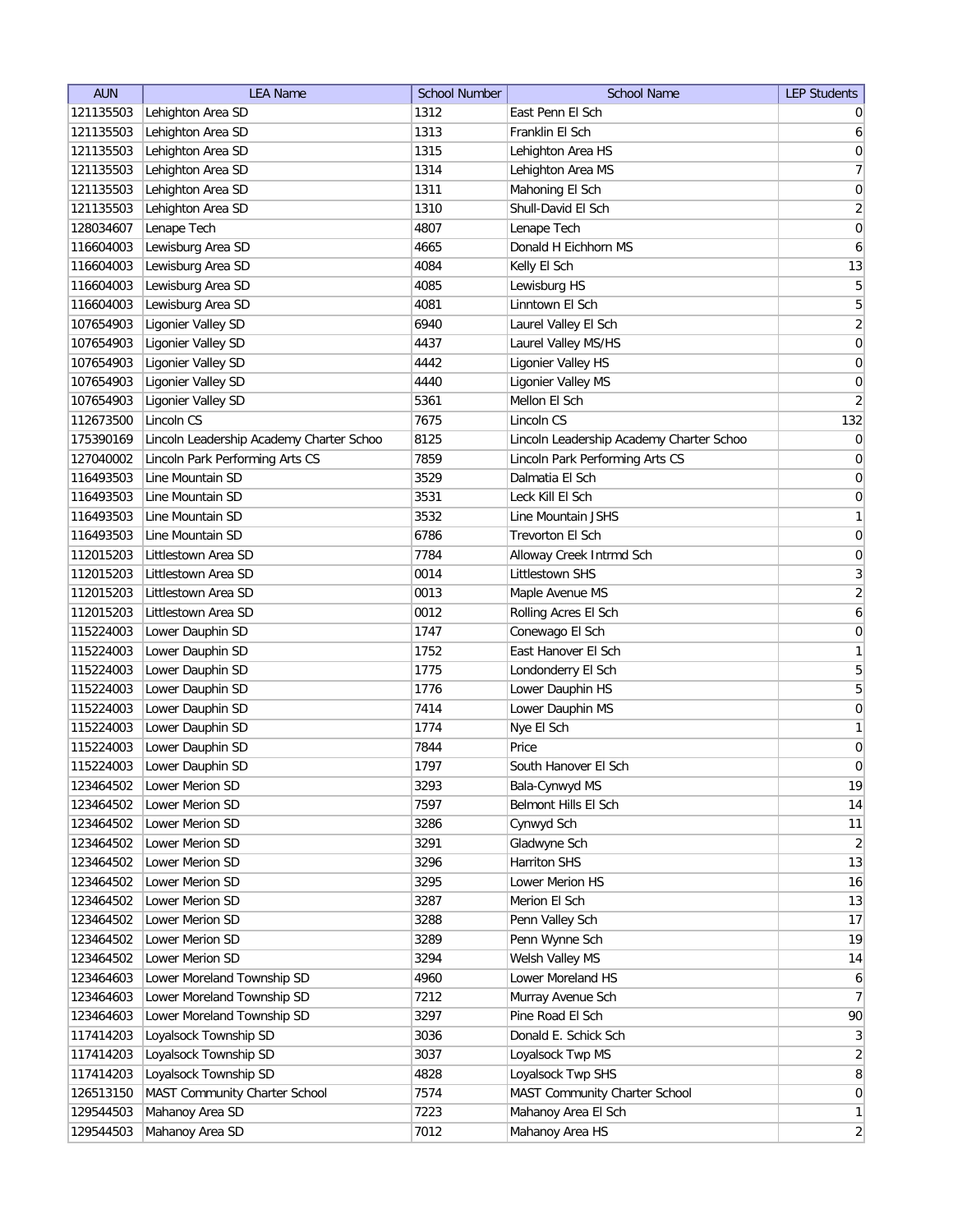| <b>AUN</b>             | <b>LEA Name</b>                            | <b>School Number</b> | <b>School Name</b>                    | <b>LEP Students</b> |
|------------------------|--------------------------------------------|----------------------|---------------------------------------|---------------------|
| 129544503              | Mahanoy Area SD                            | 3902                 | Mahanoy Area MS                       | $\frac{3}{2}$       |
| 102023030              | Manchester Academic CS                     | 7549                 | Manchester Academic CS                | $\vert 0 \vert$     |
| 113364403              | Manheim Central SD                         | 2611                 | Burgard El Sch                        | 0                   |
| 113364403              | Manheim Central SD                         | 7954                 | Burgard El Sch                        | 1                   |
| 113364403              | Manheim Central SD                         | 7955                 | Doe Run El Sch                        | 17                  |
| 113364403              | Manheim Central SD                         | 7356                 | Doe Run El Sch                        | 0                   |
| 113364403              | Manheim Central SD                         | 2616                 | Elm Tree El Sch                       | $\boldsymbol{0}$    |
| 113364403              | Manheim Central SD                         | 7953                 | <b>Manheim Central MS</b>             | $\boldsymbol{6}$    |
| 113364403              | Manheim Central SD                         | 2617                 | Manheim Central MS                    | 0                   |
| 113364403              | Manheim Central SD                         | 2618                 | Manheim Central SHS                   | 7                   |
| 113364403              | Manheim Central SD                         | 2614                 | Mastersonville El Sch                 | 0                   |
| 113364403              | Manheim Central SD                         | 2615                 | Sporting Hill El Sch                  | $\overline{0}$      |
| 113364403              | Manheim Central SD                         | 2610                 | Stiegel El Sch                        | $\overline{0}$      |
| 113364403              | Manheim Central SD                         | 7956                 | Stiegel El Sch                        | $\overline{0}$      |
| 113364503              | Manheim Township SD                        | 2619                 | Brecht Sch                            | 33                  |
| 113364503              | Manheim Township SD                        | 6733                 | <b>Bucher Sch</b>                     | 33                  |
| 113364503              | Manheim Township SD                        | 2623                 | Manheim Twp HS                        | 43                  |
| 113364503              | Manheim Township SD                        | 5114                 | Manheim Twp MS                        | 31                  |
| 113364503              | Manheim Township SD                        | 7609                 | Neff 6                                | 15                  |
| 113364503              | Manheim Township SD                        | 2621                 | Neff Sch                              | 22                  |
| 113364503              | Manheim Township SD                        | 4708                 | Nitrauer Sch                          | 35                  |
|                        |                                            |                      |                                       |                     |
| 113364503<br>113364503 | Manheim Township SD<br>Manheim Township SD | 7383<br>2620         | Reidenbaugh El Sch<br>Schaeffer Sch   | 23<br>13            |
|                        |                                            | 7672                 | Mariana Bracetti Academy CS           | 239                 |
| 126513480              | Mariana Bracetti Academy CS                |                      | Canoe-Grant El Sch                    |                     |
| 128325203              | Marion Center Area SD                      | 8068                 |                                       | 0                   |
| 128325203              | Marion Center Area SD                      | 8067                 | Creekside-Washington El Sch           | 0                   |
| 128325203              | Marion Center Area SD                      | 7184                 | Marion Center Area El Sch             | $\overline{0}$      |
| 128325203              | Marion Center Area SD                      | 2339                 | Marion Center Area HS                 | $\boldsymbol{0}$    |
| 128325203              | Marion Center Area SD                      | 6581                 | Marion Center Area MS                 | $\overline{0}$      |
| 128325203              | Marion Center Area SD                      | 8066                 | Rayne El Sch                          | $\overline{0}$      |
| 128325203              | Marion Center Area SD                      | 8138                 | W.A. McCreery El Sch                  | $\overline{0}$      |
| 126510014              | Maritime Academy Charter School            | 7777                 | Maritime Academy CS                   | 26                  |
| 125235502              | Marple Newtown SD                          | 1898                 | Culbertson El Sch                     | $6\vert$            |
| 125235502              | Marple Newtown SD                          | 1899                 | Loomis El Sch                         | 16                  |
| 125235502              | Marple Newtown SD                          | 1902                 | Marple Newtown SHS                    | 15                  |
| 125235502              | Marple Newtown SD                          | 1901                 | Paxon Hollow MS                       | 16                  |
| 125235502              | Marple Newtown SD                          | 1894                 | Russell El Sch                        | 17                  |
| 125235502              | Marple Newtown SD                          | 1896                 | Worrall El Sch                        | 15                  |
| 104105003              | Mars Area SD                               | 7929                 | Mars Area Centennial Sch              | $\left  \right $    |
| 104105003              | Mars Area SD                               | 1155                 | Mars Area El Sch                      | 6                   |
| 104105003              | Mars Area SD                               | 5363                 | Mars Area MS                          | $\overline{2}$      |
| 104105003              | Mars Area SD                               | 1158                 | Mars Area Primary Ctr                 | $\vert 4 \vert$     |
| 104105003              | Mars Area SD                               | 1159                 | Mars Area SHS                         | 3                   |
| 151514721              | Mastery CS-Pickett Campus                  | 7961                 | Mastery CS-Pickett Campus             | $\mathbf{1}$        |
| 126510022              | Mastery CS-Shoemaker Campus                | 7909                 | Mastery CS - Shoemaker Campus         | 0                   |
| 126510023              | Mastery CS-Thomas Campus                   | 7910                 | Mastery CS - Thomas Campus            | 1                   |
| 126510002              | Mastery Charter High School                | 7678                 | Mastery Charter High School           | 0                   |
| 126516457              | Mastery Charter School Harrity Campus      | 8153                 | Mastery Charter School Harrity Campus | 0                   |
| 126519433              | Mastery Charter School Mann Campus         | 8152                 | Mastery Charter School Mann Campus    | $\overline{0}$      |
| 126517286              | Mastery Charter School Smedley Campus      | 8151                 | Mastery Charter School Smedley Campus | $\overline{0}$      |
| 126513230              | Math Civics and Sciences CS                | 7582                 | Math Civics and Sciences CS           | $\overline{0}$      |
| 101633903              | McGuffey SD                                | 4248                 | Claysville El Sch                     | 0                   |
| 101633903              | McGuffey SD                                | 4244                 | Joe Walker El Sch                     | $\overline{0}$      |
| 101633903              | McGuffey SD                                | 4249                 | McGuffey HS                           | $\mathbf{1}$        |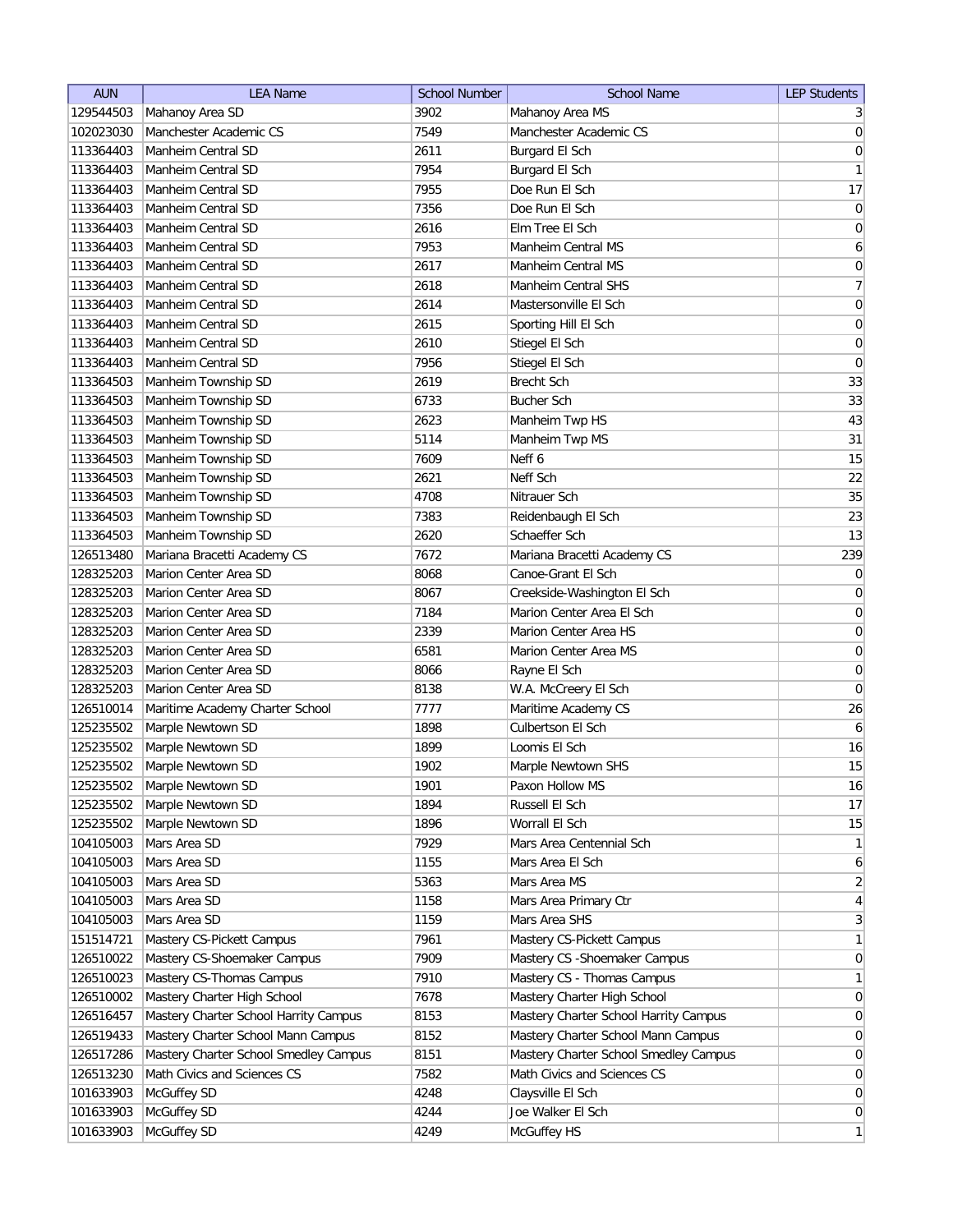| <b>AUN</b> | <b>LEA Name</b>       | <b>School Number</b> | <b>School Name</b>                | <b>LEP Students</b> |
|------------|-----------------------|----------------------|-----------------------------------|---------------------|
| 101633903  | McGuffey SD           | 6976                 | McGuffey MS                       | $\overline{0}$      |
| 103026002  | McKeesport Area SD    | 0213                 | Centennial El Sch                 | 0                   |
| 103026002  | McKeesport Area SD    | 0224                 | Cornell Intrmd Sch                | 0                   |
| 103026002  | McKeesport Area SD    | 7673                 | Founders Hall Sch                 | 0                   |
| 103026002  | McKeesport Area SD    | 0222                 | George Washington Sch             | 0                   |
| 103026002  | McKeesport Area SD    | 0499                 | McClure Intrmd Sch                | 0                   |
| 103026002  | McKeesport Area SD    | 6105                 | McKeesport Area SHS               | 0                   |
| 103026002  | McKeesport Area SD    | 0498                 | White Oak El Sch                  | 5                   |
| 115216503  | Mechanicsburg Area SD | 1709                 | Broad Street El Sch               | $\overline{0}$      |
| 115216503  | Mechanicsburg Area SD | 7837                 | Elmwood El Sch                    | 12                  |
| 115216503  | Mechanicsburg Area SD | 8008                 | Kindergarten Center at Filbert St | $\overline{2}$      |
| 115216503  | Mechanicsburg Area SD | 5098                 | Mechanicsburg Area SHS            | 21                  |
| 115216503  | Mechanicsburg Area SD | 1715                 | Mechanicsburg MS                  | 22                  |
| 115216503  | Mechanicsburg Area SD | 5021                 | Northside El Sch                  | 0                   |
| 115216503  | Mechanicsburg Area SD | 1711                 | Shepherdstown El Sch              | 1                   |
| 115216503  | Mechanicsburg Area SD | 4851                 | Upper Allen El Sch                | 15                  |
| 104435003  | Mercer Area SD        | 3157                 | Mercer Area El Sch                | $\mathbf{1}$        |
| 104435003  | Mercer Area SD        | 7792                 | Mercer Area MS                    | $\vert 0 \vert$     |
| 104435003  | Mercer Area SD        | 3158                 | Mercer Area SHS                   | $\overline{0}$      |
| 123465303  | Methacton SD          | 6716                 | Arcola Intrmd Sch                 | 22                  |
| 123465303  | Methacton SD          | 6845                 | Arrowhead El Sch                  | $\overline{2}$      |
| 123465303  | Methacton SD          | 7433                 | Audubon El Sch                    | 27                  |
| 123465303  | Methacton SD          | 3303                 | Eagleville El Sch                 | 16                  |
| 123465303  | Methacton SD          | 3305                 | Methacton HS                      | 23                  |
| 123465303  | Methacton SD          | 8139                 | Skyview Upper El Sch              | $\overline{0}$      |
| 123465303  | Methacton SD          | 5252                 | Woodland El Sch                   | $\overline{4}$      |
| 123465303  | Methacton SD          | 7573                 | Worcester El Sch                  | 14                  |
| 108565203  | Meyersdale Area SD    | 6208                 | Meyersdale Area El Sch            | 0                   |
| 108565203  | Meyersdale Area SD    | 3994                 | Meyersdale Area HS                | 0                   |
| 108565203  | Meyersdale Area SD    | 7613                 | Meyersdale Area MS                | 0                   |
| 119355503  | Mid Valley SD         | 2423                 | Mid Valley El Ctr                 | 10                  |
| 119355503  | Mid Valley SD         | 7890                 | Mid Valley HS                     | 4                   |
| 119355503  | Mid Valley SD         | 7891                 | Mid Valley MS                     | $\overline{3}$      |
| 119355503  | Mid Valley SD         | 7065                 | Mid Valley Sec Ctr                | $\overline{0}$      |
| 116555003  | Midd-West SD          | 3962                 | Midd-West HS                      | $\overline{0}$      |
| 116555003  | Midd-West SD          | 3961                 | Middleburg El Sch                 | $\overline{0}$      |
| 116555003  | Midd-West SD          | 7799                 | Middleburg MS                     | 0                   |
| 116555003  | Midd-West SD          | 3960                 | Perry-West Perry El Sch           | $\vert 0 \vert$     |
| 116555003  | Midd-West SD          | 6359                 | West Beaver El Sch                | $\vert 0 \vert$     |
| 116555003  | Midd-West SD          | 7807                 | West Snyder MS                    | $\overline{0}$      |
| 115226003  | Middletown Area SD    | 4685                 | Fink El Sch                       | $\overline{0}$      |
| 115226003  | Middletown Area SD    | 8005                 | Fink El Sch                       | 0                   |
| 115226003  | Middletown Area SD    | 1788                 | Kunkel El Sch                     | $\vert 0 \vert$     |
| 115226003  | Middletown Area SD    | 1790                 | Middletown Area HS                | 7                   |
| 115226003  | Middletown Area SD    | 1785                 | Middletown Area MS                | 6                   |
| 115226003  | Middletown Area SD    | 7756                 | Robert Reid El Sch                | 5 <sup>1</sup>      |
| 127045303  | Midland Borough SD    | 6566                 | Midland El/MS                     | $\mathbf{1}$        |
| 111444602  | Mifflin County SD     | 3185                 | Armagh El Sch                     | $\overline{0}$      |
| 111444602  | Mifflin County SD     | 6257                 | Brown El Sch                      | 0                   |
| 111444602  | Mifflin County SD     | 6258                 | Buchanan El Sch                   | 10                  |
| 111444602  | Mifflin County SD     | 6261                 | East Derry El Sch                 | $\overline{0}$      |
| 111444602  | Mifflin County SD     | 7188                 | Highland Park Area El Sch         | $\overline{0}$      |
| 111444602  | Mifflin County SD     | 7171                 | Indian Valley MS                  | 0                   |
| 111444602  | Mifflin County SD     | 7170                 | Indian Valley SHS                 | 0                   |
|            |                       |                      |                                   |                     |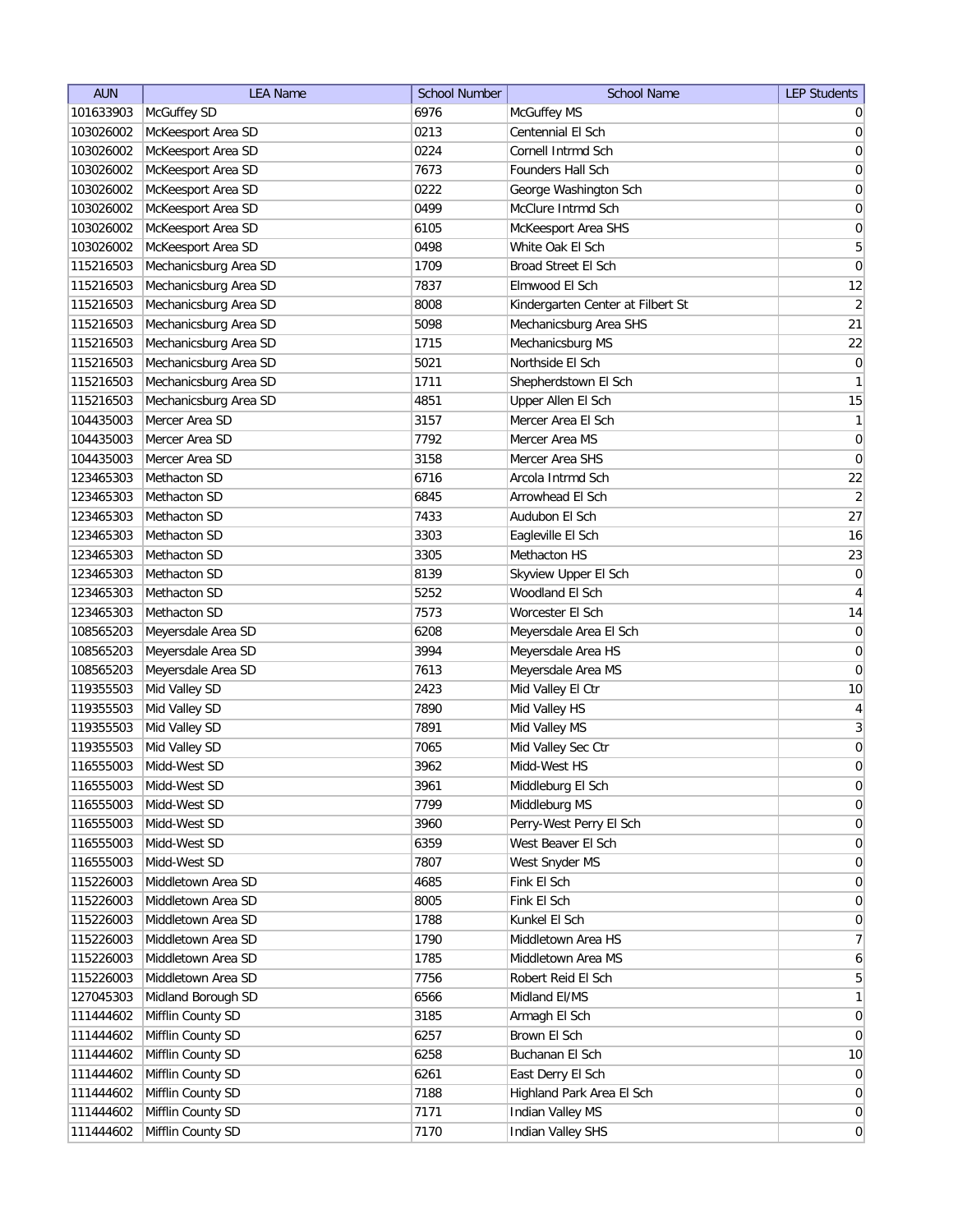| Lewistown Area SHS<br>111444602<br>Mifflin County SD<br>6887<br>10 <sub>l</sub><br> 0 <br>111444602<br>Mifflin County SD<br>7789<br>Lewistown El Sch<br>$\overline{5}$<br>111444602<br>Mifflin County SD<br>6950<br>Lewistown MS<br>3196<br>$\boldsymbol{0}$<br>111444602<br>Mifflin County SD<br>Strodes Mills El Sch<br>0<br>111444602<br>Mifflin County SD<br>6951<br><b>Strodes Mills MS</b><br>$\overline{0}$<br>111444602<br>Mifflin County SD<br>6265<br>Union Twp El Sch<br>4087<br>Buffalo Cross Roads El Sch<br>116605003<br>Mifflinburg Area SD<br>0<br>4088<br>Laurelton El Sch<br>$\boldsymbol{0}$<br>116605003<br>Mifflinburg Area SD<br>1<br>116605003<br>Mifflinburg Area SD<br>7863<br>Mifflinburg Area Intrmd Sch<br>$\boldsymbol{0}$<br>116605003<br>Mifflinburg Area SD<br>6809<br>Mifflinburg Area MS<br>$\mathbf{3}$<br>116605003<br>Mifflinburg Area SD<br>4091<br>Mifflinburg Area SHS<br>Mifflinburg Area SD<br>6<br>116605003<br>Mifflinburg El Sch<br>6360<br>0<br>116605003<br>Mifflinburg Area SD<br>4089<br>New Berlin El Sch<br>Millcreek Township SD<br>0<br>105257602<br>2053<br>Asbury El Sch<br>Millcreek Township SD<br>13<br>105257602<br>2054<br>Belle Valley El Sch<br>$\overline{9}$<br>105257602<br>Millcreek Township SD<br>4724<br>Chestnut Hill El Sch<br>22<br>Millcreek Township SD<br>5329<br>Grandview El Sch<br>105257602<br>$\vert 3 \vert$<br>105257602<br>Millcreek Township SD<br>4954<br>James S Wilson MS<br> 0 <br>Millcreek Township SD<br>8071<br>McDowell HS<br>105257602<br>$\vert 4 \vert$<br>McDowell IHS<br>105257602<br>Millcreek Township SD<br>6711<br>$\overline{4}$<br>105257602<br>Millcreek Township SD<br>2063<br><b>McDowell SHS</b><br>1<br>Millcreek Township SD<br>105257602<br>7995<br>Millcreek Learning Center<br>$\boldsymbol{0}$<br>105257602<br>Millcreek Township SD<br>7471<br>North Coast School<br>Millcreek Township SD<br>$\overline{2}$<br>105257602<br>2058<br>Ridgefield El Sch<br>$\overline{2}$<br>Millcreek Township SD<br>2059<br>105257602<br>Tracy El Sch<br>1<br>Millcreek Township SD<br>Vernondale El Sch<br>105257602<br>2060<br>$\mathbf{3}$<br>Millcreek Township SD<br>105257602<br>7384<br><b>Walnut Creek MS</b><br>$\overline{3}$<br>Millcreek Township SD<br>105257602<br>2062<br>Westlake MS<br>1<br>Millersburg Area SD<br>115226103<br>1793<br>Lenkerville El Sch<br>$\boldsymbol{0}$<br>115226103<br>Millersburg Area SD<br>6682<br>Millersburg Area MS<br>Millersburg Area SD<br>115226103<br>1794<br>Millersburg Area SHS<br>0<br>Millville Area SD<br>$\overline{2}$<br>116195004<br>7064<br>Millville Area El Sch<br>$\mathbf{1}$<br>116195004<br>Millville Area SD<br>1623<br>Millville Area JSHS<br>50<br>116495003<br>Milton Area SD<br>5353<br>James F Baugher El Sch<br>28<br>116495003<br>Milton Area SD<br>6863<br>Milton Area MS<br>116495003<br>Milton Area SD<br>3541<br>Milton HS<br>16<br> 0 <br>116495003<br>Milton Area SD<br>7034<br>Montandon El Sch<br>$\overline{2}$<br>Milton Area SD<br>3537<br>116495003<br>White Deer El Sch<br>$\vert 0 \vert$<br>129544703<br>Minersville Area SD<br>4836<br>Early Childhood Edu Ctr<br>129544703<br>Minersville Area SD<br>6699<br>Minersville Area El Ctr<br>3<br>129544703<br>Minersville Area SD<br>6583<br>Minersville Area JSHS<br>$\overline{2}$<br>Mohawk Area SD<br>7108<br>Mohawk El Sch<br> 0 <br>104375003<br>Mohawk Area SD<br>2686<br>Mohawk JSHS<br> 0 <br>104375003<br>Monaca SD<br>127045453<br>0682<br>Fifth Ward El Sch<br>0<br>Monaca SD<br>High School El<br>127045453<br>0681<br>$\overline{0}$<br>3<br>127045453<br>Monaca SD<br>6979<br>Mangin El Sch<br>Monaca SD<br>Monaca JSHS<br>$\overline{0}$<br>127045453<br>0685<br>107655803<br>Monessen City SD<br>4444<br>Monessen El Ctr<br>$\overline{0}$<br>107655803<br>Monessen City SD<br>7399<br>Monessen MS<br>0<br>107655803<br>Monessen City SD<br>Monessen SHS<br>6181<br>1<br>Moniteau SD<br>6605<br>Dassa McKinney El Sch<br>104105353<br>$\overline{0}$<br>Moniteau SD<br>1164<br>Moniteau JSHS<br>104105353<br>$\overline{0}$<br>105250004<br>Montessori Regional CS<br>7800<br>Montessori Regional CS<br>$\overline{0}$ | <b>AUN</b> | <b>LEA Name</b>    | <b>School Number</b> | <b>School Name</b> | <b>LEP Students</b> |
|---------------------------------------------------------------------------------------------------------------------------------------------------------------------------------------------------------------------------------------------------------------------------------------------------------------------------------------------------------------------------------------------------------------------------------------------------------------------------------------------------------------------------------------------------------------------------------------------------------------------------------------------------------------------------------------------------------------------------------------------------------------------------------------------------------------------------------------------------------------------------------------------------------------------------------------------------------------------------------------------------------------------------------------------------------------------------------------------------------------------------------------------------------------------------------------------------------------------------------------------------------------------------------------------------------------------------------------------------------------------------------------------------------------------------------------------------------------------------------------------------------------------------------------------------------------------------------------------------------------------------------------------------------------------------------------------------------------------------------------------------------------------------------------------------------------------------------------------------------------------------------------------------------------------------------------------------------------------------------------------------------------------------------------------------------------------------------------------------------------------------------------------------------------------------------------------------------------------------------------------------------------------------------------------------------------------------------------------------------------------------------------------------------------------------------------------------------------------------------------------------------------------------------------------------------------------------------------------------------------------------------------------------------------------------------------------------------------------------------------------------------------------------------------------------------------------------------------------------------------------------------------------------------------------------------------------------------------------------------------------------------------------------------------------------------------------------------------------------------------------------------------------------------------------------------------------------------------------------------------------------------------------------------------------------------------------------------------------------------------------------------------------------------------------------------------------------------------------------------------------------------------------------------------------------------------------------------------------------------------------------------------------------------------------------------------------------------------------------------------------------------------------------------------------------------------------------------------------------------------------------------------------------------------------------------------------------------------------------------------------------------------------------------------------------------------------------------------------------------------------------------------------------------------------------------------|------------|--------------------|----------------------|--------------------|---------------------|
|                                                                                                                                                                                                                                                                                                                                                                                                                                                                                                                                                                                                                                                                                                                                                                                                                                                                                                                                                                                                                                                                                                                                                                                                                                                                                                                                                                                                                                                                                                                                                                                                                                                                                                                                                                                                                                                                                                                                                                                                                                                                                                                                                                                                                                                                                                                                                                                                                                                                                                                                                                                                                                                                                                                                                                                                                                                                                                                                                                                                                                                                                                                                                                                                                                                                                                                                                                                                                                                                                                                                                                                                                                                                                                                                                                                                                                                                                                                                                                                                                                                                                                                                                                                       |            |                    |                      |                    |                     |
|                                                                                                                                                                                                                                                                                                                                                                                                                                                                                                                                                                                                                                                                                                                                                                                                                                                                                                                                                                                                                                                                                                                                                                                                                                                                                                                                                                                                                                                                                                                                                                                                                                                                                                                                                                                                                                                                                                                                                                                                                                                                                                                                                                                                                                                                                                                                                                                                                                                                                                                                                                                                                                                                                                                                                                                                                                                                                                                                                                                                                                                                                                                                                                                                                                                                                                                                                                                                                                                                                                                                                                                                                                                                                                                                                                                                                                                                                                                                                                                                                                                                                                                                                                                       |            |                    |                      |                    |                     |
|                                                                                                                                                                                                                                                                                                                                                                                                                                                                                                                                                                                                                                                                                                                                                                                                                                                                                                                                                                                                                                                                                                                                                                                                                                                                                                                                                                                                                                                                                                                                                                                                                                                                                                                                                                                                                                                                                                                                                                                                                                                                                                                                                                                                                                                                                                                                                                                                                                                                                                                                                                                                                                                                                                                                                                                                                                                                                                                                                                                                                                                                                                                                                                                                                                                                                                                                                                                                                                                                                                                                                                                                                                                                                                                                                                                                                                                                                                                                                                                                                                                                                                                                                                                       |            |                    |                      |                    |                     |
|                                                                                                                                                                                                                                                                                                                                                                                                                                                                                                                                                                                                                                                                                                                                                                                                                                                                                                                                                                                                                                                                                                                                                                                                                                                                                                                                                                                                                                                                                                                                                                                                                                                                                                                                                                                                                                                                                                                                                                                                                                                                                                                                                                                                                                                                                                                                                                                                                                                                                                                                                                                                                                                                                                                                                                                                                                                                                                                                                                                                                                                                                                                                                                                                                                                                                                                                                                                                                                                                                                                                                                                                                                                                                                                                                                                                                                                                                                                                                                                                                                                                                                                                                                                       |            |                    |                      |                    |                     |
|                                                                                                                                                                                                                                                                                                                                                                                                                                                                                                                                                                                                                                                                                                                                                                                                                                                                                                                                                                                                                                                                                                                                                                                                                                                                                                                                                                                                                                                                                                                                                                                                                                                                                                                                                                                                                                                                                                                                                                                                                                                                                                                                                                                                                                                                                                                                                                                                                                                                                                                                                                                                                                                                                                                                                                                                                                                                                                                                                                                                                                                                                                                                                                                                                                                                                                                                                                                                                                                                                                                                                                                                                                                                                                                                                                                                                                                                                                                                                                                                                                                                                                                                                                                       |            |                    |                      |                    |                     |
|                                                                                                                                                                                                                                                                                                                                                                                                                                                                                                                                                                                                                                                                                                                                                                                                                                                                                                                                                                                                                                                                                                                                                                                                                                                                                                                                                                                                                                                                                                                                                                                                                                                                                                                                                                                                                                                                                                                                                                                                                                                                                                                                                                                                                                                                                                                                                                                                                                                                                                                                                                                                                                                                                                                                                                                                                                                                                                                                                                                                                                                                                                                                                                                                                                                                                                                                                                                                                                                                                                                                                                                                                                                                                                                                                                                                                                                                                                                                                                                                                                                                                                                                                                                       |            |                    |                      |                    |                     |
|                                                                                                                                                                                                                                                                                                                                                                                                                                                                                                                                                                                                                                                                                                                                                                                                                                                                                                                                                                                                                                                                                                                                                                                                                                                                                                                                                                                                                                                                                                                                                                                                                                                                                                                                                                                                                                                                                                                                                                                                                                                                                                                                                                                                                                                                                                                                                                                                                                                                                                                                                                                                                                                                                                                                                                                                                                                                                                                                                                                                                                                                                                                                                                                                                                                                                                                                                                                                                                                                                                                                                                                                                                                                                                                                                                                                                                                                                                                                                                                                                                                                                                                                                                                       |            |                    |                      |                    |                     |
|                                                                                                                                                                                                                                                                                                                                                                                                                                                                                                                                                                                                                                                                                                                                                                                                                                                                                                                                                                                                                                                                                                                                                                                                                                                                                                                                                                                                                                                                                                                                                                                                                                                                                                                                                                                                                                                                                                                                                                                                                                                                                                                                                                                                                                                                                                                                                                                                                                                                                                                                                                                                                                                                                                                                                                                                                                                                                                                                                                                                                                                                                                                                                                                                                                                                                                                                                                                                                                                                                                                                                                                                                                                                                                                                                                                                                                                                                                                                                                                                                                                                                                                                                                                       |            |                    |                      |                    |                     |
|                                                                                                                                                                                                                                                                                                                                                                                                                                                                                                                                                                                                                                                                                                                                                                                                                                                                                                                                                                                                                                                                                                                                                                                                                                                                                                                                                                                                                                                                                                                                                                                                                                                                                                                                                                                                                                                                                                                                                                                                                                                                                                                                                                                                                                                                                                                                                                                                                                                                                                                                                                                                                                                                                                                                                                                                                                                                                                                                                                                                                                                                                                                                                                                                                                                                                                                                                                                                                                                                                                                                                                                                                                                                                                                                                                                                                                                                                                                                                                                                                                                                                                                                                                                       |            |                    |                      |                    |                     |
|                                                                                                                                                                                                                                                                                                                                                                                                                                                                                                                                                                                                                                                                                                                                                                                                                                                                                                                                                                                                                                                                                                                                                                                                                                                                                                                                                                                                                                                                                                                                                                                                                                                                                                                                                                                                                                                                                                                                                                                                                                                                                                                                                                                                                                                                                                                                                                                                                                                                                                                                                                                                                                                                                                                                                                                                                                                                                                                                                                                                                                                                                                                                                                                                                                                                                                                                                                                                                                                                                                                                                                                                                                                                                                                                                                                                                                                                                                                                                                                                                                                                                                                                                                                       |            |                    |                      |                    |                     |
|                                                                                                                                                                                                                                                                                                                                                                                                                                                                                                                                                                                                                                                                                                                                                                                                                                                                                                                                                                                                                                                                                                                                                                                                                                                                                                                                                                                                                                                                                                                                                                                                                                                                                                                                                                                                                                                                                                                                                                                                                                                                                                                                                                                                                                                                                                                                                                                                                                                                                                                                                                                                                                                                                                                                                                                                                                                                                                                                                                                                                                                                                                                                                                                                                                                                                                                                                                                                                                                                                                                                                                                                                                                                                                                                                                                                                                                                                                                                                                                                                                                                                                                                                                                       |            |                    |                      |                    |                     |
|                                                                                                                                                                                                                                                                                                                                                                                                                                                                                                                                                                                                                                                                                                                                                                                                                                                                                                                                                                                                                                                                                                                                                                                                                                                                                                                                                                                                                                                                                                                                                                                                                                                                                                                                                                                                                                                                                                                                                                                                                                                                                                                                                                                                                                                                                                                                                                                                                                                                                                                                                                                                                                                                                                                                                                                                                                                                                                                                                                                                                                                                                                                                                                                                                                                                                                                                                                                                                                                                                                                                                                                                                                                                                                                                                                                                                                                                                                                                                                                                                                                                                                                                                                                       |            |                    |                      |                    |                     |
|                                                                                                                                                                                                                                                                                                                                                                                                                                                                                                                                                                                                                                                                                                                                                                                                                                                                                                                                                                                                                                                                                                                                                                                                                                                                                                                                                                                                                                                                                                                                                                                                                                                                                                                                                                                                                                                                                                                                                                                                                                                                                                                                                                                                                                                                                                                                                                                                                                                                                                                                                                                                                                                                                                                                                                                                                                                                                                                                                                                                                                                                                                                                                                                                                                                                                                                                                                                                                                                                                                                                                                                                                                                                                                                                                                                                                                                                                                                                                                                                                                                                                                                                                                                       |            |                    |                      |                    |                     |
|                                                                                                                                                                                                                                                                                                                                                                                                                                                                                                                                                                                                                                                                                                                                                                                                                                                                                                                                                                                                                                                                                                                                                                                                                                                                                                                                                                                                                                                                                                                                                                                                                                                                                                                                                                                                                                                                                                                                                                                                                                                                                                                                                                                                                                                                                                                                                                                                                                                                                                                                                                                                                                                                                                                                                                                                                                                                                                                                                                                                                                                                                                                                                                                                                                                                                                                                                                                                                                                                                                                                                                                                                                                                                                                                                                                                                                                                                                                                                                                                                                                                                                                                                                                       |            |                    |                      |                    |                     |
|                                                                                                                                                                                                                                                                                                                                                                                                                                                                                                                                                                                                                                                                                                                                                                                                                                                                                                                                                                                                                                                                                                                                                                                                                                                                                                                                                                                                                                                                                                                                                                                                                                                                                                                                                                                                                                                                                                                                                                                                                                                                                                                                                                                                                                                                                                                                                                                                                                                                                                                                                                                                                                                                                                                                                                                                                                                                                                                                                                                                                                                                                                                                                                                                                                                                                                                                                                                                                                                                                                                                                                                                                                                                                                                                                                                                                                                                                                                                                                                                                                                                                                                                                                                       |            |                    |                      |                    |                     |
|                                                                                                                                                                                                                                                                                                                                                                                                                                                                                                                                                                                                                                                                                                                                                                                                                                                                                                                                                                                                                                                                                                                                                                                                                                                                                                                                                                                                                                                                                                                                                                                                                                                                                                                                                                                                                                                                                                                                                                                                                                                                                                                                                                                                                                                                                                                                                                                                                                                                                                                                                                                                                                                                                                                                                                                                                                                                                                                                                                                                                                                                                                                                                                                                                                                                                                                                                                                                                                                                                                                                                                                                                                                                                                                                                                                                                                                                                                                                                                                                                                                                                                                                                                                       |            |                    |                      |                    |                     |
|                                                                                                                                                                                                                                                                                                                                                                                                                                                                                                                                                                                                                                                                                                                                                                                                                                                                                                                                                                                                                                                                                                                                                                                                                                                                                                                                                                                                                                                                                                                                                                                                                                                                                                                                                                                                                                                                                                                                                                                                                                                                                                                                                                                                                                                                                                                                                                                                                                                                                                                                                                                                                                                                                                                                                                                                                                                                                                                                                                                                                                                                                                                                                                                                                                                                                                                                                                                                                                                                                                                                                                                                                                                                                                                                                                                                                                                                                                                                                                                                                                                                                                                                                                                       |            |                    |                      |                    |                     |
|                                                                                                                                                                                                                                                                                                                                                                                                                                                                                                                                                                                                                                                                                                                                                                                                                                                                                                                                                                                                                                                                                                                                                                                                                                                                                                                                                                                                                                                                                                                                                                                                                                                                                                                                                                                                                                                                                                                                                                                                                                                                                                                                                                                                                                                                                                                                                                                                                                                                                                                                                                                                                                                                                                                                                                                                                                                                                                                                                                                                                                                                                                                                                                                                                                                                                                                                                                                                                                                                                                                                                                                                                                                                                                                                                                                                                                                                                                                                                                                                                                                                                                                                                                                       |            |                    |                      |                    |                     |
|                                                                                                                                                                                                                                                                                                                                                                                                                                                                                                                                                                                                                                                                                                                                                                                                                                                                                                                                                                                                                                                                                                                                                                                                                                                                                                                                                                                                                                                                                                                                                                                                                                                                                                                                                                                                                                                                                                                                                                                                                                                                                                                                                                                                                                                                                                                                                                                                                                                                                                                                                                                                                                                                                                                                                                                                                                                                                                                                                                                                                                                                                                                                                                                                                                                                                                                                                                                                                                                                                                                                                                                                                                                                                                                                                                                                                                                                                                                                                                                                                                                                                                                                                                                       |            |                    |                      |                    |                     |
|                                                                                                                                                                                                                                                                                                                                                                                                                                                                                                                                                                                                                                                                                                                                                                                                                                                                                                                                                                                                                                                                                                                                                                                                                                                                                                                                                                                                                                                                                                                                                                                                                                                                                                                                                                                                                                                                                                                                                                                                                                                                                                                                                                                                                                                                                                                                                                                                                                                                                                                                                                                                                                                                                                                                                                                                                                                                                                                                                                                                                                                                                                                                                                                                                                                                                                                                                                                                                                                                                                                                                                                                                                                                                                                                                                                                                                                                                                                                                                                                                                                                                                                                                                                       |            |                    |                      |                    |                     |
|                                                                                                                                                                                                                                                                                                                                                                                                                                                                                                                                                                                                                                                                                                                                                                                                                                                                                                                                                                                                                                                                                                                                                                                                                                                                                                                                                                                                                                                                                                                                                                                                                                                                                                                                                                                                                                                                                                                                                                                                                                                                                                                                                                                                                                                                                                                                                                                                                                                                                                                                                                                                                                                                                                                                                                                                                                                                                                                                                                                                                                                                                                                                                                                                                                                                                                                                                                                                                                                                                                                                                                                                                                                                                                                                                                                                                                                                                                                                                                                                                                                                                                                                                                                       |            |                    |                      |                    |                     |
|                                                                                                                                                                                                                                                                                                                                                                                                                                                                                                                                                                                                                                                                                                                                                                                                                                                                                                                                                                                                                                                                                                                                                                                                                                                                                                                                                                                                                                                                                                                                                                                                                                                                                                                                                                                                                                                                                                                                                                                                                                                                                                                                                                                                                                                                                                                                                                                                                                                                                                                                                                                                                                                                                                                                                                                                                                                                                                                                                                                                                                                                                                                                                                                                                                                                                                                                                                                                                                                                                                                                                                                                                                                                                                                                                                                                                                                                                                                                                                                                                                                                                                                                                                                       |            |                    |                      |                    |                     |
|                                                                                                                                                                                                                                                                                                                                                                                                                                                                                                                                                                                                                                                                                                                                                                                                                                                                                                                                                                                                                                                                                                                                                                                                                                                                                                                                                                                                                                                                                                                                                                                                                                                                                                                                                                                                                                                                                                                                                                                                                                                                                                                                                                                                                                                                                                                                                                                                                                                                                                                                                                                                                                                                                                                                                                                                                                                                                                                                                                                                                                                                                                                                                                                                                                                                                                                                                                                                                                                                                                                                                                                                                                                                                                                                                                                                                                                                                                                                                                                                                                                                                                                                                                                       |            |                    |                      |                    |                     |
|                                                                                                                                                                                                                                                                                                                                                                                                                                                                                                                                                                                                                                                                                                                                                                                                                                                                                                                                                                                                                                                                                                                                                                                                                                                                                                                                                                                                                                                                                                                                                                                                                                                                                                                                                                                                                                                                                                                                                                                                                                                                                                                                                                                                                                                                                                                                                                                                                                                                                                                                                                                                                                                                                                                                                                                                                                                                                                                                                                                                                                                                                                                                                                                                                                                                                                                                                                                                                                                                                                                                                                                                                                                                                                                                                                                                                                                                                                                                                                                                                                                                                                                                                                                       |            |                    |                      |                    |                     |
|                                                                                                                                                                                                                                                                                                                                                                                                                                                                                                                                                                                                                                                                                                                                                                                                                                                                                                                                                                                                                                                                                                                                                                                                                                                                                                                                                                                                                                                                                                                                                                                                                                                                                                                                                                                                                                                                                                                                                                                                                                                                                                                                                                                                                                                                                                                                                                                                                                                                                                                                                                                                                                                                                                                                                                                                                                                                                                                                                                                                                                                                                                                                                                                                                                                                                                                                                                                                                                                                                                                                                                                                                                                                                                                                                                                                                                                                                                                                                                                                                                                                                                                                                                                       |            |                    |                      |                    |                     |
|                                                                                                                                                                                                                                                                                                                                                                                                                                                                                                                                                                                                                                                                                                                                                                                                                                                                                                                                                                                                                                                                                                                                                                                                                                                                                                                                                                                                                                                                                                                                                                                                                                                                                                                                                                                                                                                                                                                                                                                                                                                                                                                                                                                                                                                                                                                                                                                                                                                                                                                                                                                                                                                                                                                                                                                                                                                                                                                                                                                                                                                                                                                                                                                                                                                                                                                                                                                                                                                                                                                                                                                                                                                                                                                                                                                                                                                                                                                                                                                                                                                                                                                                                                                       |            |                    |                      |                    |                     |
|                                                                                                                                                                                                                                                                                                                                                                                                                                                                                                                                                                                                                                                                                                                                                                                                                                                                                                                                                                                                                                                                                                                                                                                                                                                                                                                                                                                                                                                                                                                                                                                                                                                                                                                                                                                                                                                                                                                                                                                                                                                                                                                                                                                                                                                                                                                                                                                                                                                                                                                                                                                                                                                                                                                                                                                                                                                                                                                                                                                                                                                                                                                                                                                                                                                                                                                                                                                                                                                                                                                                                                                                                                                                                                                                                                                                                                                                                                                                                                                                                                                                                                                                                                                       |            |                    |                      |                    |                     |
|                                                                                                                                                                                                                                                                                                                                                                                                                                                                                                                                                                                                                                                                                                                                                                                                                                                                                                                                                                                                                                                                                                                                                                                                                                                                                                                                                                                                                                                                                                                                                                                                                                                                                                                                                                                                                                                                                                                                                                                                                                                                                                                                                                                                                                                                                                                                                                                                                                                                                                                                                                                                                                                                                                                                                                                                                                                                                                                                                                                                                                                                                                                                                                                                                                                                                                                                                                                                                                                                                                                                                                                                                                                                                                                                                                                                                                                                                                                                                                                                                                                                                                                                                                                       |            |                    |                      |                    |                     |
|                                                                                                                                                                                                                                                                                                                                                                                                                                                                                                                                                                                                                                                                                                                                                                                                                                                                                                                                                                                                                                                                                                                                                                                                                                                                                                                                                                                                                                                                                                                                                                                                                                                                                                                                                                                                                                                                                                                                                                                                                                                                                                                                                                                                                                                                                                                                                                                                                                                                                                                                                                                                                                                                                                                                                                                                                                                                                                                                                                                                                                                                                                                                                                                                                                                                                                                                                                                                                                                                                                                                                                                                                                                                                                                                                                                                                                                                                                                                                                                                                                                                                                                                                                                       |            |                    |                      |                    |                     |
|                                                                                                                                                                                                                                                                                                                                                                                                                                                                                                                                                                                                                                                                                                                                                                                                                                                                                                                                                                                                                                                                                                                                                                                                                                                                                                                                                                                                                                                                                                                                                                                                                                                                                                                                                                                                                                                                                                                                                                                                                                                                                                                                                                                                                                                                                                                                                                                                                                                                                                                                                                                                                                                                                                                                                                                                                                                                                                                                                                                                                                                                                                                                                                                                                                                                                                                                                                                                                                                                                                                                                                                                                                                                                                                                                                                                                                                                                                                                                                                                                                                                                                                                                                                       |            |                    |                      |                    |                     |
|                                                                                                                                                                                                                                                                                                                                                                                                                                                                                                                                                                                                                                                                                                                                                                                                                                                                                                                                                                                                                                                                                                                                                                                                                                                                                                                                                                                                                                                                                                                                                                                                                                                                                                                                                                                                                                                                                                                                                                                                                                                                                                                                                                                                                                                                                                                                                                                                                                                                                                                                                                                                                                                                                                                                                                                                                                                                                                                                                                                                                                                                                                                                                                                                                                                                                                                                                                                                                                                                                                                                                                                                                                                                                                                                                                                                                                                                                                                                                                                                                                                                                                                                                                                       |            |                    |                      |                    |                     |
|                                                                                                                                                                                                                                                                                                                                                                                                                                                                                                                                                                                                                                                                                                                                                                                                                                                                                                                                                                                                                                                                                                                                                                                                                                                                                                                                                                                                                                                                                                                                                                                                                                                                                                                                                                                                                                                                                                                                                                                                                                                                                                                                                                                                                                                                                                                                                                                                                                                                                                                                                                                                                                                                                                                                                                                                                                                                                                                                                                                                                                                                                                                                                                                                                                                                                                                                                                                                                                                                                                                                                                                                                                                                                                                                                                                                                                                                                                                                                                                                                                                                                                                                                                                       |            |                    |                      |                    |                     |
|                                                                                                                                                                                                                                                                                                                                                                                                                                                                                                                                                                                                                                                                                                                                                                                                                                                                                                                                                                                                                                                                                                                                                                                                                                                                                                                                                                                                                                                                                                                                                                                                                                                                                                                                                                                                                                                                                                                                                                                                                                                                                                                                                                                                                                                                                                                                                                                                                                                                                                                                                                                                                                                                                                                                                                                                                                                                                                                                                                                                                                                                                                                                                                                                                                                                                                                                                                                                                                                                                                                                                                                                                                                                                                                                                                                                                                                                                                                                                                                                                                                                                                                                                                                       |            |                    |                      |                    |                     |
|                                                                                                                                                                                                                                                                                                                                                                                                                                                                                                                                                                                                                                                                                                                                                                                                                                                                                                                                                                                                                                                                                                                                                                                                                                                                                                                                                                                                                                                                                                                                                                                                                                                                                                                                                                                                                                                                                                                                                                                                                                                                                                                                                                                                                                                                                                                                                                                                                                                                                                                                                                                                                                                                                                                                                                                                                                                                                                                                                                                                                                                                                                                                                                                                                                                                                                                                                                                                                                                                                                                                                                                                                                                                                                                                                                                                                                                                                                                                                                                                                                                                                                                                                                                       |            |                    |                      |                    |                     |
|                                                                                                                                                                                                                                                                                                                                                                                                                                                                                                                                                                                                                                                                                                                                                                                                                                                                                                                                                                                                                                                                                                                                                                                                                                                                                                                                                                                                                                                                                                                                                                                                                                                                                                                                                                                                                                                                                                                                                                                                                                                                                                                                                                                                                                                                                                                                                                                                                                                                                                                                                                                                                                                                                                                                                                                                                                                                                                                                                                                                                                                                                                                                                                                                                                                                                                                                                                                                                                                                                                                                                                                                                                                                                                                                                                                                                                                                                                                                                                                                                                                                                                                                                                                       |            |                    |                      |                    |                     |
|                                                                                                                                                                                                                                                                                                                                                                                                                                                                                                                                                                                                                                                                                                                                                                                                                                                                                                                                                                                                                                                                                                                                                                                                                                                                                                                                                                                                                                                                                                                                                                                                                                                                                                                                                                                                                                                                                                                                                                                                                                                                                                                                                                                                                                                                                                                                                                                                                                                                                                                                                                                                                                                                                                                                                                                                                                                                                                                                                                                                                                                                                                                                                                                                                                                                                                                                                                                                                                                                                                                                                                                                                                                                                                                                                                                                                                                                                                                                                                                                                                                                                                                                                                                       |            |                    |                      |                    |                     |
|                                                                                                                                                                                                                                                                                                                                                                                                                                                                                                                                                                                                                                                                                                                                                                                                                                                                                                                                                                                                                                                                                                                                                                                                                                                                                                                                                                                                                                                                                                                                                                                                                                                                                                                                                                                                                                                                                                                                                                                                                                                                                                                                                                                                                                                                                                                                                                                                                                                                                                                                                                                                                                                                                                                                                                                                                                                                                                                                                                                                                                                                                                                                                                                                                                                                                                                                                                                                                                                                                                                                                                                                                                                                                                                                                                                                                                                                                                                                                                                                                                                                                                                                                                                       |            |                    |                      |                    |                     |
|                                                                                                                                                                                                                                                                                                                                                                                                                                                                                                                                                                                                                                                                                                                                                                                                                                                                                                                                                                                                                                                                                                                                                                                                                                                                                                                                                                                                                                                                                                                                                                                                                                                                                                                                                                                                                                                                                                                                                                                                                                                                                                                                                                                                                                                                                                                                                                                                                                                                                                                                                                                                                                                                                                                                                                                                                                                                                                                                                                                                                                                                                                                                                                                                                                                                                                                                                                                                                                                                                                                                                                                                                                                                                                                                                                                                                                                                                                                                                                                                                                                                                                                                                                                       |            |                    |                      |                    |                     |
|                                                                                                                                                                                                                                                                                                                                                                                                                                                                                                                                                                                                                                                                                                                                                                                                                                                                                                                                                                                                                                                                                                                                                                                                                                                                                                                                                                                                                                                                                                                                                                                                                                                                                                                                                                                                                                                                                                                                                                                                                                                                                                                                                                                                                                                                                                                                                                                                                                                                                                                                                                                                                                                                                                                                                                                                                                                                                                                                                                                                                                                                                                                                                                                                                                                                                                                                                                                                                                                                                                                                                                                                                                                                                                                                                                                                                                                                                                                                                                                                                                                                                                                                                                                       |            |                    |                      |                    |                     |
|                                                                                                                                                                                                                                                                                                                                                                                                                                                                                                                                                                                                                                                                                                                                                                                                                                                                                                                                                                                                                                                                                                                                                                                                                                                                                                                                                                                                                                                                                                                                                                                                                                                                                                                                                                                                                                                                                                                                                                                                                                                                                                                                                                                                                                                                                                                                                                                                                                                                                                                                                                                                                                                                                                                                                                                                                                                                                                                                                                                                                                                                                                                                                                                                                                                                                                                                                                                                                                                                                                                                                                                                                                                                                                                                                                                                                                                                                                                                                                                                                                                                                                                                                                                       |            |                    |                      |                    |                     |
|                                                                                                                                                                                                                                                                                                                                                                                                                                                                                                                                                                                                                                                                                                                                                                                                                                                                                                                                                                                                                                                                                                                                                                                                                                                                                                                                                                                                                                                                                                                                                                                                                                                                                                                                                                                                                                                                                                                                                                                                                                                                                                                                                                                                                                                                                                                                                                                                                                                                                                                                                                                                                                                                                                                                                                                                                                                                                                                                                                                                                                                                                                                                                                                                                                                                                                                                                                                                                                                                                                                                                                                                                                                                                                                                                                                                                                                                                                                                                                                                                                                                                                                                                                                       |            |                    |                      |                    |                     |
|                                                                                                                                                                                                                                                                                                                                                                                                                                                                                                                                                                                                                                                                                                                                                                                                                                                                                                                                                                                                                                                                                                                                                                                                                                                                                                                                                                                                                                                                                                                                                                                                                                                                                                                                                                                                                                                                                                                                                                                                                                                                                                                                                                                                                                                                                                                                                                                                                                                                                                                                                                                                                                                                                                                                                                                                                                                                                                                                                                                                                                                                                                                                                                                                                                                                                                                                                                                                                                                                                                                                                                                                                                                                                                                                                                                                                                                                                                                                                                                                                                                                                                                                                                                       |            |                    |                      |                    |                     |
|                                                                                                                                                                                                                                                                                                                                                                                                                                                                                                                                                                                                                                                                                                                                                                                                                                                                                                                                                                                                                                                                                                                                                                                                                                                                                                                                                                                                                                                                                                                                                                                                                                                                                                                                                                                                                                                                                                                                                                                                                                                                                                                                                                                                                                                                                                                                                                                                                                                                                                                                                                                                                                                                                                                                                                                                                                                                                                                                                                                                                                                                                                                                                                                                                                                                                                                                                                                                                                                                                                                                                                                                                                                                                                                                                                                                                                                                                                                                                                                                                                                                                                                                                                                       |            |                    |                      |                    |                     |
|                                                                                                                                                                                                                                                                                                                                                                                                                                                                                                                                                                                                                                                                                                                                                                                                                                                                                                                                                                                                                                                                                                                                                                                                                                                                                                                                                                                                                                                                                                                                                                                                                                                                                                                                                                                                                                                                                                                                                                                                                                                                                                                                                                                                                                                                                                                                                                                                                                                                                                                                                                                                                                                                                                                                                                                                                                                                                                                                                                                                                                                                                                                                                                                                                                                                                                                                                                                                                                                                                                                                                                                                                                                                                                                                                                                                                                                                                                                                                                                                                                                                                                                                                                                       |            |                    |                      |                    |                     |
|                                                                                                                                                                                                                                                                                                                                                                                                                                                                                                                                                                                                                                                                                                                                                                                                                                                                                                                                                                                                                                                                                                                                                                                                                                                                                                                                                                                                                                                                                                                                                                                                                                                                                                                                                                                                                                                                                                                                                                                                                                                                                                                                                                                                                                                                                                                                                                                                                                                                                                                                                                                                                                                                                                                                                                                                                                                                                                                                                                                                                                                                                                                                                                                                                                                                                                                                                                                                                                                                                                                                                                                                                                                                                                                                                                                                                                                                                                                                                                                                                                                                                                                                                                                       |            |                    |                      |                    |                     |
|                                                                                                                                                                                                                                                                                                                                                                                                                                                                                                                                                                                                                                                                                                                                                                                                                                                                                                                                                                                                                                                                                                                                                                                                                                                                                                                                                                                                                                                                                                                                                                                                                                                                                                                                                                                                                                                                                                                                                                                                                                                                                                                                                                                                                                                                                                                                                                                                                                                                                                                                                                                                                                                                                                                                                                                                                                                                                                                                                                                                                                                                                                                                                                                                                                                                                                                                                                                                                                                                                                                                                                                                                                                                                                                                                                                                                                                                                                                                                                                                                                                                                                                                                                                       |            |                    |                      |                    |                     |
|                                                                                                                                                                                                                                                                                                                                                                                                                                                                                                                                                                                                                                                                                                                                                                                                                                                                                                                                                                                                                                                                                                                                                                                                                                                                                                                                                                                                                                                                                                                                                                                                                                                                                                                                                                                                                                                                                                                                                                                                                                                                                                                                                                                                                                                                                                                                                                                                                                                                                                                                                                                                                                                                                                                                                                                                                                                                                                                                                                                                                                                                                                                                                                                                                                                                                                                                                                                                                                                                                                                                                                                                                                                                                                                                                                                                                                                                                                                                                                                                                                                                                                                                                                                       |            |                    |                      |                    |                     |
|                                                                                                                                                                                                                                                                                                                                                                                                                                                                                                                                                                                                                                                                                                                                                                                                                                                                                                                                                                                                                                                                                                                                                                                                                                                                                                                                                                                                                                                                                                                                                                                                                                                                                                                                                                                                                                                                                                                                                                                                                                                                                                                                                                                                                                                                                                                                                                                                                                                                                                                                                                                                                                                                                                                                                                                                                                                                                                                                                                                                                                                                                                                                                                                                                                                                                                                                                                                                                                                                                                                                                                                                                                                                                                                                                                                                                                                                                                                                                                                                                                                                                                                                                                                       |            |                    |                      |                    |                     |
|                                                                                                                                                                                                                                                                                                                                                                                                                                                                                                                                                                                                                                                                                                                                                                                                                                                                                                                                                                                                                                                                                                                                                                                                                                                                                                                                                                                                                                                                                                                                                                                                                                                                                                                                                                                                                                                                                                                                                                                                                                                                                                                                                                                                                                                                                                                                                                                                                                                                                                                                                                                                                                                                                                                                                                                                                                                                                                                                                                                                                                                                                                                                                                                                                                                                                                                                                                                                                                                                                                                                                                                                                                                                                                                                                                                                                                                                                                                                                                                                                                                                                                                                                                                       |            |                    |                      |                    |                     |
|                                                                                                                                                                                                                                                                                                                                                                                                                                                                                                                                                                                                                                                                                                                                                                                                                                                                                                                                                                                                                                                                                                                                                                                                                                                                                                                                                                                                                                                                                                                                                                                                                                                                                                                                                                                                                                                                                                                                                                                                                                                                                                                                                                                                                                                                                                                                                                                                                                                                                                                                                                                                                                                                                                                                                                                                                                                                                                                                                                                                                                                                                                                                                                                                                                                                                                                                                                                                                                                                                                                                                                                                                                                                                                                                                                                                                                                                                                                                                                                                                                                                                                                                                                                       |            |                    |                      |                    |                     |
|                                                                                                                                                                                                                                                                                                                                                                                                                                                                                                                                                                                                                                                                                                                                                                                                                                                                                                                                                                                                                                                                                                                                                                                                                                                                                                                                                                                                                                                                                                                                                                                                                                                                                                                                                                                                                                                                                                                                                                                                                                                                                                                                                                                                                                                                                                                                                                                                                                                                                                                                                                                                                                                                                                                                                                                                                                                                                                                                                                                                                                                                                                                                                                                                                                                                                                                                                                                                                                                                                                                                                                                                                                                                                                                                                                                                                                                                                                                                                                                                                                                                                                                                                                                       |            |                    |                      |                    |                     |
|                                                                                                                                                                                                                                                                                                                                                                                                                                                                                                                                                                                                                                                                                                                                                                                                                                                                                                                                                                                                                                                                                                                                                                                                                                                                                                                                                                                                                                                                                                                                                                                                                                                                                                                                                                                                                                                                                                                                                                                                                                                                                                                                                                                                                                                                                                                                                                                                                                                                                                                                                                                                                                                                                                                                                                                                                                                                                                                                                                                                                                                                                                                                                                                                                                                                                                                                                                                                                                                                                                                                                                                                                                                                                                                                                                                                                                                                                                                                                                                                                                                                                                                                                                                       |            |                    |                      |                    |                     |
|                                                                                                                                                                                                                                                                                                                                                                                                                                                                                                                                                                                                                                                                                                                                                                                                                                                                                                                                                                                                                                                                                                                                                                                                                                                                                                                                                                                                                                                                                                                                                                                                                                                                                                                                                                                                                                                                                                                                                                                                                                                                                                                                                                                                                                                                                                                                                                                                                                                                                                                                                                                                                                                                                                                                                                                                                                                                                                                                                                                                                                                                                                                                                                                                                                                                                                                                                                                                                                                                                                                                                                                                                                                                                                                                                                                                                                                                                                                                                                                                                                                                                                                                                                                       |            |                    |                      |                    |                     |
|                                                                                                                                                                                                                                                                                                                                                                                                                                                                                                                                                                                                                                                                                                                                                                                                                                                                                                                                                                                                                                                                                                                                                                                                                                                                                                                                                                                                                                                                                                                                                                                                                                                                                                                                                                                                                                                                                                                                                                                                                                                                                                                                                                                                                                                                                                                                                                                                                                                                                                                                                                                                                                                                                                                                                                                                                                                                                                                                                                                                                                                                                                                                                                                                                                                                                                                                                                                                                                                                                                                                                                                                                                                                                                                                                                                                                                                                                                                                                                                                                                                                                                                                                                                       | 117415004  | Montgomery Area SD | 3038                 | Elimsport El Sch   | 0                   |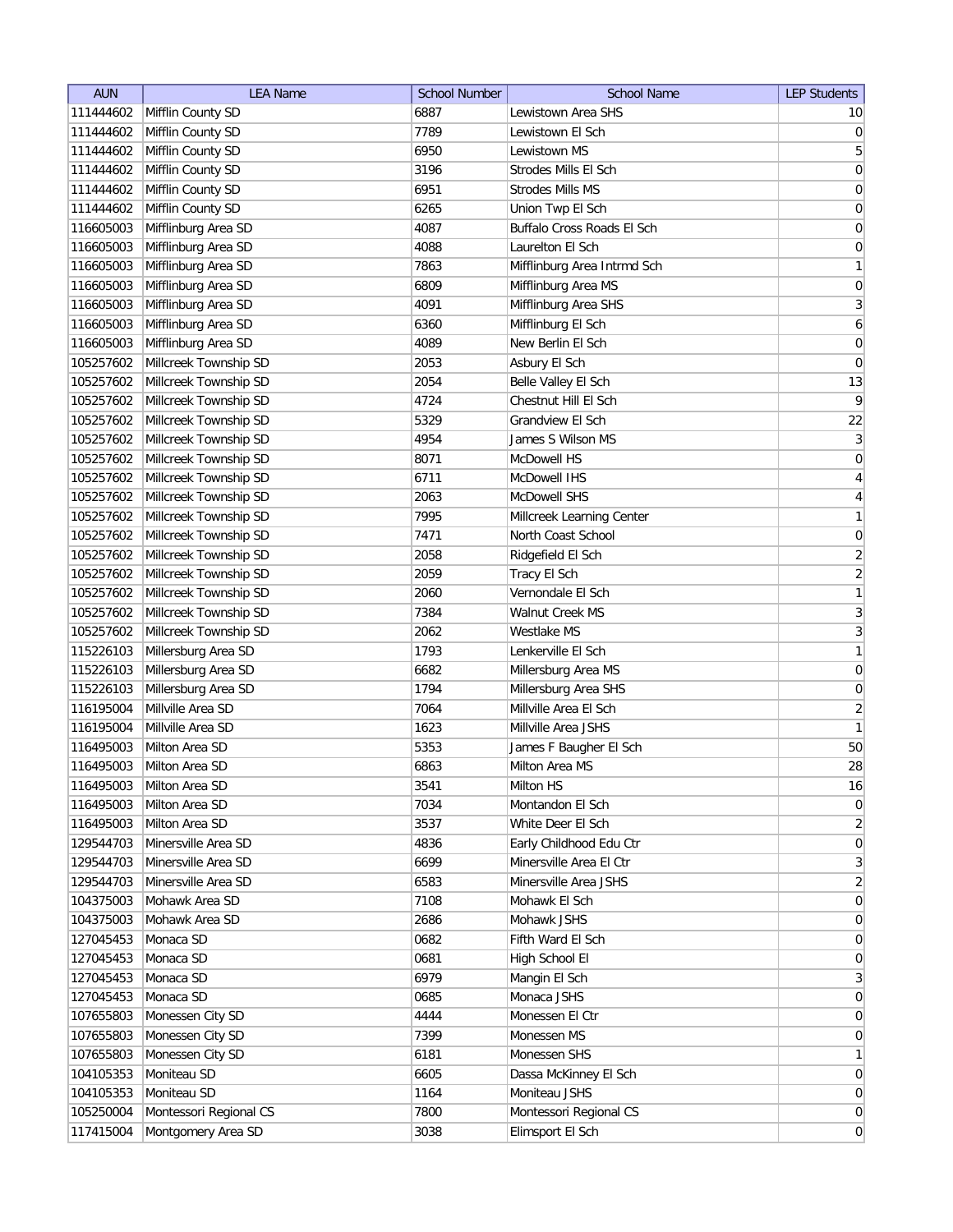| 117415004<br>Montgomery Area SD<br>3039<br>Montgomery El Sch<br>Montgomery Area SD<br>117415004<br>7523<br>Montgomery MS | $\overline{0}$<br>$\pmb{0}$ |
|--------------------------------------------------------------------------------------------------------------------------|-----------------------------|
|                                                                                                                          |                             |
|                                                                                                                          |                             |
| Montgomery Area SD<br>117415004<br>3040<br>Montgomery SHS                                                                | $\mathsf{O}\xspace$         |
| Montour SD<br>7840<br>David E Williams Lower MS<br>103026303                                                             | $\mathbf{1}$                |
| Montour SD<br>David E Williams Upper MS<br>103026303<br>4805                                                             | $\boldsymbol{0}$            |
| Forest Grove El Sch<br>103026303<br>Montour SD<br>6596                                                                   | $\boldsymbol{0}$            |
| 103026303<br>Montour SD<br>0234<br>Ingram El Sch                                                                         | $\pmb{0}$                   |
| 0229<br>103026303<br>Montour SD<br>J W Burkett El Sch                                                                    | 12                          |
| 103026303<br>Montour SD<br>5017<br>Montour HS                                                                            | $\overline{7}$              |
| Montoursville Area SD<br>C E McCall MS<br>117415103<br>5343                                                              | $\overline{4}$              |
| Montoursville Area SD<br>117415103<br>3044<br>Loyalsock Valley El Sch                                                    | $\boldsymbol{0}$            |
| Montoursville Area SD<br>117415103<br>3042<br>Lyter El Sch                                                               | $\mathbf{1}$                |
| Montoursville Area SHS<br>117415103<br>Montoursville Area SD<br>3045                                                     | $\overline{2}$              |
| Montrose Area SD<br>119584503<br>5354<br>Choconut Valley El Sch                                                          | 0                           |
| Montrose Area SD<br>Lathrop Street El Sch<br>119584503<br>6421                                                           | 5                           |
| 119584503<br>Montrose Area SD<br>4044<br>Montrose Area JSHS                                                              | $\overline{2}$              |
| 103026343<br>Moon Area SD<br>5127<br>Allard El Sch                                                                       | $\overline{2}$              |
| Moon Area SD<br>103026343<br>0240<br>Bon Meade El Sch                                                                    | $\mathbf 0$                 |
| Moon Area SD<br>5299<br>103026343<br>Hyde El Sch                                                                         | $\mathbf{2}$                |
| 103026343<br>7441<br>J H Brooks Sch<br>Moon Area SD                                                                      | $\overline{2}$              |
| 7952<br>McCormick Elem Sch<br>103026343<br>Moon Area SD                                                                  | $\overline{2}$              |
| 103026343<br>Moon Area SD<br>Moon MS<br>7205                                                                             | $\boldsymbol{0}$            |
| Moon Area SD<br>4951<br>Moon SHS<br>103026343                                                                            | $\mathbf 5$                 |
| 8112<br>Grandview El Sch<br>122097203<br>Morrisville Borough SD                                                          | $\boldsymbol{0}$            |
| Morrisville Borough SD<br>1058<br>122097203<br>Grandview El Sch                                                          | $\overline{2}$              |
| 122097203<br>Morrisville Borough SD<br>1061<br>M R Reiter El Sch                                                         | $\mathsf{O}\xspace$         |
| 122097203<br>Morrisville Borough SD<br>7932<br>M R Reiter El Sch                                                         | 13                          |
| 122097203<br>Morrisville Borough SD<br>1062<br>Morrisville Boro MS/HS                                                    | 16                          |
| Morrisville HS<br>122097203<br>Morrisville Borough SD<br>8114                                                            | 0                           |
| 122097203<br>Morrisville Borough SD<br>Morrisville Intermediate Sch<br>8113                                              | 0                           |
| Moshannon Valley El Sch<br>110175003<br>Moshannon Valley SD<br>6929                                                      | 0                           |
| Moshannon Valley SD<br>Moshannon Valley JSHS<br>110175003<br>1550                                                        | 0                           |
| Mount Carmel Area El Sch<br>Mount Carmel Area SD<br>116495103<br>7498                                                    | $\boldsymbol{6}$            |
| Mount Carmel Area SD<br>Mount Carmel Area HS<br>116495103<br>6936                                                        | $\mathbf{1}$                |
| 116495103<br>Mount Carmel Area SD<br>8135<br>Mount Carmel Area JH                                                        | $\overline{0}$              |
| 107655903<br>Mount Pleasant Area SD<br>4454<br>Donegal El Sch                                                            | $\pmb{0}$                   |
| Mount Pleasant Area HS<br>107655903<br>Mount Pleasant Area SD<br>4458                                                    | $\sqrt{2}$                  |
| Mount Pleasant Area SD<br>7791<br>Mount Pleasant Area JHS<br>107655903                                                   | $\boldsymbol{0}$            |
| Mount Pleasant Area SD<br>4455<br>Norvelt El Sch<br>107655903                                                            | $\mathbf{1}$                |
| Mount Pleasant Area SD<br>4457<br>Ramsay El Sch<br>107655903                                                             | $\mathbf{1}$                |
| Mount Pleasant Area SD<br>Rumbaugh El Sch<br>107655903<br>4453                                                           | $\boldsymbol{0}$            |
| Mount Union Area SD<br>111316003<br>2295<br>Mapleton-Union El Sch                                                        | $\boldsymbol{0}$            |
| Mount Union Area SD<br>Mount Union Area JHS<br>111316003<br>2297                                                         | $\boldsymbol{0}$            |
| Mount Union Area SD<br>Mount Union Area SHS<br>111316003<br>7944                                                         | $\mathbf{1}$                |
| Mount Union Area SD<br>111316003<br>7733<br>Mount Union-Kistler El Sch                                                   | $\overline{0}$              |
| 111316003<br>Mount Union Area SD<br>2291<br>Shirley Twp El Sch                                                           | 0                           |
| Mountain View SD<br>Mountain View El Sch<br>119584603<br>7339                                                            | $\overline{0}$              |
| Mountain View SD<br>Mountain View JSHS<br>119584603<br>4049                                                              | $\overline{0}$              |
| Mt Lebanon SD<br>0249<br>Foster El Sch<br>103026402                                                                      | $\overline{4}$              |
| Mt Lebanon SD<br>103026402<br>0251<br>Hoover El Sch                                                                      | $\overline{4}$              |
| Mt Lebanon SD<br>Howe El Sch<br>103026402<br>0248                                                                        | $\overline{4}$              |
| Mt Lebanon SD<br>0250<br>Jefferson El Sch<br>103026402                                                                   | $\,8\,$                     |
| Mt Lebanon SD<br>7535<br>Jefferson MS<br>103026402                                                                       | 11                          |
| Mt Lebanon SD<br>0246<br>Lincoln El Sch<br>103026402                                                                     | 12                          |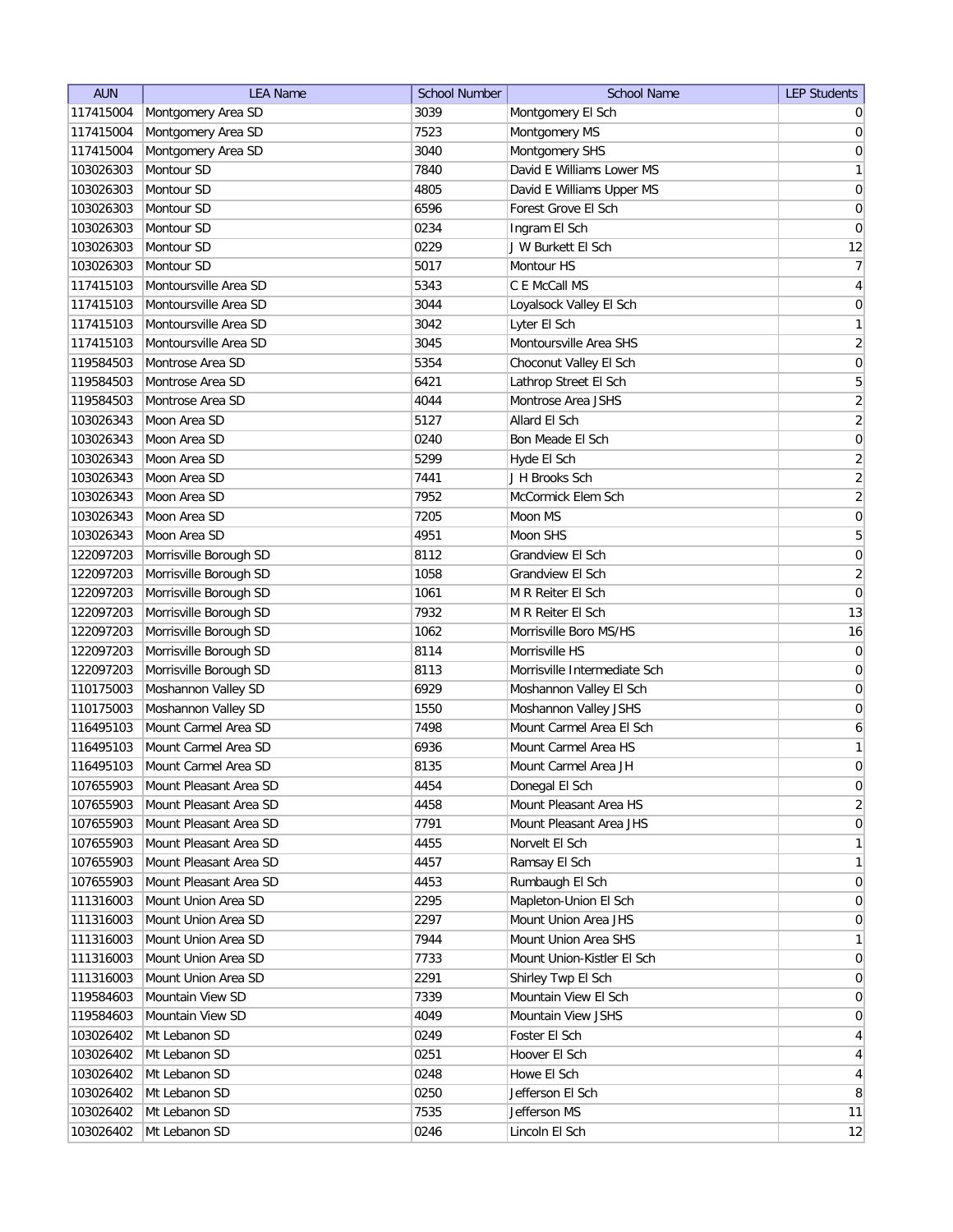| <b>AUN</b> | <b>LEA Name</b>           | <b>School Number</b> | <b>School Name</b>             | <b>LEP Students</b> |
|------------|---------------------------|----------------------|--------------------------------|---------------------|
| 103026402  | Mt Lebanon SD             | 0247                 | Markham El Sch                 | $\overline{2}$      |
| 103026402  | Mt Lebanon SD             | 7534                 | <b>Mellon MS</b>               | $\overline{4}$      |
| 103026402  | Mt Lebanon SD             | 0254                 | Mt Lebanon SHS                 | 23                  |
| 103026402  | Mt Lebanon SD             | 0245                 | Washington El Sch              | 5                   |
| 114065503  | Muhlenberg SD             | 8006                 | C E Cole Intermediate Sch      | 24                  |
| 114065503  | Muhlenberg SD             | 4919                 | Muhlenberg El Ctr              | 93                  |
| 114065503  | Muhlenberg SD             | 6610                 | Muhlenberg HS                  | 49                  |
| 114065503  | Muhlenberg SD             | 0827                 | Muhlenberg MS                  | 19                  |
| 126513000  | Multi-Cultural Academy CS | 7546                 | Multi-Cultural Academy CS      | 0                   |
| 117415303  | Muncy SD                  | 3048                 | Muncy JSHS                     | $\overline{2}$      |
| 117415303  | Muncy SD                  | 3047                 | Ward L Myers El Sch            | $\overline{4}$      |
| 120484803  | Nazareth Area SD          | 3488                 | <b>Bushkill El Sch</b>         | 3                   |
| 120484803  | Nazareth Area SD          | 8054                 | <b>Bushkill El Sch</b>         | 0                   |
| 120484803  | Nazareth Area SD          | 8055                 | Lower Nazareth El Sch          | 0                   |
| 120484803  | Nazareth Area SD          | 6717                 | Lower Nazareth El Sch          | 12                  |
| 120484803  | Nazareth Area SD          | 3495                 | Nazareth Area HS               | 5                   |
| 120484803  | Nazareth Area SD          | 8053                 | Nazareth Area Intermediate Sch | 0                   |
| 120484803  | Nazareth Area SD          | 3494                 | Nazareth Area MS               | $\overline{4}$      |
| 120484803  | Nazareth Area SD          | 3493                 | Shafer El Sch                  | 8                   |
| 120484803  | Nazareth Area SD          | 8056                 | Shafer El Sch                  | $\mathsf{O}\xspace$ |
| 122097502  | Neshaminy SD              | 5154                 | <b>Buck El Sch</b>             | $\mathbf 5$         |
| 122097502  | Neshaminy SD              | 1070                 | Everitt El Sch                 | 11                  |
| 122097502  | Neshaminy SD              | 4948                 | Heckman El Sch                 | $\overline{2}$      |
| 122097502  | Neshaminy SD              | 7128                 | Hoover El Sch                  | 6                   |
| 122097502  | Neshaminy SD              | 1069                 | Joseph E Ferderbar El Sch      | 21                  |
| 122097502  | Neshaminy SD              | 1065                 | Lower Southampton El Sch       | 9                   |
| 122097502  | Neshaminy SD              | 7380                 | Maple Point MS                 | 10                  |
| 122097502  | Neshaminy SD              | 1071                 | Miller El Sch                  | 0                   |
| 122097502  | Neshaminy SD              | 6455                 | Neshaminy HS                   | 21                  |
| 122097502  | Neshaminy SD              | 4679                 | Neshaminy MS                   | 0                   |
| 122097502  | Neshaminy SD              | 1077                 | Poquessing MS                  | 8                   |
| 122097502  | Neshaminy SD              | 1076                 | Sandburg MS                    | 10                  |
| 122097502  | Neshaminy SD              | 1072                 | Schweitzer El Sch              | $\overline{4}$      |
| 122097502  | Neshaminy SD              | 7732                 | Tawanka Learning Ctr           | 0                   |
| 104375203  | Neshannock Township SD    | 2689                 | Neshannock JSHS                | 0                   |
| 104375203  | Neshannock Township SD    | 2688                 | Neshannock Memorial El Sch     | $\mathbf{3}$        |
| 127045653  | New Brighton Area SD      | 6720                 | New Brighton Area El Sch       | $\mathbf{1}$        |
| 127045653  | New Brighton Area SD      | 0695                 | New Brighton Area HS           | $\boldsymbol{0}$    |
| 127045653  | New Brighton Area SD      | 0694                 | New Brighton Area MS           | $\boldsymbol{0}$    |
| 104375302  | New Castle Area SD        | 2701                 | Croton Pre-Kdg Ctr             | $\mathbf{1}$        |
| 104375302  | New Castle Area SD        | 2691                 | Harry W Lockley Kdg Ctr        | $\mathbf{3}$        |
| 104375302  | New Castle Area SD        | 2699                 | John F Kennedy Sch             | $\mathbf{1}$        |
| 104375302  | New Castle Area SD        | 2704                 | New Castle JSHS                | $\mathbf{1}$        |
| 104375302  | New Castle Area SD        | 2700                 | Thaddeus Stevens Sch           | $\overline{2}$      |
| 104375302  | New Castle Area SD        | 7164                 | Washington Intrmd Sch          | $\overline{2}$      |
| 104375302  | New Castle Area SD        | 2697                 | West Side Sch                  | 0                   |
| 111440001  | New Day Charter School    | 7762                 | New Day Charter School         | 0                   |
| 126513420  | New Foundations CS        | 7649                 | New Foundations CS             | $\boldsymbol{6}$    |
| 181677919  | New Hope Academy CS       | 7942                 | New Hope Academy CS            | $27\,$              |
| 122097604  | New Hope-Solebury SD      | 1084                 | New Hope-Solebury HS           | $\mathbf{3}$        |
| 122097604  | New Hope-Solebury SD      | 1082                 | New Hope-Solebury Lower El Sch | 10                  |
| 122097604  | New Hope-Solebury SD      | 7561                 | New Hope-Solebury MS           | $\overline{4}$      |
| 122097604  | New Hope-Solebury SD      | 7830                 | New Hope-Solebury Upper El Sch | 8                   |
| 107656303  | New Kensington-Arnold SD  | 5167                 | Berkey Sch                     | $\mathbf{1}$        |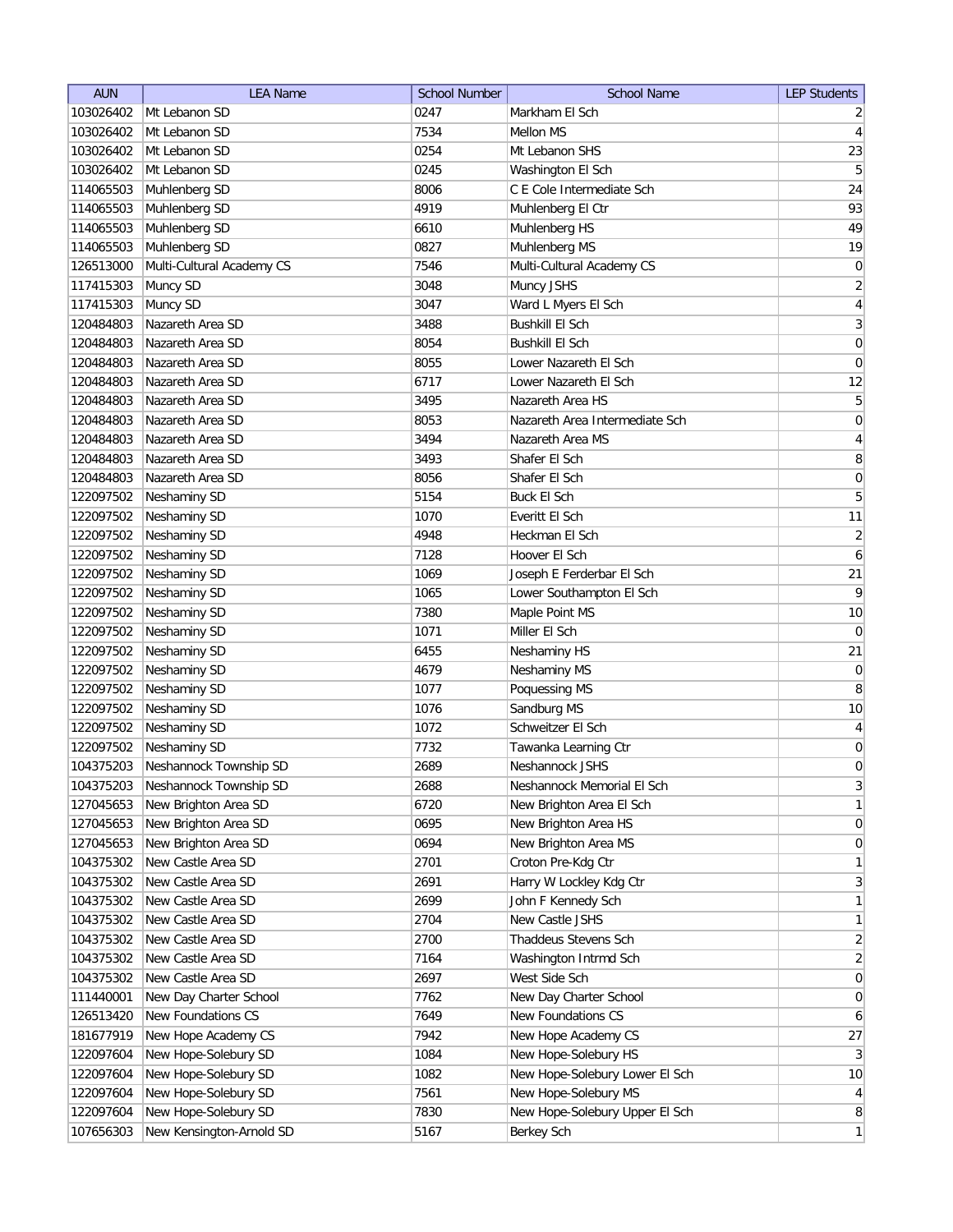| <b>AUN</b> | <b>LEA Name</b>                 | <b>School Number</b> | <b>School Name</b>              | <b>LEP Students</b> |
|------------|---------------------------------|----------------------|---------------------------------|---------------------|
| 107656303  | New Kensington-Arnold SD        | 4463                 | Fort Crawford Sch               | $\overline{2}$      |
| 107656303  | New Kensington-Arnold SD        | 4462                 | Greenwald Memorial Sch          | 1                   |
| 107656303  | New Kensington-Arnold SD        | 4466                 | Martin Sch                      | 0                   |
| 107656303  | New Kensington-Arnold SD        | 6184                 | Valley MS                       | $\overline{2}$      |
| 107656303  | New Kensington-Arnold SD        | 4469                 | <b>Valley SHS</b>               | 1                   |
| 126510018  | New Media Technology CS         | 7829                 | New Media Technology CS         | $\boldsymbol{0}$    |
| 115504003  | Newport SD                      | 5260                 | Newport El Sch                  | 0                   |
| 115504003  | Newport SD                      | 7930                 | Newport HS                      | $\boldsymbol{0}$    |
| 115504003  | Newport SD                      | 3583                 | Newport JSHS                    | $\boldsymbol{0}$    |
| 115504003  | Newport SD                      | 7931                 | Newport MS                      | 0                   |
| 110143120  | Nittany Valley CS               | 7566                 | Nittany Valley CS               | 0                   |
| 123465602  | Norristown Area SD              | 3263                 | Cole Manor El Sch               | 52                  |
| 123465602  | Norristown Area SD              | 3265                 | East Norriton MS                | 79                  |
| 123465602  | Norristown Area SD              | 3321                 | Eisenhower MS                   | 33                  |
| 123465602  | Norristown Area SD              | 5080                 | Gotwals El Sch                  | 93                  |
| 123465602  | Norristown Area SD              | 3318                 | Hancock El Sch                  | 34                  |
| 123465602  | Norristown Area SD              | 3408                 | Marshall Street El Sch          | 74                  |
| 123465602  | Norristown Area SD              | 6729                 | Norristown Area HS              | 112                 |
| 123465602  | Norristown Area SD              | 5253                 | Paul V Fly El Sch               | 50                  |
| 123465602  | Norristown Area SD              | 6998                 | Roosevelt Altern Sch            | 8                   |
| 123465602  | Norristown Area SD              | 3320                 | <b>Stewart MS</b>               | 60                  |
| 123465602  | Norristown Area SD              | 7364                 | Whitehall El Sch                | 80                  |
| 103026852  | North Allegheny SD              | 0263                 | Bradford Woods El Sch           | $\overline{2}$      |
| 103026852  | North Allegheny SD              | 5108                 | Carson MS                       | 9                   |
|            |                                 |                      | Franklin El Sch                 | $\overline{2}$      |
| 103026852  | North Allegheny SD              | 0265                 |                                 |                     |
| 103026852  | North Allegheny SD              | 6603                 | Hosack El Sch                   | 13                  |
| 103026852  | North Allegheny SD              | 0266                 | Ingomar El Sch                  | $\overline{2}$      |
| 103026852  | North Allegheny SD              | 0270                 | Ingomar MS                      | $\overline{2}$      |
| 103026852  | North Allegheny SD              | 7346                 | Marshall El Sch                 | 9                   |
| 103026852  | North Allegheny SD              | 7379                 | Marshall MS                     | 5                   |
| 103026852  | North Allegheny SD              | 0268                 | McKnight El Sch                 | 11                  |
| 103026852  | North Allegheny SD              | 0271                 | North Allegheny IHS             | 7                   |
| 103026852  | North Allegheny SD              | 6793                 | North Allegheny SHS             | 6                   |
| 103026852  | North Allegheny SD              | 0269                 | Peebles El Sch                  | $\vert 3 \vert$     |
| 106167504  | North Clarion County SD         | 5139                 | North Clarion Co El Sch         | $\mathbf 0$         |
| 106167504  | North Clarion County SD         | 1489                 | North Clarion Co JSHS           | 0                   |
| 105258303  | North East SD                   | 4946                 | Earle C Davis Primary           | 0                   |
| 105258303  | North East SD                   | 6145                 | North East HS                   | 0                   |
| 105258303  | North East SD                   | 6144                 | North East Intrmd El            | $\overline{2}$      |
| 105258303  | North East SD                   | 7360                 | North East MS                   | 0                   |
| 103026902  | North Hills SD                  | 0286                 | Highcliff El Sch                | 0                   |
| 103026902  | North Hills SD                  | 8142                 | Highcliff El Sch                | 0                   |
| 103026902  | North Hills SD                  | 4869                 | McIntyre El Sch                 | 0                   |
| 103026902  | North Hills SD                  | 8052                 | McIntyre El Sch                 | $\overline{0}$      |
| 103026902  | North Hills SD                  | 6106                 | North Hills JHS                 | 10                  |
| 103026902  | North Hills SD                  | 7101                 | North Hills SHS                 | 11                  |
| 103026902  | North Hills SD                  | 0287                 | Northway El Sch                 | 25                  |
| 103026902  | North Hills SD                  | 0282                 | Perrysville El Sch              | $\overline{0}$      |
| 103026902  | North Hills SD                  | 0291                 | Ross El Sch                     | $\mathbf{6}$        |
| 103026902  | North Hills SD                  | 0285                 | Seville El Sch                  | $\overline{0}$      |
| 103026902  | North Hills SD                  | 0290                 | West View El Sch                | $\overline{2}$      |
| 123465507  | North Montco Tech Career Center | 4958                 | North Montco Tech Career Center | 0                   |
| 123465702  | North Penn SD                   | 7406                 | Bridle Path El Sch              | 21                  |
| 123465702  | North Penn SD                   | 6907                 | General Nash El Sch             | $\vert 3 \vert$     |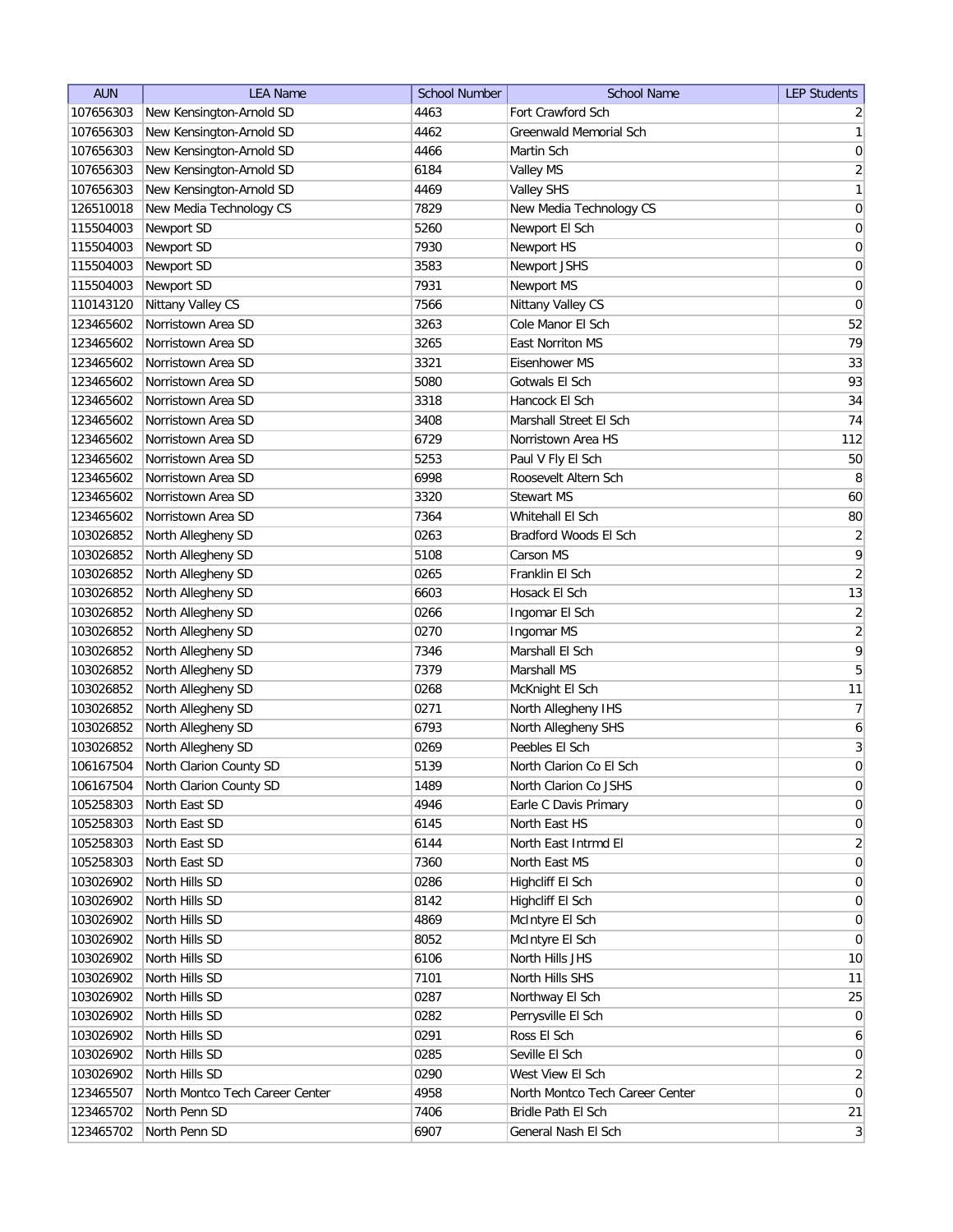| <b>AUN</b> | <b>LEA Name</b>            | <b>School Number</b> | <b>School Name</b>         | <b>LEP Students</b> |
|------------|----------------------------|----------------------|----------------------------|---------------------|
| 123465702  | North Penn SD              | 4831                 | Gwyn-Nor El Sch            | 18                  |
| 123465702  | North Penn SD              | 7314                 | Gwynedd Square El Sch      | 28                  |
| 123465702  | North Penn SD              | 5344                 | Hatfield El Sch            | 58                  |
| 123465702  | North Penn SD              | 3379                 | Inglewood El Sch           | 39                  |
| 123465702  | North Penn SD              | 3309                 | Knapp El Sch               | 40                  |
| 123465702  | North Penn SD              | 3275                 | Kulp El Sch                | 15                  |
| 123465702  | North Penn SD              | 4830                 | Montgomery El Sch          | $\overline{5}$      |
| 123465702  | North Penn SD              | 5345                 | North Penn SHS             | 64                  |
| 123465702  | North Penn SD              | 3325                 | North Wales El Sch         | 8                   |
| 123465702  | North Penn SD              | 3280                 | Oak Park El Sch            | 67                  |
| 123465702  | North Penn SD              | 3322                 | Pennbrook MS               | 8                   |
| 123465702  | North Penn SD              | 3324                 | Penndale MS                | 32                  |
| 123465702  | North Penn SD              | 3323                 | Pennfield MS               | 28                  |
| 123465702  | North Penn SD              | 7407                 | Walton Farm El Sch         | 14                  |
| 123465702  | North Penn SD              | 3278                 | York Avenue El Sch         | 5                   |
| 119356503  | North Pocono SD            | 2447                 | Academy Street School      | $\mathbf{3}$        |
| 119356503  | North Pocono SD            | 8097                 | Jefferson El Sch           | $\boldsymbol{0}$    |
| 119356503  | North Pocono SD            | 2444                 | Jefferson El Sch           | $\vert 0 \vert$     |
| 119356503  | North Pocono SD            | 7409                 | Moscow El Ctr              | 3                   |
| 119356503  | North Pocono SD            | 8098                 | Moscow El Sch              | 0                   |
| 119356503  | North Pocono SD            | 2446                 | North Pocono HS            | 0                   |
| 119356503  | North Pocono SD            | 8099                 | North Pocono Intmd Sch     | $\boldsymbol{0}$    |
| 119356503  | North Pocono SD            | 5233                 | North Pocono MS            | $\overline{3}$      |
| 129545003  | North Schuylkill SD        | 6974                 | Ashland Area El Sch        | 0                   |
| 129545003  | North Schuylkill SD        | 6973                 | Frackville Area El Sch     | $\boldsymbol{0}$    |
| 129545003  | North Schuylkill SD        | 7950                 | North Schuylkill Elem Sch  | 1                   |
| 129545003  | North Schuylkill SD        | 3883                 | North Schuylkill JSHS      | 1                   |
| 129545003  | North Schuylkill SD        | 6584                 | Ringtown El Sch            | $\boldsymbol{0}$    |
| 108565503  | North Star SD              | 4837                 | North Star Central El Sch  | 1                   |
| 108565503  | North Star SD              | 7499                 | North Star East El Sch     | $\boldsymbol{0}$    |
| 108565503  | North Star SD              | 7259                 | North Star East MS         | $\boldsymbol{0}$    |
| 108565503  | North Star SD              | 3988                 | North Star HS              | 0                   |
| 120484903  | Northampton Area SD        | 5062                 | George Wolf El Sch         | 12                  |
| 120484903  | Northampton Area SD        | 3499                 | Lehigh Twp El Sch          | 3                   |
| 120484903  | Northampton Area SD        | 3500                 | Moore Twp El Sch           | $\mathbf 0$         |
| 120484903  | Northampton Area SD        | 3505                 | Northampton Area HS        | 9                   |
| 120484903  | Northampton Area SD        | 7430                 | Northampton Borough El     | 29                  |
| 120484903  | Northampton Area SD        | 5258                 | Northampton MS             | 6 <sup>1</sup>      |
| 117083004  | Northeast Bradford SD      | 5209                 | Northeast Bradford El Sch  | $\overline{0}$      |
| 117083004  | Northeast Bradford SD      | 0964                 | Northeast Bradford JSHS    | 0                   |
| 112674403  | Northeastern York SD       | 4572                 | Conewago El Sch            | $\mathbf{1}$        |
| 112674403  | Northeastern York SD       | 7375                 | Mt Wolf El Sch             | $\mathbf{1}$        |
| 112674403  | Northeastern York SD       | 4578                 | Northeastern MS            | 5 <sup>2</sup>      |
| 112674403  | Northeastern York SD       | 4577                 | Northeastern SHS           | 10                  |
| 112674403  | Northeastern York SD       | 5272                 | Orendorf El Sch            | 10                  |
| 112674403  | Northeastern York SD       | 7962                 | Shallow Brook Inter Sch    | 8                   |
| 112674403  | Northeastern York SD       | 7644                 | Spring Forge Intrd Sch     | 1                   |
| 112674403  | Northeastern York SD       | 4576                 | York Haven El Sch          | $\overline{2}$      |
| 108056004  | Northern Bedford County SD | 7167                 | Northern Bedford Co El Sch | $\vert 4 \vert$     |
| 108056004  | Northern Bedford County SD | 0747                 | Northern Bedford Co MS/SHS | 1                   |
| 108114503  | Northern Cambria SD        | 6859                 | Northern Cambria El Sch    | 1                   |
| 108114503  | Northern Cambria SD        | 6201                 | Northern Cambria HS        | $\mathbf{1}$        |
| 108114503  | Northern Cambria SD        | 6860                 | Northern Cambria MS        | $\overline{2}$      |
| 113385003  | Northern Lebanon SD        | 2758                 | East Hanover El Sch        | 31                  |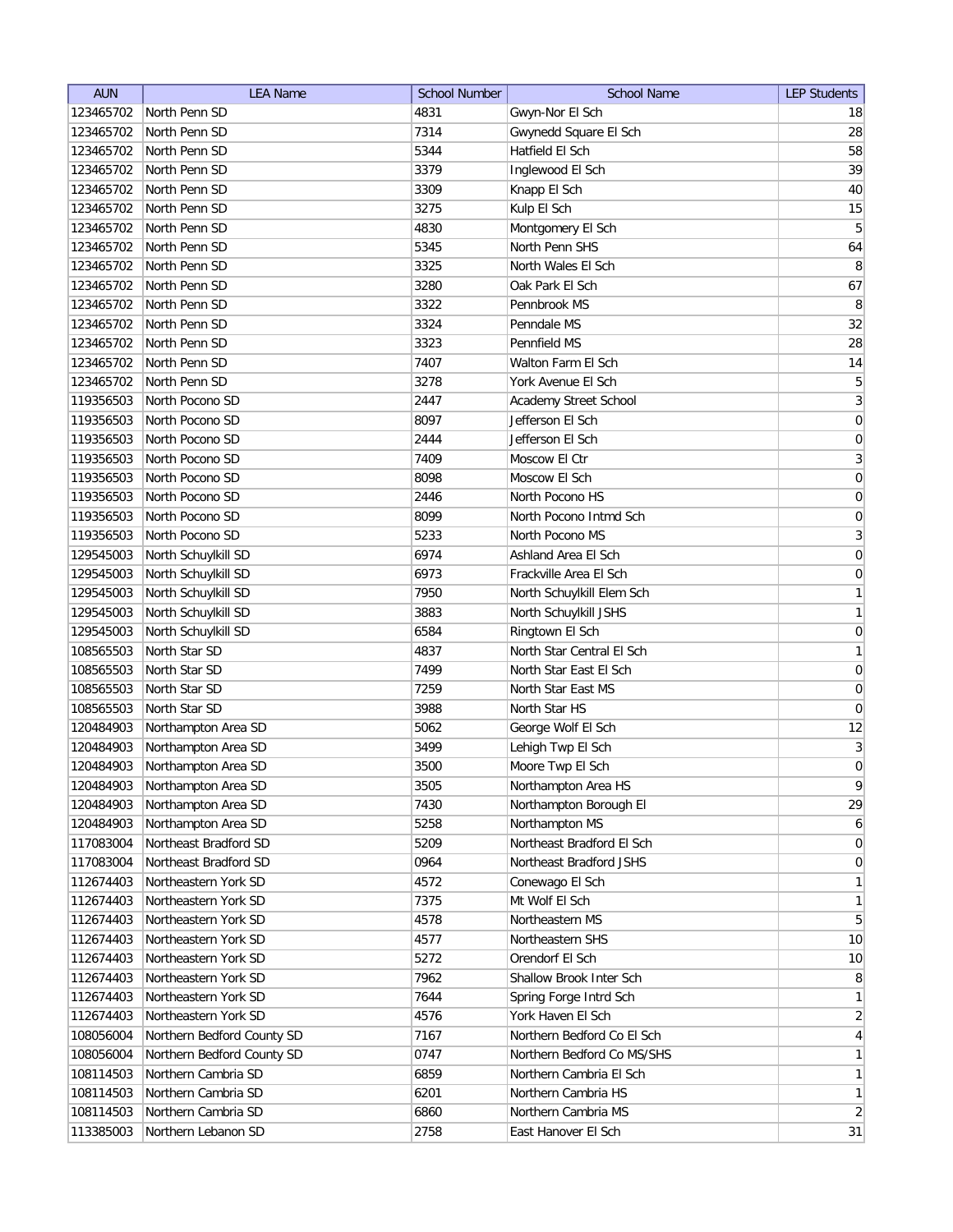| <b>AUN</b> | <b>LEA Name</b>             | <b>School Number</b> | <b>School Name</b>            | <b>LEP Students</b>          |
|------------|-----------------------------|----------------------|-------------------------------|------------------------------|
| 113385003  | Northern Lebanon SD         | 2755                 | Fredericksburg El Sch         | $\overline{0}$               |
| 113385003  | Northern Lebanon SD         | 2757                 | Jonestown El Sch              | 0                            |
| 113385003  | Northern Lebanon SD         | 2756                 | Lickdale El Sch               | $\boldsymbol{0}$             |
| 113385003  | Northern Lebanon SD         | 7392                 | Northern Lebanon MS           | $\overline{2}$               |
| 113385003  | Northern Lebanon SD         | 2760                 | Northern Lebanon SHS          | 8                            |
| 121394503  | Northern Lehigh SD          | 6829                 | Northern Lehigh MS            | $\overline{4}$               |
| 121394503  | Northern Lehigh SD          | 2818                 | Northern Lehigh SHS           | 9                            |
| 121394503  | Northern Lehigh SD          | 2813                 | Peters El Sch                 | $\vert 4 \vert$              |
| 121394503  | Northern Lehigh SD          | 6727                 | Slatington El Sch             | $\overline{7}$               |
| 109535504  | Northern Potter SD          | 6931                 | Northern Potter Childrens Sch | 0                            |
| 109535504  | Northern Potter SD          | 3875                 | Northern Potter JSHS          | 0                            |
| 117596003  | Northern Tioga SD           | 6371                 | Clark Wood El Sch             | 0                            |
| 117596003  | Northern Tioga SD           | 4058                 | Cowanesque Valley JSHS        | 0                            |
| 117596003  | Northern Tioga SD           | 6372                 | Elkland Area HS               | 0                            |
| 117596003  | Northern Tioga SD           | 4060                 | Russell B Walter El Sch       | 0                            |
| 117596003  | Northern Tioga SD           | 4057                 | Westfield Area El Sch         | $\overline{0}$               |
| 117596003  | Northern Tioga SD           | 6373                 | Williamson SHS                | $\boldsymbol{0}$             |
| 115674603  | Northern York County SD     | 4579                 | Dillsburg El Sch              | $\vert 3 \vert$              |
| 115674603  | Northern York County SD     | 4581                 | Northern El Sch               | $\overline{2}$               |
| 115674603  | Northern York County SD     | 6345                 | Northern HS                   | 1                            |
| 115674603  | Northern York County SD     | 6346                 | Northern MS                   | $\vert 4 \vert$              |
| 115674603  | Northern York County SD     | 7572                 | South Mountain El Sch         | $\overline{2}$               |
| 115674603  | Northern York County SD     | 4580                 | Wellsville Campus             | 0                            |
| 103026873  | Northgate SD                | 0030                 | Avalon El Sch                 | 1                            |
| 103026873  | Northgate SD                | 6977                 | Bellevue El Sch               | 3                            |
| 103026873  | Northgate SD                | 0053                 | Northgate MSHS                | $\overline{2}$               |
| 102023080  | Northside Urban Pathways CS | 7562                 | Northside Urban Pathways CS   | $\overline{0}$               |
| 118406003  | Northwest Area SD           | 2957                 | Garrison Memorial Sch         | 0                            |
| 118406003  | Northwest Area SD           | 2955                 | Hunlock Creek Sch             | 0                            |
| 118406003  | Northwest Area SD           | 2956                 | Huntington Mills Sch          | 0                            |
| 118406003  | Northwest Area SD           | 2958                 | Northwest Area HS             | 0                            |
| 105258503  | Northwestern SD             | 5144                 | Northwestern El Sch           | $\overline{2}$               |
| 105258503  | Northwestern SD             | 6146                 | Northwestern MS               | $\overline{2}$               |
| 105258503  | Northwestern SD             | 6745                 | Northwestern SHS              | 1                            |
| 105258503  | Northwestern SD             | 2070                 | Springfield El Sch            | $\overline{0}$               |
| 121394603  | Northwestern Lehigh SD      | 6449                 | Northwestern Lehigh El Sch    | $\vert 0 \vert$              |
| 121394603  | Northwestern Lehigh SD      | 2821                 | Northwestern Lehigh HS        | $\vert 0 \vert$              |
| 121394603  | Northwestern Lehigh SD      | 7353                 | Northwestern Lehigh MS        | 0                            |
| 121394603  | Northwestern Lehigh SD      | 2819                 | Weisenberg El Sch             | 0                            |
| 126510019  | Northwood Academy CS        | 7856                 | Northwood Academy CS          | $\overline{0}$               |
| 107656502  | Norwin SD                   | 8101                 | Hahntown El Sch               | 0                            |
| 107656502  | Norwin SD                   | 7758                 | Hillcrest Intermediate Sch    | $\vert 4 \vert$              |
| 107656502  | Norwin SD                   | 4482                 | Norwin MS                     | 1                            |
| 107656502  | Norwin SD                   | 4717                 | Norwin SHS                    | 3                            |
| 107656502  | Norwin SD                   | 4474                 | Scull El Sch                  | $\mathbf{1}$                 |
| 107656502  | Norwin SD                   | 7757                 | Sheridan Terrace El Sch       | 1                            |
| 107656502  | Norwin SD                   | 5270                 | Stewartsville El Sch          | $\overline{0}$               |
| 107656502  | Norwin SD                   | 7716                 | Sunset Valley El Sch          | $\mathbf{1}$                 |
| 124156503  | Octorara Area SD            | 1414                 | Octorara Area HS              | $\overline{2}$               |
| 124156503  | Octorara Area SD            | 1413                 | Octorara El Sch               | $\lvert 8 \rvert$            |
| 124156503  | Octorara Area SD            | 8004                 | Octorara Intermediate Sch     | 1                            |
| 124156503  | Octorara Area SD            | 6484                 | Octorara MS                   | $\left  \frac{2}{2} \right $ |
| 124156503  | Octorara Area SD            | 7656                 | Octorara Primary LC           | 23                           |
| 106616203  | Oil City Area SD            | 4115                 | Hasson Heights Sch            | 0                            |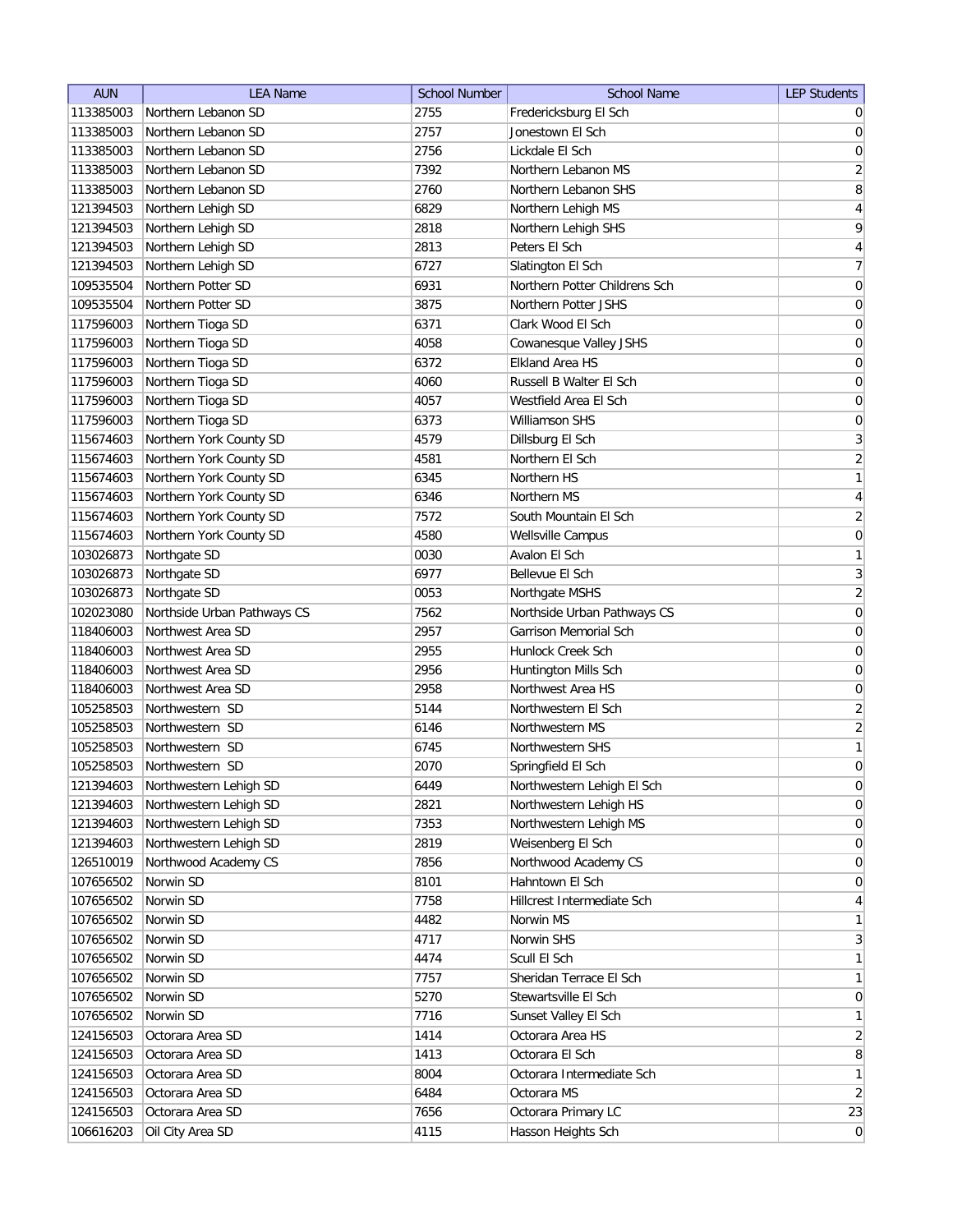| <b>AUN</b> | <b>LEA Name</b>                      | <b>School Number</b> | <b>School Name</b>                   | <b>LEP Students</b>          |
|------------|--------------------------------------|----------------------|--------------------------------------|------------------------------|
| 106616203  | Oil City Area SD                     | 4109                 | Oakland Sch                          | $\overline{0}$               |
| 106616203  | Oil City Area SD                     | 7215                 | Oil City Area MS                     | 0                            |
| 106616203  | Oil City Area SD                     | 4931                 | Oil City SHS                         | 1                            |
| 106616203  | Oil City Area SD                     | 4112                 | Seventh Street Sch                   | $\pmb{0}$                    |
| 106616203  | Oil City Area SD                     | 4116                 | Smedley Street Sch                   | 5                            |
| 119356603  | Old Forge SD                         | 2448                 | Old Forge El Sch                     | $10$                         |
| 119356603  | Old Forge SD                         | 2449                 | Old Forge JSHS                       | $\overline{2}$               |
| 114066503  | Oley Valley SD                       | 7378                 | Oley Valley El Sch                   | 5                            |
| 114066503  | Oley Valley SD                       | 6319                 | Oley Valley MS                       | $\overline{2}$               |
| 114066503  | Oley Valley SD                       | 6318                 | Oley Valley SHS                      | $\overline{3}$               |
| 109537504  | Oswayo Valley SD                     | 3876                 | Oswayo Valley El Sch                 | $\boldsymbol{0}$             |
| 109537504  | Oswayo Valley SD                     | 3877                 | Oswayo Valley HS                     | 0                            |
| 109537504  | Oswayo Valley SD                     | 7753                 | Oswayo Valley MS                     | $\mathbf{1}$                 |
| 109426003  | Otto-Eldred SD                       | 3106                 | Otto-Eldred El Sch                   | $\boldsymbol{0}$             |
| 109426003  | Otto-Eldred SD                       | 3107                 | Otto-Eldred JSHS                     | 0                            |
| 124156603  | Owen J Roberts SD                    | 7304                 | East Coventry El Sch                 | $\overline{2}$               |
| 124156603  | Owen J Roberts SD                    | 7198                 | East Vincent El Sch                  | $\mathbf{1}$                 |
| 124156603  | Owen J Roberts SD                    | 7197                 | French Creek El Sch                  | 1                            |
| 124156603  | Owen J Roberts SD                    | 6487                 | North Coventry El Sch                | 3                            |
| 124156603  | Owen J Roberts SD                    | 1406                 | Owen J Roberts HS                    | $\vert 4 \vert$              |
| 124156603  | Owen J Roberts SD                    | 5010                 | Owen J Roberts MS                    | $\overline{2}$               |
| 124156603  | Owen J Roberts SD                    | 7994                 | West Vincent El Sch                  | 1                            |
| 124156703  | Oxford Area SD                       | 7358                 | Elk Ridge School                     | 49                           |
| 124156703  | Oxford Area SD                       | 8063                 | Elk Ridge School                     | $\overline{0}$               |
| 124156703  | Oxford Area SD                       | 8064                 | Hopewell El Sch                      | $\overline{0}$               |
| 124156703  | Oxford Area SD                       | 6624                 | Jordan Bank Sch                      | 87                           |
| 124156703  | Oxford Area SD                       | 6623                 | Nottingham Sch                       | 114                          |
| 124156703  | Oxford Area SD                       | 1420                 | Oxford Area HS                       | 27                           |
| 124156703  | Oxford Area SD                       | 1418                 | Penn's Grove Sch                     | 32                           |
| 103020001  | PA Learners Online Regional Cyber CS | 7690                 | PA Learners Online Regional Cyber CS | 0                            |
| 122098003  | Palisades SD                         | 7063                 | Durham-Nockamixon El Sch             | 3                            |
| 122098003  | Palisades SD                         | 1094                 | Palisades HS                         | 0                            |
| 122098003  | Palisades SD                         | 7312                 | Palisades MS                         | $\mathbf{1}$                 |
| 122098003  | Palisades SD                         | 1091                 | Springfield El Sch                   | $\overline{0}$               |
| 122098003  | Palisades SD                         | 6456                 | Tinicum El Sch                       | $\overline{2}$               |
| 121136503  | Palmerton Area SD                    | 7993                 | Palmer Franklin Education Center     | 1                            |
| 121136503  | Palmerton Area SD                    | 4734                 | Palmerton Area HS                    | $\overline{2}$               |
| 121136503  | Palmerton Area SD                    | 7140                 | Palmerton Area JHS                   | 0                            |
| 121136503  | Palmerton Area SD                    | 7172                 | S S Palmer El Sch                    | $6 \mid$                     |
| 121136503  | Palmerton Area SD                    | 1319                 | Towamensing El Sch                   | $\overline{0}$               |
| 113385303  | Palmyra Area SD                      | 2761                 | Forge Road El Sch                    | $\vert 4 \vert$              |
| 113385303  | Palmyra Area SD                      | 4904                 | Northside El Sch                     | $\overline{2}$               |
| 113385303  | Palmyra Area SD                      | 2765                 | Palmyra Area MS                      | 7                            |
| 113385303  | Palmyra Area SD                      | 2766                 | Palmyra Area SHS                     | $6 \mid$                     |
| 113385303  | Palmyra Area SD                      | 2764                 | Pine Street El Sch                   | 7                            |
| 173515368  | Pan American Academy CS              | 7985                 | Pan American Academy CS              | $\overline{0}$               |
| 121136603  | Panther Valley SD                    | 1322                 | Panther Valley El Sch                | $\overline{4}$               |
| 121136603  | Panther Valley SD                    | 1323                 | Panther Valley MS                    | $\overline{2}$               |
| 121136603  | Panther Valley SD                    | 6693                 | Panther Valley SHS                   | $\left  \frac{2}{2} \right $ |
| 121395103  | Parkland SD                          | 2824                 | Cetronia Sch                         | 23                           |
| 121395103  | Parkland SD                          | 4672                 | Fogelsville Sch                      | 26                           |
| 121395103  | Parkland SD                          | 8141                 | Fred J. Jaindl El Sch                | $\overline{0}$               |
| 121395103  | Parkland SD                          | 2823                 | Ironton Sch                          | 14                           |
| 121395103  | Parkland SD                          | 6801                 | Kernsville Sch                       | 7                            |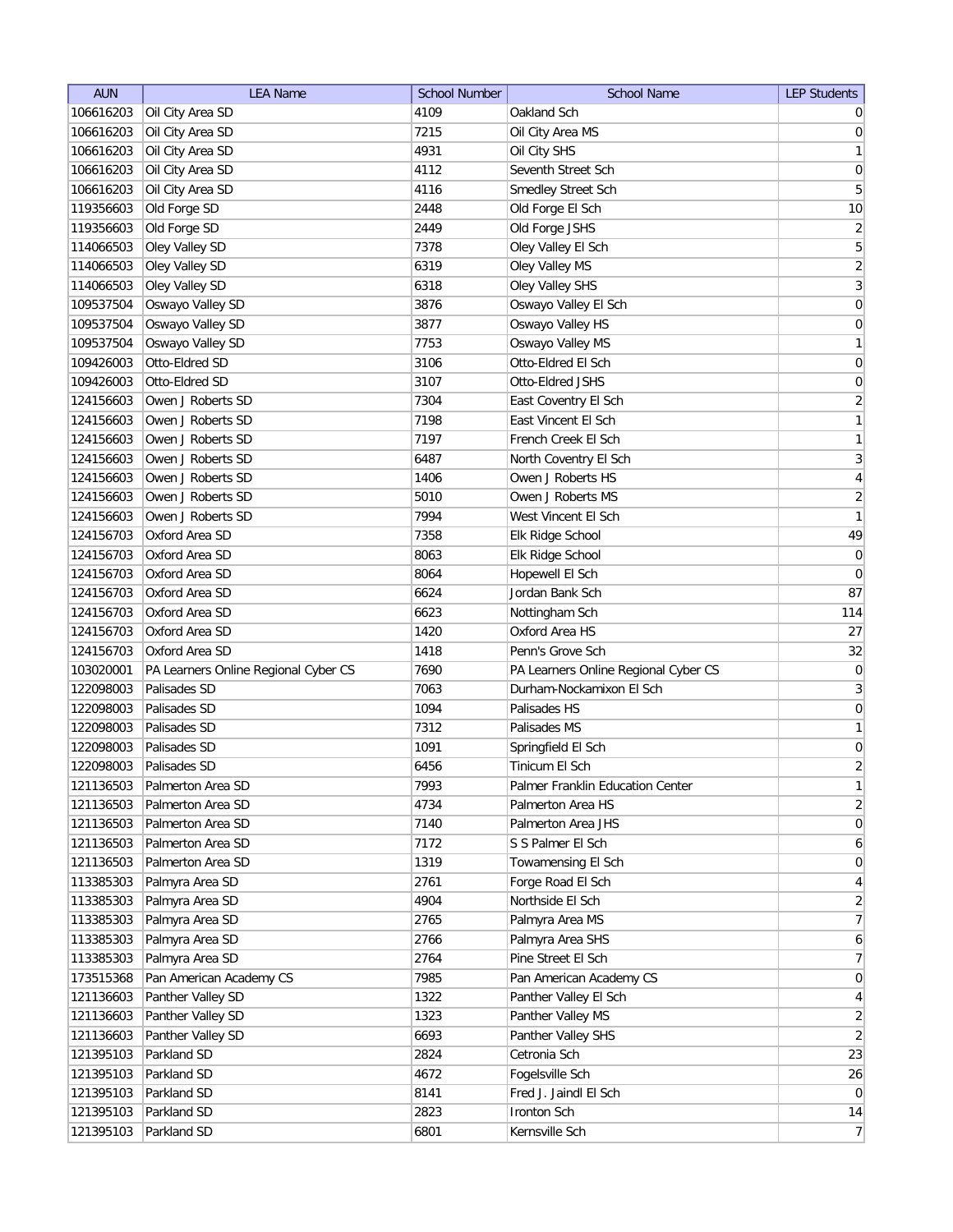| <b>AUN</b> | <b>LEA Name</b>   | <b>School Number</b> | <b>School Name</b>       | <b>LEP Students</b>          |
|------------|-------------------|----------------------|--------------------------|------------------------------|
| 121395103  | Parkland SD       | 2827                 | Kratzer Sch              | 17                           |
| 121395103  | Parkland SD       | 7604                 | Orefield MS              | 6                            |
| 121395103  | Parkland SD       | 2829                 | Parkland SHS             | 38                           |
| 121395103  | Parkland SD       | 2826                 | Parkway Manor Sch        | 16                           |
| 121395103  | Parkland SD       | 2825                 | Schnecksville Sch        | 1                            |
| 121395103  | Parkland SD       | 7603                 | Springhouse MS           | 24                           |
| 120485603  | Pen Argyl Area SD | 6439                 | Pen Argyl Area HS        | $\overline{4}$               |
| 120485603  | Pen Argyl Area SD | 3511                 | Plainfield El Sch        | 13                           |
| 120485603  | Pen Argyl Area SD | 5351                 | Wind Gap MS              | $\overline{7}$               |
| 108116003  | Penn Cambria SD   | 1213                 | Penn Cambria HS          | $\overline{0}$               |
| 108116003  | Penn Cambria SD   | 7139                 | Penn Cambria Intrmd Sch  | 0                            |
| 108116003  | Penn Cambria SD   | 6990                 | Penn Cambria MS          | 0                            |
| 108116003  | Penn Cambria SD   | 6202                 | Penn Cambria Pre-Primary | 0                            |
| 108116003  | Penn Cambria SD   | 1255                 | Penn Cambria Primary Sch | $\overline{2}$               |
| 103027352  | Penn Hills SD     | 5171                 | Dible El Sch             | 0                            |
| 103027352  | Penn Hills SD     | 8012                 | Dible El Sch             | $\mathbf{3}$                 |
| 103027352  | Penn Hills SD     | 0305                 | Forbes El Sch            | $\boldsymbol{0}$             |
| 103027352  | Penn Hills SD     | 8013                 | Forbes El Sch            | 1                            |
| 103027352  | Penn Hills SD     | 5019                 | <b>Linton MS</b>         | $\overline{3}$               |
| 103027352  | Penn Hills SD     | 0297                 | Penn Hebron El Academy   | $\pmb{0}$                    |
| 103027352  | Penn Hills SD     | 8014                 | Penn Hebron El Academy   | $\overline{3}$               |
| 103027352  | Penn Hills SD     | 0309                 | Penn Hills SHS           | $\overline{3}$               |
| 103027352  | Penn Hills SD     | 4663                 | Shenandoah El Sch        | $\boldsymbol{0}$             |
| 103027352  | Penn Hills SD     | 0306                 | Washington El Sch        | $\boldsymbol{0}$             |
| 103027352  | Penn Hills SD     | 8015                 | Washington El Sch        | 1                            |
| 103027352  | Penn Hills SD     | 0302                 | William Penn El Sch      | $\boldsymbol{0}$             |
| 113365203  | Penn Manor SD     | 7141                 | Central Manor El Sch     | 14                           |
| 113365203  | Penn Manor SD     | 2516                 | Conestoga El Sch         | $\overline{2}$               |
| 113365203  | Penn Manor SD     | 2629                 | Eshleman El Sch          | 4                            |
| 113365203  | Penn Manor SD     | 2626                 | Hambright El Sch         | 25                           |
| 113365203  | Penn Manor SD     | 2627                 | Letort El Sch            | 8                            |
| 113365203  | Penn Manor SD     | 7410                 | Manor Middle School      | $\mathbf{1}$                 |
| 113365203  | Penn Manor SD     | 2628                 | Martic El Sch            | $\overline{4}$               |
| 113365203  | Penn Manor SD     | 5238                 | Marticville MS           | $\pmb{0}$                    |
| 113365203  | Penn Manor SD     | 2633                 | Penn Manor HS            | 20                           |
| 113365203  | Penn Manor SD     | 2634                 | Pequea El Sch            | $\mathbf{1}$                 |
| 125236903  | Penn-Delco SD     | 1911                 | Aston El Sch             | $\vert 4 \vert$              |
| 125236903  | Penn-Delco SD     | 1910                 | Coebourn El Sch          | $\overline{5}$               |
| 125236903  | Penn-Delco SD     | 5143                 | Northley MS              | $\overline{\mathbf{3}}$      |
| 125236903  | Penn-Delco SD     | 1912                 | Parkside El Sch          | 3                            |
| 125236903  | Penn-Delco SD     | 5223                 | Pennell El Sch           | $\mathbf{1}$                 |
| 125236903  | Penn-Delco SD     | 1915                 | Sun Valley HS            | 7                            |
| 107657103  | Penn-Trafford SD  | 6185                 | Harrison Park El Sch     | $\overline{2}$               |
| 107657103  | Penn-Trafford SD  | 6186                 | Level Green El Sch       | 0                            |
| 107657103  | Penn-Trafford SD  | 4490                 | McCullough El Sch        | $\vert 3 \vert$              |
| 107657103  | Penn-Trafford SD  | 4492                 | Penn MS                  | $\overline{0}$               |
| 107657103  | Penn-Trafford SD  | 6648                 | Penn Trafford HS         | $\overline{0}$               |
| 107657103  | Penn-Trafford SD  | 6187                 | Sunrise El Sch           | $3\vert$                     |
| 107657103  | Penn-Trafford SD  | 7111                 | Trafford El Sch          | $\left  \frac{3}{2} \right $ |
| 107657103  | Penn-Trafford SD  | 6189                 | <b>Trafford MS</b>       | $\mathbf{1}$                 |
| 105204703  | Penncrest SD      | 1630                 | Cambridge Springs El Sch | 1                            |
| 105204703  | Penncrest SD      | 1629                 | Cambridge Springs JSHS   | 1                            |
| 105204703  | Penncrest SD      | 1640                 | Cussewago El Sch         | $\overline{0}$               |
| 105204703  | Penncrest SD      | 6137                 | Maplewood El Sch         | $\vert 0 \vert$              |
|            |                   |                      |                          |                              |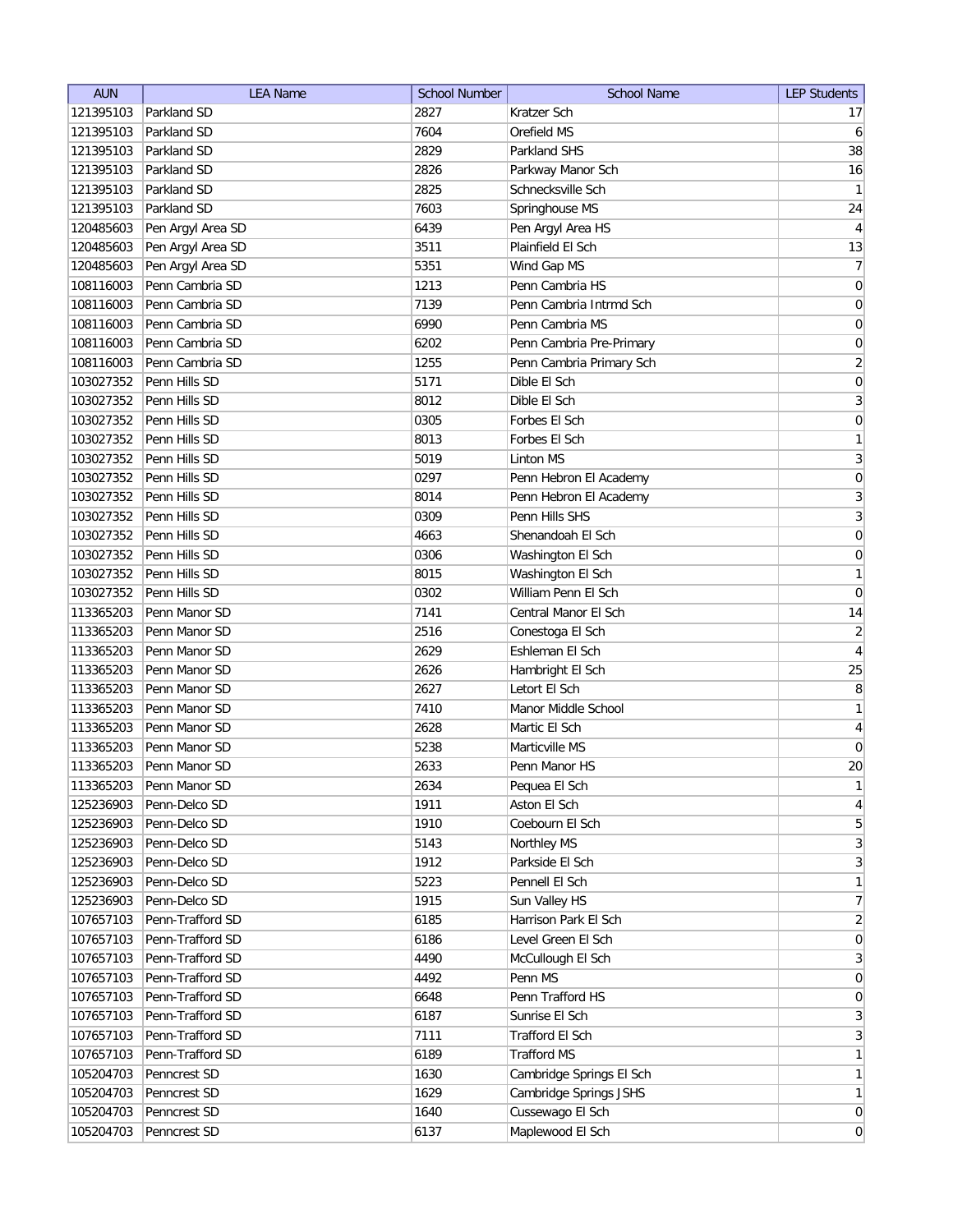| <b>AUN</b> | <b>LEA Name</b>                        | <b>School Number</b> | <b>School Name</b>                  | <b>LEP Students</b> |
|------------|----------------------------------------|----------------------|-------------------------------------|---------------------|
| 105204703  | Penncrest SD                           | 6942                 | Maplewood JSHS                      | $\overline{0}$      |
| 105204703  | Penncrest SD                           | 7278                 | Saegertown El Sch                   | 6                   |
| 105204703  | Penncrest SD                           | 6136                 | Saegertown JSHS                     | 3                   |
| 122098103  | Pennridge SD                           | 1053                 | Bedminster El Sch                   | 34                  |
| 122098103  | Pennridge SD                           | 1054                 | Deibler El Sch                      | $\vert 3 \vert$     |
| 122098103  | Pennridge SD                           | 1055                 | Grasse El Sch                       | 4                   |
| 122098103  | Pennridge SD                           | 1097                 | Patricia A Guth El Sch              | $\overline{2}$      |
| 122098103  | Pennridge SD                           | 4681                 | Pennridge Central MS                | 3                   |
| 122098103  | Pennridge SD                           | 1100                 | Pennridge HS                        | 18                  |
| 122098103  | Pennridge SD                           | 7957                 | Pennridge North MS                  | 7                   |
| 122098103  | Pennridge SD                           | 1099                 | Pennridge South MS                  | $\mathbf{1}$        |
| 122098103  | Pennridge SD                           | 1098                 | Sellersville El Sch                 | 0                   |
| 122098103  | Pennridge SD                           | 1052                 | Seylar El Sch                       | $\overline{2}$      |
| 122098103  | Pennridge SD                           | 7260                 | West Rockhill El Sch                | $\boldsymbol{0}$    |
| 128326303  | Penns Manor Area SD                    | 7028                 | Penns Manor Area El Sch             | 0                   |
| 128326303  | Penns Manor Area SD                    | 2345                 | Penns Manor Area JSHS               | 0                   |
| 110147003  | Penns Valley Area SD                   | 1347                 | Centre Hall-Potter El Sch           | 0                   |
| 110147003  | Penns Valley Area SD                   | 1346                 | Miles Township El Sch               | $\mathbf{1}$        |
| 110147003  | Penns Valley Area SD                   | 6847                 | Penns Valley Area El and Intrmd Sch | $\vert 4 \vert$     |
| 110147003  | Penns Valley Area SD                   | 6231                 | Penns Valley Area JSHS              | 1                   |
| 122098202  | Pennsbury SD                           | 7519                 | Afton El Sch                        | 35                  |
| 122098202  | Pennsbury SD                           | 7308                 | Charles H Boehm MS                  | 8                   |
| 122098202  | Pennsbury SD                           | 4853                 | Edgewood El Sch                     | 28                  |
| 122098202  | Pennsbury SD                           | 1111                 | Eleanor Roosevelt El Sch            | $\boldsymbol{6}$    |
| 122098202  | Pennsbury SD                           | 7465                 | Fallsington El Sch                  | 10                  |
| 122098202  | Pennsbury SD                           | 1109                 | Makefield El Sch                    | 6                   |
| 122098202  | Pennsbury SD                           | 1107                 | Manor El Sch                        | 5                   |
| 122098202  | Pennsbury SD                           | 1106                 | Oxford Valley El Sch                | 23                  |
| 122098202  | Pennsbury SD                           | 1101                 | Penn Valley El Sch                  | 8                   |
| 122098202  | Pennsbury SD                           | 4682                 | Pennsbury HS                        | 18                  |
| 122098202  | Pennsbury SD                           | 1116                 | Pennwood MS                         | 18                  |
| 122098202  | Pennsbury SD                           | 1102                 | Quarry Hill El Sch                  | 6                   |
| 122098202  | Pennsbury SD                           | 1104                 | Village Park El Sch                 | 24                  |
| 122098202  | Pennsbury SD                           | 1112                 | Walt Disney El Sch                  | 12                  |
| 122098202  | Pennsbury SD                           | 1113                 | William Penn MS                     | $\mathbf{6}$        |
| 127043430  | Pennsylvania Cyber CS                  | 7650                 | Pennsylvania Cyber CS               | $\overline{0}$      |
| 115220003  | Pennsylvania Distance Learning CS      | 7821                 | Pennsylvania Distance Learning CS   | 0                   |
| 124150004  | Pennsylvania Leadership Charter School | 7819                 | Pennsylvania Leadership CS          | 33                  |
| 123460001  | Pennsylvania Virtual CS                | 7687                 | Pennsylvania Virtual CS             | $\vert 4 \vert$     |
| 126510004  | People for People CS                   | 7685                 | People for People CS                | $\overline{0}$      |
| 113365303  | Pequea Valley SD                       | 2635                 | Leacock El Sch                      | $\vert 4 \vert$     |
| 113365303  | Pequea Valley SD                       | 8037                 | Paradise El Sch                     | $\overline{0}$      |
| 113365303  | Pequea Valley SD                       | 2647                 | Paradise El Sch                     | $\overline{5}$      |
| 113365303  | Pequea Valley SD                       | 2649                 | Pequea Valley HS                    | $\mathbf{1}$        |
| 113365303  | Pequea Valley SD                       | 6300                 | Pequea Valley Intrmd Sch            | $\overline{4}$      |
| 113365303  | Pequea Valley SD                       | 2648                 | Salisbury El Sch                    | $\overline{0}$      |
| 123466103  | Perkiomen Valley SD                    | 7459                 | Evergreen El Sch                    | 11                  |
| 123466103  | Perkiomen Valley SD                    | 3328                 | Perkiomen Valley HS                 | 12                  |
| 123466103  | Perkiomen Valley SD                    | 3326                 | Perkiomen Valley MS-East            | $\vert 9 \vert$     |
| 123466103  | Perkiomen Valley SD                    | 7794                 | Perkiomen Valley MS-West            | $\mathbf{1}$        |
| 123466103  | Perkiomen Valley SD                    | 7766                 | Schwenksville El Sch                | 11                  |
| 123466103  | Perkiomen Valley SD                    | 7554                 | Skippack El Sch                     | 16                  |
| 123466103  | Perkiomen Valley SD                    | 3327                 | South El Sch                        | 7                   |
| 105250001  | Perseus House CS of Excellence         | 7770                 | Perseus House CS of Excellence      | 15                  |
|            |                                        |                      |                                     |                     |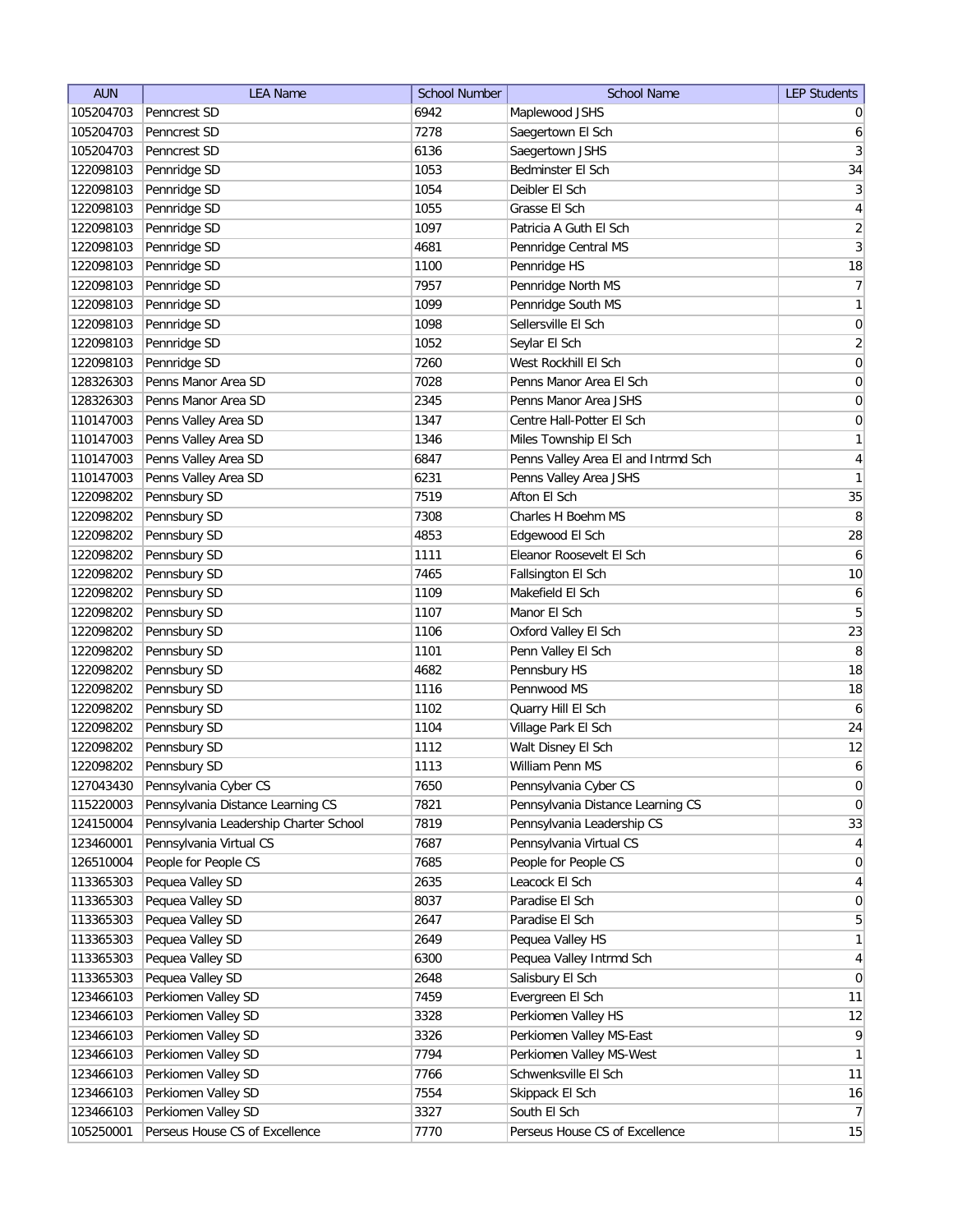| <b>AUN</b> | <b>LEA Name</b>         | <b>School Number</b> | <b>School Name</b>              | <b>LEP Students</b> |
|------------|-------------------------|----------------------|---------------------------------|---------------------|
| 101636503  | Peters Township SD      | 7594                 | Bower Hill El Sch               | 11                  |
| 101636503  | Peters Township SD      | 7393                 | McMurray El Sch                 | $\vert$ 1           |
| 101636503  | Peters Township SD      | 5083                 | Peters Twp HS                   | $\overline{5}$      |
| 101636503  | Peters Township SD      | 4256                 | Peters Twp MS                   | 0                   |
| 101636503  | Peters Township SD      | 4255                 | Pleasant Valley El Sch          | 1                   |
| 126513280  | Philadelphia Academy CS | 7587                 | Philadelphia Academy CS         | $\boldsymbol{0}$    |
| 126515001  | Philadelphia City SD    | 7904                 | Academy at Palumbo              | $\vert 3 \vert$     |
| 126515001  | Philadelphia City SD    | 7256                 | Adaire Alexander Sch            | 17                  |
| 126515001  | Philadelphia City SD    | 3617                 | Alcorn James Sch                | $\vert 4 \vert$     |
| 126515001  | Philadelphia City SD    | 5292                 | Allen Dr Ethel Sch              | 1                   |
| 126515001  | Philadelphia City SD    | 3758                 | Allen Ethan Sch                 | 106                 |
| 126515001  | Philadelphia City SD    | 6823                 | Amy At Martin                   | 3                   |
| 126515001  | Philadelphia City SD    | 7024                 | Amy NW                          | 1                   |
| 126515001  | Philadelphia City SD    | 3804                 | Anderson Add B Sch              | $\overline{2}$      |
| 126515001  | Philadelphia City SD    | 3805                 | Arthur Chester A Sch            | $\overline{3}$      |
| 126515001  | Philadelphia City SD    | 8039                 | Arts Academy at Benjamin Rush   | $\overline{2}$      |
| 126515001  | Philadelphia City SD    | 8040                 | <b>Audenried SHS</b>            | $\pmb{0}$           |
| 126515001  | Philadelphia City SD    | 3618                 | Bache-Martin Sch                | 15                  |
| 126515001  | Philadelphia City SD    | 6824                 | Baldi C C A MS                  | 126                 |
| 126515001  | Philadelphia City SD    | 7237                 | <b>Barratt Norris S MS</b>      | $\vert 9 \vert$     |
| 126515001  | Philadelphia City SD    | 7919                 | Barry Comm John Sch             | $\boldsymbol{0}$    |
| 126515001  | Philadelphia City SD    | 8029                 | Barry Comm John Sch             | $\overline{3}$      |
| 126515001  | Philadelphia City SD    | 3598                 | Barry Comm John Sch             | $\boldsymbol{0}$    |
| 126515001  | Philadelphia City SD    | 3732                 | Barton Clara Sch                | 81                  |
| 126515001  | Philadelphia City SD    | 3847                 | Bartram John - Main             | 112                 |
| 126515001  | Philadelphia City SD    | 7238                 | Beeber Dimner MS                | $\vert 3 \vert$     |
| 126515001  | Philadelphia City SD    | 5183                 | Bethune Mary McLeod Sch         | 68                  |
| 126515001  | Philadelphia City SD    | 3733                 | Birney Gen Davis B Sch          | 31                  |
| 126515001  | Philadelphia City SD    | 3662                 | Blaine James G Sch              | $\overline{0}$      |
| 126515001  | Philadelphia City SD    | 3663                 | Blankenburg Rudolph Sch         | $\mathbf{1}$        |
| 126515001  | Philadelphia City SD    | 3792                 | <b>Bluford Guion El Sch</b>     | $\overline{2}$      |
| 126515001  | Philadelphia City SD    | 7070                 | Bodine William W HS             | $\overline{4}$      |
| 126515001  | Philadelphia City SD    | 3840                 | Bok Edw W Technical High School | 27                  |
| 126515001  | Philadelphia City SD    | 3638                 | Boone Daniel Sch                | $\vert 0 \vert$     |
| 126515001  | Philadelphia City SD    | 3620                 | Bregy F Amedee Sch              | $5\overline{)}$     |
| 126515001  | Philadelphia City SD    | 3745                 | Bridesburg Sch                  | $\overline{0}$      |
| 126515001  | Philadelphia City SD    | 3684                 | Brown Henry A Sch               | 78                  |
| 126515001  | Philadelphia City SD    | 6529                 | Brown Joseph H Sch              | 28                  |
| 126515001  | Philadelphia City SD    | 3601                 | Bryant William C Sch            | $\vert 3 \vert$     |
| 126515001  | Philadelphia City SD    | 7783                 | CEP/Allegheny                   | 0                   |
| 126515001  | Philadelphia City SD    | 7676                 | CEP/Hunting Park                | 0                   |
| 126515001  | Philadelphia City SD    | 7230                 | Carnell Laura H Sch             | 193                 |
| 126515001  | Philadelphia City SD    | 4728                 | Carroll Charles Sch             | 16                  |
| 126515001  | Philadelphia City SD    | 7023                 | Carver HS                       | 14                  |
| 126515001  | Philadelphia City SD    | 3664                 | Cassidy Lewis C AC Plus Sch     | 19                  |
| 126515001  | Philadelphia City SD    | 3602                 | Catharine Joseph Sch            | 88                  |
| 126515001  | Philadelphia City SD    | 7404                 | Cayuga School                   | 69                  |
| 126515001  | Philadelphia City SD    | 3848                 | Central HS                      | 3                   |
| 126515001  | Philadelphia City SD    | 3622                 | Childs George W Sch             | 129                 |
| 126515001  | Philadelphia City SD    | 6767                 | Clemente Roberto MS             | 145                 |
| 126515001  | Philadelphia City SD    | 3666                 | Cleveland Grover Sch            | $\overline{0}$      |
| 126515001  | Philadelphia City SD    | 4733                 | Clymer George Sch               | 12                  |
| 126515001  | Philadelphia City SD    | 3782                 | Comegys Benjamin B Sch          | 1                   |
| 126515001  | Philadelphia City SD    | 3760                 | Comly Watson Sch                | $\overline{7}$      |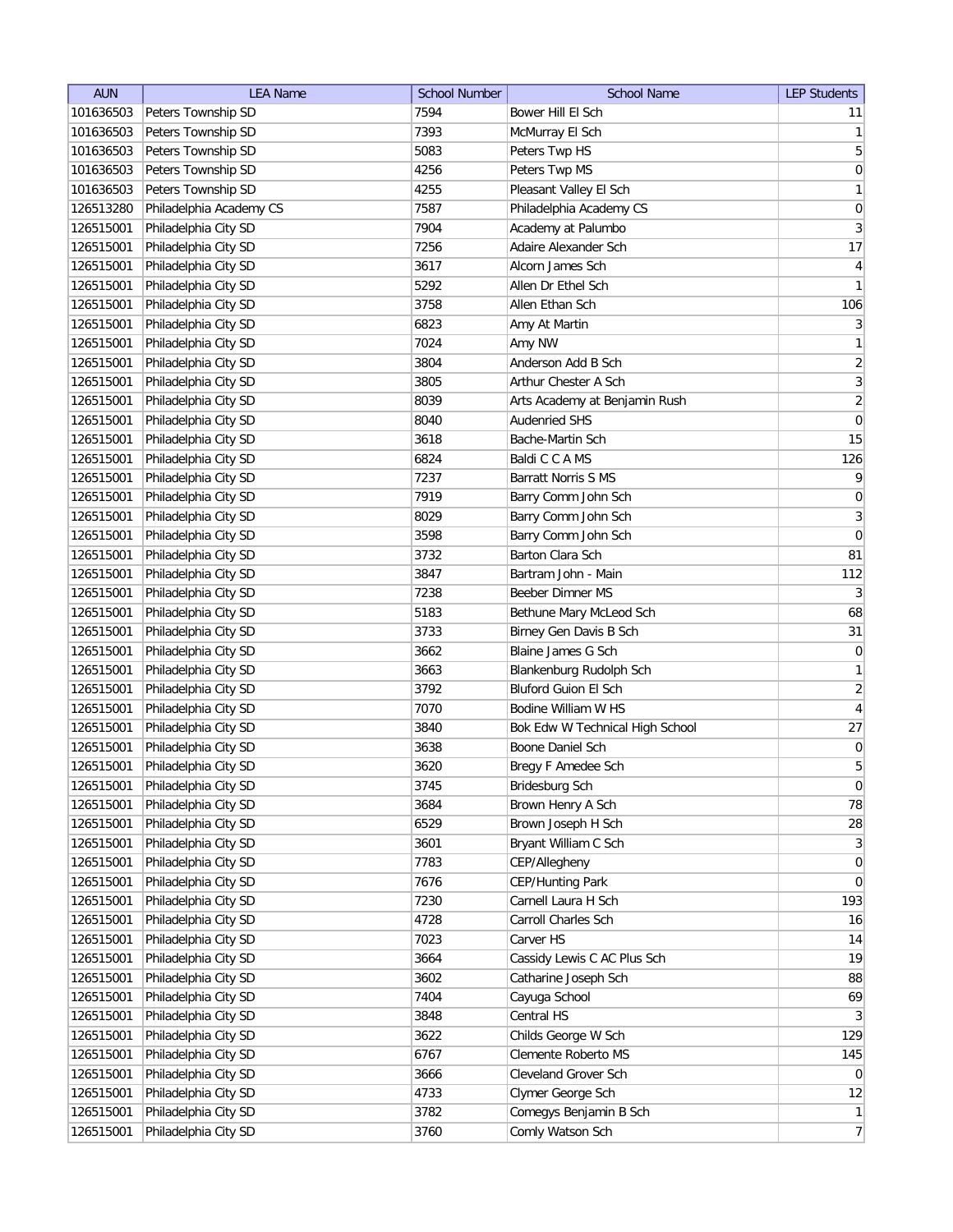| <b>AUN</b> | <b>LEA Name</b>      | <b>School Number</b> | <b>School Name</b>                  | <b>LEP Students</b> |
|------------|----------------------|----------------------|-------------------------------------|---------------------|
| 126515001  | Philadelphia City SD | 7781                 | <b>Communications Technology HS</b> | $6 \mid$            |
| 126515001  | Philadelphia City SD | 7905                 | Constitution HS                     | $6 \mid$            |
| 126515001  | Philadelphia City SD | 6525                 | <b>Conwell Russell MS</b>           | 13                  |
| 126515001  | Philadelphia City SD | 5122                 | Cook-Wissahickon Sch                | 0                   |
| 126515001  | Philadelphia City SD | 7239                 | Cooke Jay MS                        | 27                  |
| 126515001  | Philadelphia City SD | 5123                 | Cramp William Sch                   | 151                 |
| 126515001  | Philadelphia City SD | 6996                 | Creative and Performing Arts        | $\vert 3 \vert$     |
| 126515001  | Philadelphia City SD | 3736                 | Creighton Thomas Sch                | 173                 |
| 126515001  | Philadelphia City SD | 3762                 | Crossan Kennedy C Sch               | 17                  |
| 126515001  | Philadelphia City SD | 6763                 | Daroff Samuel Sch                   | $\mathbf{1}$        |
| 126515001  | Philadelphia City SD | 3706                 | Day Anna B Sch                      | $\overline{4}$      |
| 126515001  | Philadelphia City SD | 7175                 | DeBurgos Bilingual Magnet MS        | 194                 |
| 126515001  | Philadelphia City SD | 4727                 | Decatur Stephen Sch                 | 35                  |
| 126515001  | Philadelphia City SD | 3786                 | Dick William Sch                    | 1                   |
| 126515001  | Philadelphia City SD | 3763                 | Disston Hamilton Sch                | 37                  |
| 126515001  | Philadelphia City SD | 3841                 | Dobbins AVT HS                      | $\pmb{0}$           |
| 126515001  | Philadelphia City SD | 3726                 | Dobson James Sch                    | $\overline{2}$      |
| 126515001  | Philadelphia City SD | 3787                 | Douglas Stephen A Sch               | 16                  |
| 126515001  | Philadelphia City SD | 3624                 | Douglass Frederick Sch              | 1                   |
| 126515001  | Philadelphia City SD | 3604                 | Drew Charles R Sch                  | $38\,$              |
| 126515001  | Philadelphia City SD | 5040                 | Duckrey Tanner Sch                  | $\vert 0 \vert$     |
| 126515001  | Philadelphia City SD | 3687                 | Dunbar Paul L Sch                   | 1                   |
| 126515001  | Philadelphia City SD | 3849                 | Edison HS/Fareira Skills            | 380                 |
| 126515001  | Philadelphia City SD | 3708                 | Edmonds Franklin S Sch              | 1                   |
| 126515001  | Philadelphia City SD | 3737                 | Edmunds Henry R Sch                 | 119                 |
| 126515001  | Philadelphia City SD | 3688                 | Elkin Lewis Sch                     | 233                 |
| 126515001  | Philadelphia City SD | 3738                 | Ellwood Sch                         | 6                   |
| 126515001  | Philadelphia City SD | 3709                 | Emlen Eleanor C Sch                 | $\overline{0}$      |
| 126515001  | Philadelphia City SD | 5039                 | Fairhill Sch                        | 67                  |
| 126515001  | Philadelphia City SD | 7235                 | Farrell Louis H Sch                 | 149                 |
| 126515001  | Philadelphia City SD | 7226                 | Fell D Newlin Sch                   | 94                  |
| 126515001  | Philadelphia City SD | 3816                 | Fels Samuel HS                      | 175                 |
| 126515001  | Philadelphia City SD | 3751                 | Feltonville Intermediate School     | 152                 |
| 126515001  | Philadelphia City SD | 7368                 | Feltonville Sch of Arts & Sciences  | 99                  |
| 126515001  | Philadelphia City SD | 3690                 | Ferguson Joseph C Sch               | 50                  |
| 126515001  | Philadelphia City SD | 3739                 | Finletter Thomas K Sch              | 35                  |
| 126515001  | Philadelphia City SD | 6913                 | <b>Fitler Academics Plus</b>        | 0                   |
| 126515001  | Philadelphia City SD | 3781                 | Fitzpatrick Aloysius L Sch          | 34                  |
| 126515001  | Philadelphia City SD | 7240                 | <b>Fitzsimons Thomas HS</b>         | $\mathbf{1}$        |
| 126515001  | Philadelphia City SD | 3764                 | Forrest Edwin Sch                   | 34                  |
| 126515001  | Philadelphia City SD | 3765                 | Fox Chase Sch                       | 31                  |
| 126515001  | Philadelphia City SD | 3803                 | Frank Anne Sch                      | 159                 |
| 126515001  | Philadelphia City SD | 3850                 | Frankford HS                        | 102                 |
| 126515001  | Philadelphia City SD | 3851                 | Franklin Benjamin HS                | 31                  |
| 126515001  | Philadelphia City SD | 7231                 | Franklin Benjamin Sch               | 152                 |
| 126515001  | Philadelphia City SD | 6822                 | Franklin LC                         | 14                  |
| 126515001  | Philadelphia City SD | 3791                 | Fulton Robert Sch                   | 4                   |
| 126515001  | Philadelphia City SD | 3818                 | Furness Horace HS                   | 124                 |
| 126515001  | Philadelphia City SD | 7963                 | G & Hunting Park El Sch             | 175                 |
| 126515001  | Philadelphia City SD | 7664                 | Gamp                                | 1                   |
| 126515001  | Philadelphia City SD | 3852                 | Germantown HS                       | 1                   |
| 126515001  | Philadelphia City SD | 3625                 | Gideon Edward Sch                   | 0                   |
| 126515001  | Philadelphia City SD | 7241                 | Gillespie Eliz D MS                 | 0                   |
| 126515001  | Philadelphia City SD | 3776                 | Girard Stephen Sch                  | 125                 |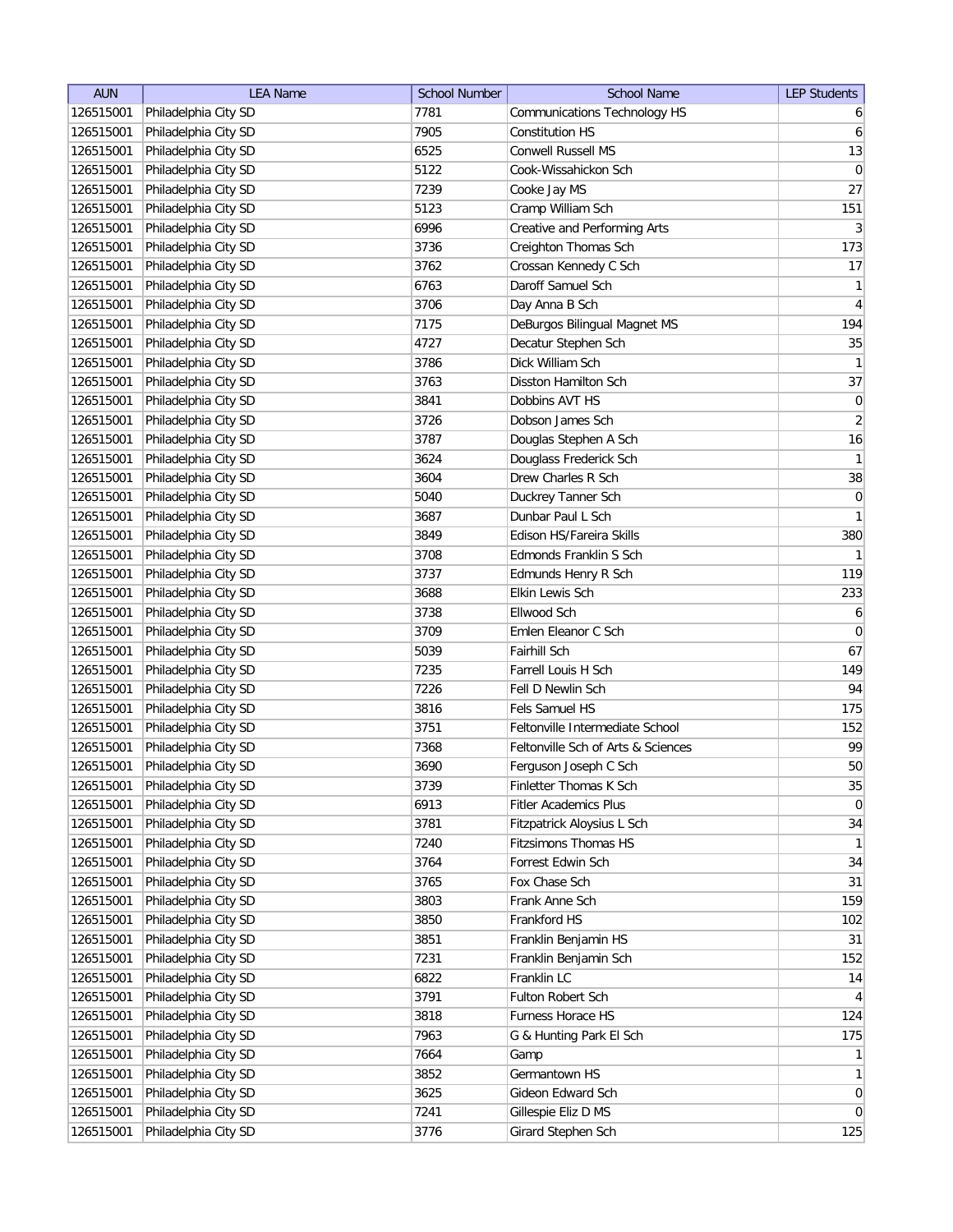| <b>AUN</b> | <b>LEA Name</b>      | <b>School Number</b> | <b>School Name</b>                       | <b>LEP Students</b> |
|------------|----------------------|----------------------|------------------------------------------|---------------------|
| 126515001  | Philadelphia City SD | 3843                 | Girls HS                                 | 12                  |
| 126515001  | Philadelphia City SD | 3668                 | Gompers Samuel Sch                       | 3                   |
| 126515001  | Philadelphia City SD | 3853                 | Gratz Simon HS                           | $\vert 4 \vert$     |
| 126515001  | Philadelphia City SD | 4726                 | Greenberg Joseph Sch                     | 37                  |
| 126515001  | Philadelphia City SD | 5186                 | Greenfield Albert M Sch                  | 8 <sup>1</sup>      |
| 126515001  | Philadelphia City SD | 5120                 | Hackett Horatio B Sch                    | 14                  |
| 126515001  | Philadelphia City SD | 5185                 | Hamilton Andrew Sch                      | $\vert 0 \vert$     |
| 126515001  | Philadelphia City SD | 5041                 | Hancock John Sch                         | $\sqrt{5}$          |
| 126515001  | Philadelphia City SD | 7242                 | Harding Warren G MS                      | 53                  |
| 126515001  | Philadelphia City SD | 6528                 | Harrington Avery D Sch                   | 0                   |
| 126515001  | Philadelphia City SD | 3793                 | Harrison William H Sch                   | $\boldsymbol{0}$    |
| 126515001  | Philadelphia City SD | 3608                 | Harrity William F Sch                    | $\overline{2}$      |
| 126515001  | Philadelphia City SD | 5125                 | Hartranft John F Sch                     | 30                  |
| 126515001  | Philadelphia City SD | 3712                 | Henry Charles W Sch                      | $\overline{0}$      |
| 126515001  | Philadelphia City SD | 5187                 | Heston Edward Sch                        | $\boldsymbol{0}$    |
| 126515001  | Philadelphia City SD | 7229                 | Hill J E/Freedman Samson                 | $\overline{0}$      |
| 126515001  | Philadelphia City SD | 3806                 | Hill Leslie P Sch                        | $\overline{0}$      |
| 126515001  | Philadelphia City SD | 3766                 | Holme Thomas Sch                         | 38                  |
| 126515001  | Philadelphia City SD | 3742                 | Hopkinson Francis Sch                    | 168                 |
| 126515001  | Philadelphia City SD | 3713                 | Houston Henry E Sch                      | $\overline{2}$      |
| 126515001  | Philadelphia City SD | 3743                 | Howe Julia Ward Sch                      | 1                   |
| 126515001  | Philadelphia City SD | 3807                 | Huey Samuel B Sch                        | $\vert 0 \vert$     |
| 126515001  | Philadelphia City SD | 3693                 | Hunter William H Sch                     | 92                  |
| 126515001  | Philadelphia City SD | 3642                 | Jackson Andrew Sch                       | 42                  |
| 126515001  | Philadelphia City SD | 7227                 | Jenks Abram Sch                          | 12                  |
| 126515001  | Philadelphia City SD | 3714                 | Jenks John S Sch                         | 0                   |
| 126515001  | Philadelphia City SD | 7243                 | Jones John Paul MS                       | 124                 |
| 126515001  | Philadelphia City SD | 3645                 | Kearny Gen Philip Sch                    | 0                   |
| 126515001  | Philadelphia City SD | 3626                 | Kelley William D Sch                     | $\pmb{0}$           |
| 126515001  | Philadelphia City SD | 5294                 | Kelly John B Sch                         | $\boldsymbol{0}$    |
| 126515001  | Philadelphia City SD | 3795                 | Kenderton Sch                            | $\overline{2}$      |
| 126515001  | Philadelphia City SD | 7852                 | Kensington Creative & Performing Arts HS | 61                  |
| 126515001  | Philadelphia City SD | 7855                 | Kensington Culinary Arts                 | 52                  |
| 126515001  | Philadelphia City SD | 7851                 | Kensington Intern Business, Finance & En | 57                  |
| 126515001  | Philadelphia City SD | 8143                 | Kensington Urban Education Academy       | 0                   |
| 126515001  | Philadelphia City SD | 7228                 | Key Francis Scott Sch                    | 162                 |
| 126515001  | Philadelphia City SD | 6675                 | King Martin Luther HS                    | 16                  |
| 126515001  | Philadelphia City SD | 3715                 | Kinsey John L Sch                        | $\overline{2}$      |
| 126515001  | Philadelphia City SD | 3647                 | Kirkbride Eliza B Sch                    | 166                 |
| 126515001  | Philadelphia City SD | 6825                 | La Brum Gen J Harry MS                   | 5 <sup>2</sup>      |
| 126515001  | Philadelphia City SD | 3670                 | Lamberton Robert E Sch                   | 22                  |
| 126515001  | Philadelphia City SD | 7810                 | Lamberton Robert HS                      | $\vert 4 \vert$     |
| 126515001  | Philadelphia City SD | 7811                 | Lankenau HS                              | 0                   |
| 126515001  | Philadelphia City SD | 3744                 | Lawton Henry W Sch                       | 35                  |
| 126515001  | Philadelphia City SD | 6530                 | Lea Henry C Sch                          | 54                  |
| 126515001  | Philadelphia City SD | 3822                 | Leeds Morris E MS                        | 0                   |
| 126515001  | Philadelphia City SD | 3671                 | Leidy Joseph Sch                         | 3 <sup>2</sup>      |
| 126515001  | Philadelphia City SD | 3716                 | Levering William Sch                     | 11                  |
| 126515001  | Philadelphia City SD | 6764                 | Lewis Ada H MS                           | 0                   |
| 126515001  | Philadelphia City SD | 3845                 | Lincoln HS                               | 88                  |
| 126515001  | Philadelphia City SD | 3717                 | Lingelbach Anna L Sch                    | $\overline{0}$      |
| 126515001  | Philadelphia City SD | 4732                 | Locke Alain Sch                          | 3                   |
| 126515001  | Philadelphia City SD | 4961                 | Loesche William H Sch                    | 190                 |
| 126515001  | Philadelphia City SD | 3718                 | Logan James Sch                          | 20                  |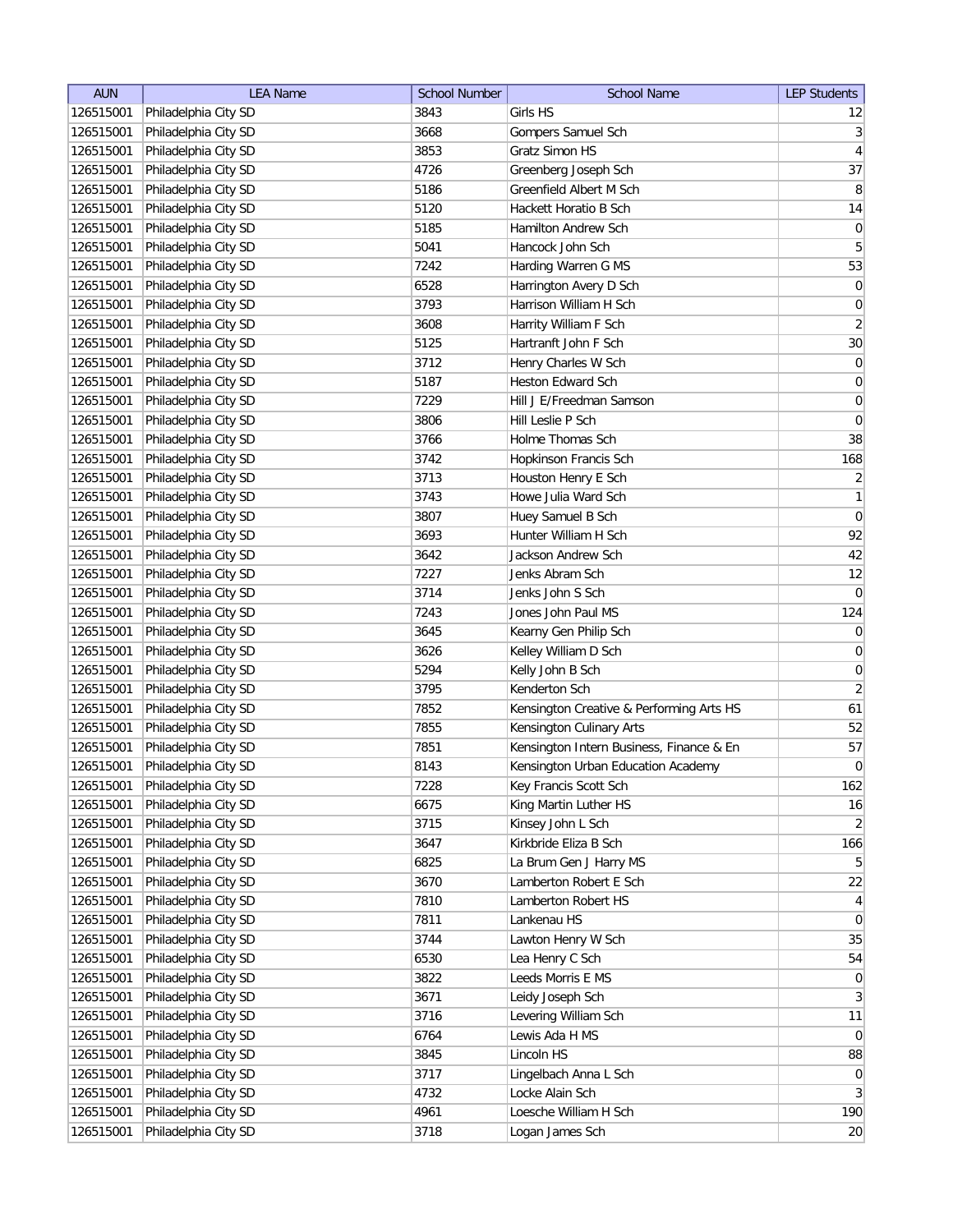| <b>AUN</b> | <b>LEA Name</b>      | <b>School Number</b> | <b>School Name</b>                  | <b>LEP Students</b> |
|------------|----------------------|----------------------|-------------------------------------|---------------------|
| 126515001  | Philadelphia City SD | 6533                 | Longstreth William C Sch            | 8                   |
| 126515001  | Philadelphia City SD | 7232                 | Lowell James R Sch                  | 273                 |
| 126515001  | Philadelphia City SD | 3694                 | Ludlow James R Sch                  | 8                   |
| 126515001  | Philadelphia City SD | 3672                 | Mann William B Sch                  | $\overline{0}$      |
| 126515001  | Philadelphia City SD | 3797                 | Marshall John Sch                   | 24                  |
| 126515001  | Philadelphia City SD | 7521                 | Marshall Thurgood                   | 46                  |
| 126515001  | Philadelphia City SD | 3842                 | Mastbaum Jules E AVTS               | 43                  |
| 126515001  | Philadelphia City SD | 3808                 | Masterman Julia R Sec Sch           | $\overline{2}$      |
| 126515001  | Philadelphia City SD | 3769                 | Mayfair Sch                         | 150                 |
| 126515001  | Philadelphia City SD | 3648                 | McCall Gen George A Sch             | 120                 |
| 126515001  | Philadelphia City SD | 3719                 | McCloskey John F Sch                | $\overline{0}$      |
| 126515001  | Philadelphia City SD | 6534                 | McClure Alexander K Sch             | 112                 |
| 126515001  | Philadelphia City SD | 3629                 | McDaniel Delaplaine Sch             | 3                   |
| 126515001  | Philadelphia City SD | 5293                 | McKinley William Sch                | 41                  |
| 126515001  | Philadelphia City SD | 3611                 | McMichael Morton Sch                | $\boldsymbol{0}$    |
| 126515001  | Philadelphia City SD | 3630                 | Meade Gen George C Sch              | $\overline{0}$      |
| 126515001  | Philadelphia City SD | 6768                 | Meehan Austin MS                    | 41                  |
| 126515001  | Philadelphia City SD | 3649                 | Meredith William M Sch              | $\vert 3 \vert$     |
| 126515001  | Philadelphia City SD | 7022                 | Middle Years Alternative            | $\overline{5}$      |
| 126515001  | Philadelphia City SD | 3720                 | Mifflin Thomas Sch                  | 0                   |
| 126515001  | Philadelphia City SD | 3809                 | Miller E S Sch                      | $\boldsymbol{0}$    |
| 126515001  | Philadelphia City SD | 3798                 | Mitchell El Sch                     | $\mathbf{3}$        |
| 126515001  | Philadelphia City SD | 3697                 | Moffet John Sch                     | 44                  |
| 126515001  | Philadelphia City SD | 3770                 | Moore J Hampton Sch                 | 313                 |
| 126515001  | Philadelphia City SD | 4868                 | Morris Robert Sch                   | $\overline{0}$      |
| 126515001  | Philadelphia City SD | 3749                 | Morrison Andrew J Sch               | 82                  |
| 126515001  | Philadelphia City SD | 6535                 | Morton Thomas G Sch                 | 105                 |
| 126515001  | Philadelphia City SD | 7815                 | <b>Motivation HS</b>                | 5 <sup>1</sup>      |
| 126515001  | Philadelphia City SD | 7522                 | Munoz-Marin Luis                    | 224                 |
| 126515001  | Philadelphia City SD | 3650                 | Nebinger George W Sch               | 25                  |
| 126515001  | Philadelphia City SD | 3855                 | Northeast HS                        | 384                 |
| 126515001  | Philadelphia City SD | 3750                 | Olney El Sch                        | 180                 |
| 126515001  | Philadelphia City SD | 7853                 | Olney HS East                       | 79                  |
| 126515001  | Philadelphia City SD | 7854                 | Olney HS West                       | 92                  |
| 126515001  | Philadelphia City SD | 6960                 | Overbrook Edu Ctr                   | 14                  |
| 126515001  | Philadelphia City SD | 7472                 | Overbrook Elementary School         | 0                   |
| 126515001  | Philadelphia City SD | 3857                 | Overbrook HS                        | $6\vert$            |
| 126515001  | Philadelphia City SD | 6548                 | Parkway Northwest                   | 0                   |
| 126515001  | Philadelphia City SD | 7808                 | Parkway West                        | 0                   |
| 126515001  | Philadelphia City SD | 7782                 | Parkway-Center City                 | $\vert 4 \vert$     |
| 126515001  | Philadelphia City SD | 3721                 | Pastorius Francis P Sch             | $\mathbf{1}$        |
| 126515001  | Philadelphia City SD | 3613                 | Patterson John M Sch                | 134                 |
| 126515001  | Philadelphia City SD | 7780                 | Paul Robeson HS for Human Services  | $\overline{0}$      |
| 126515001  | Philadelphia City SD | 3675                 | Peirce Thomas M Sch                 | $\overline{0}$      |
| 126515001  | Philadelphia City SD | 3799                 | Peirce William S MS                 | $\overline{0}$      |
| 126515001  | Philadelphia City SD | 7706                 | Penn Alexander Sch                  | 33                  |
| 126515001  | Philadelphia City SD | 7244                 | Penn Treaty MS                      | 86                  |
| 126515001  | Philadelphia City SD | 8119                 | Penn William HS                     | 0                   |
| 126515001  | Philadelphia City SD | 3858                 | Penn William HS                     | $\overline{2}$      |
| 126515001  | Philadelphia City SD | 3722                 | Pennell Joseph Sch                  | 1                   |
| 126515001  | Philadelphia City SD | 6539                 | Pennypacker Samuel Sch              | 5 <sup>2</sup>      |
| 126515001  | Philadelphia City SD | 3616                 | Penrose Sch                         | 13                  |
| 126515001  | Philadelphia City SD | 6821                 | Pepper George MS                    | 91                  |
| 126515001  | Philadelphia City SD | 7814                 | Philadelphia HS for Business & Tech | $\overline{2}$      |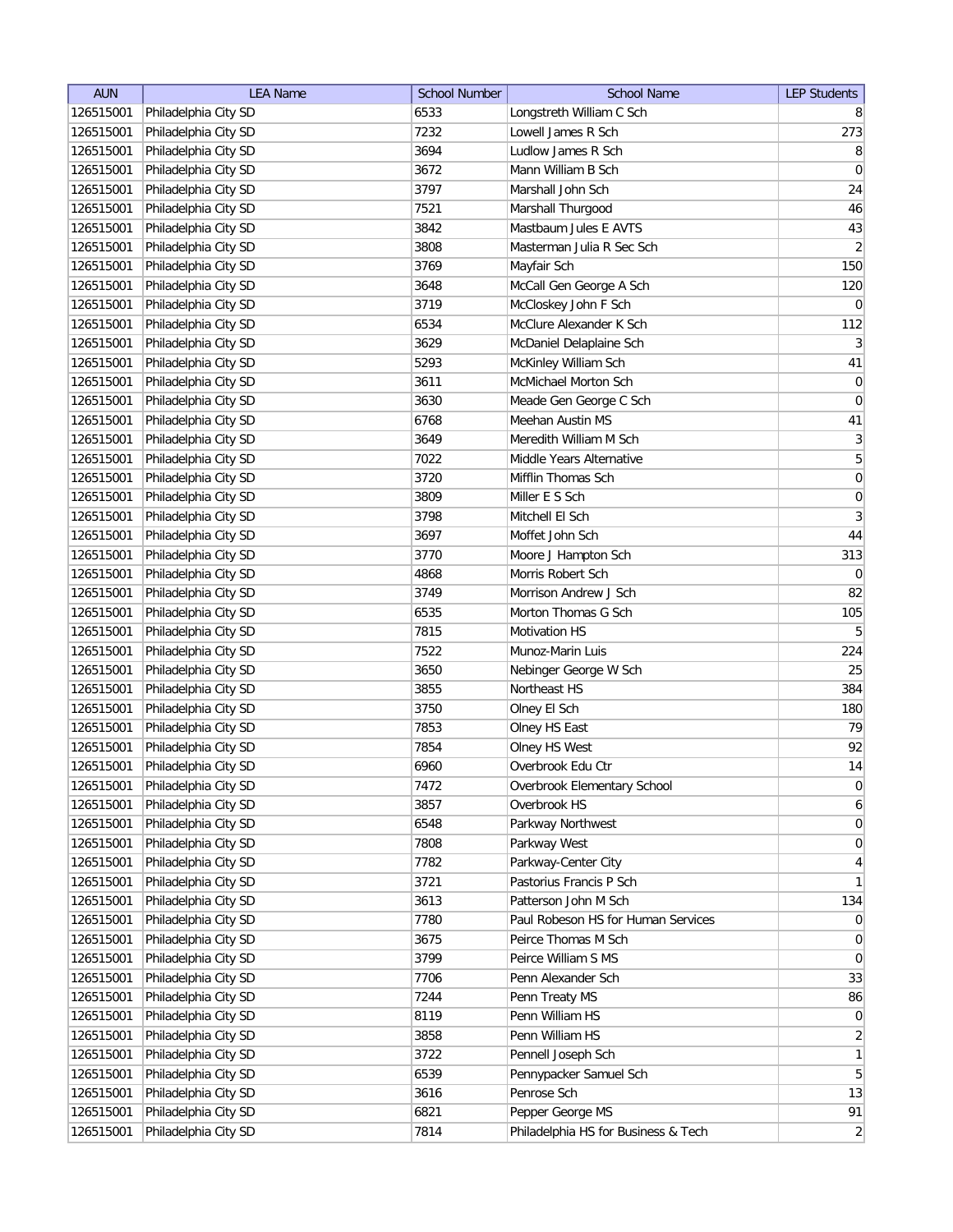| <b>AUN</b> | <b>LEA Name</b>      | <b>School Number</b> | <b>School Name</b>                     | <b>LEP Students</b>          |
|------------|----------------------|----------------------|----------------------------------------|------------------------------|
| 126515001  | Philadelphia City SD | 8120                 | Philadelphia Learning Academy - North  | $\overline{0}$               |
| 126515001  | Philadelphia City SD | 8121                 | Philadelphia Learning Academy - South  | 0                            |
| 126515001  | Philadelphia City SD | 7850                 | Philadelphia Military Acad at Elverson | $\boldsymbol{6}$             |
| 126515001  | Philadelphia City SD | 7812                 | Philadelphia Military Acad at Leeds    | $\overline{3}$               |
| 126515001  | Philadelphia City SD | 5184                 | Pickett Clarence E MS                  | $\vert 0 \vert$              |
| 126515001  | Philadelphia City SD | 3801                 | Pollock Robert B Sch                   | 106                          |
| 126515001  | Philadelphia City SD | 5121                 | Potter-Thomas Sch                      | 135                          |
| 126515001  | Philadelphia City SD | 3783                 | Powel Samuel Sch                       | $\left  \frac{3}{2} \right $ |
| 126515001  | Philadelphia City SD | 6540                 | Pratt Anna B Sch                       | $\boldsymbol{0}$             |
| 126515001  | Philadelphia City SD | 6765                 | Prince Hall                            | 0                            |
| 126515001  | Philadelphia City SD | 7813                 | Randolph, A. Philip AVT HS             | 0                            |
| 126515001  | Philadelphia City SD | 3632                 | Reynolds Gen John F Sch                | $\overline{2}$               |
| 126515001  | Philadelphia City SD | 3771                 | Rhawnhurst Sch                         | 101                          |
| 126515001  | Philadelphia City SD | 3614                 | Rhoads James Sch                       | $\overline{0}$               |
| 126515001  | Philadelphia City SD | 6522                 | Rhodes E Washington MS                 | $\overline{0}$               |
| 126515001  | Philadelphia City SD | 3701                 | <b>Richmond Sch</b>                    | 42                           |
| 126515001  | Philadelphia City SD | 3824                 | Roosevelt Theodore MS                  | 3                            |
| 126515001  | Philadelphia City SD | 3724                 | Rowen William Sch                      | $\overline{0}$               |
| 126515001  | Philadelphia City SD | 3844                 | Roxborough HS                          | 26                           |
| 126515001  | Philadelphia City SD | 5042                 | Rush Benjamin MS                       | 0                            |
| 126515001  | Philadelphia City SD | 3861                 | Saul W B Agricultural School           | $\overline{2}$               |
| 126515001  | Philadelphia City SD | 7245                 | Sayre William L MS                     | 0                            |
| 126515001  | Philadelphia City SD | 7903                 | School of the Future                   | $\overline{4}$               |
| 126515001  | Philadelphia City SD | 7906                 | Science Leadership Academy             | $\boldsymbol{6}$             |
| 126515001  | Philadelphia City SD | 3653                 | Sharswood George Sch                   | $20\,$                       |
| 126515001  | Philadelphia City SD | 7246                 | Shaw Anna H MS                         | 8                            |
| 126515001  | Philadelphia City SD | 3725                 | Shawmont Sch                           | 0                            |
| 126515001  | Philadelphia City SD | 3702                 | Sheppard Isaac Sch                     | 130                          |
| 126515001  | Philadelphia City SD | 3800                 | Sheridan Sch                           | 127                          |
| 126515001  | Philadelphia City SD | 7809                 | Sheridan West                          | 22                           |
| 126515001  | Philadelphia City SD | 3752                 | Smedley Franklin Sch                   | 21                           |
| 126515001  | Philadelphia City SD | 3634                 | Smith Walter G Sch                     | $\vert$ 2                    |
| 126515001  | Philadelphia City SD | 3773                 | Solis-Cohen Solomon Sch                | 204                          |
| 126515001  | Philadelphia City SD | 3859                 | South Philadelphia HS                  | 175                          |
| 126515001  | Philadelphia City SD | 3654                 | Southwark Sch                          | 127                          |
| 126515001  | Philadelphia City SD | 3655                 | Spring Garden Sch                      | $\overline{2}$               |
| 126515001  | Philadelphia City SD | 7234                 | Spruance Gilbert Sch                   | 167                          |
| 126515001  | Philadelphia City SD | 3635                 | Stanton Edwin M Sch                    | $\mathbf{1}$                 |
| 126515001  | Philadelphia City SD | 6541                 | Stanton M Hall Sch                     | $\overline{0}$               |
| 126515001  | Philadelphia City SD | 4963                 | Stearne Allen M Sch                    | 29                           |
| 126515001  | Philadelphia City SD | 3727                 | Steel Edward Sch                       | $\overline{2}$               |
| 126515001  | Philadelphia City SD | 7248                 | Stetson John B MS                      | 181                          |
| 126515001  | Philadelphia City SD | 7255                 | <b>Strawberry Mansion HS</b>           | $\overline{0}$               |
| 126515001  | Philadelphia City SD | 3753                 | Sullivan James J Sch                   | 32                           |
| 126515001  | Philadelphia City SD | 7249                 | Sulzberger Mayer MS                    | 0                            |
| 126515001  | Philadelphia City SD | 8030                 | Sulzberger Mayer MS                    | $\overline{0}$               |
| 126515001  | Philadelphia City SD | 7072                 | Swenson Arts & Technology HS           | 31                           |
| 126515001  | Philadelphia City SD | 3657                 | Taggart John H Sch                     | 103                          |
| 126515001  | Philadelphia City SD | 3755                 | Taylor Bayard Sch                      | 154                          |
| 126515001  | Philadelphia City SD | 3832                 | Tilden William T MS                    | 29                           |
| 126515001  | Philadelphia City SD | 6521                 | Turner John P MS                       | 1                            |
| 126515001  | Philadelphia City SD | 6523                 | University City HS                     | 12                           |
| 126515001  | Philadelphia City SD | 3658                 | Vare Abigail Sch                       | 63                           |
| 126515001  | Philadelphia City SD | 7251                 | Vare Edwin H MS                        | 37                           |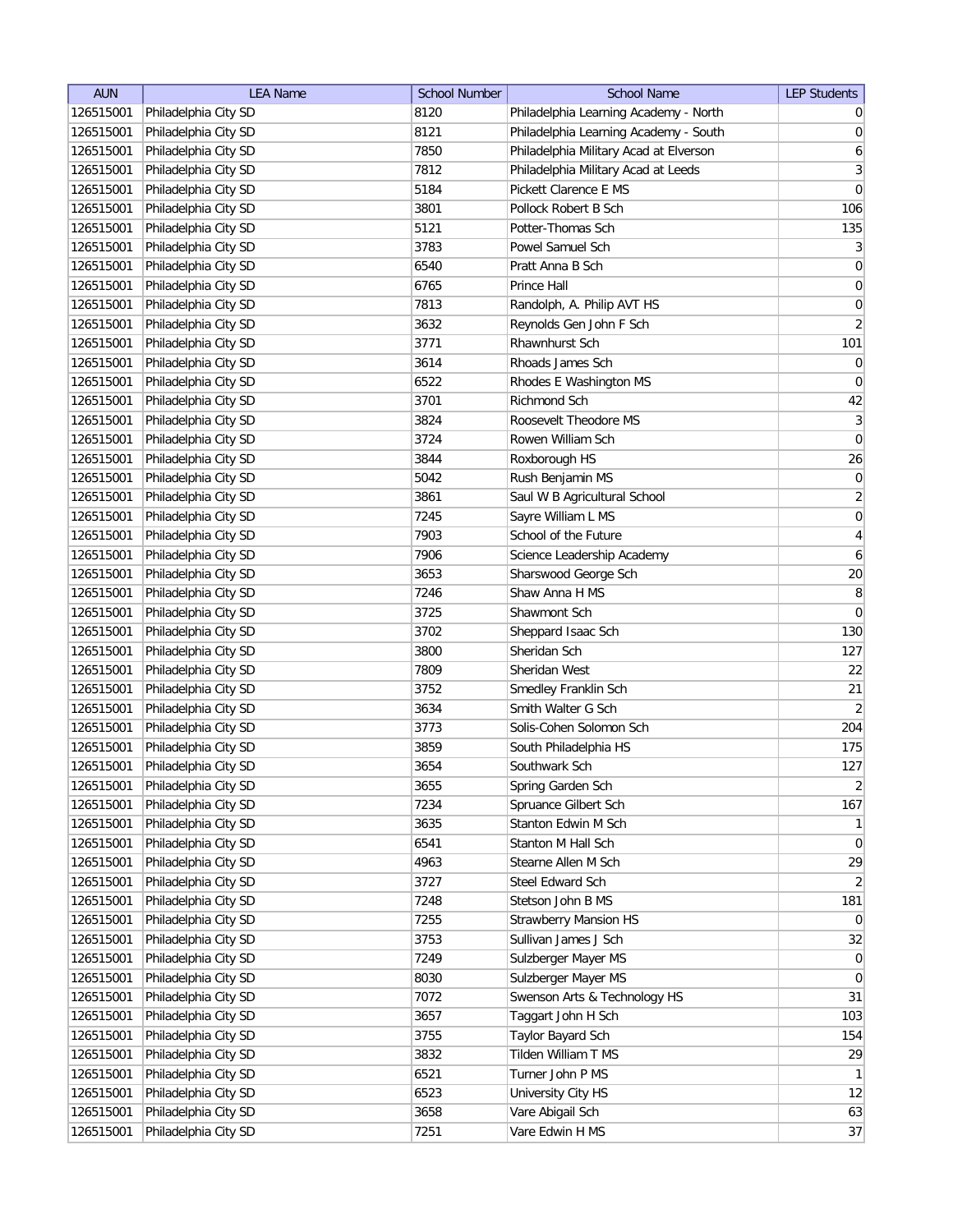| <b>AUN</b> | <b>LEA Name</b>                    | <b>School Number</b> | <b>School Name</b>                 | <b>LEP Students</b> |
|------------|------------------------------------|----------------------|------------------------------------|---------------------|
| 126515001  | Philadelphia City SD               | 7252                 | Vaux Roberts HS                    | $\overline{0}$      |
| 126515001  | Philadelphia City SD               | 3835                 | Wagner Gen Louis MS                | $6 \mid$            |
| 126515001  | Philadelphia City SD               | 7225                 | Waring Laura W Sch                 | 18                  |
| 126515001  | Philadelphia City SD               | 6527                 | Washington George HS               | 205                 |
| 126515001  | Philadelphia City SD               | 3659                 | Washington George Sch              | 67                  |
| 126515001  | Philadelphia City SD               | 7663                 | Washington Grover Jr Sch           | 97                  |
| 126515001  | Philadelphia City SD               | 3615                 | Washington Martha Sch              | $\overline{5}$      |
| 126515001  | Philadelphia City SD               | 5124                 | Webster Sch                        | 61                  |
| 126515001  | Philadelphia City SD               | 3703                 | Welsh John Sch                     | 58                  |
| 126515001  | Philadelphia City SD               | 3860                 | West Philadelphia HS               | 17                  |
| 126515001  | Philadelphia City SD               | 3681                 | Whittier John G Sch                | $\pmb{0}$           |
| 126515001  | Philadelphia City SD               | 3728                 | Widener Memorial Sch               | $\overline{2}$      |
| 126515001  | Philadelphia City SD               | 6544                 | Willard Frances E Sch              | 102                 |
| 126515001  | Philadelphia City SD               | 3775                 | Wilson Alexander Sch               | 12                  |
| 126515001  | Philadelphia City SD               | 7253                 | Wilson Woodrow MS                  | 124                 |
| 126515001  | Philadelphia City SD               | 3731                 | Wister John Sch                    | $\pmb{0}$           |
| 126515001  | Philadelphia City SD               | 5188                 | Wright Richard R Sch               | 3                   |
| 126515001  | Philadelphia City SD               | 7233                 | Ziegler William H Sch              | 73                  |
| 126510009  | Philadelphia Electrical & Tech CHS | 7737                 | Philadelphia Electrical & Tech CHS | $\mathbf{2}$        |
| 126512850  | Philadelphia Harambee Inst CS      | 7511                 | Philadelphia Harambee Inst CS      | 0                   |
| 126510016  | Philadelphia Montessori CS         | 7828                 | Philadelphia Montessori CS         | 0                   |
| 126513400  | Philadelphia Performing Arts CS    | 7647                 | Philadelphia Performing Arts CS    | $\boldsymbol{0}$    |
| 110177003  | Philipsburg-Osceola Area SD        | 5140                 | North Lincoln Hill El Sch          | $\boldsymbol{0}$    |
| 110177003  | Philipsburg-Osceola Area SD        | 6239                 | Osceola Mills El Sch               | 1                   |
| 110177003  | Philipsburg-Osceola Area SD        | 1555                 | Philipsburg El Sch                 | 1                   |
| 110177003  | Philipsburg-Osceola Area SD        | 1560                 | Philipsburg-Osceola Area HS        | $\overline{2}$      |
| 110177003  | Philipsburg-Osceola Area SD        | 1559                 | Philipsburg-Osceola JHS            | $\overline{0}$      |
| 124157203  | Phoenixville Area SD               | 1430                 | Barkley El Sch                     | 28                  |
| 124157203  | Phoenixville Area SD               | 1396                 | East Pikeland El Sch               | $\vert 3 \vert$     |
| 124157203  | Phoenixville Area SD               | 1426                 | Phoenixville Area HS               | 20                  |
| 124157203  | Phoenixville Area SD               | 7213                 | Phoenixville Area Kdg Ctr          | $\overline{0}$      |
| 124157203  | Phoenixville Area SD               | 1425                 | Phoenixville Area MS               | $\vert 9 \vert$     |
| 124157203  | Phoenixville Area SD               | 4841                 | Schuylkill El Sch                  | 14                  |
| 129546003  | Pine Grove Area SD                 | 3910                 | Pine Grove Area HS                 | $\overline{2}$      |
| 129546003  | Pine Grove Area SD                 | 5262                 | Pine Grove Area MS                 | $\overline{0}$      |
| 129546003  | Pine Grove Area SD                 | 3909                 | Pine Grove El Sch                  | $\mathbf{1}$        |
| 103021003  | Pine-Richland SD                   | 7999                 | Eden Hall Upper El Sch             | $\vert 4 \vert$     |
| 103021003  | Pine-Richland SD                   | 0312                 | Hance El Sch                       | $\overline{0}$      |
| 103021003  | Pine-Richland SD                   | 7998                 | Hance El Sch                       | $\vert 4 \vert$     |
| 103021003  | Pine-Richland SD                   | 0315                 | Pine-Richland HS                   | $3\vert$            |
| 103021003  | Pine-Richland SD                   | 0314                 | Pine-Richland MS                   | 0                   |
| 103021003  | Pine-Richland SD                   | 7997                 | Richland El Sch                    | $\overline{2}$      |
| 103021003  | Pine-Richland SD                   | 7416                 | Richland El Sch                    | $\overline{0}$      |
| 103021003  | Pine-Richland SD                   | 7996                 | Wexford El Sch                     | $\overline{4}$      |
| 103021003  | Pine-Richland SD                   | 0313                 | Wexford El Sch                     | 0                   |
| 102027451  | Pittsburgh SD                      | 6015                 | <b>Arsenal MS</b>                  | $\overline{0}$      |
| 102027451  | Pittsburgh SD                      | 6020                 | Brookline El Sch                   | $\overline{0}$      |
| 102027451  | Pittsburgh SD                      | 7617                 | Clayton El Sch                     | $\overline{0}$      |
| 102027451  | Pittsburgh SD                      | 7618                 | Columbus MS                        | $\overline{0}$      |
| 102027451  | Pittsburgh SD                      | 6077                 | East Hills El Sch                  | $\overline{0}$      |
| 102027451  | Pittsburgh SD                      | 7816                 | Faison Helen S Arts Acad           | $\overline{0}$      |
| 102027451  | Pittsburgh SD                      | 6030                 | Frick Intl Studies Academy         | $\overline{0}$      |
| 102027451  | Pittsburgh SD                      | 6813                 | Greenway MS                        | $\overline{0}$      |
| 102027451  | Pittsburgh SD                      | 6742                 | King M L El Sch                    | $\overline{0}$      |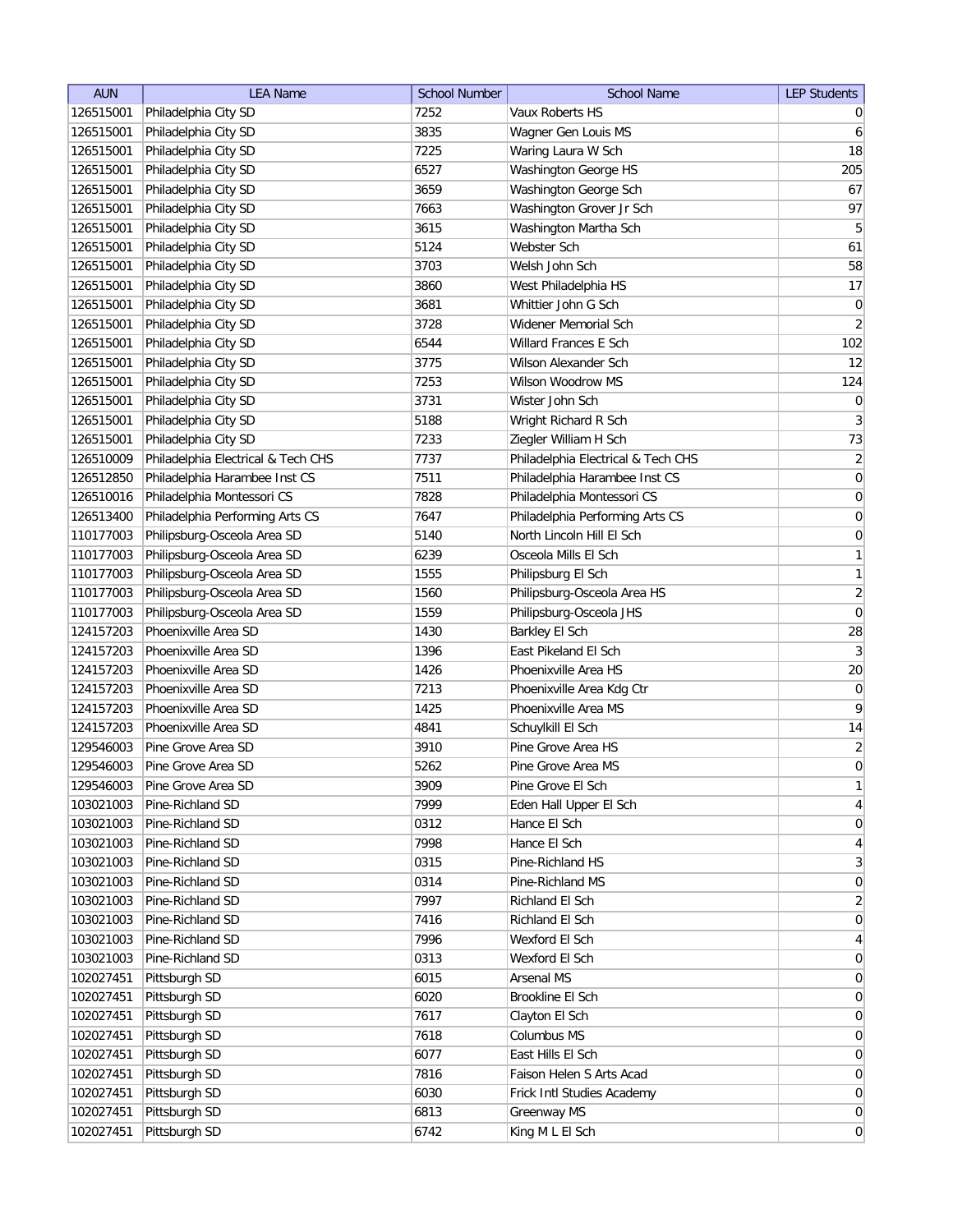| <b>AUN</b> | <b>LEA Name</b> | <b>School Number</b> | <b>School Name</b>                       | <b>LEP Students</b> |
|------------|-----------------|----------------------|------------------------------------------|---------------------|
| 102027451  | Pittsburgh SD   | 7631                 | Knoxville El Sch                         | $\overline{0}$      |
| 102027451  | Pittsburgh SD   | 6039                 | Knoxville MS                             | 0                   |
| 102027451  | Pittsburgh SD   | 6040                 | Lemington El Sch                         | 0                   |
| 102027451  | Pittsburgh SD   | 7361                 | McCleary El Sch                          | 0                   |
| 102027451  | Pittsburgh SD   | 6048                 | Mifflin El Sch                           | 0                   |
| 102027451  | Pittsburgh SD   | 7872                 | Miller African-Centered Academy          | 0                   |
| 102027451  | Pittsburgh SD   | 6917                 | Milliones MS                             | 0                   |
| 102027451  | Pittsburgh SD   | 7454                 | Morningside El Sch                       | 0                   |
| 102027451  | Pittsburgh SD   | 7443                 | <b>Options Center</b>                    | $\overline{0}$      |
| 102027451  | Pittsburgh SD   | 0409                 | Pittsburgh Allderdice HS                 | 55                  |
| 102027451  | Pittsburgh SD   | 7616                 | Pittsburgh Allegheny 6-8                 | 0                   |
| 102027451  | Pittsburgh SD   | 7615                 | Pittsburgh Allegheny K-5                 | 0                   |
| 102027451  | Pittsburgh SD   | 7878                 | Pittsburgh Arlington K-8                 | 0                   |
| 102027451  | Pittsburgh SD   | 7886                 | Pittsburgh Arsenal 6-8                   | 36                  |
| 102027451  | Pittsburgh SD   | 7889                 | Pittsburgh Arsenal K-5                   | 46                  |
| 102027451  | Pittsburgh SD   | 7501                 | Pittsburgh Banksville K-5                | $\mathbf{1}$        |
| 102027451  | Pittsburgh SD   | 6019                 | Pittsburgh Beechwood K-5                 | 60                  |
| 102027451  | Pittsburgh SD   | 6915                 | Pittsburgh Brashear HS                   | 41                  |
| 102027451  | Pittsburgh SD   | 7868                 | Pittsburgh Brookline K-8                 | $\vert 4 \vert$     |
| 102027451  | Pittsburgh SD   | 8106                 | Pittsburgh CAPA 6-12                     | 0                   |
| 102027451  | Pittsburgh SD   | 0326                 | Pittsburgh Carmalt K-8                   | $\boldsymbol{0}$    |
| 102027451  | Pittsburgh SD   | 0412                 | Pittsburgh Carrick HS                    | $\overline{0}$      |
| 102027451  | Pittsburgh SD   | 7913                 | Pittsburgh Chartiers Early Childhood Ctr | $\overline{0}$      |
| 102027451  | Pittsburgh SD   | 7692                 | Pittsburgh Classical 6-8                 | $\overline{0}$      |
| 102027451  | Pittsburgh SD   | 6022                 | Pittsburgh Colfax K-8                    | 41                  |
| 102027451  | Pittsburgh SD   | 0330                 | Pittsburgh Concord K-5                   | $\overline{0}$      |
| 102027451  | Pittsburgh SD   | 6811                 | Pittsburgh Conroy                        | $\overline{0}$      |
| 102027451  | Pittsburgh SD   | 6024                 | Pittsburgh Dilworth K-5                  | $\overline{3}$      |
| 102027451  | Pittsburgh SD   | 7869                 | Pittsburgh Faison K-8                    | 0                   |
| 102027451  | Pittsburgh SD   | 7879                 | Pittsburgh Fort Pitt K-5                 | 0                   |
| 102027451  | Pittsburgh SD   | 6026                 | Pittsburgh Fulton K-5                    | 0                   |
| 102027451  | Pittsburgh SD   | 0400                 | Pittsburgh Grandview K-5                 | 0                   |
| 102027451  | Pittsburgh SD   | 6028                 | Pittsburgh Greenfield K-8                | 23                  |
| 102027451  | Pittsburgh SD   | 7103                 | Pittsburgh HS Creat & Per Arts           | 1                   |
| 102027451  | Pittsburgh SD   | 7914                 | Pittsburgh Homewood Early Childhood Ctr  | $\overline{0}$      |
| 102027451  | Pittsburgh SD   | 7880                 | Pittsburgh King K-8                      | $\overline{0}$      |
| 102027451  | Pittsburgh SD   | 0415                 | Pittsburgh Langley HS                    | 0                   |
| 102027451  | Pittsburgh SD   | 6042                 | Pittsburgh Liberty K-5                   | 20                  |
| 102027451  | Pittsburgh SD   | 7870                 | Pittsburgh Lincoln K-8                   | 0                   |
| 102027451  | Pittsburgh SD   | 6044                 | Pittsburgh Linden K-5                    | $\overline{0}$      |
| 102027451  | Pittsburgh SD   | 7871                 | Pittsburgh Manchester K-8                | 0                   |
| 102027451  | Pittsburgh SD   | 7915                 | Pittsburgh McCleary Early Childhood Ctr  | 0                   |
| 102027451  | Pittsburgh SD   | 6047                 | Pittsburgh McNaugher                     | 0                   |
| 102027451  | Pittsburgh SD   | 7881                 |                                          |                     |
|            |                 |                      | Pittsburgh Mifflin K-8                   | 0                   |
| 102027451  | Pittsburgh SD   | 8108                 | Pittsburgh Miller K-5                    | 0                   |
| 102027451  | Pittsburgh SD   | 8110                 | Pittsburgh Milliones 6-12                | $\overline{0}$      |
| 102027451  | Pittsburgh SD   | 0363                 | Pittsburgh Minadeo K-5                   | 33                  |
| 102027451  | Pittsburgh SD   | 0351                 | Pittsburgh Montessori K-8                | 0                   |
| 102027451  | Pittsburgh SD   | 0365                 | Pittsburgh Morrow K-5                    | 0                   |
| 102027451  | Pittsburgh SD   | 7882                 | Pittsburgh Murray K-8                    | $\overline{0}$      |
| 102027451  | Pittsburgh SD   | 7883                 | Pittsburgh Northview K-8                 | $\overline{0}$      |
| 102027451  | Pittsburgh SD   | 8105                 | Pittsburgh Obama 6-12                    | 0                   |
| 102027451  | Pittsburgh SD   | 0422                 | Pittsburgh Oliver HS                     | $\overline{0}$      |
| 102027451  | Pittsburgh SD   | 0424                 | Pittsburgh Peabody HS                    | 0                   |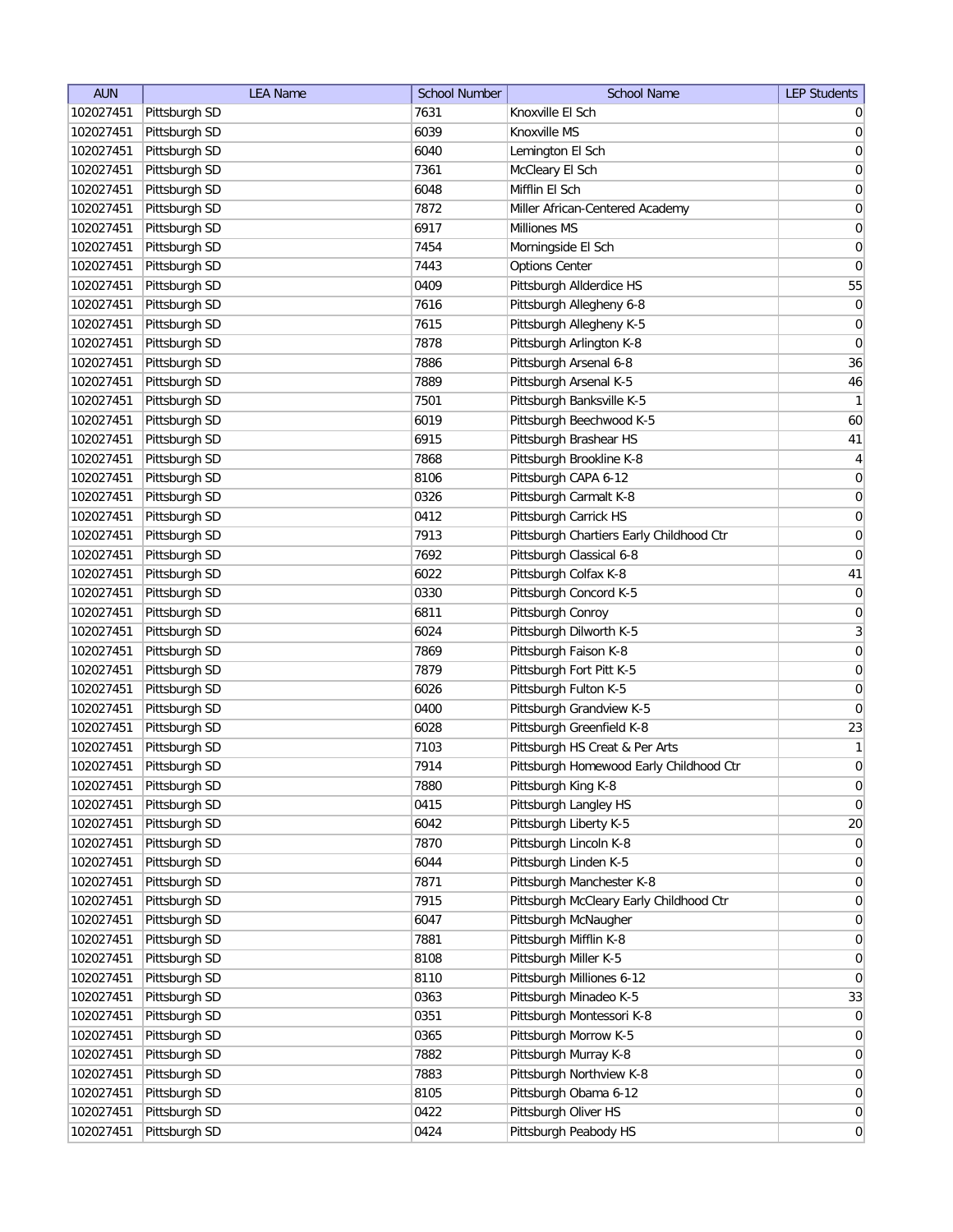| <b>AUN</b> | <b>LEA Name</b>    | <b>School Number</b> | <b>School Name</b>                       | <b>LEP Students</b> |
|------------|--------------------|----------------------|------------------------------------------|---------------------|
| 102027451  | Pittsburgh SD      | 0416                 | Pittsburgh Perry HS                      | 0                   |
| 102027451  | Pittsburgh SD      | 0395                 | Pittsburgh Phillips K-5                  | 1                   |
| 102027451  | Pittsburgh SD      | 6664                 | Pittsburgh Pioneer                       | 0                   |
| 102027451  | Pittsburgh SD      | 7742                 | Pittsburgh Roosevelt K -5                | $\overline{0}$      |
| 102027451  | Pittsburgh SD      | 7873                 | Pittsburgh Schaeffer K-8                 | 0                   |
| 102027451  | Pittsburgh SD      | 0425                 | Pittsburgh Schenley HS                   | 0                   |
| 102027451  | Pittsburgh SD      | 0379                 | Pittsburgh Schiller 6-8                  | 0                   |
| 102027451  | Pittsburgh SD      | 8107                 | Pittsburgh Science and Technology Academ | 0                   |
| 102027451  | Pittsburgh SD      | 7693                 | Pittsburgh South Brook 6-8               | $\overline{0}$      |
| 102027451  | Pittsburgh SD      | 7888                 | Pittsburgh South Hills 6-8               | 17                  |
| 102027451  | Pittsburgh SD      | 7916                 | Pittsburgh Spring Garden Early Childhood | $\overline{0}$      |
| 102027451  | Pittsburgh SD      | 7362                 | Pittsburgh Spring Hill K-5               | 0                   |
| 102027451  | Pittsburgh SD      | 7039                 | Pittsburgh Sterrett 6-8                  | $\mathbf{1}$        |
| 102027451  | Pittsburgh SD      | 7874                 | Pittsburgh Stevens K-8                   | $\overline{0}$      |
| 102027451  | Pittsburgh SD      | 6873                 | Pittsburgh Student Achievement Ctr       | 0                   |
| 102027451  | Pittsburgh SD      | 7884                 | Pittsburgh Sunnyside K-8                 | 0                   |
| 102027451  | Pittsburgh SD      | 8109                 | Pittsburgh Vann K-5                      | 0                   |
| 102027451  | Pittsburgh SD      | 7876                 | Pittsburgh Weil K-8                      | 0                   |
| 102027451  | Pittsburgh SD      | 7694                 | Pittsburgh West Liberty K-5              | $\overline{0}$      |
| 102027451  | Pittsburgh SD      | 0420                 | Pittsburgh Westinghouse HS               | 0                   |
| 102027451  | Pittsburgh SD      | 7877                 | Pittsburgh Westwood K-8                  | $\boldsymbol{0}$    |
| 102027451  | Pittsburgh SD      | 7885                 | Pittsburgh Whittier K-5                  | $\overline{0}$      |
| 102027451  | Pittsburgh SD      | 7502                 | Pittsburgh Woolslair K-5                 | 20                  |
| 102027451  | Pittsburgh SD      | 7633                 | Prospect El Sch                          | $\boldsymbol{0}$    |
| 102027451  | Pittsburgh SD      | 7619                 | Prospect MS                              | $\overline{0}$      |
| 102027451  | Pittsburgh SD      | 6872                 | Reizenstein MS                           | 0                   |
| 102027451  | Pittsburgh SD      | 6080                 | Rogers Ctr Creat & Per Arts              | $\overline{0}$      |
| 102027451  | Pittsburgh SD      | 7503                 | Rooney Arthur J MS                       | $\overline{0}$      |
| 102027451  | Pittsburgh SD      | 7887                 | Rooney Arthur J MS                       | 0                   |
| 102027451  | Pittsburgh SD      | 7861                 | South Construction Technology Center     | 0                   |
| 102027451  | Pittsburgh SD      | 7455                 | South Hills MS                           | 0                   |
| 102027451  | Pittsburgh SD      | 6072                 | Stevens El Sch                           | 0                   |
| 102027451  | Pittsburgh SD      | 6068                 | Sunnyside El Sch                         | 0                   |
| 102027451  | Pittsburgh SD      | 8026                 | <b>University Prep</b>                   | 0                   |
| 102027451  | Pittsburgh SD      | 6064                 | Vann El Sch                              | 0                   |
| 102027451  | Pittsburgh SD      | 7875                 | Vann Robert Lee El Sch                   | $\overline{0}$      |
| 102027451  | Pittsburgh SD      | 7040                 | Washington Polytechnic Academy           | $\overline{0}$      |
| 118406602  | Pittston Area SD   | 2943                 | Ben Franklin Kdg Ctr                     | $\overline{0}$      |
| 118406602  | Pittston Area SD   | 6385                 | Pittston Area MS                         | $\mathbf{1}$        |
| 118406602  | Pittston Area SD   | 7730                 | Pittston Area Pri Ctr                    | $\mathbf{1}$        |
| 118406602  | Pittston Area SD   | 5058                 | Pittston Area SHS                        | 0                   |
| 118406602  | Pittston Area SD   | 6622                 | Pittston City Intrmd Ctr                 | 3                   |
| 182514568  | Planet Abacus CS   | 7979                 | Planet Abacus CS                         | $\overline{0}$      |
| 120455203  | Pleasant Valley SD | 3208                 | Chestnuthill El Sch                      | 6                   |
| 120455203  | Pleasant Valley SD | 3207                 | Eldred El Sch                            | $\vert$             |
| 120455203  | Pleasant Valley SD | 7434                 | Pleasant Valley El Sch                   | 28                  |
| 120455203  | Pleasant Valley SD | 3210                 | Pleasant Valley HS                       | 3                   |
| 120455203  | Pleasant Valley SD | 7660                 | Pleasant Valley Intrmd Sch               | 21                  |
| 120455203  | Pleasant Valley SD | 7183                 | Pleasant Valley MS                       | 10                  |
| 120455203  | Pleasant Valley SD | 3209                 | Polk El Sch                              | 3                   |
| 103027503  | Plum Borough SD    | 0427                 | Center El Sch                            | $\mathbf{1}$        |
| 103027503  | Plum Borough SD    | 0432                 | Holiday Park El Sch                      | $\overline{0}$      |
| 103027503  | Plum Borough SD    | 5105                 | Oblock JHS                               | $\overline{2}$      |
| 103027503  | Plum Borough SD    | 7193                 | Pivik El Sch                             | 0                   |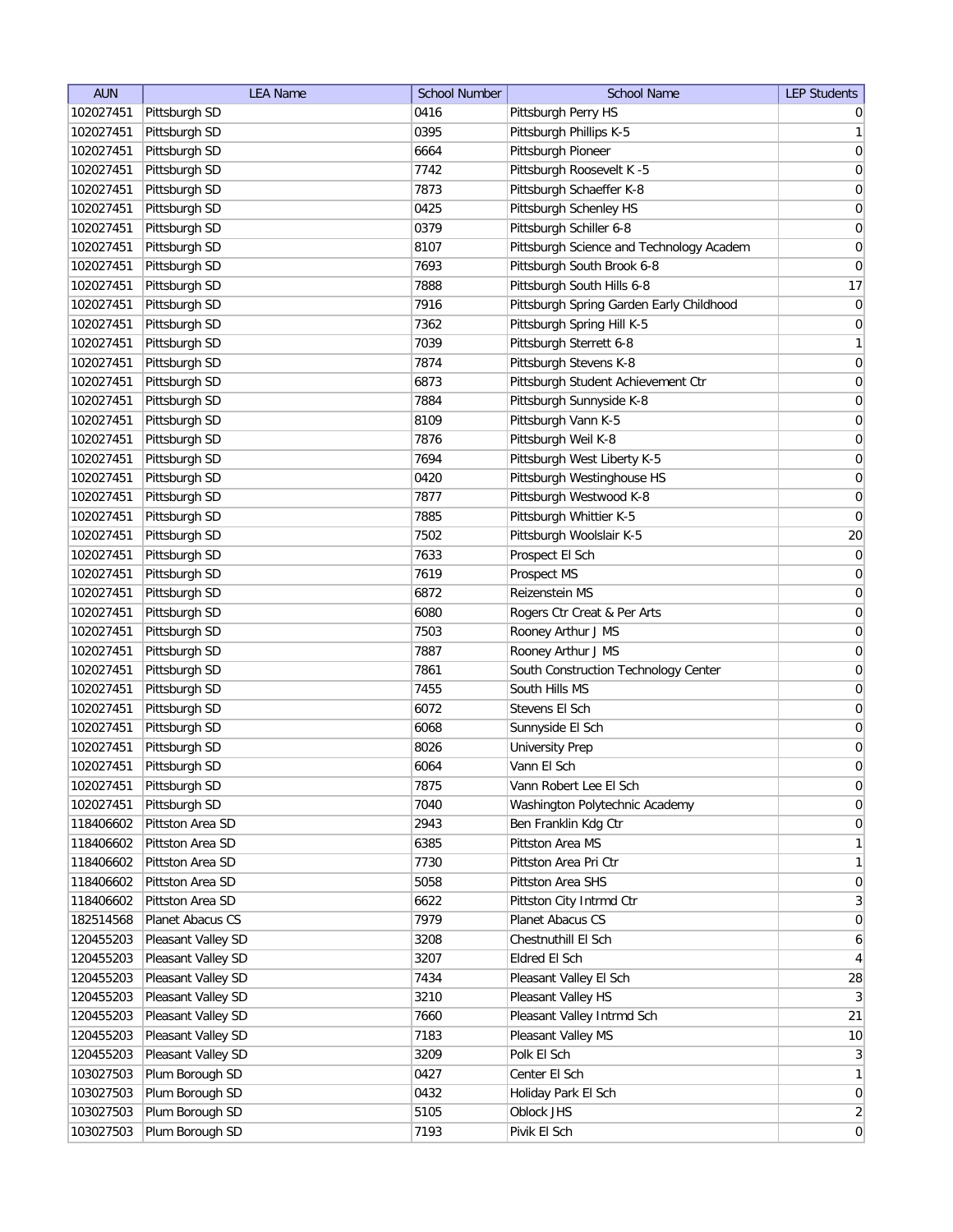| <b>AUN</b>             | <b>LEA Name</b>                         | <b>School Number</b> | <b>School Name</b>                      | <b>LEP Students</b>  |
|------------------------|-----------------------------------------|----------------------|-----------------------------------------|----------------------|
| 103027503              | Plum Borough SD                         | 0435                 | Plum SHS                                | $\overline{2}$       |
| 103027503              | Plum Borough SD                         | 0433                 | Regency Park El Sch                     | 0                    |
| 103027503              | Plum Borough SD                         | 4901                 | Stevenson El Sch                        | 4                    |
| 120450002              | Pocono Mountain Charter School          | 7771                 | Pocono Mountain Charter School          | 0                    |
| 120455403              | Pocono Mountain SD                      | 3212                 | Barrett El Ctr                          | 14                   |
| 120455403              | Pocono Mountain SD                      | 7482                 | Clear Run El Ctr                        | 112                  |
| 120455403              | Pocono Mountain SD                      | 7483                 | Clear Run Intrmd Sch                    | 31                   |
| 120455403              | Pocono Mountain SD                      | 3213                 | Coolbaugh El Ctr                        | 65                   |
| 120455403              | Pocono Mountain SD                      | 7318                 | Coolbaugh LC                            | 30                   |
| 120455403              | Pocono Mountain SD                      | 6432                 | Pocono El Ctr                           | 48                   |
| 120455403              | Pocono Mountain SD                      | 3216                 | Pocono Mountain East HS/Academy         | 10                   |
| 120455403              | Pocono Mountain SD                      | 8010                 | Pocono Mountain East JHS                | 11                   |
| 120455403              | Pocono Mountain SD                      | 7738                 | Pocono Mountain West HS                 | 14                   |
| 120455403              | Pocono Mountain SD                      | 7867                 | Pocono Mountain West JHS                | 9                    |
| 120455403              | Pocono Mountain SD                      | 7739                 | Swiftwater El Ctr                       | 91                   |
| 120455403              | Pocono Mountain SD                      | 7740                 | Swiftwater Interm Sch                   | 0                    |
| 120455403              | Pocono Mountain SD                      | 8009                 | Swiftwater Interm Sch                   | 15                   |
| 120455403              | Pocono Mountain SD                      | 3214                 | Tobyhanna El Ctr                        | 18                   |
| 109426303              | Port Allegany SD                        | 7055                 | Port Allegany El Sch                    | 0                    |
| 109426303              | Port Allegany SD                        | 3111                 | Port Allegany JSHS                      | 0                    |
| 108116303              | Portage Area SD                         | 7984                 | Portage Area El Sch                     | $\mathbf{1}$         |
| 108116303              | Portage Area SD                         | 1269                 | Portage Area El Sch                     | $\overline{0}$       |
| 108116303              | Portage Area SD                         | 1270                 | Portage Area JSHS                       | $\boldsymbol{0}$     |
| 108116303              | Portage Area SD                         | 6857                 | Portage Area MS                         | $\overline{0}$       |
| 123466303              | Pottsgrove SD                           | 3334                 | Lower Pottsgrove El Sch                 | 17                   |
| 123466303              | Pottsgrove SD                           | 6746                 | Pottsgrove MS                           | 7                    |
| 123466303              | Pottsgrove SD                           | 3338                 | Pottsgrove SHS                          | 4                    |
| 123466303              | Pottsgrove SD                           | 3337                 | Ringing Rocks El Sch                    | 0                    |
| 123466303              | Pottsgrove SD                           | 3336                 | West Pottsgrove El Sch                  | 0                    |
| 123466403              | Pottstown SD                            | 3345                 | Barth El Sch                            | 16                   |
| 123466403              | Pottstown SD                            | 5110                 | Edgewood El Sch                         | 13                   |
| 123466403              | Pottstown SD                            | 3339                 | Franklin El Sch                         | $\overline{3}$       |
| 123466403              | Pottstown SD                            | 3341                 | Lincoln El Sch                          | $\overline{2}$       |
| 123466403              | Pottstown SD                            | 3346                 | Pottstown MS                            | 11                   |
| 123466403              | Pottstown SD                            | 3348                 | Pottstown SHS                           | 19                   |
| 123466403              | Pottstown SD                            | 3342                 | Rupert El Sch                           | $6\vert$             |
| 129546103              | Pottsville Area SD                      | 3915                 | Clarke El Ctr                           | 3                    |
| 129546103              | Pottsville Area SD                      | 5265                 | Lengel MS                               | $\overline{7}$       |
| 129546103              | Pottsville Area SD                      | 3924                 | Pottsville Area HS                      | 6 <sup>1</sup>       |
| 126512960              | Preparatory CS of Mathematics, Science, | 7540                 | Preparatory CS of Mathematics, Science, | $\overline{0}$       |
| 103020005              | Propel CS-East                          | 7848                 | Propel CS-East                          | 0                    |
| 103020002              | Propel CS-Homestead                     | 7772                 | Propel CS-Homestead                     | $\overline{0}$       |
| 103020003              | Propel CS-McKeesport                    | 7831                 | Propel CS-McKeesport                    | $\overline{0}$       |
| 103020004              | Propel CS-Montour                       | 7832                 | Propel CS-Montour                       | $\overline{0}$       |
| 160028259              | Propel Charter School-Sunrise           | 8129                 | Propel Charter School-Sunrise           | 0                    |
| 106338003              | Punxsutawney Area SD                    | 2377                 | Bell Twp El Sch                         | $\overline{0}$       |
| 106338003              | Punxsutawney Area SD                    | 8077                 | Bell Twp El Sch                         | $\overline{0}$       |
|                        | Punxsutawney Area SD                    | 2373                 |                                         | $\overline{0}$       |
| 106338003<br>106338003 | Punxsutawney Area SD                    | 8078                 | Jenks Hill El Sch<br>Jenks Hill El Sch  | $\overline{0}$       |
| 106338003              | Punxsutawney Area SD                    | 8079                 | Longview El Sch                         | $\overline{0}$       |
| 106338003              | Punxsutawney Area SD                    | 2375                 | Longview El Sch                         | $\overline{0}$       |
|                        |                                         | 2378                 |                                         |                      |
| 106338003<br>106338003 | Punxsutawney Area SD                    | 8080                 | Mapleview El Sch                        | 0 <br>$\overline{0}$ |
|                        | Punxsutawney Area SD                    | 2374                 | Mapleview El Sch                        | 0                    |
| 106338003              | Punxsutawney Area SD                    |                      | Mary A Wilson El Sch                    |                      |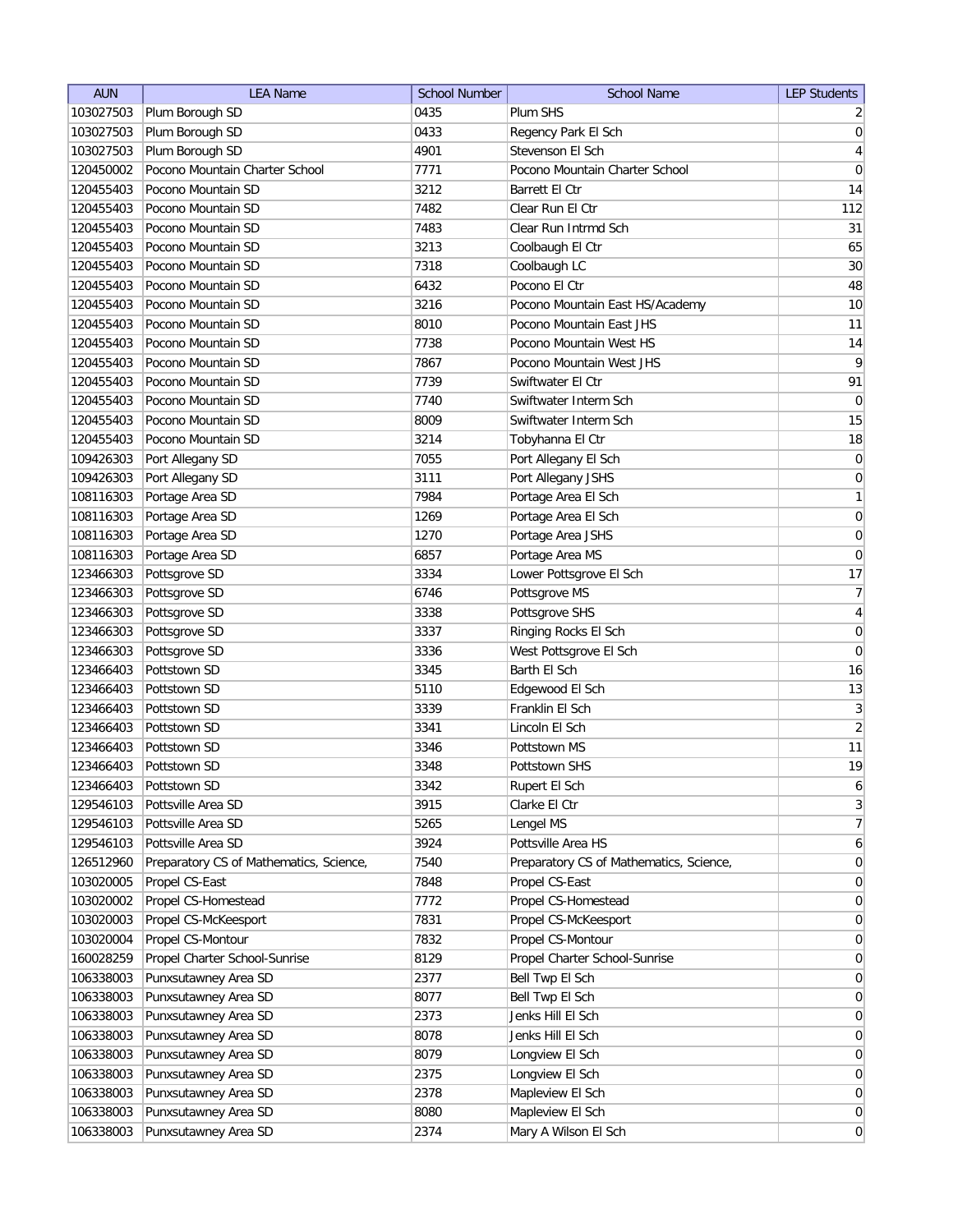| 106338003<br>2376<br>Parkview El Sch<br>Punxsutawney Area SD<br>$\overline{0}$<br>106338003<br>Punxsutawney Area SD<br>8081<br>Parkview El Sch<br> 0 <br>$\overline{2}$<br>106338003<br>Punxsutawney Area SD<br>6165<br>Punxsutawney Area HS<br> 0 <br>8082<br>106338003<br>Punxsutawney Area SD<br>Punxsutawney Area MS<br>$\boldsymbol{0}$<br>106338003<br>Punxsutawney Area SD<br>7524<br>Punxsutawney Area MS<br>West End El Sch<br>$\boldsymbol{0}$<br>106338003<br>Punxsutawney Area SD<br>2379<br>Purchase Line SD<br>128327303<br>2350<br>Purchase Line JSHS<br>0<br>6892<br>$\boldsymbol{0}$<br>128327303<br>Purchase Line SD<br>Purchase Line North El Sch<br>$\boldsymbol{0}$<br>128327303<br>Purchase Line SD<br>6893<br>Purchase Line South El Sch<br>5<br>103027753<br>Quaker Valley SD<br>6108<br>Edgeworth El Sch<br>$\boldsymbol{6}$<br>103027753<br>Quaker Valley SD<br>6852<br>Osborne El Sch<br>$\overline{2}$<br>103027753<br>Quaker Valley SD<br>Quaker Valley HS<br>0448<br>5<br>Quaker Valley SD<br>0447<br>103027753<br>Quaker Valley MS<br>$\boldsymbol{0}$<br>122098403<br>Quakertown Community SD<br>1118<br>Haycock El Sch<br>$\mathbf{1}$<br>122098403<br>Quakertown Community SD<br>6781<br>Milford MS<br>$\boldsymbol{0}$<br>Quakertown Community SD<br>1122<br>122098403<br>Neidig El Sch<br>1<br>Quakertown Community SD<br>7836<br>Pfaff El Sch<br>122098403<br>5<br>122098403<br>Quakertown Community SD<br>7835<br>Quakertown Community Freshmen Ctr<br>$\overline{7}$<br>Quakertown Community SD<br>122098403<br>1128<br>Quakertown Community SHS<br>Quakertown Community SD<br>5132<br>$30\,$<br>122098403<br>Quakertown El Sch<br>Quakertown Community SD<br>24<br>122098403<br>1121<br>Richland El Sch<br>Quakertown Community SD<br>11<br>122098403<br>4965<br>Strayer MS<br>$\overline{2}$<br>Tohickon Valley El Sch<br>122098403<br>Quakertown Community SD<br>1123<br>$\left  \right $<br>Quakertown Community SD<br>7630<br>Trumbauersville El Sch<br>122098403<br>34<br>Radnor Township SD<br>Ithan El Sch<br>125237603<br>6510<br>Radnor Township SD<br>12<br>125237603<br>7697<br>Radnor El Sch<br>Radnor Township SD<br>15<br>125237603<br>Radnor MS<br>6511<br>Radnor Township SD<br>$20\,$<br>125237603<br>1921<br>Radnor SHS<br>28<br>Radnor Township SD<br>125237603<br>6512<br>Wayne El Sch<br>Reading SD<br>206<br>114067002<br>Amanda E Stout El Sch<br>0840<br>114067002<br><b>Reading SD</b><br>Citadel Intermediate HS<br>$\overline{0}$<br>8117<br>114067002<br>Reading SD<br>8118<br>Gateway School for Intl. Business and Wo<br>$\overline{0}$<br>44<br>114067002<br><b>Reading SD</b><br>7928<br>Gateway School for Performing Arts (magn<br>96<br>114067002<br><b>Reading SD</b><br>Glenside El Sch<br>0844<br>0852<br>217<br>114067002<br><b>Reading SD</b><br>Lauers Park El Sch<br>114067002<br><b>Reading SD</b><br>0851<br>Millmont El Sch<br>14<br>0858<br>162<br>114067002<br><b>Reading SD</b><br>Northeast MS<br>5206<br>225<br>114067002<br><b>Reading SD</b><br>Northwest El Sch<br>114067002<br>Reading SD<br>0856<br>Northwest MS<br>124<br>114067002<br>0859<br>663<br>Reading SD<br>Reading SHS<br>114067002<br>Reading SD<br>8116<br>Reading SHS<br>$\overline{0}$<br>Riverside El Sch<br>207<br>114067002<br>Reading SD<br>0845<br>30 <sup>°</sup><br>114067002<br><b>Reading SD</b><br>7927<br>School of Technology and Communication a<br>114067002<br>69<br><b>Reading SD</b><br>5028<br>Sixteenth & Haak El Sch<br>145<br>114067002<br><b>Reading SD</b><br>0855<br>Southern MS<br>Reading SD<br>65<br>114067002<br>0857<br>Southwest MS<br>Reading SD<br>270<br>114067002<br>5026<br>Tenth & Green El Sch<br>114067002<br>Reading SD<br>7484<br>Tenth & Penn El Sch<br>196<br>114067002<br>8027<br>The School of Agriculture, Ecology and S<br>40<br><b>Reading SD</b><br>Thirteenth & Green El Sch<br>171<br>114067002<br>Reading SD<br>5027<br>114067002<br><b>Reading SD</b><br>0832<br>Thirteenth & Union El Sch<br>224<br>0833<br>114067002<br>Reading SD<br>Thomas H Ford El Sch<br>112<br>5025<br>130<br>114067002<br><b>Reading SD</b><br>Twelfth & Marion El Sch<br>114067002<br>Reading SD<br>0831<br>212<br>Tyson-Schoener El Sch | <b>AUN</b> | <b>LEA Name</b> | <b>School Number</b> | <b>School Name</b> | <b>LEP Students</b> |
|-------------------------------------------------------------------------------------------------------------------------------------------------------------------------------------------------------------------------------------------------------------------------------------------------------------------------------------------------------------------------------------------------------------------------------------------------------------------------------------------------------------------------------------------------------------------------------------------------------------------------------------------------------------------------------------------------------------------------------------------------------------------------------------------------------------------------------------------------------------------------------------------------------------------------------------------------------------------------------------------------------------------------------------------------------------------------------------------------------------------------------------------------------------------------------------------------------------------------------------------------------------------------------------------------------------------------------------------------------------------------------------------------------------------------------------------------------------------------------------------------------------------------------------------------------------------------------------------------------------------------------------------------------------------------------------------------------------------------------------------------------------------------------------------------------------------------------------------------------------------------------------------------------------------------------------------------------------------------------------------------------------------------------------------------------------------------------------------------------------------------------------------------------------------------------------------------------------------------------------------------------------------------------------------------------------------------------------------------------------------------------------------------------------------------------------------------------------------------------------------------------------------------------------------------------------------------------------------------------------------------------------------------------------------------------------------------------------------------------------------------------------------------------------------------------------------------------------------------------------------------------------------------------------------------------------------------------------------------------------------------------------------------------------------------------------------------------------------------------------------------------------------------------------------------------------------------------------------------------------------------------------------------------------------------------------------------------------------------------------------------------------------------------------------------------------------------------------------------------------------------------------------------------------------------------------------------------------------------------------------------------------------------------------------------------------------------------------------------------------------------------------------------------------------------------------------------------------------------------------------------------------------------------------------------------------------------------------------------------------------------------------------------------------------------------------------------------------------------------------------------------------------------------------------------------------------------------------------------------------|------------|-----------------|----------------------|--------------------|---------------------|
|                                                                                                                                                                                                                                                                                                                                                                                                                                                                                                                                                                                                                                                                                                                                                                                                                                                                                                                                                                                                                                                                                                                                                                                                                                                                                                                                                                                                                                                                                                                                                                                                                                                                                                                                                                                                                                                                                                                                                                                                                                                                                                                                                                                                                                                                                                                                                                                                                                                                                                                                                                                                                                                                                                                                                                                                                                                                                                                                                                                                                                                                                                                                                                                                                                                                                                                                                                                                                                                                                                                                                                                                                                                                                                                                                                                                                                                                                                                                                                                                                                                                                                                                                                                                                                     |            |                 |                      |                    |                     |
|                                                                                                                                                                                                                                                                                                                                                                                                                                                                                                                                                                                                                                                                                                                                                                                                                                                                                                                                                                                                                                                                                                                                                                                                                                                                                                                                                                                                                                                                                                                                                                                                                                                                                                                                                                                                                                                                                                                                                                                                                                                                                                                                                                                                                                                                                                                                                                                                                                                                                                                                                                                                                                                                                                                                                                                                                                                                                                                                                                                                                                                                                                                                                                                                                                                                                                                                                                                                                                                                                                                                                                                                                                                                                                                                                                                                                                                                                                                                                                                                                                                                                                                                                                                                                                     |            |                 |                      |                    |                     |
|                                                                                                                                                                                                                                                                                                                                                                                                                                                                                                                                                                                                                                                                                                                                                                                                                                                                                                                                                                                                                                                                                                                                                                                                                                                                                                                                                                                                                                                                                                                                                                                                                                                                                                                                                                                                                                                                                                                                                                                                                                                                                                                                                                                                                                                                                                                                                                                                                                                                                                                                                                                                                                                                                                                                                                                                                                                                                                                                                                                                                                                                                                                                                                                                                                                                                                                                                                                                                                                                                                                                                                                                                                                                                                                                                                                                                                                                                                                                                                                                                                                                                                                                                                                                                                     |            |                 |                      |                    |                     |
|                                                                                                                                                                                                                                                                                                                                                                                                                                                                                                                                                                                                                                                                                                                                                                                                                                                                                                                                                                                                                                                                                                                                                                                                                                                                                                                                                                                                                                                                                                                                                                                                                                                                                                                                                                                                                                                                                                                                                                                                                                                                                                                                                                                                                                                                                                                                                                                                                                                                                                                                                                                                                                                                                                                                                                                                                                                                                                                                                                                                                                                                                                                                                                                                                                                                                                                                                                                                                                                                                                                                                                                                                                                                                                                                                                                                                                                                                                                                                                                                                                                                                                                                                                                                                                     |            |                 |                      |                    |                     |
|                                                                                                                                                                                                                                                                                                                                                                                                                                                                                                                                                                                                                                                                                                                                                                                                                                                                                                                                                                                                                                                                                                                                                                                                                                                                                                                                                                                                                                                                                                                                                                                                                                                                                                                                                                                                                                                                                                                                                                                                                                                                                                                                                                                                                                                                                                                                                                                                                                                                                                                                                                                                                                                                                                                                                                                                                                                                                                                                                                                                                                                                                                                                                                                                                                                                                                                                                                                                                                                                                                                                                                                                                                                                                                                                                                                                                                                                                                                                                                                                                                                                                                                                                                                                                                     |            |                 |                      |                    |                     |
|                                                                                                                                                                                                                                                                                                                                                                                                                                                                                                                                                                                                                                                                                                                                                                                                                                                                                                                                                                                                                                                                                                                                                                                                                                                                                                                                                                                                                                                                                                                                                                                                                                                                                                                                                                                                                                                                                                                                                                                                                                                                                                                                                                                                                                                                                                                                                                                                                                                                                                                                                                                                                                                                                                                                                                                                                                                                                                                                                                                                                                                                                                                                                                                                                                                                                                                                                                                                                                                                                                                                                                                                                                                                                                                                                                                                                                                                                                                                                                                                                                                                                                                                                                                                                                     |            |                 |                      |                    |                     |
|                                                                                                                                                                                                                                                                                                                                                                                                                                                                                                                                                                                                                                                                                                                                                                                                                                                                                                                                                                                                                                                                                                                                                                                                                                                                                                                                                                                                                                                                                                                                                                                                                                                                                                                                                                                                                                                                                                                                                                                                                                                                                                                                                                                                                                                                                                                                                                                                                                                                                                                                                                                                                                                                                                                                                                                                                                                                                                                                                                                                                                                                                                                                                                                                                                                                                                                                                                                                                                                                                                                                                                                                                                                                                                                                                                                                                                                                                                                                                                                                                                                                                                                                                                                                                                     |            |                 |                      |                    |                     |
|                                                                                                                                                                                                                                                                                                                                                                                                                                                                                                                                                                                                                                                                                                                                                                                                                                                                                                                                                                                                                                                                                                                                                                                                                                                                                                                                                                                                                                                                                                                                                                                                                                                                                                                                                                                                                                                                                                                                                                                                                                                                                                                                                                                                                                                                                                                                                                                                                                                                                                                                                                                                                                                                                                                                                                                                                                                                                                                                                                                                                                                                                                                                                                                                                                                                                                                                                                                                                                                                                                                                                                                                                                                                                                                                                                                                                                                                                                                                                                                                                                                                                                                                                                                                                                     |            |                 |                      |                    |                     |
|                                                                                                                                                                                                                                                                                                                                                                                                                                                                                                                                                                                                                                                                                                                                                                                                                                                                                                                                                                                                                                                                                                                                                                                                                                                                                                                                                                                                                                                                                                                                                                                                                                                                                                                                                                                                                                                                                                                                                                                                                                                                                                                                                                                                                                                                                                                                                                                                                                                                                                                                                                                                                                                                                                                                                                                                                                                                                                                                                                                                                                                                                                                                                                                                                                                                                                                                                                                                                                                                                                                                                                                                                                                                                                                                                                                                                                                                                                                                                                                                                                                                                                                                                                                                                                     |            |                 |                      |                    |                     |
|                                                                                                                                                                                                                                                                                                                                                                                                                                                                                                                                                                                                                                                                                                                                                                                                                                                                                                                                                                                                                                                                                                                                                                                                                                                                                                                                                                                                                                                                                                                                                                                                                                                                                                                                                                                                                                                                                                                                                                                                                                                                                                                                                                                                                                                                                                                                                                                                                                                                                                                                                                                                                                                                                                                                                                                                                                                                                                                                                                                                                                                                                                                                                                                                                                                                                                                                                                                                                                                                                                                                                                                                                                                                                                                                                                                                                                                                                                                                                                                                                                                                                                                                                                                                                                     |            |                 |                      |                    |                     |
|                                                                                                                                                                                                                                                                                                                                                                                                                                                                                                                                                                                                                                                                                                                                                                                                                                                                                                                                                                                                                                                                                                                                                                                                                                                                                                                                                                                                                                                                                                                                                                                                                                                                                                                                                                                                                                                                                                                                                                                                                                                                                                                                                                                                                                                                                                                                                                                                                                                                                                                                                                                                                                                                                                                                                                                                                                                                                                                                                                                                                                                                                                                                                                                                                                                                                                                                                                                                                                                                                                                                                                                                                                                                                                                                                                                                                                                                                                                                                                                                                                                                                                                                                                                                                                     |            |                 |                      |                    |                     |
|                                                                                                                                                                                                                                                                                                                                                                                                                                                                                                                                                                                                                                                                                                                                                                                                                                                                                                                                                                                                                                                                                                                                                                                                                                                                                                                                                                                                                                                                                                                                                                                                                                                                                                                                                                                                                                                                                                                                                                                                                                                                                                                                                                                                                                                                                                                                                                                                                                                                                                                                                                                                                                                                                                                                                                                                                                                                                                                                                                                                                                                                                                                                                                                                                                                                                                                                                                                                                                                                                                                                                                                                                                                                                                                                                                                                                                                                                                                                                                                                                                                                                                                                                                                                                                     |            |                 |                      |                    |                     |
|                                                                                                                                                                                                                                                                                                                                                                                                                                                                                                                                                                                                                                                                                                                                                                                                                                                                                                                                                                                                                                                                                                                                                                                                                                                                                                                                                                                                                                                                                                                                                                                                                                                                                                                                                                                                                                                                                                                                                                                                                                                                                                                                                                                                                                                                                                                                                                                                                                                                                                                                                                                                                                                                                                                                                                                                                                                                                                                                                                                                                                                                                                                                                                                                                                                                                                                                                                                                                                                                                                                                                                                                                                                                                                                                                                                                                                                                                                                                                                                                                                                                                                                                                                                                                                     |            |                 |                      |                    |                     |
|                                                                                                                                                                                                                                                                                                                                                                                                                                                                                                                                                                                                                                                                                                                                                                                                                                                                                                                                                                                                                                                                                                                                                                                                                                                                                                                                                                                                                                                                                                                                                                                                                                                                                                                                                                                                                                                                                                                                                                                                                                                                                                                                                                                                                                                                                                                                                                                                                                                                                                                                                                                                                                                                                                                                                                                                                                                                                                                                                                                                                                                                                                                                                                                                                                                                                                                                                                                                                                                                                                                                                                                                                                                                                                                                                                                                                                                                                                                                                                                                                                                                                                                                                                                                                                     |            |                 |                      |                    |                     |
|                                                                                                                                                                                                                                                                                                                                                                                                                                                                                                                                                                                                                                                                                                                                                                                                                                                                                                                                                                                                                                                                                                                                                                                                                                                                                                                                                                                                                                                                                                                                                                                                                                                                                                                                                                                                                                                                                                                                                                                                                                                                                                                                                                                                                                                                                                                                                                                                                                                                                                                                                                                                                                                                                                                                                                                                                                                                                                                                                                                                                                                                                                                                                                                                                                                                                                                                                                                                                                                                                                                                                                                                                                                                                                                                                                                                                                                                                                                                                                                                                                                                                                                                                                                                                                     |            |                 |                      |                    |                     |
|                                                                                                                                                                                                                                                                                                                                                                                                                                                                                                                                                                                                                                                                                                                                                                                                                                                                                                                                                                                                                                                                                                                                                                                                                                                                                                                                                                                                                                                                                                                                                                                                                                                                                                                                                                                                                                                                                                                                                                                                                                                                                                                                                                                                                                                                                                                                                                                                                                                                                                                                                                                                                                                                                                                                                                                                                                                                                                                                                                                                                                                                                                                                                                                                                                                                                                                                                                                                                                                                                                                                                                                                                                                                                                                                                                                                                                                                                                                                                                                                                                                                                                                                                                                                                                     |            |                 |                      |                    |                     |
|                                                                                                                                                                                                                                                                                                                                                                                                                                                                                                                                                                                                                                                                                                                                                                                                                                                                                                                                                                                                                                                                                                                                                                                                                                                                                                                                                                                                                                                                                                                                                                                                                                                                                                                                                                                                                                                                                                                                                                                                                                                                                                                                                                                                                                                                                                                                                                                                                                                                                                                                                                                                                                                                                                                                                                                                                                                                                                                                                                                                                                                                                                                                                                                                                                                                                                                                                                                                                                                                                                                                                                                                                                                                                                                                                                                                                                                                                                                                                                                                                                                                                                                                                                                                                                     |            |                 |                      |                    |                     |
|                                                                                                                                                                                                                                                                                                                                                                                                                                                                                                                                                                                                                                                                                                                                                                                                                                                                                                                                                                                                                                                                                                                                                                                                                                                                                                                                                                                                                                                                                                                                                                                                                                                                                                                                                                                                                                                                                                                                                                                                                                                                                                                                                                                                                                                                                                                                                                                                                                                                                                                                                                                                                                                                                                                                                                                                                                                                                                                                                                                                                                                                                                                                                                                                                                                                                                                                                                                                                                                                                                                                                                                                                                                                                                                                                                                                                                                                                                                                                                                                                                                                                                                                                                                                                                     |            |                 |                      |                    |                     |
|                                                                                                                                                                                                                                                                                                                                                                                                                                                                                                                                                                                                                                                                                                                                                                                                                                                                                                                                                                                                                                                                                                                                                                                                                                                                                                                                                                                                                                                                                                                                                                                                                                                                                                                                                                                                                                                                                                                                                                                                                                                                                                                                                                                                                                                                                                                                                                                                                                                                                                                                                                                                                                                                                                                                                                                                                                                                                                                                                                                                                                                                                                                                                                                                                                                                                                                                                                                                                                                                                                                                                                                                                                                                                                                                                                                                                                                                                                                                                                                                                                                                                                                                                                                                                                     |            |                 |                      |                    |                     |
|                                                                                                                                                                                                                                                                                                                                                                                                                                                                                                                                                                                                                                                                                                                                                                                                                                                                                                                                                                                                                                                                                                                                                                                                                                                                                                                                                                                                                                                                                                                                                                                                                                                                                                                                                                                                                                                                                                                                                                                                                                                                                                                                                                                                                                                                                                                                                                                                                                                                                                                                                                                                                                                                                                                                                                                                                                                                                                                                                                                                                                                                                                                                                                                                                                                                                                                                                                                                                                                                                                                                                                                                                                                                                                                                                                                                                                                                                                                                                                                                                                                                                                                                                                                                                                     |            |                 |                      |                    |                     |
|                                                                                                                                                                                                                                                                                                                                                                                                                                                                                                                                                                                                                                                                                                                                                                                                                                                                                                                                                                                                                                                                                                                                                                                                                                                                                                                                                                                                                                                                                                                                                                                                                                                                                                                                                                                                                                                                                                                                                                                                                                                                                                                                                                                                                                                                                                                                                                                                                                                                                                                                                                                                                                                                                                                                                                                                                                                                                                                                                                                                                                                                                                                                                                                                                                                                                                                                                                                                                                                                                                                                                                                                                                                                                                                                                                                                                                                                                                                                                                                                                                                                                                                                                                                                                                     |            |                 |                      |                    |                     |
|                                                                                                                                                                                                                                                                                                                                                                                                                                                                                                                                                                                                                                                                                                                                                                                                                                                                                                                                                                                                                                                                                                                                                                                                                                                                                                                                                                                                                                                                                                                                                                                                                                                                                                                                                                                                                                                                                                                                                                                                                                                                                                                                                                                                                                                                                                                                                                                                                                                                                                                                                                                                                                                                                                                                                                                                                                                                                                                                                                                                                                                                                                                                                                                                                                                                                                                                                                                                                                                                                                                                                                                                                                                                                                                                                                                                                                                                                                                                                                                                                                                                                                                                                                                                                                     |            |                 |                      |                    |                     |
|                                                                                                                                                                                                                                                                                                                                                                                                                                                                                                                                                                                                                                                                                                                                                                                                                                                                                                                                                                                                                                                                                                                                                                                                                                                                                                                                                                                                                                                                                                                                                                                                                                                                                                                                                                                                                                                                                                                                                                                                                                                                                                                                                                                                                                                                                                                                                                                                                                                                                                                                                                                                                                                                                                                                                                                                                                                                                                                                                                                                                                                                                                                                                                                                                                                                                                                                                                                                                                                                                                                                                                                                                                                                                                                                                                                                                                                                                                                                                                                                                                                                                                                                                                                                                                     |            |                 |                      |                    |                     |
|                                                                                                                                                                                                                                                                                                                                                                                                                                                                                                                                                                                                                                                                                                                                                                                                                                                                                                                                                                                                                                                                                                                                                                                                                                                                                                                                                                                                                                                                                                                                                                                                                                                                                                                                                                                                                                                                                                                                                                                                                                                                                                                                                                                                                                                                                                                                                                                                                                                                                                                                                                                                                                                                                                                                                                                                                                                                                                                                                                                                                                                                                                                                                                                                                                                                                                                                                                                                                                                                                                                                                                                                                                                                                                                                                                                                                                                                                                                                                                                                                                                                                                                                                                                                                                     |            |                 |                      |                    |                     |
|                                                                                                                                                                                                                                                                                                                                                                                                                                                                                                                                                                                                                                                                                                                                                                                                                                                                                                                                                                                                                                                                                                                                                                                                                                                                                                                                                                                                                                                                                                                                                                                                                                                                                                                                                                                                                                                                                                                                                                                                                                                                                                                                                                                                                                                                                                                                                                                                                                                                                                                                                                                                                                                                                                                                                                                                                                                                                                                                                                                                                                                                                                                                                                                                                                                                                                                                                                                                                                                                                                                                                                                                                                                                                                                                                                                                                                                                                                                                                                                                                                                                                                                                                                                                                                     |            |                 |                      |                    |                     |
|                                                                                                                                                                                                                                                                                                                                                                                                                                                                                                                                                                                                                                                                                                                                                                                                                                                                                                                                                                                                                                                                                                                                                                                                                                                                                                                                                                                                                                                                                                                                                                                                                                                                                                                                                                                                                                                                                                                                                                                                                                                                                                                                                                                                                                                                                                                                                                                                                                                                                                                                                                                                                                                                                                                                                                                                                                                                                                                                                                                                                                                                                                                                                                                                                                                                                                                                                                                                                                                                                                                                                                                                                                                                                                                                                                                                                                                                                                                                                                                                                                                                                                                                                                                                                                     |            |                 |                      |                    |                     |
|                                                                                                                                                                                                                                                                                                                                                                                                                                                                                                                                                                                                                                                                                                                                                                                                                                                                                                                                                                                                                                                                                                                                                                                                                                                                                                                                                                                                                                                                                                                                                                                                                                                                                                                                                                                                                                                                                                                                                                                                                                                                                                                                                                                                                                                                                                                                                                                                                                                                                                                                                                                                                                                                                                                                                                                                                                                                                                                                                                                                                                                                                                                                                                                                                                                                                                                                                                                                                                                                                                                                                                                                                                                                                                                                                                                                                                                                                                                                                                                                                                                                                                                                                                                                                                     |            |                 |                      |                    |                     |
|                                                                                                                                                                                                                                                                                                                                                                                                                                                                                                                                                                                                                                                                                                                                                                                                                                                                                                                                                                                                                                                                                                                                                                                                                                                                                                                                                                                                                                                                                                                                                                                                                                                                                                                                                                                                                                                                                                                                                                                                                                                                                                                                                                                                                                                                                                                                                                                                                                                                                                                                                                                                                                                                                                                                                                                                                                                                                                                                                                                                                                                                                                                                                                                                                                                                                                                                                                                                                                                                                                                                                                                                                                                                                                                                                                                                                                                                                                                                                                                                                                                                                                                                                                                                                                     |            |                 |                      |                    |                     |
|                                                                                                                                                                                                                                                                                                                                                                                                                                                                                                                                                                                                                                                                                                                                                                                                                                                                                                                                                                                                                                                                                                                                                                                                                                                                                                                                                                                                                                                                                                                                                                                                                                                                                                                                                                                                                                                                                                                                                                                                                                                                                                                                                                                                                                                                                                                                                                                                                                                                                                                                                                                                                                                                                                                                                                                                                                                                                                                                                                                                                                                                                                                                                                                                                                                                                                                                                                                                                                                                                                                                                                                                                                                                                                                                                                                                                                                                                                                                                                                                                                                                                                                                                                                                                                     |            |                 |                      |                    |                     |
|                                                                                                                                                                                                                                                                                                                                                                                                                                                                                                                                                                                                                                                                                                                                                                                                                                                                                                                                                                                                                                                                                                                                                                                                                                                                                                                                                                                                                                                                                                                                                                                                                                                                                                                                                                                                                                                                                                                                                                                                                                                                                                                                                                                                                                                                                                                                                                                                                                                                                                                                                                                                                                                                                                                                                                                                                                                                                                                                                                                                                                                                                                                                                                                                                                                                                                                                                                                                                                                                                                                                                                                                                                                                                                                                                                                                                                                                                                                                                                                                                                                                                                                                                                                                                                     |            |                 |                      |                    |                     |
|                                                                                                                                                                                                                                                                                                                                                                                                                                                                                                                                                                                                                                                                                                                                                                                                                                                                                                                                                                                                                                                                                                                                                                                                                                                                                                                                                                                                                                                                                                                                                                                                                                                                                                                                                                                                                                                                                                                                                                                                                                                                                                                                                                                                                                                                                                                                                                                                                                                                                                                                                                                                                                                                                                                                                                                                                                                                                                                                                                                                                                                                                                                                                                                                                                                                                                                                                                                                                                                                                                                                                                                                                                                                                                                                                                                                                                                                                                                                                                                                                                                                                                                                                                                                                                     |            |                 |                      |                    |                     |
|                                                                                                                                                                                                                                                                                                                                                                                                                                                                                                                                                                                                                                                                                                                                                                                                                                                                                                                                                                                                                                                                                                                                                                                                                                                                                                                                                                                                                                                                                                                                                                                                                                                                                                                                                                                                                                                                                                                                                                                                                                                                                                                                                                                                                                                                                                                                                                                                                                                                                                                                                                                                                                                                                                                                                                                                                                                                                                                                                                                                                                                                                                                                                                                                                                                                                                                                                                                                                                                                                                                                                                                                                                                                                                                                                                                                                                                                                                                                                                                                                                                                                                                                                                                                                                     |            |                 |                      |                    |                     |
|                                                                                                                                                                                                                                                                                                                                                                                                                                                                                                                                                                                                                                                                                                                                                                                                                                                                                                                                                                                                                                                                                                                                                                                                                                                                                                                                                                                                                                                                                                                                                                                                                                                                                                                                                                                                                                                                                                                                                                                                                                                                                                                                                                                                                                                                                                                                                                                                                                                                                                                                                                                                                                                                                                                                                                                                                                                                                                                                                                                                                                                                                                                                                                                                                                                                                                                                                                                                                                                                                                                                                                                                                                                                                                                                                                                                                                                                                                                                                                                                                                                                                                                                                                                                                                     |            |                 |                      |                    |                     |
|                                                                                                                                                                                                                                                                                                                                                                                                                                                                                                                                                                                                                                                                                                                                                                                                                                                                                                                                                                                                                                                                                                                                                                                                                                                                                                                                                                                                                                                                                                                                                                                                                                                                                                                                                                                                                                                                                                                                                                                                                                                                                                                                                                                                                                                                                                                                                                                                                                                                                                                                                                                                                                                                                                                                                                                                                                                                                                                                                                                                                                                                                                                                                                                                                                                                                                                                                                                                                                                                                                                                                                                                                                                                                                                                                                                                                                                                                                                                                                                                                                                                                                                                                                                                                                     |            |                 |                      |                    |                     |
|                                                                                                                                                                                                                                                                                                                                                                                                                                                                                                                                                                                                                                                                                                                                                                                                                                                                                                                                                                                                                                                                                                                                                                                                                                                                                                                                                                                                                                                                                                                                                                                                                                                                                                                                                                                                                                                                                                                                                                                                                                                                                                                                                                                                                                                                                                                                                                                                                                                                                                                                                                                                                                                                                                                                                                                                                                                                                                                                                                                                                                                                                                                                                                                                                                                                                                                                                                                                                                                                                                                                                                                                                                                                                                                                                                                                                                                                                                                                                                                                                                                                                                                                                                                                                                     |            |                 |                      |                    |                     |
|                                                                                                                                                                                                                                                                                                                                                                                                                                                                                                                                                                                                                                                                                                                                                                                                                                                                                                                                                                                                                                                                                                                                                                                                                                                                                                                                                                                                                                                                                                                                                                                                                                                                                                                                                                                                                                                                                                                                                                                                                                                                                                                                                                                                                                                                                                                                                                                                                                                                                                                                                                                                                                                                                                                                                                                                                                                                                                                                                                                                                                                                                                                                                                                                                                                                                                                                                                                                                                                                                                                                                                                                                                                                                                                                                                                                                                                                                                                                                                                                                                                                                                                                                                                                                                     |            |                 |                      |                    |                     |
|                                                                                                                                                                                                                                                                                                                                                                                                                                                                                                                                                                                                                                                                                                                                                                                                                                                                                                                                                                                                                                                                                                                                                                                                                                                                                                                                                                                                                                                                                                                                                                                                                                                                                                                                                                                                                                                                                                                                                                                                                                                                                                                                                                                                                                                                                                                                                                                                                                                                                                                                                                                                                                                                                                                                                                                                                                                                                                                                                                                                                                                                                                                                                                                                                                                                                                                                                                                                                                                                                                                                                                                                                                                                                                                                                                                                                                                                                                                                                                                                                                                                                                                                                                                                                                     |            |                 |                      |                    |                     |
|                                                                                                                                                                                                                                                                                                                                                                                                                                                                                                                                                                                                                                                                                                                                                                                                                                                                                                                                                                                                                                                                                                                                                                                                                                                                                                                                                                                                                                                                                                                                                                                                                                                                                                                                                                                                                                                                                                                                                                                                                                                                                                                                                                                                                                                                                                                                                                                                                                                                                                                                                                                                                                                                                                                                                                                                                                                                                                                                                                                                                                                                                                                                                                                                                                                                                                                                                                                                                                                                                                                                                                                                                                                                                                                                                                                                                                                                                                                                                                                                                                                                                                                                                                                                                                     |            |                 |                      |                    |                     |
|                                                                                                                                                                                                                                                                                                                                                                                                                                                                                                                                                                                                                                                                                                                                                                                                                                                                                                                                                                                                                                                                                                                                                                                                                                                                                                                                                                                                                                                                                                                                                                                                                                                                                                                                                                                                                                                                                                                                                                                                                                                                                                                                                                                                                                                                                                                                                                                                                                                                                                                                                                                                                                                                                                                                                                                                                                                                                                                                                                                                                                                                                                                                                                                                                                                                                                                                                                                                                                                                                                                                                                                                                                                                                                                                                                                                                                                                                                                                                                                                                                                                                                                                                                                                                                     |            |                 |                      |                    |                     |
|                                                                                                                                                                                                                                                                                                                                                                                                                                                                                                                                                                                                                                                                                                                                                                                                                                                                                                                                                                                                                                                                                                                                                                                                                                                                                                                                                                                                                                                                                                                                                                                                                                                                                                                                                                                                                                                                                                                                                                                                                                                                                                                                                                                                                                                                                                                                                                                                                                                                                                                                                                                                                                                                                                                                                                                                                                                                                                                                                                                                                                                                                                                                                                                                                                                                                                                                                                                                                                                                                                                                                                                                                                                                                                                                                                                                                                                                                                                                                                                                                                                                                                                                                                                                                                     |            |                 |                      |                    |                     |
|                                                                                                                                                                                                                                                                                                                                                                                                                                                                                                                                                                                                                                                                                                                                                                                                                                                                                                                                                                                                                                                                                                                                                                                                                                                                                                                                                                                                                                                                                                                                                                                                                                                                                                                                                                                                                                                                                                                                                                                                                                                                                                                                                                                                                                                                                                                                                                                                                                                                                                                                                                                                                                                                                                                                                                                                                                                                                                                                                                                                                                                                                                                                                                                                                                                                                                                                                                                                                                                                                                                                                                                                                                                                                                                                                                                                                                                                                                                                                                                                                                                                                                                                                                                                                                     |            |                 |                      |                    |                     |
|                                                                                                                                                                                                                                                                                                                                                                                                                                                                                                                                                                                                                                                                                                                                                                                                                                                                                                                                                                                                                                                                                                                                                                                                                                                                                                                                                                                                                                                                                                                                                                                                                                                                                                                                                                                                                                                                                                                                                                                                                                                                                                                                                                                                                                                                                                                                                                                                                                                                                                                                                                                                                                                                                                                                                                                                                                                                                                                                                                                                                                                                                                                                                                                                                                                                                                                                                                                                                                                                                                                                                                                                                                                                                                                                                                                                                                                                                                                                                                                                                                                                                                                                                                                                                                     |            |                 |                      |                    |                     |
|                                                                                                                                                                                                                                                                                                                                                                                                                                                                                                                                                                                                                                                                                                                                                                                                                                                                                                                                                                                                                                                                                                                                                                                                                                                                                                                                                                                                                                                                                                                                                                                                                                                                                                                                                                                                                                                                                                                                                                                                                                                                                                                                                                                                                                                                                                                                                                                                                                                                                                                                                                                                                                                                                                                                                                                                                                                                                                                                                                                                                                                                                                                                                                                                                                                                                                                                                                                                                                                                                                                                                                                                                                                                                                                                                                                                                                                                                                                                                                                                                                                                                                                                                                                                                                     |            |                 |                      |                    |                     |
|                                                                                                                                                                                                                                                                                                                                                                                                                                                                                                                                                                                                                                                                                                                                                                                                                                                                                                                                                                                                                                                                                                                                                                                                                                                                                                                                                                                                                                                                                                                                                                                                                                                                                                                                                                                                                                                                                                                                                                                                                                                                                                                                                                                                                                                                                                                                                                                                                                                                                                                                                                                                                                                                                                                                                                                                                                                                                                                                                                                                                                                                                                                                                                                                                                                                                                                                                                                                                                                                                                                                                                                                                                                                                                                                                                                                                                                                                                                                                                                                                                                                                                                                                                                                                                     |            |                 |                      |                    |                     |
|                                                                                                                                                                                                                                                                                                                                                                                                                                                                                                                                                                                                                                                                                                                                                                                                                                                                                                                                                                                                                                                                                                                                                                                                                                                                                                                                                                                                                                                                                                                                                                                                                                                                                                                                                                                                                                                                                                                                                                                                                                                                                                                                                                                                                                                                                                                                                                                                                                                                                                                                                                                                                                                                                                                                                                                                                                                                                                                                                                                                                                                                                                                                                                                                                                                                                                                                                                                                                                                                                                                                                                                                                                                                                                                                                                                                                                                                                                                                                                                                                                                                                                                                                                                                                                     |            |                 |                      |                    |                     |
|                                                                                                                                                                                                                                                                                                                                                                                                                                                                                                                                                                                                                                                                                                                                                                                                                                                                                                                                                                                                                                                                                                                                                                                                                                                                                                                                                                                                                                                                                                                                                                                                                                                                                                                                                                                                                                                                                                                                                                                                                                                                                                                                                                                                                                                                                                                                                                                                                                                                                                                                                                                                                                                                                                                                                                                                                                                                                                                                                                                                                                                                                                                                                                                                                                                                                                                                                                                                                                                                                                                                                                                                                                                                                                                                                                                                                                                                                                                                                                                                                                                                                                                                                                                                                                     |            |                 |                      |                    |                     |
|                                                                                                                                                                                                                                                                                                                                                                                                                                                                                                                                                                                                                                                                                                                                                                                                                                                                                                                                                                                                                                                                                                                                                                                                                                                                                                                                                                                                                                                                                                                                                                                                                                                                                                                                                                                                                                                                                                                                                                                                                                                                                                                                                                                                                                                                                                                                                                                                                                                                                                                                                                                                                                                                                                                                                                                                                                                                                                                                                                                                                                                                                                                                                                                                                                                                                                                                                                                                                                                                                                                                                                                                                                                                                                                                                                                                                                                                                                                                                                                                                                                                                                                                                                                                                                     |            |                 |                      |                    |                     |
|                                                                                                                                                                                                                                                                                                                                                                                                                                                                                                                                                                                                                                                                                                                                                                                                                                                                                                                                                                                                                                                                                                                                                                                                                                                                                                                                                                                                                                                                                                                                                                                                                                                                                                                                                                                                                                                                                                                                                                                                                                                                                                                                                                                                                                                                                                                                                                                                                                                                                                                                                                                                                                                                                                                                                                                                                                                                                                                                                                                                                                                                                                                                                                                                                                                                                                                                                                                                                                                                                                                                                                                                                                                                                                                                                                                                                                                                                                                                                                                                                                                                                                                                                                                                                                     |            |                 |                      |                    |                     |
|                                                                                                                                                                                                                                                                                                                                                                                                                                                                                                                                                                                                                                                                                                                                                                                                                                                                                                                                                                                                                                                                                                                                                                                                                                                                                                                                                                                                                                                                                                                                                                                                                                                                                                                                                                                                                                                                                                                                                                                                                                                                                                                                                                                                                                                                                                                                                                                                                                                                                                                                                                                                                                                                                                                                                                                                                                                                                                                                                                                                                                                                                                                                                                                                                                                                                                                                                                                                                                                                                                                                                                                                                                                                                                                                                                                                                                                                                                                                                                                                                                                                                                                                                                                                                                     |            |                 |                      |                    |                     |
|                                                                                                                                                                                                                                                                                                                                                                                                                                                                                                                                                                                                                                                                                                                                                                                                                                                                                                                                                                                                                                                                                                                                                                                                                                                                                                                                                                                                                                                                                                                                                                                                                                                                                                                                                                                                                                                                                                                                                                                                                                                                                                                                                                                                                                                                                                                                                                                                                                                                                                                                                                                                                                                                                                                                                                                                                                                                                                                                                                                                                                                                                                                                                                                                                                                                                                                                                                                                                                                                                                                                                                                                                                                                                                                                                                                                                                                                                                                                                                                                                                                                                                                                                                                                                                     |            |                 |                      |                    |                     |
|                                                                                                                                                                                                                                                                                                                                                                                                                                                                                                                                                                                                                                                                                                                                                                                                                                                                                                                                                                                                                                                                                                                                                                                                                                                                                                                                                                                                                                                                                                                                                                                                                                                                                                                                                                                                                                                                                                                                                                                                                                                                                                                                                                                                                                                                                                                                                                                                                                                                                                                                                                                                                                                                                                                                                                                                                                                                                                                                                                                                                                                                                                                                                                                                                                                                                                                                                                                                                                                                                                                                                                                                                                                                                                                                                                                                                                                                                                                                                                                                                                                                                                                                                                                                                                     |            |                 |                      |                    |                     |
|                                                                                                                                                                                                                                                                                                                                                                                                                                                                                                                                                                                                                                                                                                                                                                                                                                                                                                                                                                                                                                                                                                                                                                                                                                                                                                                                                                                                                                                                                                                                                                                                                                                                                                                                                                                                                                                                                                                                                                                                                                                                                                                                                                                                                                                                                                                                                                                                                                                                                                                                                                                                                                                                                                                                                                                                                                                                                                                                                                                                                                                                                                                                                                                                                                                                                                                                                                                                                                                                                                                                                                                                                                                                                                                                                                                                                                                                                                                                                                                                                                                                                                                                                                                                                                     |            |                 |                      |                    |                     |
|                                                                                                                                                                                                                                                                                                                                                                                                                                                                                                                                                                                                                                                                                                                                                                                                                                                                                                                                                                                                                                                                                                                                                                                                                                                                                                                                                                                                                                                                                                                                                                                                                                                                                                                                                                                                                                                                                                                                                                                                                                                                                                                                                                                                                                                                                                                                                                                                                                                                                                                                                                                                                                                                                                                                                                                                                                                                                                                                                                                                                                                                                                                                                                                                                                                                                                                                                                                                                                                                                                                                                                                                                                                                                                                                                                                                                                                                                                                                                                                                                                                                                                                                                                                                                                     |            |                 |                      |                    |                     |
|                                                                                                                                                                                                                                                                                                                                                                                                                                                                                                                                                                                                                                                                                                                                                                                                                                                                                                                                                                                                                                                                                                                                                                                                                                                                                                                                                                                                                                                                                                                                                                                                                                                                                                                                                                                                                                                                                                                                                                                                                                                                                                                                                                                                                                                                                                                                                                                                                                                                                                                                                                                                                                                                                                                                                                                                                                                                                                                                                                                                                                                                                                                                                                                                                                                                                                                                                                                                                                                                                                                                                                                                                                                                                                                                                                                                                                                                                                                                                                                                                                                                                                                                                                                                                                     |            |                 |                      |                    |                     |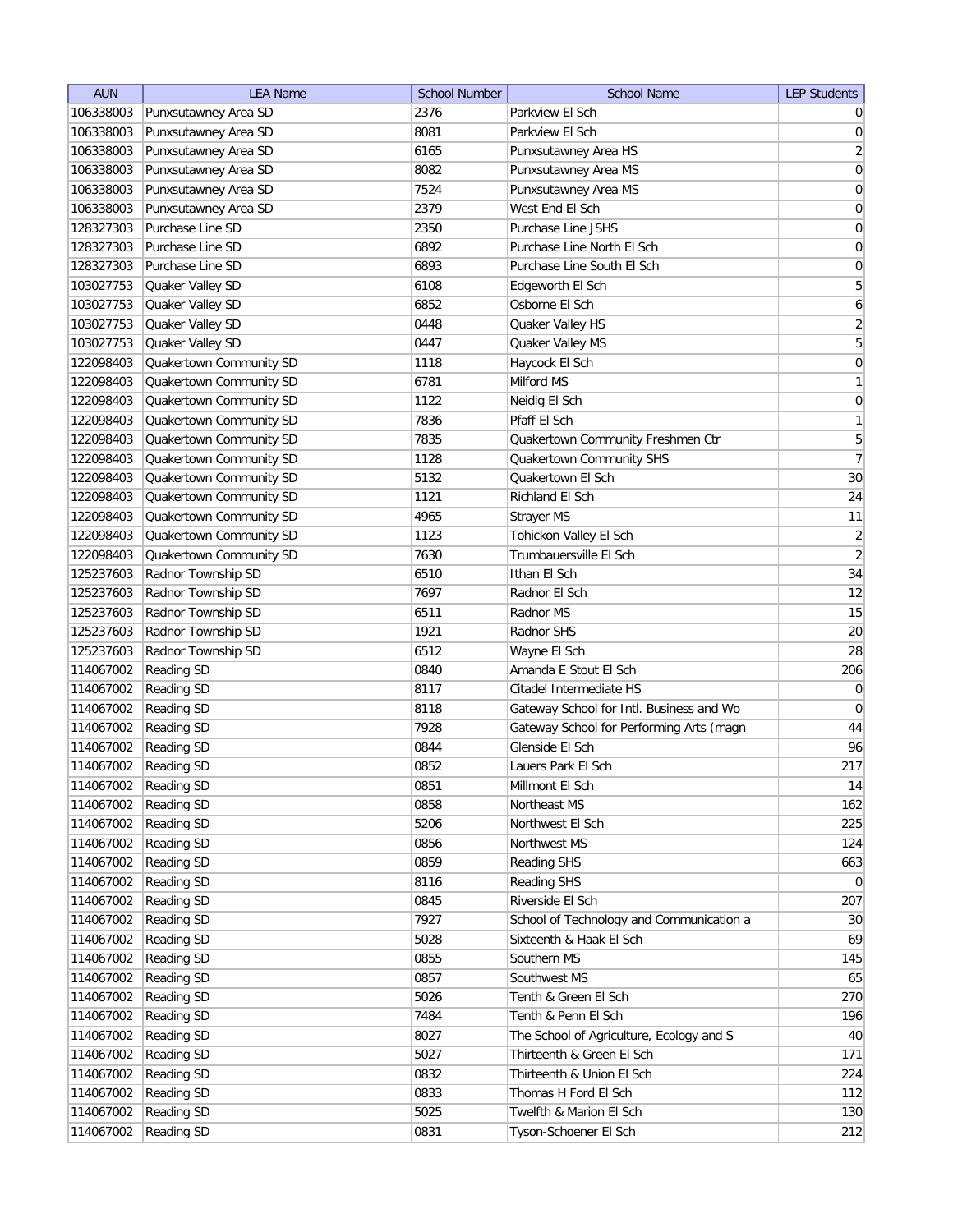| <b>AUN</b> | <b>LEA Name</b>                     | <b>School Number</b> | <b>School Name</b>                  | <b>LEP Students</b> |
|------------|-------------------------------------|----------------------|-------------------------------------|---------------------|
| 112675503  | Red Lion Area SD                    | 4592                 | Chanceford El Sch                   | $\overline{0}$      |
| 112675503  | Red Lion Area SD                    | 6837                 | Clearview El Sch                    | $\overline{4}$      |
| 112675503  | Red Lion Area SD                    | 4596                 | Edgar Moore El Sch                  | $\mathbf{3}$        |
| 112675503  | Red Lion Area SD                    | 8050                 | Larry J. Macaluso El Sch            | $\mathsf{O}\xspace$ |
| 112675503  | Red Lion Area SD                    | 4593                 | Locust Grove El Sch                 | 8                   |
| 112675503  | Red Lion Area SD                    | 4595                 | Mazie Gable El Sch                  | 12                  |
| 112675503  | Red Lion Area SD                    | 4589                 | N Hopewell-Winterstown El Sch       | $\boldsymbol{0}$    |
| 112675503  | Red Lion Area SD                    | 5362                 | Pleasant View El Sch                | $\overline{4}$      |
| 112675503  | Red Lion Area SD                    | 4597                 | Red Lion Area JHS                   | $\overline{4}$      |
| 112675503  | Red Lion Area SD                    | 4598                 | Red Lion Area SHS                   | $\mathbf{1}$        |
| 112675503  | Red Lion Area SD                    | 7319                 | Windsor Manor El Sch                | $\mathbf{1}$        |
| 106168003  | Redbank Valley SD                   | 1491                 | Mahoning El Sch                     | 0                   |
| 106168003  | Redbank Valley SD                   | 1494                 | New Bethlehem-S Bethlehem El        | 0                   |
| 106168003  | Redbank Valley SD                   | 1495                 | Redbank Valley HS                   | 0                   |
| 106168003  | Redbank Valley SD                   | 1493                 | Redbank-Hawthorn El Sch             | 0                   |
| 102020002  | Renaissance Acad Pgh Alt of Hope CS | 7745                 | Renaissance Acad Pgh Alt of Hope CS | 0                   |
| 124153350  | Renaissance Academy CS              | 7636                 | Renaissance Academy CS              | $\boldsymbol{0}$    |
| 126513240  | Renaissance CS                      | 7583                 | Renaissance CS                      | $\boldsymbol{0}$    |
| 104435303  | Reynolds SD                         | 3164                 | Reynolds El Sch                     | $\boldsymbol{0}$    |
| 104435303  | Reynolds SD                         | 3165                 | Reynolds JSHS                       | $\boldsymbol{0}$    |
| 126510008  | Richard Allen Preparatory CS        | 7684                 | Richard Allen Preparatory CS        | 0                   |
| 108116503  | <b>Richland SD</b>                  | 1278                 | Richland El Sch                     | $\overline{3}$      |
| 108116503  | <b>Richland SD</b>                  | 7941                 | <b>Richland HS</b>                  | $\sqrt{5}$          |
| 108116503  | <b>Richland SD</b>                  | 1279                 | <b>Richland MS</b>                  | $\boldsymbol{0}$    |
| 108116503  | <b>Richland SD</b>                  | 5214                 | <b>Richland SHS</b>                 | $\boldsymbol{0}$    |
|            |                                     |                      |                                     | $\overline{2}$      |
| 109246003  | Ridgway Area SD                     | 7413                 | Francis S Grandinetti El Sch        |                     |
| 109246003  | Ridgway Area SD                     | 1989                 | Ridgway Area HS                     | 0                   |
| 109246003  | Ridgway Area SD                     | 6805                 | Ridgway Area MS                     | 0                   |
| 125237702  | <b>Ridley SD</b>                    | 1925                 | Amosland El Sch                     | $\overline{2}$      |
| 125237702  | <b>Ridley SD</b>                    | 5043                 | Eddystone El Sch                    | 0                   |
| 125237702  | <b>Ridley SD</b>                    | 1926                 | Edgewood El Sch                     | $\overline{2}$      |
| 125237702  | <b>Ridley SD</b>                    | 1928                 | Grace Park El Sch                   | $\boldsymbol{0}$    |
| 125237702  | <b>Ridley SD</b>                    | 4705                 | Lakeview El Sch                     | $\overline{4}$      |
| 125237702  | <b>Ridley SD</b>                    | 1930                 | Leedom El Sch                       | $\overline{2}$      |
| 125237702  | <b>Ridley SD</b>                    | 1934                 | <b>Ridley HS</b>                    | 11                  |
| 125237702  | <b>Ridley SD</b>                    | 7218                 | <b>Ridley MS</b>                    | $\overline{4}$      |
| 125237702  | <b>Ridley SD</b>                    | 1932                 | Woodlyn El Sch                      | $\boldsymbol{6}$    |
| 101637002  | Ringgold SD                         | 4270                 | Carroll MS                          | $\boldsymbol{0}$    |
| 101637002  | Ringgold SD                         | 7018                 | Donora El Ctr                       | $\mathbf{1}$        |
| 101637002  | Ringgold SD                         | 4271                 | <b>Finley MS</b>                    | $\mathbf{1}$        |
| 101637002  | Ringgold SD                         | 4268                 | Gastonville El Ctr                  | $\overline{2}$      |
| 101637002  | Ringgold SD                         | 7017                 | Monongahela El Ctr                  | $\mathbf{1}$        |
| 101637002  | Ringgold SD                         | 8103                 | Ringgold MS                         | $\pmb{0}$           |
| 101637002  | Ringgold SD                         | 7019                 | Ringgold SHS                        | $\overline{2}$      |
| 127045853  | Riverside Beaver County SD          | 0700                 | Riverside HS                        | $\overline{2}$      |
| 127045853  | Riverside Beaver County SD          | 7285                 | Riverside Intrmd Ctr                | $\overline{0}$      |
| 127045853  | Riverside Beaver County SD          | 0696                 | Riverside MS                        | 0                   |
| 127045853  | Riverside Beaver County SD          | 0698                 | Riverside Primary Ctr               | $\boldsymbol{0}$    |
| 119357003  | Riverside SD                        | 5093                 | Riverside El Sch East               | $\overline{4}$      |
| 119357003  | Riverside SD                        | 6748                 | Riverside El Sch West               | $\overline{7}$      |
| 119357003  | Riverside SD                        | 2496                 | Riverside JSHS                      | $\,8$               |
| 103028203  | <b>Riverview SD</b>                 | 6928                 | <b>Riverview HS</b>                 | $\mathbf{2}$        |
| 103028203  | <b>Riverview SD</b>                 | 0295                 | Tenth Street El Sch                 | $\overline{0}$      |
| 103028203  | <b>Riverview SD</b>                 | 6109                 | Verner El Sch                       | $\mathbf{1}$        |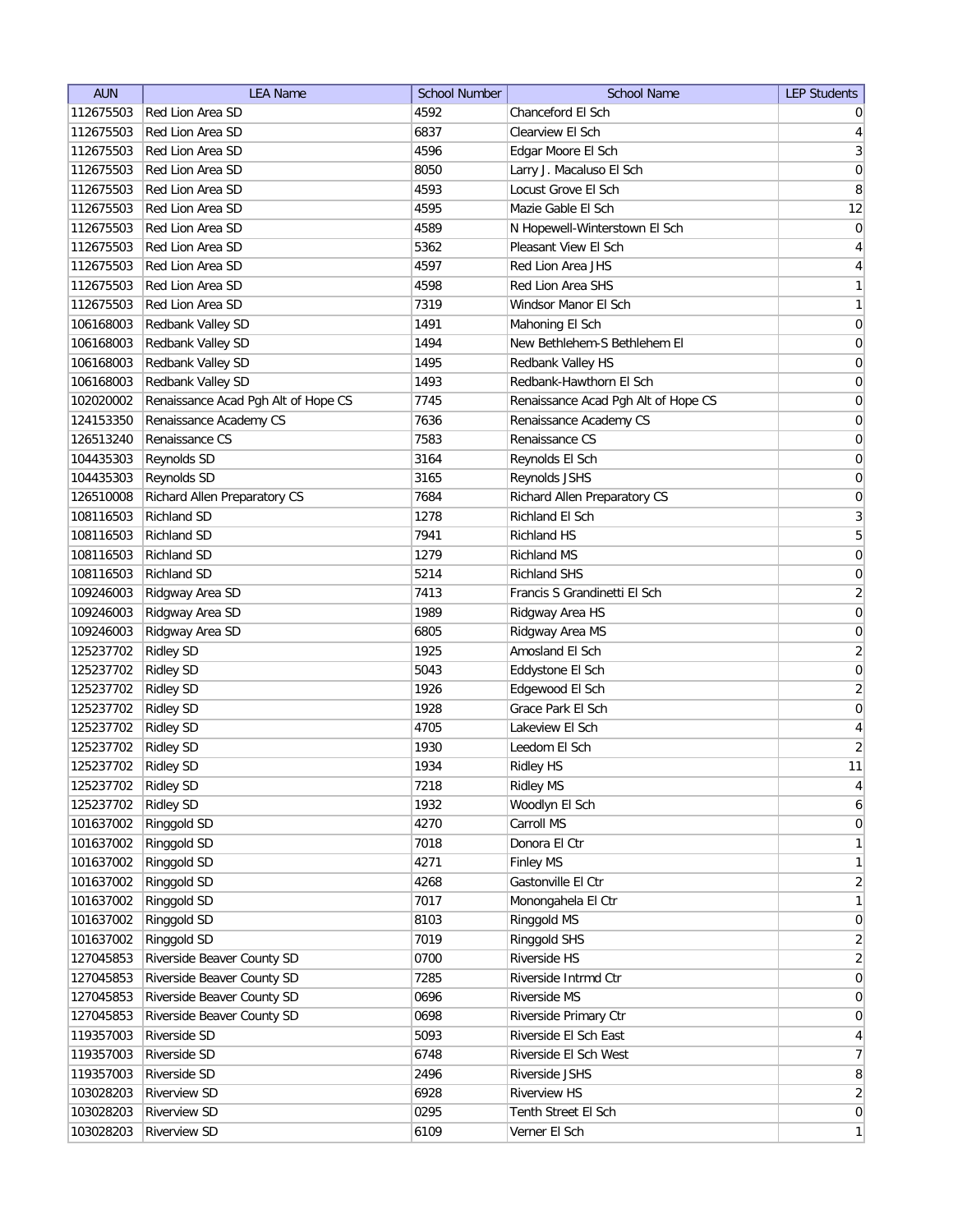| <b>AUN</b> | <b>LEA Name</b>                        | <b>School Number</b> | <b>School Name</b>                     | <b>LEP Students</b> |
|------------|----------------------------------------|----------------------|----------------------------------------|---------------------|
| 105252920  | Robert Benjamin Wiley Community CS     | 7532                 | Robert Benjamin Wiley Community CS     | $\overline{0}$      |
| 121393330  | Roberto Clemente CS                    | 7629                 | Roberto Clemente CS                    | 49                  |
| 127046903  | Rochester Area SD                      | 7333                 | Rochester Area El Sch                  | 0                   |
| 127046903  | Rochester Area SD                      | 8000                 | Rochester Area HS                      | 0                   |
| 127046903  | Rochester Area SD                      | 0712                 | Rochester Area HS                      | $\boldsymbol{0}$    |
| 127046903  | Rochester Area SD                      | 7401                 | Rochester Area MS                      | 0                   |
| 108566303  | Rockwood Area SD                       | 3996                 | Kingwood El Sch                        | 0                   |
| 108566303  | Rockwood Area SD                       | 6209                 | Rockwood Area El Sch                   | $\boldsymbol{0}$    |
| 108566303  | Rockwood Area SD                       | 6210                 | Rockwood Area JSHS                     | $\boldsymbol{0}$    |
| 125237903  | Rose Tree Media SD                     | 1940                 | Glenwood El Sch                        | 8                   |
| 125237903  | Rose Tree Media SD                     | 7365                 | Indian Lane El Sch                     | 7                   |
| 125237903  | Rose Tree Media SD                     | 6514                 | Media El Sch                           | 10                  |
| 125237903  | Rose Tree Media SD                     | 1942                 | Penncrest HS                           | 22                  |
| 125237903  | Rose Tree Media SD                     | 1937                 | Rose Tree El Sch                       | 10                  |
| 125237903  | Rose Tree Media SD                     | 6625                 | Springton Lake MS                      | 11                  |
| 126510001  | <b>Russell Byers CS</b>                | 7677                 | <b>Russell Byers CS</b>                | $6 \mid$            |
| 129546803  | Saint Clair Area SD                    | 3930                 | Saint Clair Area El/MS                 | 7                   |
| 109248003  | Saint Marys Area SD                    | 1978                 | Bennetts Valley El Sch                 | 0                   |
| 109248003  | Saint Marys Area SD                    | 1991                 | Fox Twp El Sch                         | $\vert 0 \vert$     |
| 109248003  | Saint Marys Area SD                    | 6697                 | South St Marys Street El Sch           | $\boldsymbol{0}$    |
| 109248003  | Saint Marys Area SD                    | 1992                 | St Marys Area MS                       | $\boldsymbol{0}$    |
| 109248003  | Saint Marys Area SD                    | 5169                 | St Marys Area SHS                      | $\mathbf{1}$        |
| 121395603  | Salisbury Township SD                  | 6864                 | Harry S Truman El Sch                  | 34                  |
| 121395603  | Salisbury Township SD                  | 5365                 | Salisbury MS                           | 17                  |
| 121395603  | Salisbury Township SD                  | 2833                 | Salisbury SHS                          | 11                  |
| 121395603  | Salisbury Township SD                  | 2832                 | Western Salisbury El Sch               | 9                   |
| 108567004  | Salisbury-Elk Lick SD                  | 6818                 | Salisbury-Elk Lick El Sch              | $\boldsymbol{0}$    |
| 108567004  | Salisbury-Elk Lick SD                  | 4002                 | Salisbury-Elk Lick JSHS                | $\boldsymbol{0}$    |
| 124150005  | Sankofa Academy CS                     | 7834                 | Sankofa Academy CS                     | 0                   |
| 114514135  | Sankofa Freedom Academy Charter School | 8083                 | Sankofa Freedom Academy Charter School | $\overline{0}$      |
| 120486003  | Saucon Valley SD                       | 3485                 | Saucon Valley El Sch                   | 14                  |
| 120486003  | Saucon Valley SD                       | 7210                 | Saucon Valley MS                       | 7                   |
| 120486003  | Saucon Valley SD                       | 5352                 | Saucon Valley SHS                      | $\overline{3}$      |
| 117086003  | Sayre Area SD                          | 4949                 | Litchfield Twp El Sch                  | 0                   |
| 117086003  | Sayre Area SD                          | 0965                 | Sayre Area HS                          | $\overline{0}$      |
| 117086003  | Sayre Area SD                          | 6713                 | Snyder El Sch                          | $\vert 0 \vert$     |
| 122093140  | School Lane CS                         | 7568                 | School Lane CS                         | 31                  |
| 129547303  | Schuylkill Haven Area SD               | 7331                 | Schuylkill Haven El Ctr                | $\overline{2}$      |
| 129547303  | Schuylkill Haven Area SD               | 3935                 | Schuylkill Haven MS                    | 0                   |
| 129547303  | Schuylkill Haven Area SD               | 5264                 | Schuylkill Haven SHS                   | $\overline{2}$      |
| 114067503  | Schuylkill Valley SD                   | 7429                 | Schuylkill Valley El Sch               | $6 \mid$            |
| 114067503  | Schuylkill Valley SD                   | 0864                 | Schuylkill Valley HS                   | 12                  |
| 114067503  | Schuylkill Valley SD                   | 6888                 | Schuylkill Valley MS                   | 7                   |
| 119357402  | Scranton SD                            | 5149                 | Charles Sumner #18                     | 8 <sup>2</sup>      |
| 119357402  | Scranton SD                            | 2474                 | Frances Willard #32                    | 32                  |
| 119357402  | Scranton SD                            | 2476                 | George Bancroft #34                    | 38                  |
| 119357402  | Scranton SD                            | 2455                 | John Adams #4                          | 45                  |
| 119357402  | Scranton SD                            | 4736                 | John F. Kennedy #7                     | 50                  |
| 119357402  | Scranton SD                            | 4858                 | John G Whittier #2                     | 40                  |
| 119357402  | Scranton SD                            | 2482                 | John J. Audubon #42                    | 36                  |
| 119357402  | Scranton SD                            | 2481                 | John Marshall #41                      | 3                   |
| 119357402  | Scranton SD                            | 6971                 | Lincoln-Jackson #14                    | 14                  |
| 119357402  | Scranton SD                            | 6970                 | McNichols Plaza                        | 52                  |
| 119357402  | Scranton SD                            | 5232                 | Neil Armstrong #40                     | 17                  |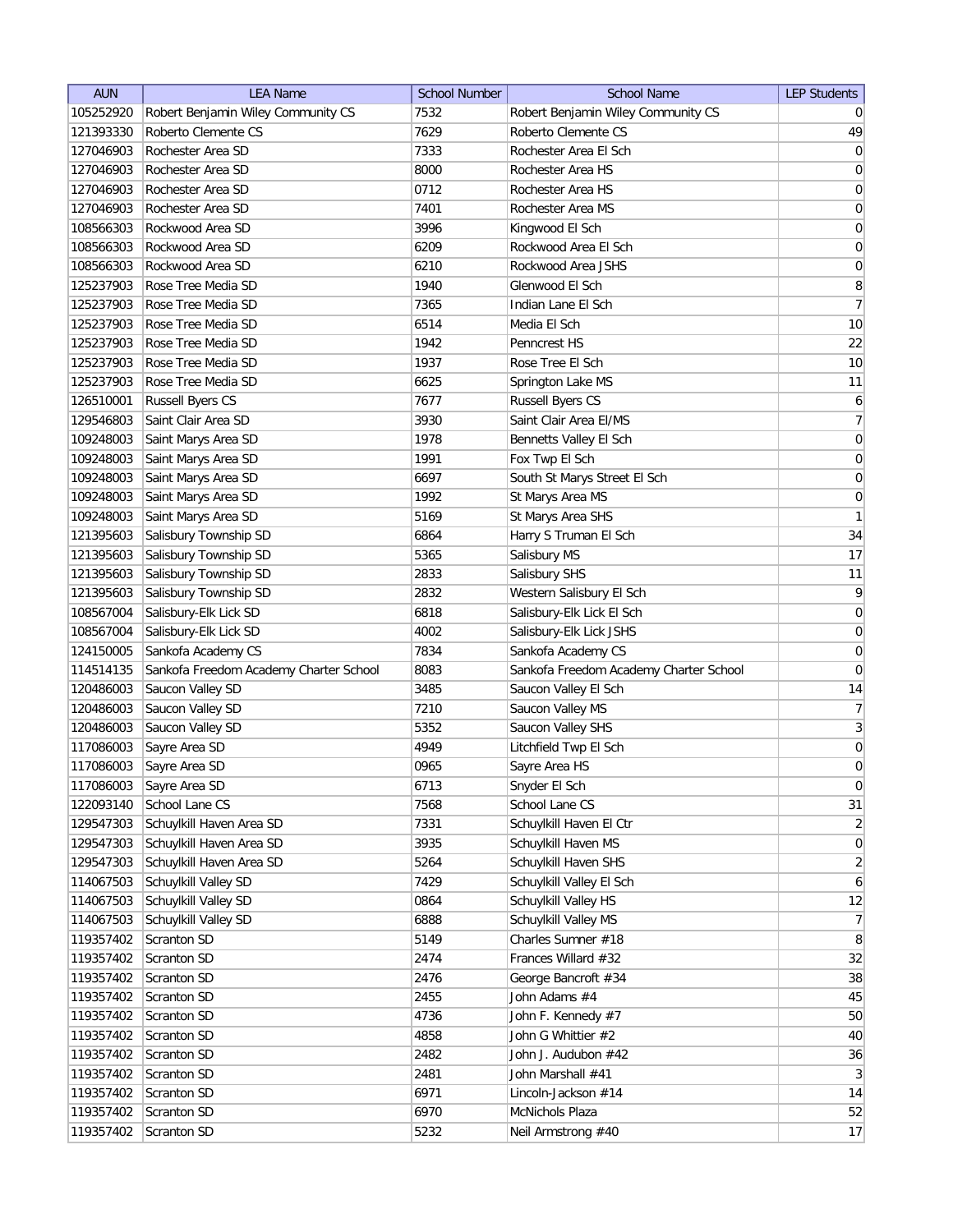| <b>AUN</b> | <b>LEA Name</b>                  | <b>School Number</b> | <b>School Name</b>               | <b>LEP Students</b> |
|------------|----------------------------------|----------------------|----------------------------------|---------------------|
| 119357402  | Scranton SD                      | 7700                 | Northeast Intrmd Sch             | 67                  |
| 119357402  | Scranton SD                      | 4952                 | Robert Morris #27                | 13                  |
| 119357402  | <b>Scranton SD</b>               | 6413                 | <b>Scranton HS</b>               | 143                 |
| 119357402  | Scranton SD                      | 2487                 | South Scranton Intrmd Sch        | 36                  |
| 119357402  | <b>Scranton SD</b>               | 2489                 | West Scranton HS                 | 24                  |
| 119357402  | <b>Scranton SD</b>               | 6791                 | West Scranton Intrmd Sch         | 20                  |
| 119357402  | <b>Scranton SD</b>               | 4857                 | William Prescott #38             | 23                  |
| 116557103  | Selinsgrove Area SD              | 3965                 | Jackson-Penn El Sch              | $\boldsymbol{0}$    |
| 116557103  | Selinsgrove Area SD              | 3968                 | Selinsgrove Area El Sch          | 10                  |
| 116557103  | Selinsgrove Area SD              | 3969                 | Selinsgrove Area HS              | 8                   |
| 116557103  | Selinsgrove Area SD              | 6817                 | Selinsgrove Area MS              | 16                  |
| 116557103  | Selinsgrove Area SD              | 7507                 | Selinsgrove Intrmd Sch           | 20                  |
| 104107903  | Seneca Valley SD                 | 1178                 | Connoquenessing Valley El Sch    | $\overline{2}$      |
| 104107903  | Seneca Valley SD                 | 1180                 | Evans City El Sch                | 4                   |
| 104107903  | Seneca Valley SD                 | 7488                 | Evans City MS                    | 3                   |
| 104107903  | Seneca Valley SD                 | 4907                 | Haine El Sch                     | 4                   |
| 104107903  | Seneca Valley SD                 | 7489                 | Haine MS                         | $\mathbf{3}$        |
| 104107903  | Seneca Valley SD                 | 1179                 | Rowan El Sch                     | 11                  |
| 104107903  | Seneca Valley SD                 | 7412                 | Seneca Valley IHS                | $\mathbf{1}$        |
| 104107903  | Seneca Valley SD                 | 5311                 | Seneca Valley MS                 | $\vert 4 \vert$     |
| 104107903  | Seneca Valley SD                 | 1183                 | Seneca Valley SHS                | 1                   |
| 188392660  | Seven Generations Charter School | 8084                 | Seven Generations Charter School | $\vert 0 \vert$     |
| 108567204  | Shade-Central City SD            | 6594                 | Cairnbrook El Sch                | $\boldsymbol{0}$    |
| 108567204  | Shade-Central City SD            | 4006                 | Shade JSHS                       | $\boldsymbol{0}$    |
| 103028302  | Shaler Area SD                   | 4696                 | <b>Burchfield Primary Sch</b>    | $\boldsymbol{0}$    |
| 103028302  | Shaler Area SD                   | 0457                 | Jeffery Primary Sch              | $\boldsymbol{0}$    |
| 103028302  | Shaler Area SD                   | 5101                 | Marzolf Primary Sch              | $\boldsymbol{0}$    |
| 103028302  | Shaler Area SD                   | 4843                 | Reserve Primary Sch              | 1                   |
| 103028302  | Shaler Area SD                   | 0458                 | Rogers Primary Sch               | $\overline{2}$      |
| 103028302  | Shaler Area SD                   | 8001                 | Shaler Area El Sch               | 3                   |
| 103028302  | Shaler Area SD                   | 0460                 | Shaler Area HS                   | 3                   |
| 103028302  | Shaler Area SD                   | 7558                 | Shaler Area Imtrmd Sch           | 0                   |
| 103028302  | Shaler Area SD                   | 8002                 | Shaler Area MS                   | $\overline{2}$      |
| 103028302  | Shaler Area SD                   | 7002                 | Shaler Area MS                   | $\pmb{0}$           |
| 116496503  | Shamokin Area SD                 | 7009                 | Shamokin Area El Sch             | 14                  |
| 116496503  | Shamokin Area SD                 | 7893                 | Shamokin Area HS                 | $\overline{2}$      |
| 116496503  | Shamokin Area SD                 | 6354                 | Shamokin Area JSHS               | 0                   |
| 116496503  | Shamokin Area SD                 | 7892                 | Shamokin Area MS                 | 0                   |
| 108567404  | Shanksville-Stonycreek SD        | 7397                 | Shanksville-Stonycreek El Sch    | 0                   |
| 108567404  | Shanksville-Stonycreek SD        | 6800                 | Shanksville-Stonycreek HS        | $\overline{0}$      |
| 108567404  | Shanksville-Stonycreek SD        | 7398                 | Shanksville-Stonycreek MS        | $\overline{0}$      |
| 104435603  | Sharon City SD                   | 3173                 | Case Avenue El Sch               | $\mathbf{1}$        |
| 104435603  | Sharon City SD                   | 3170                 | Musser El Sch                    | $\mathbf{1}$        |
| 104435603  | Sharon City SD                   | 8093                 | Sharon HS                        | $\overline{0}$      |
| 104435603  | Sharon City SD                   | 8092                 | Sharon MS                        | $\overline{0}$      |
| 104435603  | Sharon City SD                   | 5246                 | Sharon MS/HS                     | 15                  |
| 104435603  | Sharon City SD                   | 3171                 | West Hill El Sch                 | 6                   |
| 104435703  | Sharpsville Area SD              | 7705                 | Sharpsville Area El Sch          | $\overline{2}$      |
| 104435703  | Sharpsville Area SD              | 7387                 | Sharpsville Area MS              | 0                   |
| 104435703  | Sharpsville Area SD              | 3124                 | Sharpsville Area SHS             | 0                   |
| 129547203  | Shenandoah Valley SD             | 3938                 | Shenandoah Valley El Sch         | 50                  |
| 129547203  | Shenandoah Valley SD             | 3940                 | Shenandoah Valley JSHS           | 16                  |
| 104376203  | Shenango Area SD                 | 2706                 | Shenango El Sch                  | 5 <sup>2</sup>      |
| 104376203  | Shenango Area SD                 | 2708                 | Shenango HS                      | 1                   |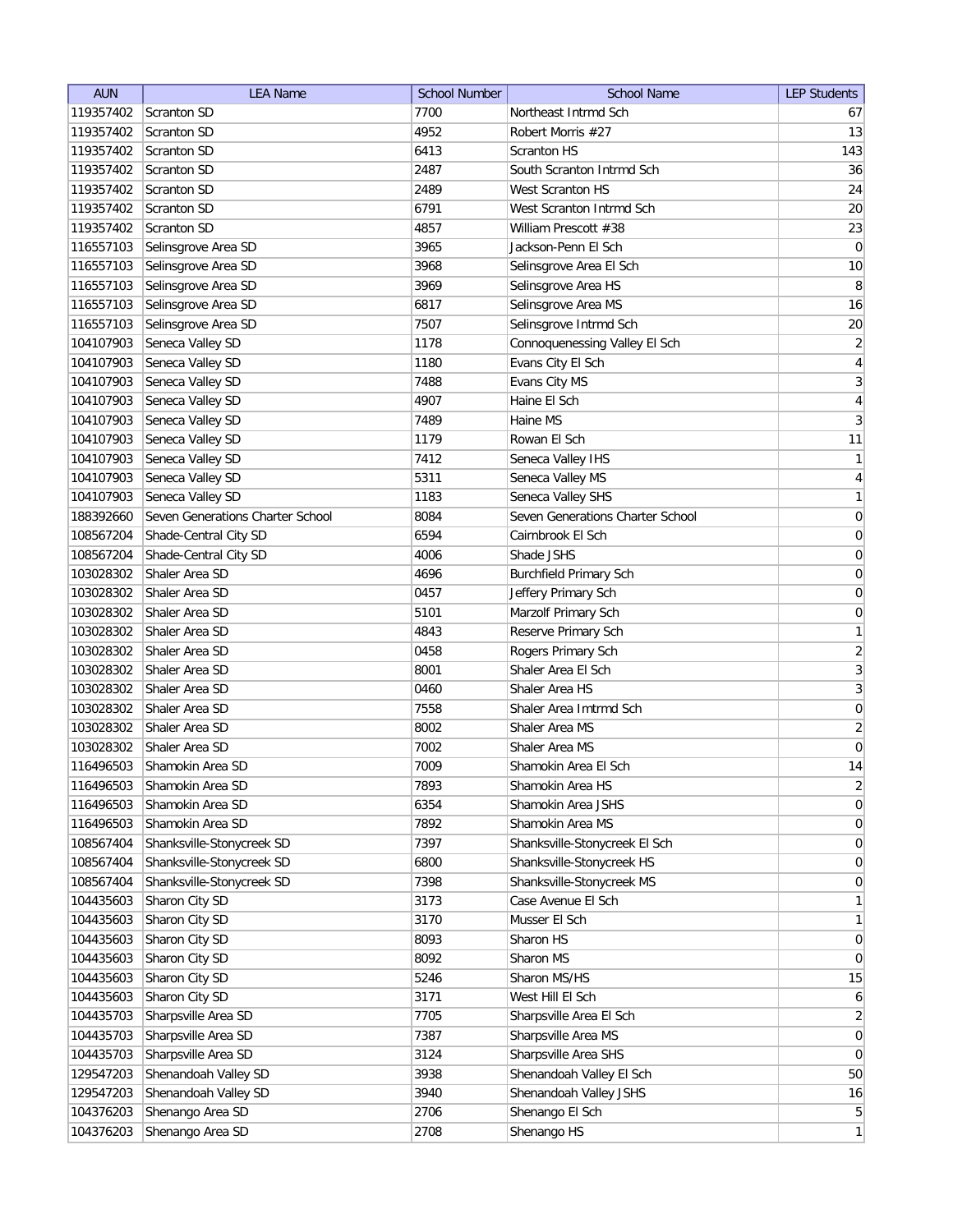| <b>AUN</b> | <b>LEA Name</b>            | <b>School Number</b> | <b>School Name</b>                  | <b>LEP Students</b> |
|------------|----------------------------|----------------------|-------------------------------------|---------------------|
| 116496603  | Shikellamy SD              | 7741                 | Chief Shikellamy Sch                | 8                   |
| 116496603  | Shikellamy SD              | 6357                 | Grace S Beck Sch                    | $\mathbf{1}$        |
| 116496603  | Shikellamy SD              | 3567                 | Oaklyn Sch                          | $\overline{2}$      |
| 116496603  | Shikellamy SD              | 3549                 | Priestley Sch                       | 0                   |
| 116496603  | Shikellamy SD              | 3552                 | <b>Rice MS</b>                      | 5                   |
| 116496603  | Shikellamy SD              | 3569                 | Shikellamy HS                       | 9                   |
| 116496603  | Shikellamy SD              | 3568                 | Sunbury MS                          | $\overline{3}$      |
| 115218003  | Shippensburg Area SD       | 1724                 | Grace B Luhrs Univ Elem             | $\mathbf{3}$        |
| 115218003  | Shippensburg Area SD       | 1726                 | James Burd El Sch                   | $\boldsymbol{0}$    |
| 115218003  | Shippensburg Area SD       | 7925                 | James Burd El Sch                   | $\overline{7}$      |
| 115218003  | Shippensburg Area SD       | 1725                 | Nancy Grayson El Sch                | $\boldsymbol{0}$    |
| 115218003  | Shippensburg Area SD       | 7924                 | Nancy Grayson El Sch                | 5                   |
| 115218003  | Shippensburg Area SD       | 1729                 | Shippensburg Area MS                | $\overline{3}$      |
| 115218003  | Shippensburg Area SD       | 5221                 | Shippensburg Area SHS               | $\overline{3}$      |
| 115218003  | Shippensburg Area SD       | 7921                 | Shippensburg Intrm Sch              | 5                   |
| 104107503  | Slippery Rock Area SD      | 1167                 | Har-Mer El Sch                      | $\boldsymbol{0}$    |
| 104107503  | Slippery Rock Area SD      | 1169                 | Moraine El Sch                      | 0                   |
| 104107503  | Slippery Rock Area SD      | 1171                 | Slippery Rock Area El Sch           | $\overline{5}$      |
| 104107503  | Slippery Rock Area SD      | 1172                 | Slippery Rock Area HS               | 1                   |
| 104107503  | Slippery Rock Area SD      | 6647                 | Slippery Rock Area MS               | 1                   |
| 109427503  | Smethport Area SD          | 3116                 | Smethport Area El Sch               | 0                   |
| 109427503  | Smethport Area SD          | 3117                 | Smethport Area JSHS                 | $\mathsf{O}\xspace$ |
| 113367003  | Solanco SD                 | 2656                 | Bart-Colerain El Sch                | 5                   |
| 113367003  | Solanco SD                 | 7354                 | Clermont El Sch                     | $\overline{7}$      |
| 113367003  | Solanco SD                 | 2654                 | Providence El Sch                   | $\overline{2}$      |
| 113367003  | Solanco SD                 | 2655                 | Quarryville El Sch                  | $\overline{5}$      |
| 113367003  | Solanco SD                 | 2657                 | Smith MS                            | $\overline{2}$      |
| 113367003  | Solanco SD                 | 2658                 | Solanco HS                          | $\vert 4 \vert$     |
| 113367003  | Solanco SD                 | 5054                 | Swift MS                            | $\boldsymbol{6}$    |
| 108567703  | Somerset Area SD           | 7481                 | Eagle View El Sch                   | 6                   |
| 108567703  | Somerset Area SD           | 4012                 | Friedens El Sch                     | 0                   |
| 108567703  | Somerset Area SD           | 4009                 | Maple Ridge El Sch                  | 6                   |
| 108567703  | Somerset Area SD           | 4011                 | Sipesville El Sch                   | 0                   |
| 108567703  | Somerset Area SD           | 4014                 | Somerset Area JHS                   | 1                   |
| 108567703  | Somerset Area SD           | 4015                 | Somerset Area SHS                   | $\overline{2}$      |
| 123467103  | Souderton Area SD          | 3357                 | E M Crouthamel El Sch               | 69                  |
| 123467103  | Souderton Area SD          | 3266                 | Franconia El Sch                    | 28                  |
| 123467103  | Souderton Area SD          | 4721                 | Indian Crest JHS                    | 14                  |
| 123467103  | Souderton Area SD          | 8062                 | Indian Crest MS                     | 0                   |
| 123467103  | Souderton Area SD          | 4722                 | Indian Valley MS                    | 22                  |
| 123467103  | Souderton Area SD          | 3306                 | Lower Salford El Sch                | 12                  |
| 123467103  | Souderton Area SD          | 7262                 | Oak Ridge El Sch                    | 14                  |
| 123467103  | Souderton Area SD          | 3350                 | Salford Hills El Sch                | 3 <sup>2</sup>      |
| 123467103  | Souderton Area SD          | 3354                 | Souderton Area SHS                  | 20                  |
| 123467103  | Souderton Area SD          | 7752                 | Vernfield El Sch                    | 7                   |
| 123467103  | Souderton Area SD          | 4900                 | West Broad Street El Sch            | 38                  |
| 123463370  | Souderton CS Collaborative | 7638                 | Souderton CS Collaborative          | 0                   |
| 103028653  | South Allegheny SD         | 0438                 | South Allegheny Early Childhood Ctr | $\overline{0}$      |
| 103028653  | South Allegheny SD         | 7751                 | South Allegheny El Sch              | $\overline{0}$      |
| 103028653  | South Allegheny SD         | 0440                 | South Allegheny MS/HS               | $\overline{2}$      |
| 104107803  | South Butler County SD     | 1177                 | Knoch HS                            | $\mathbf{1}$        |
| 104107803  | South Butler County SD     | 7460                 | Knoch MS                            | $\overline{0}$      |
| 104107803  | South Butler County SD     | 7718                 | South Butler Intermediate EL Sch    | $\overline{0}$      |
| 104107803  | South Butler County SD     | 7717                 | South Butler Primary Sch            | $\overline{0}$      |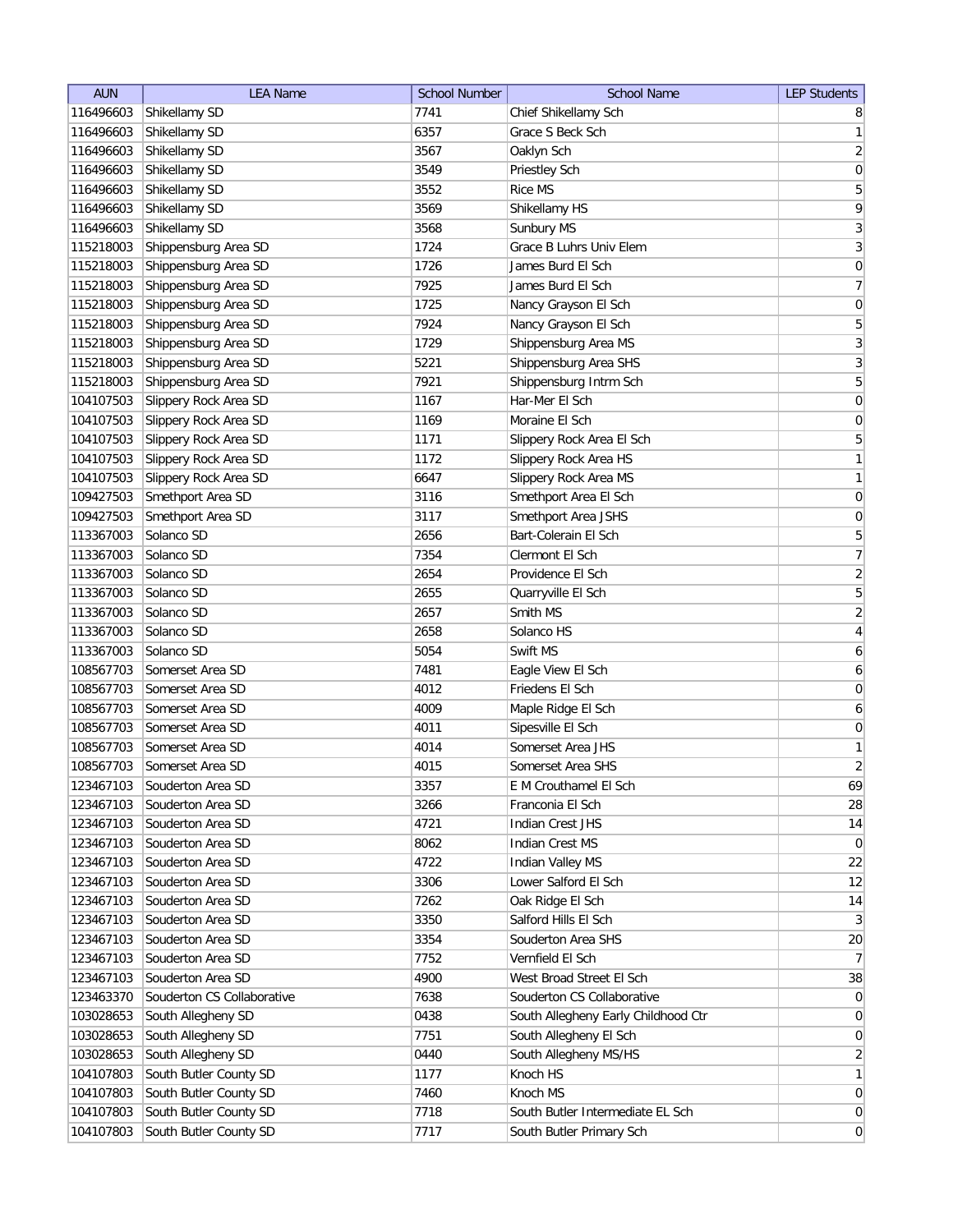| <b>AUN</b> | <b>LEA Name</b>               | <b>School Number</b> | <b>School Name</b>                  | <b>LEP Students</b> |
|------------|-------------------------------|----------------------|-------------------------------------|---------------------|
| 112676203  | South Eastern SD              | 4599                 | Delta-Peach Bottom El Sch           | 3                   |
| 112676203  | South Eastern SD              | 4601                 | Fawn Area El Sch                    | 0                   |
| 112676203  | South Eastern SD              | 4602                 | Kennard-Dale HS                     | $\overline{3}$      |
| 112676203  | South Eastern SD              | 6832                 | South Eastern MS West               | 6                   |
| 112676203  | South Eastern SD              | 7699                 | South Eastern MS-East               | $\overline{2}$      |
| 112676203  | South Eastern SD              | 4600                 | Stewartstown El Sch                 | 4                   |
| 103028703  | South Fayette Township SD     | 7490                 | South Fayette MS                    | 6                   |
| 103028703  | South Fayette Township SD     | 0468                 | South Fayette Twp El Sch            | 11                  |
| 103028703  | South Fayette Township SD     | 0470                 | South Fayette Twp HS                | $\overline{4}$      |
| 115218303  | South Middleton SD            | 6328                 | <b>Boiling Springs HS</b>           | 6                   |
| 115218303  | South Middleton SD            | 6853                 | Iron Forge Educnl Ctr               | 6                   |
| 115218303  | South Middleton SD            | 1730                 | W.G. Rice El Sch                    | 12                  |
| 115218303  | South Middleton SD            | 7611                 | <b>Yellow Breeches MS</b>           | 9                   |
| 103028753  | South Park SD                 | 7682                 | South Park Elem Center              | 4                   |
| 103028753  | South Park SD                 | 6906                 | South Park MS                       | $\overline{3}$      |
| 103028753  | South Park SD                 | 0467                 | South Park SHS                      | 1                   |
| 127047404  | South Side Area SD            | 6568                 | South Side El Sch                   | $\vert 0 \vert$     |
| 127047404  | South Side Area SD            | 0714                 | South Side HS                       | 0                   |
| 127047404  | South Side Area SD            | 6937                 | South Side MS                       | $\vert 0 \vert$     |
| 112676403  | South Western SD              | 4603                 | Baresville El Sch                   | $\overline{5}$      |
| 112676403  | South Western SD              | 4605                 | Manheim El Sch                      | $\boldsymbol{0}$    |
| 112676403  | South Western SD              | 6641                 | Markle Intrmd Sch                   | $\overline{4}$      |
| 112676403  | South Western SD              | 4606                 | Park Hills El Sch                   | 12                  |
| 112676403  | South Western SD              | 4608                 | South Western SHS                   | $\overline{5}$      |
| 112676403  | South Western SD              | 4607                 | West Manheim El Sch                 | 3                   |
| 117416103  | South Williamsport Area SD    | 3054                 | Central El Sch                      | $\mathbf{1}$        |
| 117416103  | South Williamsport Area SD    | 7719                 | Rommelt El Sch                      | 1                   |
| 117416103  | South Williamsport Area SD    | 3056                 | South Williamsport Area JSHS        | 3                   |
| 125238402  | Southeast Delco SD            | 6516                 | Academy Park HS                     | 43                  |
| 125238402  | Southeast Delco SD            | 1861                 | Darby Twp Sch                       | 1                   |
| 125238402  | Southeast Delco SD            | 6505                 | Delcroft Sch                        | 14                  |
| 125238402  | Southeast Delco SD            | 6501                 | Harris Sch                          | 34                  |
| 125238402  | Southeast Delco SD            | 1943                 | Sharon Hill Sch                     | 29                  |
| 125238402  | Southeast Delco SD            | 7946                 | Southeast Delco Kindergarten Center | 11                  |
| 101306503  | Southeastern Greene SD        | 2271                 | Bobtown El Sch                      | $\overline{0}$      |
| 101306503  | Southeastern Greene SD        | 2284                 | Mapletown JSHS                      | 0                   |
| 116197503  | Southern Columbia Area SD     | 6900                 | Hartman El Ctr                      | 1                   |
| 116197503  | Southern Columbia Area SD     | 1627                 | Southern Columbia HS                | 0                   |
| 116197503  | Southern Columbia Area SD     | 7668                 | Southern Columbia MS                | 0                   |
| 111297504  | Southern Fulton SD            | 7391                 | Southern Fulton El Sch              | $\overline{0}$      |
| 111297504  | Southern Fulton SD            | 2253                 | Southern Fulton JSHS                | $\overline{0}$      |
| 111317503  | Southern Huntingdon County SD | 2309                 | Rockhill El Sch                     | $\overline{0}$      |
| 111317503  | Southern Huntingdon County SD | 2310                 | Shade Gap El Sch                    | $\overline{0}$      |
| 111317503  | Southern Huntingdon County SD | 2313                 | Southern Huntingdon Co HS/MS        | 0                   |
| 111317503  | Southern Huntingdon County SD | 2312                 | Spring Farms El Sch                 | 0                   |
| 111317503  | Southern Huntingdon County SD | 2311                 | Trough Creek Valley El Sch          | 0                   |
| 121395703  | Southern Lehigh SD            | 5240                 | Hopewell El Sch                     | 3                   |
| 121395703  | Southern Lehigh SD            | 8072                 | Hopewell El Sch                     | 0                   |
| 121395703  | Southern Lehigh SD            | 2838                 | Liberty Bell El Sch                 | 11                  |
| 121395703  | Southern Lehigh SD            | 8073                 | Liberty Bell El Sch                 | $\overline{0}$      |
| 121395703  | Southern Lehigh SD            | 2837                 | Lower Milford El Sch                | $\overline{0}$      |
| 121395703  | Southern Lehigh SD            | 8074                 | Lower Milford El Sch                | 0                   |
| 121395703  | Southern Lehigh SD            | 8075                 | Southern Lehigh Intermediate Sch    | 0                   |
| 121395703  | Southern Lehigh SD            | 4808                 | Southern Lehigh MS                  | $\overline{2}$      |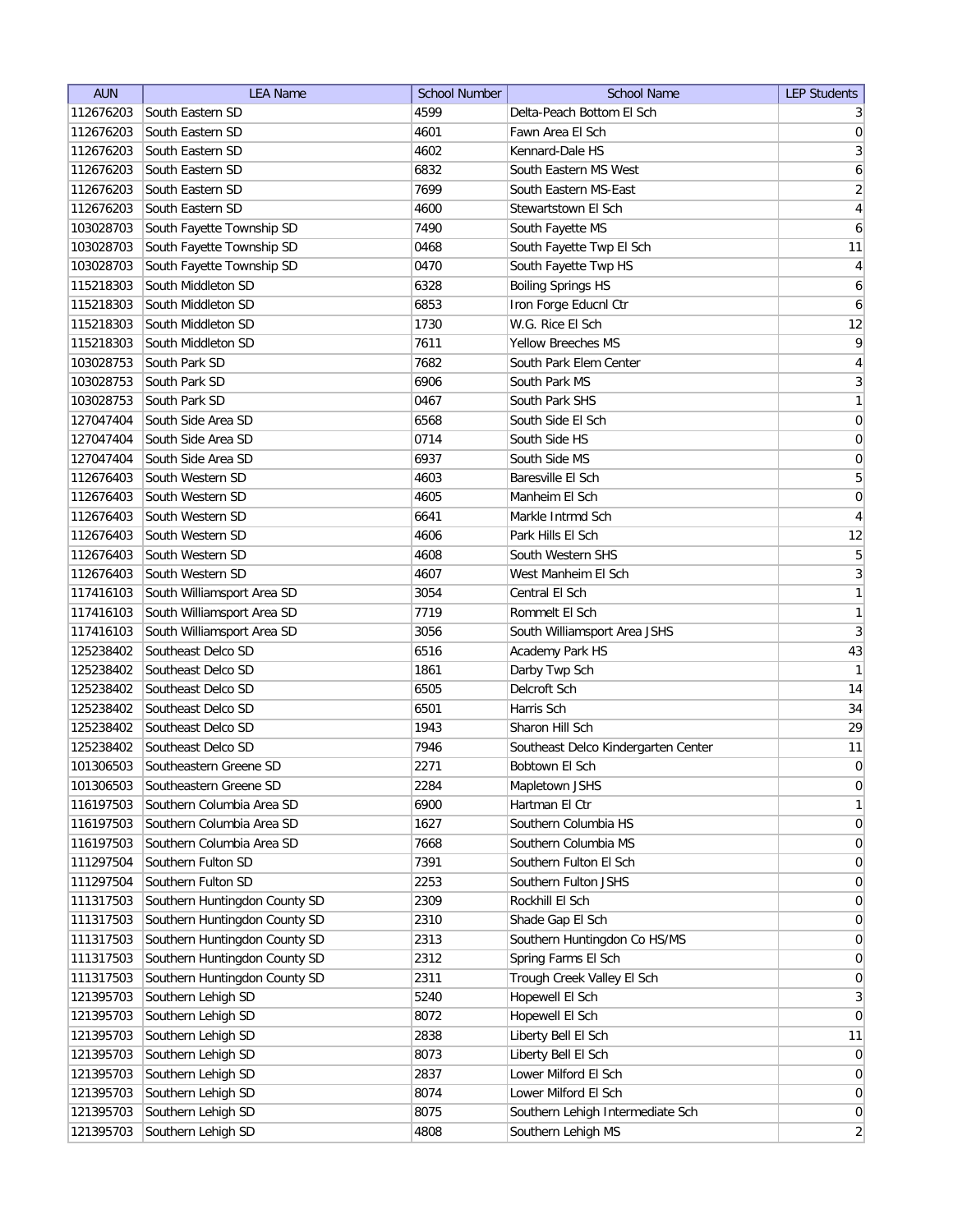| 121395703<br>Southern Lehigh SD<br>Southern Lehigh SHS<br>2839<br>4 <sup>1</sup><br>Southern Tioga SD<br>117597003<br>4070<br>Blossburg El Sch<br> 0 <br>Southern Tioga SD<br>$\mathbf{1}$<br>117597003<br>4062<br>Liberty El Sch<br>117597003<br>Southern Tioga SD<br>4064<br>Liberty JSHS<br>Southern Tioga SD<br>117597003<br>4068<br>Mansfield JSHS<br>Southern Tioga SD<br>117597003<br>4071<br>North Penn JSHS<br>Southern Tioga SD<br>117597003<br>4839<br>Warren L Miller El Sch<br>Southern York County SD<br>112676503<br>4613<br>Friendship El Sch<br>Southern York County SD<br>7556<br>112676503<br>Shrewsbury El Sch<br>Southern York County SD<br>Southern El Sch<br>112676503<br>6692<br>Southern York County SD<br>112676503<br>6286<br>Southern MS<br>112676503<br>Southern York County SD<br>4614<br>Susquehannock HS<br>107657503<br>Southmoreland SD<br>6190<br>Alverton El Sch<br>107657503<br>Southmoreland SD<br>4496<br>Ruffsdale El Sch<br>Southmoreland SD<br>4<br>107657503<br>6932<br>Southmoreland El Sch<br>107657503<br>Southmoreland SD<br>4502<br>Southmoreland JHS<br>107657503<br>Southmoreland SD<br>8102<br>Southmoreland MS<br>Southmoreland SD<br>107657503<br>7978<br>Southmoreland Primary Center<br>Southmoreland SD<br>Southmoreland SHS<br>107657503<br>6191<br>108515107<br>Southwest Leadership Academy CS<br>7960<br>Southwest Leadership Academy CS<br>Spectrum CS<br>103023410<br>7648<br>Spectrum CS<br>Spring Cove SD<br>Central HS<br>108077503<br>0941<br>East Freedom El Sch<br>108077503<br>Spring Cove SD<br>0934<br>108077503<br>Spring Cove SD<br>0936<br>Martinsburg El Sch<br>108077503<br>0939<br>Spring Cove SD<br>Roaring Spring El Sch<br>Spring Cove El Sch<br>108077503<br>Spring Cove SD<br>8076<br>Spring Cove SD<br>Spring Cove MS<br>108077503<br>5130<br>Spring Grove Area SD<br>112676703<br>New Salem El Sch<br>4617<br>Spring Grove Area SD<br>0<br>112676703<br>4620<br>Paradise El Sch |
|---------------------------------------------------------------------------------------------------------------------------------------------------------------------------------------------------------------------------------------------------------------------------------------------------------------------------------------------------------------------------------------------------------------------------------------------------------------------------------------------------------------------------------------------------------------------------------------------------------------------------------------------------------------------------------------------------------------------------------------------------------------------------------------------------------------------------------------------------------------------------------------------------------------------------------------------------------------------------------------------------------------------------------------------------------------------------------------------------------------------------------------------------------------------------------------------------------------------------------------------------------------------------------------------------------------------------------------------------------------------------------------------------------------------------------------------------------------------------------------------------------------------------------------------------------------------------------------------------------------------------------------------------------------------------------------------------------------------------------------------------------------------------------------------------------------------------------------------------------------------------------------------------------------------------------------------------------------------|
|                                                                                                                                                                                                                                                                                                                                                                                                                                                                                                                                                                                                                                                                                                                                                                                                                                                                                                                                                                                                                                                                                                                                                                                                                                                                                                                                                                                                                                                                                                                                                                                                                                                                                                                                                                                                                                                                                                                                                                     |
|                                                                                                                                                                                                                                                                                                                                                                                                                                                                                                                                                                                                                                                                                                                                                                                                                                                                                                                                                                                                                                                                                                                                                                                                                                                                                                                                                                                                                                                                                                                                                                                                                                                                                                                                                                                                                                                                                                                                                                     |
| 1<br>$\overline{2}$<br> 0 <br>$\overline{4}$<br>$\vert 9 \vert$<br>$\overline{2}$<br>$\overline{3}$<br>$\left  \frac{2}{2} \right $<br>$\boldsymbol{0}$<br>$\boldsymbol{0}$<br>$\boldsymbol{0}$<br>$\mathbf{1}$<br>$\boldsymbol{0}$<br>$\overline{3}$<br>$\overline{2}$<br> 0 <br> 0 <br>$\boldsymbol{0}$<br>$\boldsymbol{0}$<br>$\overline{2}$<br>$\boldsymbol{0}$<br>$\boldsymbol{0}$<br>$\boldsymbol{0}$<br>$\boldsymbol{0}$                                                                                                                                                                                                                                                                                                                                                                                                                                                                                                                                                                                                                                                                                                                                                                                                                                                                                                                                                                                                                                                                                                                                                                                                                                                                                                                                                                                                                                                                                                                                     |
|                                                                                                                                                                                                                                                                                                                                                                                                                                                                                                                                                                                                                                                                                                                                                                                                                                                                                                                                                                                                                                                                                                                                                                                                                                                                                                                                                                                                                                                                                                                                                                                                                                                                                                                                                                                                                                                                                                                                                                     |
|                                                                                                                                                                                                                                                                                                                                                                                                                                                                                                                                                                                                                                                                                                                                                                                                                                                                                                                                                                                                                                                                                                                                                                                                                                                                                                                                                                                                                                                                                                                                                                                                                                                                                                                                                                                                                                                                                                                                                                     |
|                                                                                                                                                                                                                                                                                                                                                                                                                                                                                                                                                                                                                                                                                                                                                                                                                                                                                                                                                                                                                                                                                                                                                                                                                                                                                                                                                                                                                                                                                                                                                                                                                                                                                                                                                                                                                                                                                                                                                                     |
|                                                                                                                                                                                                                                                                                                                                                                                                                                                                                                                                                                                                                                                                                                                                                                                                                                                                                                                                                                                                                                                                                                                                                                                                                                                                                                                                                                                                                                                                                                                                                                                                                                                                                                                                                                                                                                                                                                                                                                     |
|                                                                                                                                                                                                                                                                                                                                                                                                                                                                                                                                                                                                                                                                                                                                                                                                                                                                                                                                                                                                                                                                                                                                                                                                                                                                                                                                                                                                                                                                                                                                                                                                                                                                                                                                                                                                                                                                                                                                                                     |
|                                                                                                                                                                                                                                                                                                                                                                                                                                                                                                                                                                                                                                                                                                                                                                                                                                                                                                                                                                                                                                                                                                                                                                                                                                                                                                                                                                                                                                                                                                                                                                                                                                                                                                                                                                                                                                                                                                                                                                     |
|                                                                                                                                                                                                                                                                                                                                                                                                                                                                                                                                                                                                                                                                                                                                                                                                                                                                                                                                                                                                                                                                                                                                                                                                                                                                                                                                                                                                                                                                                                                                                                                                                                                                                                                                                                                                                                                                                                                                                                     |
|                                                                                                                                                                                                                                                                                                                                                                                                                                                                                                                                                                                                                                                                                                                                                                                                                                                                                                                                                                                                                                                                                                                                                                                                                                                                                                                                                                                                                                                                                                                                                                                                                                                                                                                                                                                                                                                                                                                                                                     |
|                                                                                                                                                                                                                                                                                                                                                                                                                                                                                                                                                                                                                                                                                                                                                                                                                                                                                                                                                                                                                                                                                                                                                                                                                                                                                                                                                                                                                                                                                                                                                                                                                                                                                                                                                                                                                                                                                                                                                                     |
|                                                                                                                                                                                                                                                                                                                                                                                                                                                                                                                                                                                                                                                                                                                                                                                                                                                                                                                                                                                                                                                                                                                                                                                                                                                                                                                                                                                                                                                                                                                                                                                                                                                                                                                                                                                                                                                                                                                                                                     |
|                                                                                                                                                                                                                                                                                                                                                                                                                                                                                                                                                                                                                                                                                                                                                                                                                                                                                                                                                                                                                                                                                                                                                                                                                                                                                                                                                                                                                                                                                                                                                                                                                                                                                                                                                                                                                                                                                                                                                                     |
|                                                                                                                                                                                                                                                                                                                                                                                                                                                                                                                                                                                                                                                                                                                                                                                                                                                                                                                                                                                                                                                                                                                                                                                                                                                                                                                                                                                                                                                                                                                                                                                                                                                                                                                                                                                                                                                                                                                                                                     |
|                                                                                                                                                                                                                                                                                                                                                                                                                                                                                                                                                                                                                                                                                                                                                                                                                                                                                                                                                                                                                                                                                                                                                                                                                                                                                                                                                                                                                                                                                                                                                                                                                                                                                                                                                                                                                                                                                                                                                                     |
|                                                                                                                                                                                                                                                                                                                                                                                                                                                                                                                                                                                                                                                                                                                                                                                                                                                                                                                                                                                                                                                                                                                                                                                                                                                                                                                                                                                                                                                                                                                                                                                                                                                                                                                                                                                                                                                                                                                                                                     |
|                                                                                                                                                                                                                                                                                                                                                                                                                                                                                                                                                                                                                                                                                                                                                                                                                                                                                                                                                                                                                                                                                                                                                                                                                                                                                                                                                                                                                                                                                                                                                                                                                                                                                                                                                                                                                                                                                                                                                                     |
|                                                                                                                                                                                                                                                                                                                                                                                                                                                                                                                                                                                                                                                                                                                                                                                                                                                                                                                                                                                                                                                                                                                                                                                                                                                                                                                                                                                                                                                                                                                                                                                                                                                                                                                                                                                                                                                                                                                                                                     |
|                                                                                                                                                                                                                                                                                                                                                                                                                                                                                                                                                                                                                                                                                                                                                                                                                                                                                                                                                                                                                                                                                                                                                                                                                                                                                                                                                                                                                                                                                                                                                                                                                                                                                                                                                                                                                                                                                                                                                                     |
|                                                                                                                                                                                                                                                                                                                                                                                                                                                                                                                                                                                                                                                                                                                                                                                                                                                                                                                                                                                                                                                                                                                                                                                                                                                                                                                                                                                                                                                                                                                                                                                                                                                                                                                                                                                                                                                                                                                                                                     |
|                                                                                                                                                                                                                                                                                                                                                                                                                                                                                                                                                                                                                                                                                                                                                                                                                                                                                                                                                                                                                                                                                                                                                                                                                                                                                                                                                                                                                                                                                                                                                                                                                                                                                                                                                                                                                                                                                                                                                                     |
|                                                                                                                                                                                                                                                                                                                                                                                                                                                                                                                                                                                                                                                                                                                                                                                                                                                                                                                                                                                                                                                                                                                                                                                                                                                                                                                                                                                                                                                                                                                                                                                                                                                                                                                                                                                                                                                                                                                                                                     |
|                                                                                                                                                                                                                                                                                                                                                                                                                                                                                                                                                                                                                                                                                                                                                                                                                                                                                                                                                                                                                                                                                                                                                                                                                                                                                                                                                                                                                                                                                                                                                                                                                                                                                                                                                                                                                                                                                                                                                                     |
|                                                                                                                                                                                                                                                                                                                                                                                                                                                                                                                                                                                                                                                                                                                                                                                                                                                                                                                                                                                                                                                                                                                                                                                                                                                                                                                                                                                                                                                                                                                                                                                                                                                                                                                                                                                                                                                                                                                                                                     |
|                                                                                                                                                                                                                                                                                                                                                                                                                                                                                                                                                                                                                                                                                                                                                                                                                                                                                                                                                                                                                                                                                                                                                                                                                                                                                                                                                                                                                                                                                                                                                                                                                                                                                                                                                                                                                                                                                                                                                                     |
|                                                                                                                                                                                                                                                                                                                                                                                                                                                                                                                                                                                                                                                                                                                                                                                                                                                                                                                                                                                                                                                                                                                                                                                                                                                                                                                                                                                                                                                                                                                                                                                                                                                                                                                                                                                                                                                                                                                                                                     |
|                                                                                                                                                                                                                                                                                                                                                                                                                                                                                                                                                                                                                                                                                                                                                                                                                                                                                                                                                                                                                                                                                                                                                                                                                                                                                                                                                                                                                                                                                                                                                                                                                                                                                                                                                                                                                                                                                                                                                                     |
|                                                                                                                                                                                                                                                                                                                                                                                                                                                                                                                                                                                                                                                                                                                                                                                                                                                                                                                                                                                                                                                                                                                                                                                                                                                                                                                                                                                                                                                                                                                                                                                                                                                                                                                                                                                                                                                                                                                                                                     |
| $\overline{2}$<br>Spring Grove Area SD<br>Spring Grove Area Intrmd Sch<br>112676703<br>4622                                                                                                                                                                                                                                                                                                                                                                                                                                                                                                                                                                                                                                                                                                                                                                                                                                                                                                                                                                                                                                                                                                                                                                                                                                                                                                                                                                                                                                                                                                                                                                                                                                                                                                                                                                                                                                                                         |
| 4<br>Spring Grove Area SD<br>Spring Grove Area MS<br>112676703<br>6725                                                                                                                                                                                                                                                                                                                                                                                                                                                                                                                                                                                                                                                                                                                                                                                                                                                                                                                                                                                                                                                                                                                                                                                                                                                                                                                                                                                                                                                                                                                                                                                                                                                                                                                                                                                                                                                                                              |
| Spring Grove Area SD<br>Spring Grove Area SHS<br>5<br>112676703<br>4623                                                                                                                                                                                                                                                                                                                                                                                                                                                                                                                                                                                                                                                                                                                                                                                                                                                                                                                                                                                                                                                                                                                                                                                                                                                                                                                                                                                                                                                                                                                                                                                                                                                                                                                                                                                                                                                                                             |
| Spring Grove Area SD<br>Spring Grove El Sch<br>24<br>112676703<br>4618                                                                                                                                                                                                                                                                                                                                                                                                                                                                                                                                                                                                                                                                                                                                                                                                                                                                                                                                                                                                                                                                                                                                                                                                                                                                                                                                                                                                                                                                                                                                                                                                                                                                                                                                                                                                                                                                                              |
| Brooke El Sch<br>1<br>123467303<br>Spring-Ford Area SD<br>7321                                                                                                                                                                                                                                                                                                                                                                                                                                                                                                                                                                                                                                                                                                                                                                                                                                                                                                                                                                                                                                                                                                                                                                                                                                                                                                                                                                                                                                                                                                                                                                                                                                                                                                                                                                                                                                                                                                      |
| $\overline{0}$<br>123467303<br>Spring-Ford Area SD<br>7940<br>Evans El Sch                                                                                                                                                                                                                                                                                                                                                                                                                                                                                                                                                                                                                                                                                                                                                                                                                                                                                                                                                                                                                                                                                                                                                                                                                                                                                                                                                                                                                                                                                                                                                                                                                                                                                                                                                                                                                                                                                          |
| 123467303<br>Spring-Ford Area SD<br>3358<br>Limerick El Sch<br>1                                                                                                                                                                                                                                                                                                                                                                                                                                                                                                                                                                                                                                                                                                                                                                                                                                                                                                                                                                                                                                                                                                                                                                                                                                                                                                                                                                                                                                                                                                                                                                                                                                                                                                                                                                                                                                                                                                    |
| Spring-Ford Area SD<br>34<br>123467303<br>4809<br>Oaks El Sch                                                                                                                                                                                                                                                                                                                                                                                                                                                                                                                                                                                                                                                                                                                                                                                                                                                                                                                                                                                                                                                                                                                                                                                                                                                                                                                                                                                                                                                                                                                                                                                                                                                                                                                                                                                                                                                                                                       |
| Spring-Ford Area SD<br>3364<br>1<br>123467303<br>Royersford El Sch                                                                                                                                                                                                                                                                                                                                                                                                                                                                                                                                                                                                                                                                                                                                                                                                                                                                                                                                                                                                                                                                                                                                                                                                                                                                                                                                                                                                                                                                                                                                                                                                                                                                                                                                                                                                                                                                                                  |
| 123467303<br>Spring-Ford Area SD<br>7458<br>Spring City El Sch<br> 0                                                                                                                                                                                                                                                                                                                                                                                                                                                                                                                                                                                                                                                                                                                                                                                                                                                                                                                                                                                                                                                                                                                                                                                                                                                                                                                                                                                                                                                                                                                                                                                                                                                                                                                                                                                                                                                                                                |
| 123467303<br>Spring-Ford Area SD<br>Spring-Ford Intrmd Sch 5th/6th<br>8<br>3365                                                                                                                                                                                                                                                                                                                                                                                                                                                                                                                                                                                                                                                                                                                                                                                                                                                                                                                                                                                                                                                                                                                                                                                                                                                                                                                                                                                                                                                                                                                                                                                                                                                                                                                                                                                                                                                                                     |
| 123467303<br>Spring-Ford Area SD<br>7817<br>Spring-Ford MS 7th Grade Ctr<br>$\mathbf{1}$                                                                                                                                                                                                                                                                                                                                                                                                                                                                                                                                                                                                                                                                                                                                                                                                                                                                                                                                                                                                                                                                                                                                                                                                                                                                                                                                                                                                                                                                                                                                                                                                                                                                                                                                                                                                                                                                            |
| Spring-Ford MS 8th Grade Ctr<br>123467303<br>Spring-Ford Area SD<br>$\overline{2}$<br>7818                                                                                                                                                                                                                                                                                                                                                                                                                                                                                                                                                                                                                                                                                                                                                                                                                                                                                                                                                                                                                                                                                                                                                                                                                                                                                                                                                                                                                                                                                                                                                                                                                                                                                                                                                                                                                                                                          |
| 123467303<br>Spring-Ford Area SD<br>Spring-Ford SHS 10-12 Gr Ctr<br>3367<br>$6 \mid$                                                                                                                                                                                                                                                                                                                                                                                                                                                                                                                                                                                                                                                                                                                                                                                                                                                                                                                                                                                                                                                                                                                                                                                                                                                                                                                                                                                                                                                                                                                                                                                                                                                                                                                                                                                                                                                                                |
| 123467303<br>Spring-Ford Area SD<br>Spring-Ford SHS 9th Grade Ctr<br>1<br>7599                                                                                                                                                                                                                                                                                                                                                                                                                                                                                                                                                                                                                                                                                                                                                                                                                                                                                                                                                                                                                                                                                                                                                                                                                                                                                                                                                                                                                                                                                                                                                                                                                                                                                                                                                                                                                                                                                      |
| Spring-Ford Area SD<br>7763<br>Upper Providence El Sch<br>$\mathbf{1}$<br>123467303                                                                                                                                                                                                                                                                                                                                                                                                                                                                                                                                                                                                                                                                                                                                                                                                                                                                                                                                                                                                                                                                                                                                                                                                                                                                                                                                                                                                                                                                                                                                                                                                                                                                                                                                                                                                                                                                                 |
| Springfield SD<br>Richardson MS<br>15<br>125238502<br>1949                                                                                                                                                                                                                                                                                                                                                                                                                                                                                                                                                                                                                                                                                                                                                                                                                                                                                                                                                                                                                                                                                                                                                                                                                                                                                                                                                                                                                                                                                                                                                                                                                                                                                                                                                                                                                                                                                                          |
| Springfield SD<br>Sabold El Sch<br>125238502<br>6518<br>23                                                                                                                                                                                                                                                                                                                                                                                                                                                                                                                                                                                                                                                                                                                                                                                                                                                                                                                                                                                                                                                                                                                                                                                                                                                                                                                                                                                                                                                                                                                                                                                                                                                                                                                                                                                                                                                                                                          |
| Springfield SD<br>6519<br>$\vert 9 \vert$<br>125238502<br>Scenic Hills El Sch                                                                                                                                                                                                                                                                                                                                                                                                                                                                                                                                                                                                                                                                                                                                                                                                                                                                                                                                                                                                                                                                                                                                                                                                                                                                                                                                                                                                                                                                                                                                                                                                                                                                                                                                                                                                                                                                                       |
| 125238502<br>Springfield SD<br>1950<br>Springfield HS<br>11                                                                                                                                                                                                                                                                                                                                                                                                                                                                                                                                                                                                                                                                                                                                                                                                                                                                                                                                                                                                                                                                                                                                                                                                                                                                                                                                                                                                                                                                                                                                                                                                                                                                                                                                                                                                                                                                                                         |
| Springfield SD<br>Springfield Literacy Center<br>125238502<br>8134<br> 0                                                                                                                                                                                                                                                                                                                                                                                                                                                                                                                                                                                                                                                                                                                                                                                                                                                                                                                                                                                                                                                                                                                                                                                                                                                                                                                                                                                                                                                                                                                                                                                                                                                                                                                                                                                                                                                                                            |
| $\vert 9 \vert$<br>Springfield Township SD<br>Springfield Twp El Sch-Enfield<br>123467203<br>3368                                                                                                                                                                                                                                                                                                                                                                                                                                                                                                                                                                                                                                                                                                                                                                                                                                                                                                                                                                                                                                                                                                                                                                                                                                                                                                                                                                                                                                                                                                                                                                                                                                                                                                                                                                                                                                                                   |
| Springfield Township SD<br>3370<br>Springfield Twp El Sch-Erdenhm<br>18<br>123467203                                                                                                                                                                                                                                                                                                                                                                                                                                                                                                                                                                                                                                                                                                                                                                                                                                                                                                                                                                                                                                                                                                                                                                                                                                                                                                                                                                                                                                                                                                                                                                                                                                                                                                                                                                                                                                                                                |
| Springfield Twp HS<br>123467203<br>Springfield Township SD<br>3376<br>7                                                                                                                                                                                                                                                                                                                                                                                                                                                                                                                                                                                                                                                                                                                                                                                                                                                                                                                                                                                                                                                                                                                                                                                                                                                                                                                                                                                                                                                                                                                                                                                                                                                                                                                                                                                                                                                                                             |
| $\overline{9}$<br>123467203<br>Springfield Township SD<br>3375<br>Springfield Twp MS                                                                                                                                                                                                                                                                                                                                                                                                                                                                                                                                                                                                                                                                                                                                                                                                                                                                                                                                                                                                                                                                                                                                                                                                                                                                                                                                                                                                                                                                                                                                                                                                                                                                                                                                                                                                                                                                                |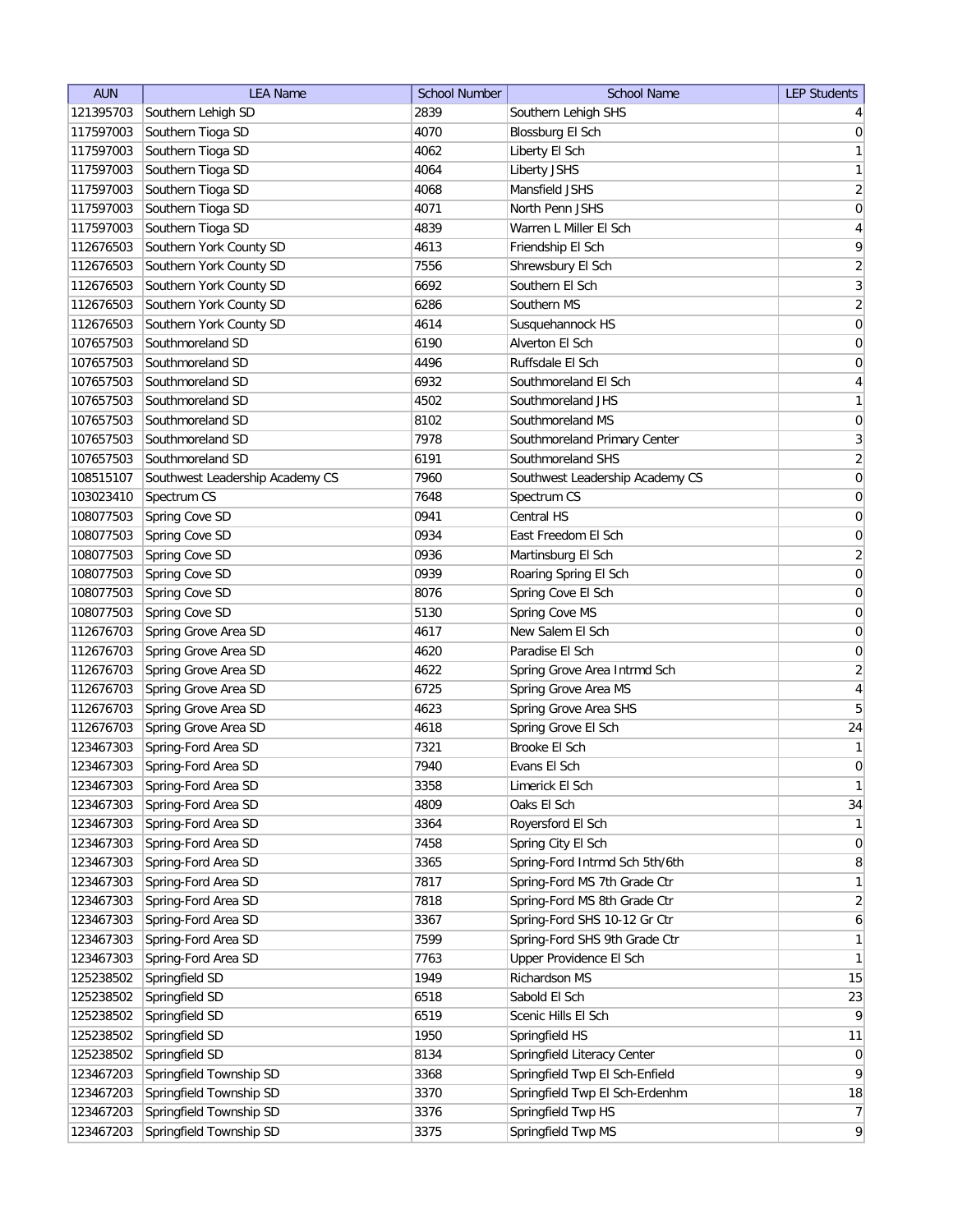| <b>AUN</b> | <b>LEA Name</b>               | <b>School Number</b> | <b>School Name</b>            | <b>LEP Students</b> |
|------------|-------------------------------|----------------------|-------------------------------|---------------------|
| 110148002  | State College Area SD         | 1358                 | Boalsburg/Panorama Village El | 24                  |
| 110148002  | State College Area SD         | 1354                 | Corl Street El Sch            | $\vert 9 \vert$     |
| 110148002  | State College Area SD         | 1356                 | Easterly Parkway El Sch       | 29                  |
| 110148002  | State College Area SD         | 1350                 | Ferguson Twp El Sch           | $\vert 3 \vert$     |
| 110148002  | State College Area SD         | 7735                 | Gray's Woods El Sch           | $\overline{3}$      |
| 110148002  | State College Area SD         | 1357                 | Houserville/Lemont El Sch     | $\left  \right $    |
| 110148002  | State College Area SD         | 7426                 | Mount Nittany MS              | 13                  |
| 110148002  | State College Area SD         | 6233                 | Park Forest El Sch            | 15                  |
| 110148002  | State College Area SD         | 6234                 | Park Forest MS                | 18                  |
| 110148002  | State College Area SD         | 1359                 | Radio Park El Sch             | 33                  |
| 110148002  | State College Area SD         | 1364                 | State College Area HS         | $38\,$              |
| 103028833  | Steel Valley SD               | 0193                 | Barrett El Sch                | $\overline{4}$      |
| 103028833  | <b>Steel Valley SD</b>        | 0256                 | Franklin Primary Ctr          | $\mathbf{1}$        |
| 103028833  | <b>Steel Valley SD</b>        | 0259                 | Park El Sch                   | $\mathbf{1}$        |
| 103028833  | Steel Valley SD               | 0260                 | Steel Valley MS               | $\boldsymbol{0}$    |
| 103028833  | Steel Valley SD               | 0196                 | Steel Valley SHS              | $\mathbf{3}$        |
| 115228003  | Steelton-Highspire SD         | 1799                 | Steelton-Highspire El Sch     | 15                  |
| 115228003  | Steelton-Highspire SD         | 1801                 | Steelton-Highspire HS         | 11                  |
| 103028853  | Sto-Rox SD                    | 0475                 | Foster Kindergarten Ctr       | 1                   |
| 103028853  | Sto-Rox SD                    | 7505                 | Sto-Rox El Sch                | 1                   |
| 103028853  | Sto-Rox SD                    | 0477                 | Sto-Rox HS                    | 1                   |
| 103028853  | Sto-Rox SD                    | 7606                 | Sto-Rox MS                    | 0                   |
| 120456003  | Stroudsburg Area SD           | 7123                 | Arlington Heights El Sch      | 12                  |
| 120456003  | Stroudsburg Area SD           | 3221                 | <b>B F Morey El Sch</b>       | 13                  |
| 120456003  | Stroudsburg Area SD           | 3219                 | Clearview El Sch              | 15                  |
| 120456003  | Stroudsburg Area SD           | 3223                 | Hamilton Twp El Sch           | 9                   |
| 120456003  | Stroudsburg Area SD           | 3224                 | Stroudsburg HS                | 16                  |
| 120456003  | Stroudsburg Area SD           | 6683                 | Stroudsburg Intrmd El Sch     | 34                  |
| 120456003  | Stroudsburg Area SD           | 7593                 | Stroudsburg JHS               | $\overline{6}$      |
| 120456003  | Stroudsburg Area SD           | 7839                 | Stroudsburg MS                | 12                  |
| 120456003  | Stroudsburg Area SD           | 3222                 | W H Ramsey El Sch             | 15                  |
| 101833400  | Sugar Valley Rural CS         | 7635                 | Sugar Valley Rural CS         | 0                   |
| 117576303  | Sullivan County SD            | 5159                 | Sullivan Co El Sch            | $\pmb{0}$           |
| 117576303  | Sullivan County SD            | 4030                 | Sullivan Co JSHS              | $\boldsymbol{0}$    |
| 117576303  | Sullivan County SD            | 4028                 | Turnpike Area El Sch          | $\overline{0}$      |
| 116493130  | Susq-Cyber CS                 | 7567                 | Susq-Cyber CS                 | 1                   |
| 119586503  | Susquehanna Community SD      | 6885                 | Susquehanna Community El Sch  | 0                   |
| 119586503  | Susquehanna Community SD      | 4054                 | Susquehanna Community JSHS    | 0                   |
| 115228303  | Susquehanna Township SD       | 1803                 | Anna L Carter Kdg Ctr         | 0                   |
| 115228303  | Susquehanna Township SD       | 4945                 | Sara Lindemuth El Sch         | 16                  |
| 115228303  | Susquehanna Township SD       | 1806                 | Susquehanna Twp HS            | 7                   |
| 115228303  | Susquehanna Township SD       | 1805                 | Susquehanna Twp MS            | 11                  |
| 115228303  | Susquehanna Township SD       | 1802                 | Thomas W Holtzman Jr El Sch   | $\mathsf{q}$        |
| 115506003  | Susquenita SD                 | 6608                 | Susquenita El Sch             | $\overline{2}$      |
| 115506003  | Susquenita SD                 | 3589                 | Susquenita HS                 | $\mathbf{1}$        |
| 115506003  | Susquenita SD                 | 7367                 | Susquenita MS                 | $\mathbf{1}$        |
| 115223050  | Sylvan Heights Science CS     | 7551                 | Sylvan Heights Science CS     | $\overline{2}$      |
| 192518422  | Tacony Academy Charter School | 8126                 | Tacony Academy Charter School | $\overline{0}$      |
| 129547603  | Tamaqua Area SD               | 6588                 | Rush El Sch                   | $\overline{0}$      |
| 129547603  | Tamaqua Area SD               | 8136                 | Rush El Sch                   | $\overline{0}$      |
| 129547603  | Tamaqua Area SD               | 7662                 | Tamaqua Area MS               | $\overline{2}$      |
| 129547603  | Tamaqua Area SD               | 5070                 | Tamaqua Area SHS              | $\vert 4 \vert$     |
| 129547603  | Tamaqua Area SD               | 7031                 | Tamaqua El Sch                | 1                   |
| 129547603  | Tamaqua Area SD               | 3948                 | West Penn Twp El Sch          | 0                   |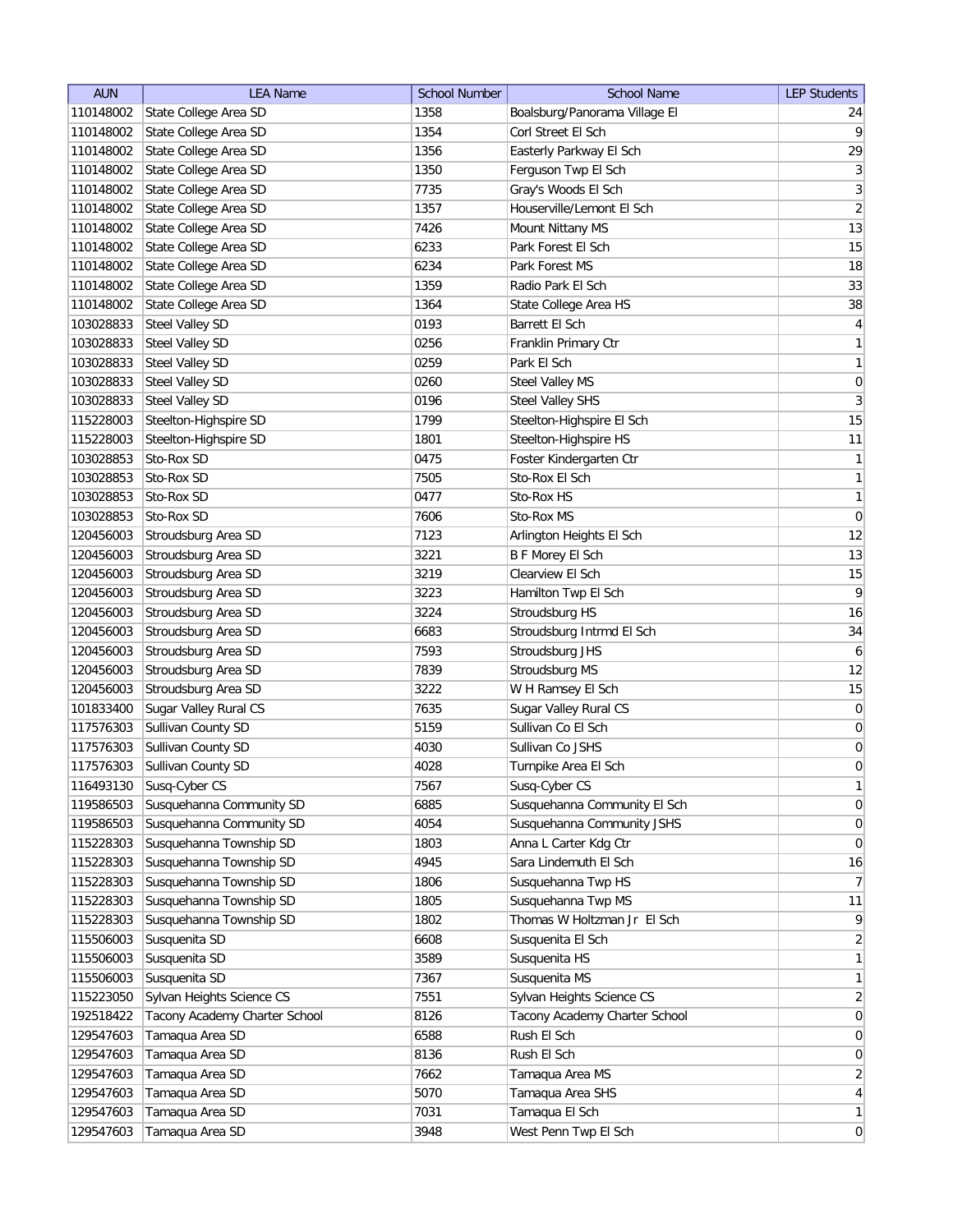| <b>AUN</b> | <b>LEA Name</b>               | <b>School Number</b> | <b>School Name</b>            | <b>LEP Students</b> |
|------------|-------------------------------|----------------------|-------------------------------|---------------------|
| 105620001  | <b>Tidioute Community CS</b>  | 7833                 | <b>Tidioute Community CS</b>  | $\overline{0}$      |
| 106617203  | Titusville Area SD            | 1665                 | Cherrytree El Sch             | 0                   |
| 106617203  | Titusville Area SD            | 7363                 | Early Childhood Lc            | $\vert 4 \vert$     |
| 106617203  | Titusville Area SD            | 1666                 | Hydetown El Sch               | $\boldsymbol{0}$    |
| 106617203  | Titusville Area SD            | 1663                 | Main Street El Sch            | $\overline{3}$      |
| 106617203  | Titusville Area SD            | 6168                 | Pleasantville El Sch          | $\boldsymbol{0}$    |
| 106617203  | Titusville Area SD            | 7601                 | Titusville MS                 | 0                   |
| 106617203  | Titusville Area SD            | 1668                 | <b>Titusville SHS</b>         | $\boldsymbol{0}$    |
| 117086503  | Towanda Area SD               | 4811                 | Morrow El Sch                 | $\boldsymbol{0}$    |
| 117086503  | Towanda Area SD               | 7862                 | Towanda Area El Sch           | $\boldsymbol{0}$    |
| 117086503  | Towanda Area SD               | 5208                 | Towanda Area JSHS             | $\overline{2}$      |
| 124157802  | Tredyffrin-Easttown SD        | 4690                 | Beaumont El Sch               | 10                  |
| 124157802  | Tredyffrin-Easttown SD        | 1423                 | Conestoga SHS                 | 25                  |
| 124157802  | Tredyffrin-Easttown SD        | 1434                 | Devon El Sch                  | 13                  |
| 124157802  | Tredyffrin-Easttown SD        | 1439                 | Hillside El Sch               | 8                   |
| 124157802  | Tredyffrin-Easttown SD        | 1440                 | New Eagle El Sch              | $\overline{2}$      |
| 124157802  | Tredyffrin-Easttown SD        | 1421                 | Tredyffrin-Easttown MS        | 11                  |
| 124157802  | Tredyffrin-Easttown SD        | 1438                 | Valley Forge El Sch           | 23                  |
| 124157802  | Tredyffrin-Easttown SD        | 4689                 | Valley Forge MS               | $\vert 9 \vert$     |
| 129547803  | Tri-Valley SD                 | 3955                 | Hegins-Hubley El Sch          | $\overline{2}$      |
| 129547803  | Tri-Valley SD                 | 3954                 | Mahantongo El Sch             | $\overline{2}$      |
| 129547803  | Tri-Valley SD                 | 3957                 | Tri-Valley JSHS               | $\overline{3}$      |
| 101638003  | Trinity Area SD               | 4276                 | Trinity East El Sch           | $\overline{3}$      |
| 101638003  | Trinity Area SD               | 6638                 | <b>Trinity MS</b>             | $\mathbf{1}$        |
| 101638003  | <b>Trinity Area SD</b>        | 7402                 | Trinity North El Sch          | $\mathbf{1}$        |
| 101638003  | <b>Trinity Area SD</b>        | 6012                 | <b>Trinity SHS</b>            | $\boldsymbol{0}$    |
| 101638003  | <b>Trinity Area SD</b>        | 7424                 | Trinity South El Sch          | $\overline{0}$      |
| 101638003  | <b>Trinity Area SD</b>        | 7388                 | <b>Trinity West El Sch</b>    | 1                   |
| 117086653  | Troy Area SD                  | 0999                 | Troy Area MS                  | $\mathbf{1}$        |
| 117086653  | Troy Area SD                  | 1000                 | Troy Area SHS                 | $\overline{0}$      |
| 117086653  | Troy Area SD                  | 5304                 | Troy El Ctr East              | $\overline{0}$      |
| 117086653  | Troy Area SD                  | 0996                 | W R Croman El Sch             | 0                   |
| 117086653  | Troy Area SD                  | 0994                 | Wells Twp El Sch              | 0                   |
| 171510293  | Truebright Science Academy CS | 7982                 | Truebright Science Academy CS | $\overline{0}$      |
| 171510293  | Truebright Science Academy CS | 7983                 | Truebright Science Academy CS | 1                   |
| 114068003  | Tulpehocken Area SD           | 6321                 | Bethel El Sch                 | 28                  |
| 114068003  | Tulpehocken Area SD           | 6322                 | Penn Bernville El Sch         | 17                  |
| 114068003  | Tulpehocken Area SD           | 4670                 | Tulpehocken JSHS              | 17                  |
| 118667503  | Tunkhannock Area SD           | 6991                 | Evans Falls El Sch            | $\overline{0}$      |
| 118667503  | Tunkhannock Area SD           | 6993                 | Mehoopany El Sch              | $\overline{0}$      |
| 118667503  | Tunkhannock Area SD           | 6992                 | Mill City El Sch              | $\overline{0}$      |
| 118667503  | Tunkhannock Area SD           | 6396                 | Roslund El Sch                | 3                   |
| 118667503  | Tunkhannock Area SD           | 5271                 | Tunkhannock HS                | $5\overline{)}$     |
| 118667503  | Tunkhannock Area SD           | 4536                 | Tunkhannock MS                | $\mathbf{1}$        |
| 108568404  | Turkeyfoot Valley Area SD     | 6215                 | Turkeyfoot Valley Area El Sch | $\overline{0}$      |
| 108568404  | Turkeyfoot Valley Area SD     | 6216                 | Turkeyfoot Valley Area JSHS   | 0                   |
| 112286003  | Tuscarora SD                  | 6280                 | James Buchanan HS             | 6                   |
| 112286003  | Tuscarora SD                  | 6281                 | James Buchanan MS             | 5 <sup>1</sup>      |
| 112286003  | Tuscarora SD                  | 6282                 | Mercersburg El Sch            | 8                   |
| 112286003  | Tuscarora SD                  | 2221                 | Montgomery El Sch             | 0                   |
| 112286003  | Tuscarora SD                  | 2222                 | Mountain View El Sch          | $\overline{2}$      |
| 112286003  | Tuscarora SD                  | 2226                 | St Thomas El Sch              | 10                  |
| 108058003  | <b>Tussey Mountain SD</b>     | 0748                 | Defiance Gr Sch               | 0                   |
|            |                               | 0751                 |                               | 0                   |
| 108058003  | <b>Tussey Mountain SD</b>     |                      | Robertsdale Gr Sch            |                     |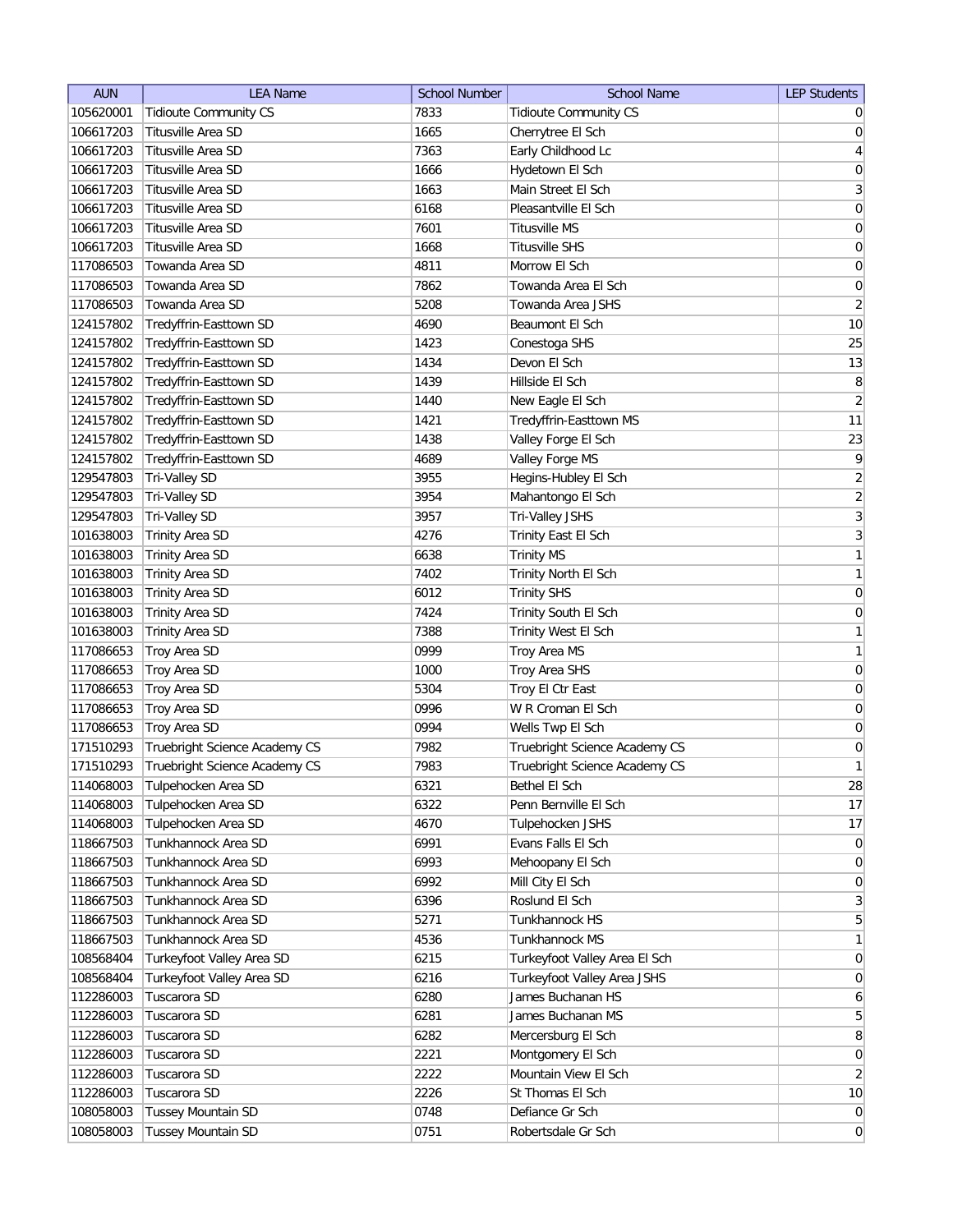| <b>AUN</b>             | <b>LEA Name</b>                  | <b>School Number</b> | <b>School Name</b>                | <b>LEP Students</b> |
|------------------------|----------------------------------|----------------------|-----------------------------------|---------------------|
| 108058003              | Tussey Mountain SD               | 0752                 | Saxton-Liberty Gr Sch             | 4                   |
| 108058003              | Tussey Mountain SD               | 0753                 | Tussey Mountain HS                | 0                   |
| 108058003              | Tussey Mountain SD               | 8144                 | Tussey Mountain JH                | $\boldsymbol{0}$    |
| 114068103              | Twin Valley SD                   | 0872                 | Honey Brook El Ctr                | 5                   |
| 114068103              | Twin Valley SD                   | 0868                 | Robeson El Ctr                    | 0                   |
| 114068103              | Twin Valley SD                   | 5029                 | Twin Valley El Ctr                | $\overline{2}$      |
| 114068103              | Twin Valley SD                   | 0873                 | Twin Valley HS                    | $\overline{5}$      |
| 114068103              | Twin Valley SD                   | 7328                 | Twin Valley MS                    | 1                   |
| 108078003              | Tyrone Area SD                   | 7614                 | Tyrone Area El Sch                | $\overline{2}$      |
| 108078003              | Tyrone Area SD                   | 0949                 | Tyrone Area HS                    | $\mathbf{1}$        |
| 108078003              | Tyrone Area SD                   | 7518                 | Tyrone Area MS                    | $\overline{2}$      |
| 104377003              | Union Area SD                    | 2712                 | Union Area HS                     | $\boldsymbol{0}$    |
| 104377003              | Union Area SD                    | 7083                 | Union Area MS                     | $\mathbf{1}$        |
| 104377003              | Union Area SD                    | 2709                 | Union Memorial El Sch             | 0                   |
| 105259103              | Union City Area SD               | 6795                 | Union City El Sch                 | $\mathbf{1}$        |
| 105259103              | Union City Area SD               | 2075                 | Union City HS                     | $\overline{0}$      |
| 105259103              | Union City Area SD               | 7289                 | Union City MS                     | $\boldsymbol{0}$    |
| 106169003              | Union SD                         | 5033                 | Rimersburg El Sch                 | $\boldsymbol{0}$    |
| 106169003              | Union SD                         | 5034                 | Sligo El Sch                      | $\vert 0 \vert$     |
| 106169003              | Union SD                         | 1501                 | Union HS                          | $\boldsymbol{0}$    |
| 101268003              | Uniontown Area SD                | 6933                 | A J McMullen Sch                  | $\overline{3}$      |
| 101268003              | Uniontown Area SD                | 2182                 | <b>Ben Franklin Sch</b>           | $\mathbf{1}$        |
| 101268003              | Uniontown Area SD                | 6007                 | Franklin Sch                      | $\boldsymbol{0}$    |
| 101268003              | Uniontown Area SD                | 7933                 | Lafayette El Sch                  | $\overline{2}$      |
| 101268003              | Uniontown Area SD                | 7934                 | Lafayette MS                      | $\boldsymbol{0}$    |
| 101268003              | Uniontown Area SD                | 7100                 | Lafayette Sch                     | $\overline{0}$      |
| 101268003              | Uniontown Area SD                | 2137                 | Marclay Sch                       | 0                   |
| 101268003              | Uniontown Area SD                | 2139                 | Menallen Sch                      | 0                   |
| 101268003              | Uniontown Area SD                | 2184                 | Uniontown Area SHS                | $\overline{2}$      |
| 101268003              | Uniontown Area SD                | 2185                 | Wharton Sch                       | 0                   |
| 124158503              | Unionville-Chadds Ford SD        | 1441                 | Chadds Ford El Sch                | 3                   |
| 124158503              | Unionville-Chadds Ford SD        | 6719                 | Charles F Patton MS               | 9                   |
| 124158503              | Unionville-Chadds Ford SD        | 7214                 | Hillendale El Sch                 | $\mathbf{1}$        |
| 124158503              | Unionville-Chadds Ford SD        | 7736                 | Pocopson El Sch                   | $\mathbf{3}$        |
| 124158503              | Unionville-Chadds Ford SD        | 1442                 | Unionville El Sch                 | 17                  |
| 124158503              | Unionville-Chadds Ford SD        | 1443                 | Unionville HS                     | 7                   |
| 128328003              | United SD                        | 6680                 | United El Sch                     | 0                   |
| 128328003              | <b>United SD</b>                 | 2358                 | United JSHS                       | 0                   |
| 168513758              | Universal Bluford Charter School | 8145                 | Universal Bluford Charter School  | $\overline{0}$      |
| 103519376              | Universal Daroff Charter School  | 8146                 | Universal Daroff Charter School   | 0                   |
| 126513210              | Universal Institute CS           | 7580                 | Universal Institute CS            | 0                   |
| 112018523              | Upper Adams SD                   | 0018                 | Arendtsville El Sch               | 16                  |
| 112018523              | <b>Upper Adams SD</b>            | 0019                 | Bendersville El Sch               | 10                  |
| 112018523              | <b>Upper Adams SD</b>            | 0020                 | Biglerville El Sch                | $\overline{0}$      |
| 112018523              | <b>Upper Adams SD</b>            | 7938                 | Biglerville El Sch                | 39                  |
|                        | <b>Upper Adams SD</b>            | 0021                 | <b>Biglerville HS</b>             | 14                  |
| 112018523<br>112018523 | <b>Upper Adams SD</b>            | 7437                 | <b>Upper Adams MS</b>             | $\vert 9 \vert$     |
|                        | <b>Upper Darby SD</b>            | 1959                 | Aronimink El Sch                  | 11                  |
| 125239452<br>125239452 | <b>Upper Darby SD</b>            | 1970                 |                                   | 100                 |
| 125239452              | <b>Upper Darby SD</b>            | 1960                 | Beverly Hills MS<br>Bywood El Sch | 92                  |
| 125239452              | <b>Upper Darby SD</b>            | 7943                 |                                   |                     |
|                        |                                  | 1971                 | Charles Kelly El Sch              | 45                  |
| 125239452              | <b>Upper Darby SD</b>            | 1964                 | Drexel Hill MS                    | 23                  |
| 125239452              | <b>Upper Darby SD</b>            |                      | Garrettford El Sch                | 19<br>79            |
| 125239452              | <b>Upper Darby SD</b>            | 1965                 | Highland Park El Sch              |                     |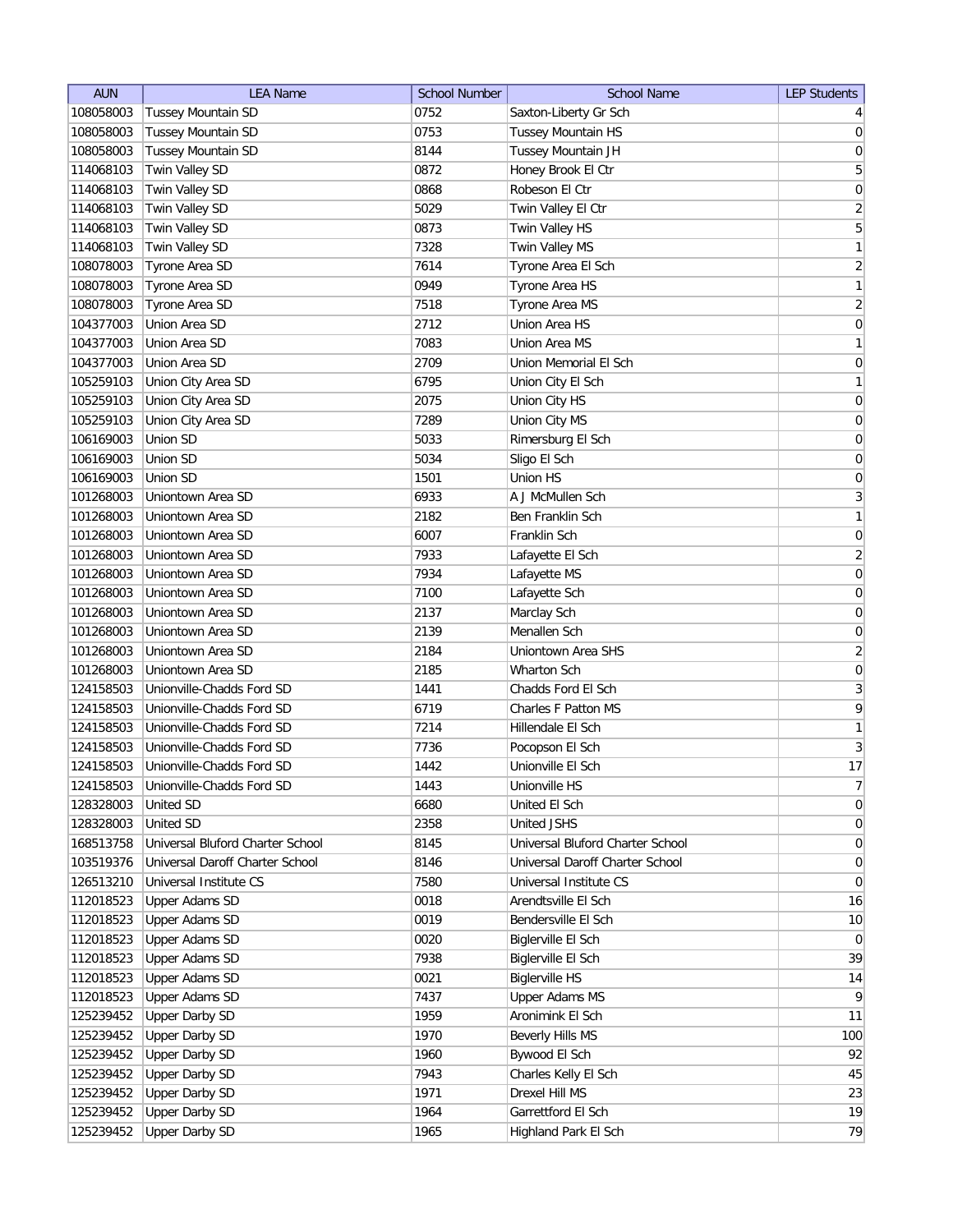| <b>AUN</b> | <b>LEA Name</b>                         | <b>School Number</b> | <b>School Name</b>                      | <b>LEP Students</b>     |
|------------|-----------------------------------------|----------------------|-----------------------------------------|-------------------------|
| 125239452  | <b>Upper Darby SD</b>                   | 1966                 | Hillcrest El Sch                        | 9                       |
| 125239452  | <b>Upper Darby SD</b>                   | 7359                 | Primos El Sch                           | 12                      |
| 125239452  | <b>Upper Darby SD</b>                   | 1968                 | Stonehurst Hills El Sch                 | 33                      |
| 125239452  | <b>Upper Darby SD</b>                   | 7480                 | Upper Darby Kdg Ctr                     | 100                     |
| 125239452  | <b>Upper Darby SD</b>                   | 1972                 | <b>Upper Darby SHS</b>                  | 190                     |
| 125239452  | <b>Upper Darby SD</b>                   | 7845                 | Walter M Senkow El Sch                  | 49                      |
| 125239452  | <b>Upper Darby SD</b>                   | 1969                 | Westbrook Park El Sch                   | 12                      |
| 115229003  | Upper Dauphin Area SD                   | 7263                 | Upper Dauphin Area El Sch               | $\overline{5}$          |
| 115229003  | Upper Dauphin Area SD                   | 6340                 | Upper Dauphin Area HS                   | 1                       |
| 115229003  | Upper Dauphin Area SD                   | 6339                 | Upper Dauphin Area MS                   | $\overline{2}$          |
| 123468303  | <b>Upper Dublin SD</b>                  | 3385                 | Fitzwater El Sch                        | 11                      |
| 123468303  | <b>Upper Dublin SD</b>                  | 5251                 | Fort Washington El Sch                  | 10                      |
| 123468303  | <b>Upper Dublin SD</b>                  | 3382                 | Jarrettown El Sch                       | 10                      |
| 123468303  | <b>Upper Dublin SD</b>                  | 7652                 | Maple Glen El Sch                       | 16                      |
| 123468303  | <b>Upper Dublin SD</b>                  | 4943                 | Sandy Run MS                            | 13                      |
| 123468303  | <b>Upper Dublin SD</b>                  | 5078                 | <b>Upper Dublin HS</b>                  | 18                      |
| 123468402  | Upper Merion Area SD                    | 6468                 | Bridgeport El Sch                       | 23                      |
| 123468402  | <b>Upper Merion Area SD</b>             | 4832                 | Caley El Sch                            | 10                      |
| 123468402  | <b>Upper Merion Area SD</b>             | 3389                 | Candlebrook El Sch                      | 18                      |
| 123468402  | <b>Upper Merion Area SD</b>             | 3391                 | Roberts El Sch                          | 7                       |
| 123468402  | <b>Upper Merion Area SD</b>             | 3395                 | <b>Upper Merion HS</b>                  | 24                      |
| 123468402  | <b>Upper Merion Area SD</b>             | 3394                 | <b>Upper Merion MS</b>                  | 24                      |
| 123468503  | Upper Moreland Township SD              | 3401                 | <b>Upper Moreland HS</b>                | 15                      |
| 123468503  | Upper Moreland Township SD              | 7798                 | Upper Moreland Intermediate Sch         | 17                      |
| 123468503  | Upper Moreland Township SD              | 5249                 | <b>Upper Moreland MS</b>                | 8                       |
| 123468503  | Upper Moreland Township SD              | 7797                 | Upper Moreland Primary Sch              | 20                      |
| 123468603  | <b>Upper Perkiomen SD</b>               | 7073                 | Hereford El Sch                         | 7                       |
| 123468603  | Upper Perkiomen SD                      | 7264                 | Marlborough El Sch                      | $\overline{4}$          |
| 123468603  | <b>Upper Perkiomen SD</b>               | 5081                 | Upper Perkiomen HS                      | $\overline{2}$          |
| 123468603  | <b>Upper Perkiomen SD</b>               | 3406                 | Upper Perkiomen MS                      | $\overline{\mathbf{3}}$ |
| 103029203  | <b>Upper Saint Clair SD</b>             | 5195                 | Baker El Sch                            | 8                       |
| 103029203  | Upper Saint Clair SD                    | 5196                 | Boyce MS                                | $\overline{6}$          |
| 103029203  | Upper Saint Clair SD                    | 0490                 | Eisenhower El Sch                       | 10                      |
| 103029203  | Upper Saint Clair SD                    | 0491                 | Fort Couch MS                           | $\bf 8$                 |
| 103029203  | Upper Saint Clair SD                    | 4859                 | Streams El Sch                          | 8                       |
| 103029203  | Upper Saint Clair SD                    | 0492                 | Upper Saint Clair HS                    | 14                      |
| 103023090  | Urban League of Greater Pittsburgh CS   | 7563                 | Urban League of Greater Pittsburgh CS   | $\overline{0}$          |
| 106618603  | Valley Grove SD                         | 4122                 | Cooperstown El Sch                      | 0                       |
| 106618603  | Valley Grove SD                         | 4125                 | Rocky Grove El Sch                      | 0                       |
| 106618603  | Valley Grove SD                         | 4126                 | Rocky Grove JSHS                        | $\overline{0}$          |
| 106618603  | Valley Grove SD                         | 5161                 | Sugarcreek Intrm Sch                    | $\overline{0}$          |
| 106618603  | Valley Grove SD                         | 7920                 | Valley Grove El Sch                     | 0                       |
| 119358403  | Valley View SD                          | 6776                 | Valley View El Ctr                      | $\overline{2}$          |
| 119358403  | Valley View SD                          | 6775                 | Valley View HS                          | $\mathbf{6}$            |
| 119358403  | Valley View SD                          | 7487                 | Valley View Intrmd Sch                  | $\overline{0}$          |
| 119358403  | Valley View SD                          | 7283                 | Valley View MS                          | 3                       |
| 141019741  | Vida Charter School                     | 8128                 | Vida Charter School                     | $\overline{0}$          |
| 125232900  | Village CS of Chester-Upland            | 7530                 | Village CS of Chester-Upland            | $\overline{0}$          |
| 120480001  | Vitalistic Therapeutic CS of the Lehigh | 7679                 | Vitalistic Therapeutic CS of the Lehigh | 132                     |
| 126513220  | Wakisha CS                              | 7581                 | Wakisha CS                              | $\overline{0}$          |
| 119648303  | Wallenpaupack Area SD                   | 7773                 | Hawley Kindergarten Ctr                 | $\overline{0}$          |
| 119648303  | Wallenpaupack Area SD                   | 4310                 | Wallenpaupack Area HS                   | 3                       |
| 119648303  | Wallenpaupack Area SD                   | 6956                 | Wallenpaupack Area MS                   | 7                       |
| 119648303  | Wallenpaupack Area SD                   | 7169                 | Wallenpaupack North Intrmd Sch          | 1                       |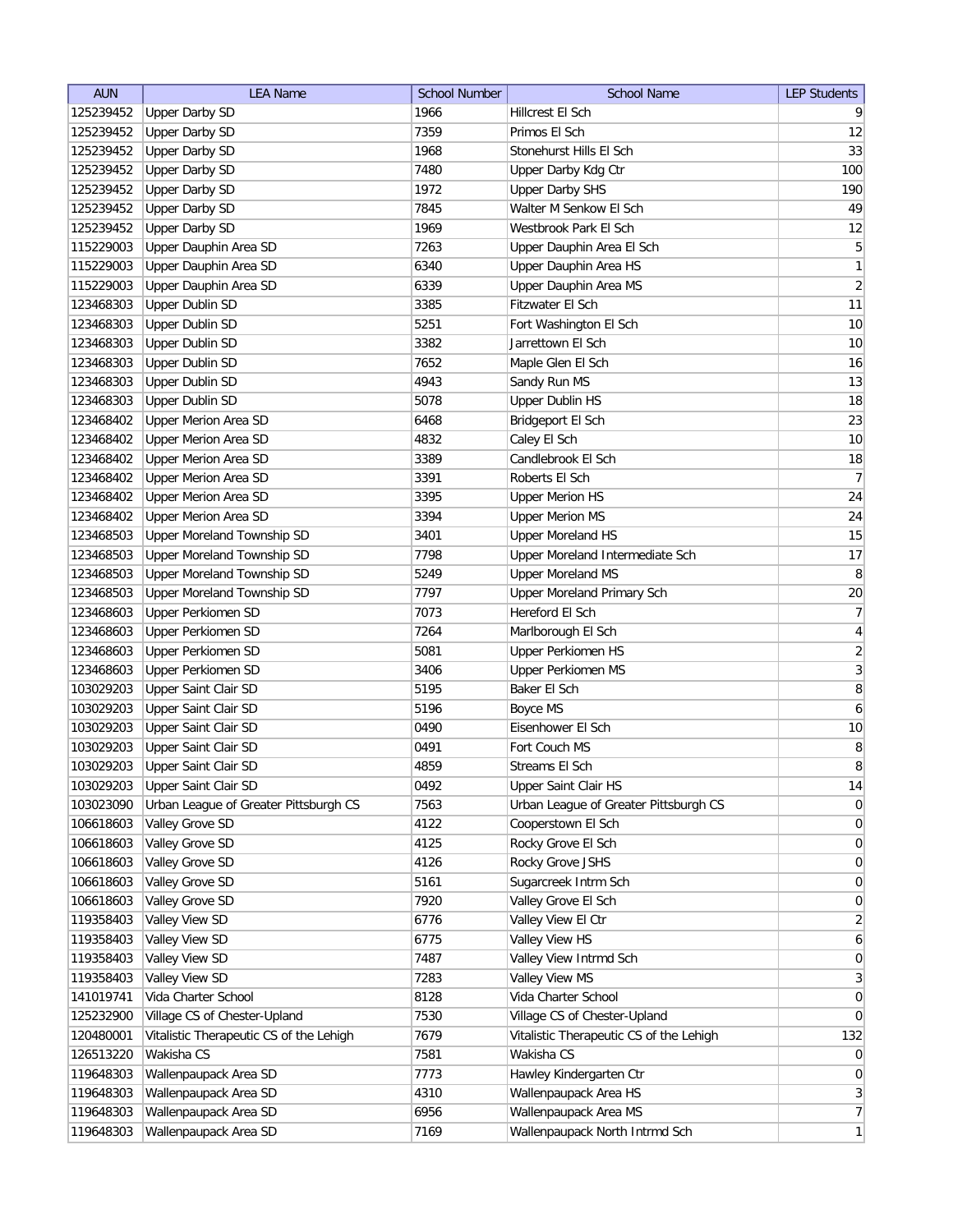| <b>AUN</b> | <b>LEA Name</b>                          | <b>School Number</b> | <b>School Name</b>                       | <b>LEP Students</b> |
|------------|------------------------------------------|----------------------|------------------------------------------|---------------------|
| 119648303  | Wallenpaupack Area SD                    | 7417                 | Wallenpaupack Pri Sch                    | $\overline{2}$      |
| 119648303  | Wallenpaupack Area SD                    | 4305                 | Wallenpaupack South El Sch               | $\overline{5}$      |
| 125239603  | Wallingford-Swarthmore SD                | 1951                 | Kid's Place the                          | $\boldsymbol{6}$    |
| 125239603  | Wallingford-Swarthmore SD                | 1905                 | Nether Providence El Sch                 | $\sqrt{5}$          |
| 125239603  | Wallingford-Swarthmore SD                | 5287                 | Strath Haven HS                          | $\overline{4}$      |
| 125239603  | Wallingford-Swarthmore SD                | 1908                 | Strath Haven MS                          | $\overline{7}$      |
| 125239603  | Wallingford-Swarthmore SD                | 1952                 | Swarthmore-Rutledge Sch                  | $\mathbf{3}$        |
| 125239603  | Wallingford-Swarthmore SD                | 1906                 | Wallingford El Sch                       | $\overline{5}$      |
| 126513490  | Walter D Palmer Leadership Learning Part | 7674                 | Walter D Palmer Leadership Learning Part | $\mathbf{3}$        |
| 105628302  | Warren County SD                         | 6149                 | Allegheny Valley El Sch                  | $\boldsymbol{0}$    |
| 105628302  | Warren County SD                         | 4148                 | Beaty-Warren MS                          | $\mathbf{1}$        |
| 105628302  | Warren County SD                         | 4143                 | Eisenhower M/HS                          | 0                   |
| 105628302  | <b>Warren County SD</b>                  | 4140                 | Russell El Sch                           | 0                   |
| 105628302  | Warren County SD                         | 4145                 | Sheffield El Sch                         | 0                   |
| 105628302  | Warren County SD                         | 4146                 | Sheffield M/HS                           | 0                   |
| 105628302  | Warren County SD                         | 6150                 | South Street Early LC                    | 0                   |
| 105628302  | Warren County SD                         | 4142                 | Sugar Grove El Sch                       | $\mathbf{1}$        |
| 105628302  | Warren County SD                         | 7843                 | Warren Area El Ctr                       | $\boldsymbol{0}$    |
| 105628302  | Warren County SD                         | 4149                 | Warren Area HS                           | $\mathbf{1}$        |
| 105628302  | Warren County SD                         | 4133                 | Youngsville EI/MS                        | $\mathsf{O}\xspace$ |
| 105628302  | Warren County SD                         | 4135                 | Youngsville HS                           | $\pmb{0}$           |
| 116498003  | <b>Warrior Run SD</b>                    | 3572                 | Turbotville El Sch                       | $\overline{2}$      |
| 116498003  | Warrior Run SD                           | 5103                 | Warrior Run HS                           | $\boldsymbol{0}$    |
| 116498003  | Warrior Run SD                           | 3575                 | Warrior Run MS                           | $\boldsymbol{0}$    |
| 116498003  | Warrior Run SD                           | 3574                 | Watsontown El Sch                        | $\overline{3}$      |
| 113369003  | Warwick SD                               | 2661                 | John Beck El Sch                         | $\overline{4}$      |
| 113369003  | Warwick SD                               | 7420                 | John R Bonfield El Sch                   | 13                  |
| 113369003  | Warwick SD                               | 4823                 | Kissel Hill El Sch                       | 11                  |
| 113369003  | Warwick SD                               | 2660                 | Lititz El Sch                            | 13                  |
| 113369003  | Warwick SD                               | 5336                 | Warwick MS                               | 8                   |
| 113369003  | Warwick SD                               | 2663                 | <b>Warwick SHS</b>                       | 6                   |
| 101638803  | Washington SD                            | 4286                 | Washington HS                            | $\mathbf{3}$        |
| 101638803  | Washington SD                            | 7456                 | Washington Park El Sch                   | $\overline{2}$      |
| 101638803  | Washington SD                            | 6912                 | Washington Park MS                       | $\overline{4}$      |
| 105259703  | Wattsburg Area SD                        | 6148                 | Seneca HS                                | $\overline{0}$      |
| 105259703  | Wattsburg Area SD                        | 7475                 | Wattsburg Area El Ctr                    | $\mathbf{1}$        |
| 105259703  | Wattsburg Area SD                        | 6654                 | Wattsburg Area MS                        | $\mathbf{1}$        |
| 119648703  | Wayne Highlands SD                       | 6424                 | Damascus Area Sch                        | $\overline{2}$      |
| 119648703  | Wayne Highlands SD                       | 4295                 | Honesdale HS                             | $\boldsymbol{0}$    |
| 119648703  | Wayne Highlands SD                       | 7446                 | Lakeside Elementary School               | $\mathbf{1}$        |
| 119648703  | Wayne Highlands SD                       | 6425                 | Preston Sch                              | $\overline{2}$      |
| 119648703  | Wayne Highlands SD                       | 4291                 | Stourbridge Primary Ctr                  | $\overline{4}$      |
| 119648703  | Wayne Highlands SD                       | 6865                 | Wayne Highlands MS                       | $\mathbf{1}$        |
| 112289003  | Waynesboro Area SD                       | 2233                 | Fairview Avenue El Sch                   | $\pmb{0}$           |
| 112289003  | Waynesboro Area SD                       | 2234                 | Hooverville El Sch                       | $\overline{0}$      |
| 112289003  | Waynesboro Area SD                       | 2238                 | Mowrey El Sch                            | $\overline{0}$      |
| 112289003  | Waynesboro Area SD                       | 5330                 | Summitview El Sch                        | 17                  |
| 112289003  | Waynesboro Area SD                       | 5331                 | Waynesboro Area MS                       | $\overline{0}$      |
| 112289003  | Waynesboro Area SD                       | 2243                 | Waynesboro Area SHS                      | $\overline{4}$      |
| 121139004  | Weatherly Area SD                        | 6446                 | Weatherly Area El Sch                    | $\boldsymbol{0}$    |
| 121139004  | Weatherly Area SD                        | 6838                 | Weatherly Area MS                        | $\boldsymbol{0}$    |
| 121139004  | Weatherly Area SD                        | 1327                 | Weatherly Area SHS                       | $\mathbf{3}$        |
| 117598503  | Wellsboro Area SD                        | 4075                 | Charlotte Lappla El Sch                  | $\boldsymbol{0}$    |
| 117598503  | Wellsboro Area SD                        | 5095                 | Don Gill El Sch                          | $\boldsymbol{0}$    |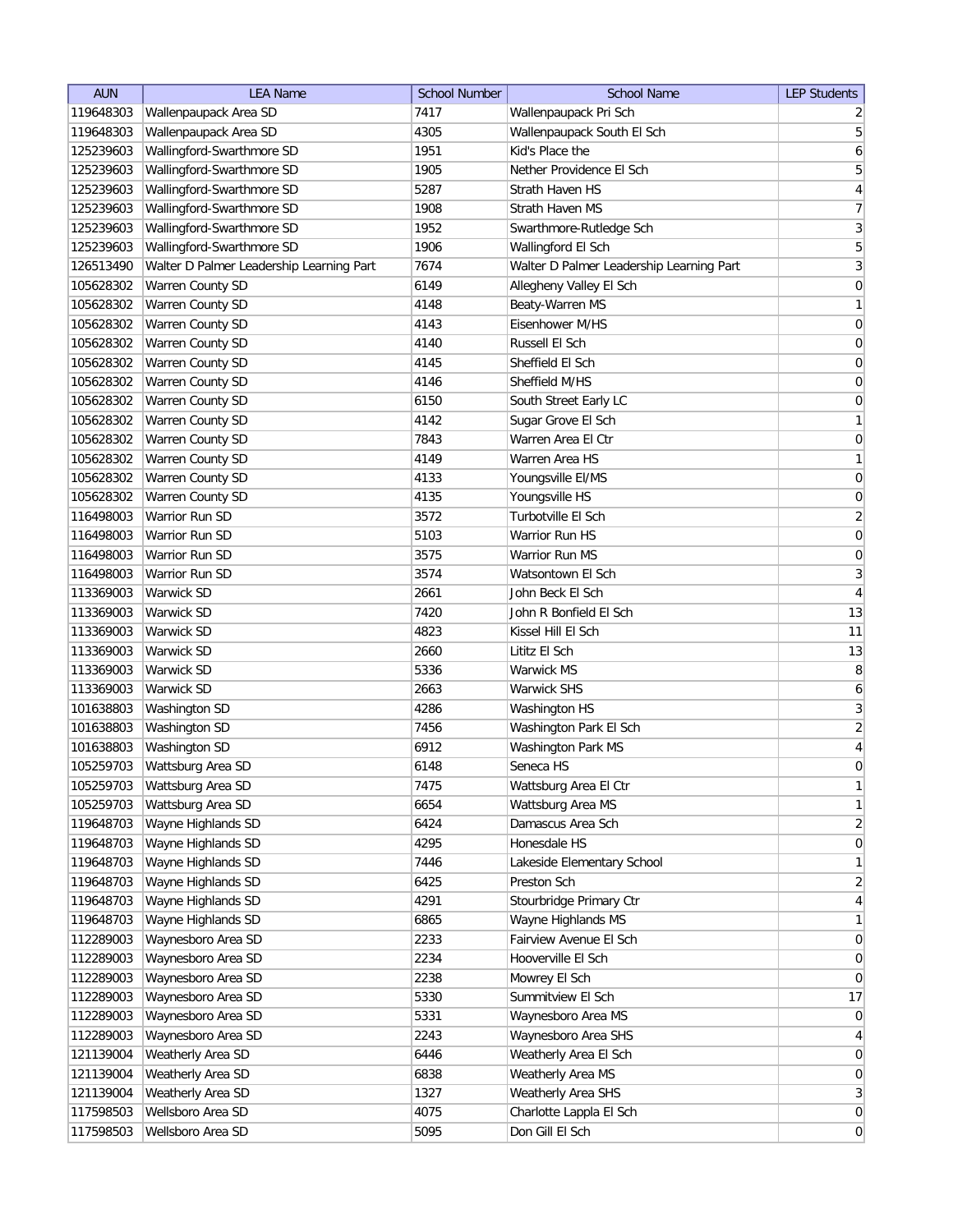| <b>AUN</b> | <b>LEA Name</b>             | School Number | <b>School Name</b>                      | <b>LEP Students</b>          |
|------------|-----------------------------|---------------|-----------------------------------------|------------------------------|
| 117598503  | Wellsboro Area SD           | 4079          | Rock L Butler MS                        | $\overline{2}$               |
| 117598503  | Wellsboro Area SD           | 4080          | Wellsboro Area HS                       | $\vert 4 \vert$              |
| 103029403  | West Allegheny SD           | 7760          | Donaldson Elem Sch                      | 7                            |
| 103029403  | West Allegheny SD           | 5366          | McKee El Sch                            | $\mathbf{1}$                 |
| 103029403  | West Allegheny SD           | 6895          | West Allegheny MS                       | $\overline{4}$               |
| 103029403  | West Allegheny SD           | 0509          | West Allegheny SHS                      | $\boldsymbol{0}$             |
| 103029403  | West Allegheny SD           | 5367          | Wilson El Sch                           | $\mathbf{3}$                 |
| 110179003  | West Branch Area SD         | 6599          | West Branch Area El Sch                 | $\boldsymbol{0}$             |
| 110179003  | West Branch Area SD         | 1566          | West Branch Area JSHS                   | $\boldsymbol{0}$             |
| 124159002  | West Chester Area SD        | 1452          | E N Peirce MS                           | 20                           |
| 124159002  | West Chester Area SD        | 1392          | East Bradford El Sch                    | 24                           |
| 124159002  | West Chester Area SD        | 1395          | East Goshen El Sch                      | 33                           |
| 124159002  | West Chester Area SD        | 1456          | Exton El Sch                            | 25                           |
| 124159002  | West Chester Area SD        | 1454          | Fern Hill El Sch                        | 24                           |
| 124159002  | West Chester Area SD        | 4812          | Glen Acres El Sch                       | 36                           |
| 124159002  | West Chester Area SD        | 6910          | Hillsdale El Sch                        | 27                           |
| 124159002  | West Chester Area SD        | 5137          | J R Fugett MS                           | 37                           |
| 124159002  | West Chester Area SD        | 1457          | Mary C Howse El Sch                     | 23                           |
| 124159002  | West Chester Area SD        | 4813          | Penn Wood El Sch                        | 26                           |
| 124159002  | West Chester Area SD        | 7324          | Sarah W Starkweather El Sch             | 32                           |
| 124159002  | West Chester Area SD        | 1451          | <b>Stetson MS</b>                       | 16                           |
| 124159002  | West Chester Area SD        | 7894          | West Chester Bayard Rustin HS           | 24                           |
| 124159002  | West Chester Area SD        | 6734          | West Chester East HS                    | 45                           |
| 124159002  | West Chester Area SD        | 1453          | West Chester Henderson HS               | 21                           |
| 124159002  | West Chester Area SD        | 1458          | Westtown-Thornbury El Sch               | 11                           |
| 101308503  | West Greene SD              | 2285          | Aleppo El Sch                           | $\overline{0}$               |
| 101308503  | West Greene SD              | 5332          | Graysville El Sch                       | $\boldsymbol{0}$             |
| 101308503  | West Greene SD              | 2287          | Springhill-Freeport El Sch              | $\boldsymbol{0}$             |
| 101308503  | West Greene SD              | 7136          | West Greene HS                          | 0                            |
| 101308503  | West Greene SD              | 7496          | West Greene MS                          | 0                            |
| 103029553  | West Jefferson Hills SD     | 0516          | Gill Hall El Sch                        | 1                            |
| 103029553  | West Jefferson Hills SD     | 7382          | Jefferson El Sch                        | 5                            |
| 103029553  | West Jefferson Hills SD     | 0519          | McClellan El Sch                        | 4                            |
| 103029553  | West Jefferson Hills SD     | 4867          | Pleasant Hills MS                       | 0                            |
| 103029553  | West Jefferson Hills SD     | 0523          | Thomas Jefferson HS                     | 3                            |
| 104437503  | West Middlesex Area SD      | 6803          | Luther W Low El Sch                     | $\mathbf{1}$                 |
| 104437503  | West Middlesex Area SD      | 7307          | Oakview El Sch                          | $\overline{0}$               |
| 104437503  | West Middlesex Area SD      | 6129          | West Middlesex JSHS                     | $\overline{0}$               |
| 103029603  | West Mifflin Area SD        | 0528          | Clara Barton El Sch                     | $\left  \frac{3}{2} \right $ |
| 103029603  | West Mifflin Area SD        | 7980          | Early Childhood Education Center        | 0                            |
| 103029603  | West Mifflin Area SD        | 0532          | Homeville El Sch                        | $\overline{2}$               |
| 103029603  | West Mifflin Area SD        | 0526          | New Emerson El Sch                      | $\overline{0}$               |
| 103029603  | West Mifflin Area SD        | 4953          | New England El Sch                      | $\vert 0 \vert$              |
| 103029603  | West Mifflin Area SD        | 0536          | West Mifflin Area HS                    | $\overline{2}$               |
| 103029603  | West Mifflin Area SD        | 0535          | West Mifflin Area MS                    | $\mathbf{1}$                 |
| 126513020  | West Oak Lane CS            | 7548          | West Oak Lane CS                        | $\overline{0}$               |
| 115508003  | West Perry SD               | 6344          | Blain El Sch                            | $\overline{0}$               |
| 115508003  | West Perry SD               | 3594          | Carroll El Sch                          | 1                            |
| 115508003  | West Perry SD               | 7703          | Hidden Valley Emotional Support Program | $\overline{0}$               |
| 115508003  | West Perry SD               | 4920          | New Bloomfield El Sch                   | $\overline{0}$               |
| 115508003  | West Perry SD               | 3597          | West Perry MS                           | 1                            |
| 115508003  | West Perry SD               | 3596          | West Perry SHS                          | 1                            |
| 126510006  | West Phila. Achievement CES | 7722          | West Phila. Achievement CES             | $\overline{0}$               |
| 115219002  | West Shore SD               | 1741          | Allen MS                                | $\overline{2}$               |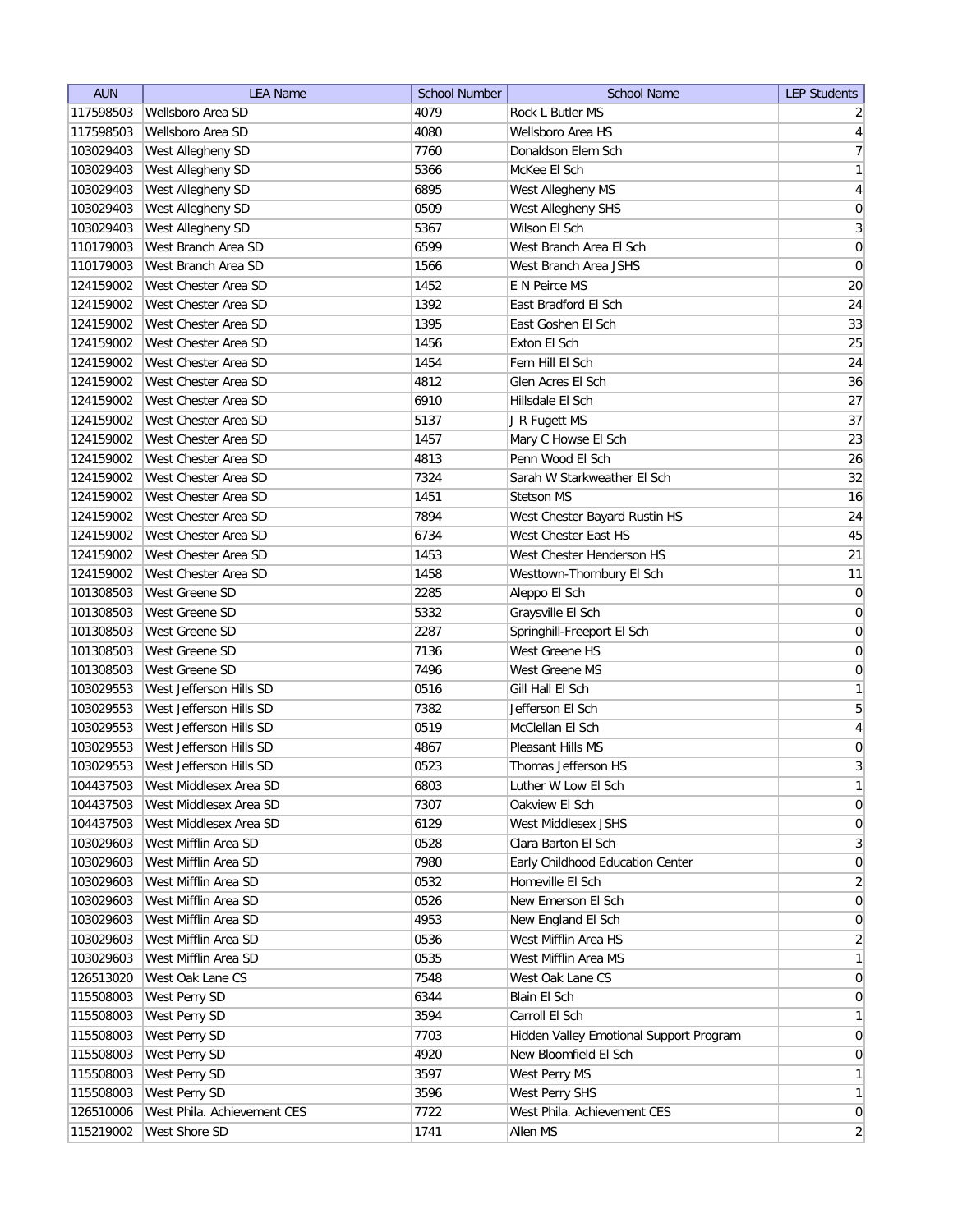| <b>AUN</b> | <b>LEA Name</b>          | <b>School Number</b> | <b>School Name</b>        | <b>LEP Students</b>          |
|------------|--------------------------|----------------------|---------------------------|------------------------------|
| 115219002  | West Shore SD            | 1732                 | Cedar Cliff HS            | 39                           |
| 115219002  | West Shore SD            | 7395                 | Crossroads MS             | $\vert$ 1                    |
| 115219002  | West Shore SD            | 4588                 | Fairview El Sch           | 12                           |
| 115219002  | West Shore SD            | 4583                 | Fishing Creek El Sch      | $\boldsymbol{6}$             |
| 115219002  | West Shore SD            | 1736                 | Highland El Sch           | 22                           |
| 115219002  | West Shore SD            | 1716                 | Hillside El Sch           | $\mathbf{1}$                 |
| 115219002  | West Shore SD            | 1740                 | Lemoyne MS                | 12                           |
| 115219002  | West Shore SD            | 1735                 | Lower Allen El Sch        | 0                            |
| 115219002  | <b>West Shore SD</b>     | 4584                 | Mt Zion El Sch            | 16                           |
| 115219002  | <b>West Shore SD</b>     | 1718                 | New Cumberland MS         | 21                           |
| 115219002  | <b>West Shore SD</b>     | 4585                 | Newberry El Sch           | 0                            |
| 115219002  | West Shore SD            | 4704                 | Red Land SHS              | $\mathbf{1}$                 |
| 115219002  | <b>West Shore SD</b>     | 7332                 | Red Mill El Sch           | $\vert 3 \vert$              |
| 115219002  | West Shore SD            | 1738                 | Rossmoyne El Sch          | $\overline{0}$               |
| 115219002  | West Shore SD            | 1734                 | Washington Heights El Sch | 44                           |
| 118408707  | West Side CTC            | 5059                 | West Side CTC             | $\overline{0}$               |
| 112678503  | West York Area SD        | 4625                 | Lincolnway El Sch         | 12                           |
| 112678503  | West York Area SD        | 4627                 | Loucks El Sch             | 11                           |
| 112678503  | West York Area SD        | 4629                 | Trimmer El Sch            | 0                            |
| 112678503  | West York Area SD        | 4626                 | Wallace El Sch            | $\vert 0 \vert$              |
| 112678503  | West York Area SD        | 6705                 | West York Area HS         | 3                            |
| 112678503  | West York Area SD        | 7286                 | West York Area MS         | $\boldsymbol{6}$             |
| 127049303  | Western Beaver County SD | 0715                 | Fairview El Sch           | $\boldsymbol{0}$             |
| 127049303  | Western Beaver County SD | 0718                 | Snyder El Sch             | $\boldsymbol{0}$             |
| 127049303  | Western Beaver County SD | 0719                 | Western Beaver Co JSHS    | $\boldsymbol{0}$             |
| 119648903  | Western Wayne SD         | 6426                 | Hamlin El Ctr             | 1                            |
| 119648903  | Western Wayne SD         | 6703                 | Lake Ariel El Sch         | $\overline{2}$               |
| 119648903  | Western Wayne SD         | 6704                 | Western Wayne HS          | 1                            |
| 119648903  | Western Wayne SD         | 7341                 | Western Wayne MS          | $\overline{3}$               |
| 119648903  | Western Wayne SD         | 4311                 | Wilson El Sch             | $\boldsymbol{0}$             |
| 108118503  | Westmont Hilltop SD      | 1290                 | Westmont Hilltop El Sch   | 3                            |
| 108118503  | Westmont Hilltop SD      | 1293                 | Westmont Hilltop HS       | $\overline{2}$               |
| 108118503  | Westmont Hilltop SD      | 1292                 | Westmont Hilltop MS       | $\left  \frac{2}{2} \right $ |
| 121397803  | Whitehall-Coplay SD      | 6983                 | Clarence M Gockley El Sch | 40                           |
| 121397803  | Whitehall-Coplay SD      | 6841                 | George D Steckel El Sch   | 101                          |
| 121397803  | Whitehall-Coplay SD      | 2848                 | Whitehall HS              | 46                           |
| 121397803  | Whitehall-Coplay SD      | 5241                 | Whitehall-Coplay MS       | 58                           |
| 121397803  | Whitehall-Coplay SD      | 8048                 | Zephyr El Sch             | 0                            |
| 125230002  | Widener Partnership CS   | 7907                 | Widener Partnership CS    | $\overline{0}$               |
| 118408852  | Wilkes-Barre Area SD     | 5152                 | Daniel J Flood El Sch     | 57                           |
| 118408852  | Wilkes-Barre Area SD     | 2995                 | Dodson El Sch             | 60                           |
| 118408852  | Wilkes-Barre Area SD     | 6924                 | Dr David W Kistler El Sch | 66                           |
| 118408852  | Wilkes-Barre Area SD     | 3009                 | Elmer L Meyers JSHS       | 61                           |
| 118408852  | Wilkes-Barre Area SD     | 3008                 | G A R Memorial JSHS       | 53                           |
| 118408852  | Wilkes-Barre Area SD     | 6923                 | Heights/Murray El Sch     | 60                           |
| 118408852  | Wilkes-Barre Area SD     | 3007                 | James M Coughlin JSHS     | 24                           |
| 118408852  | Wilkes-Barre Area SD     | 7492                 | Solomon/Plains El Sch     | $\vert 9 \vert$              |
| 118408852  | Wilkes-Barre Area SD     | 7497                 | Solomon/Plains JHS        | 21                           |
| 103029803  | Wilkinsburg Borough SD   | 0550                 | Johnston El Sch           | 1                            |
| 103029803  | Wilkinsburg Borough SD   | 5106                 | Kelly El Sch              | 5 <sup>1</sup>               |
| 103029803  | Wilkinsburg Borough SD   | 0553                 | Turner El Sch             | $\mathbf{1}$                 |
| 103029803  | Wilkinsburg Borough SD   | 0554                 | Wilkinsburg MS            | 1                            |
| 103029803  | Wilkinsburg Borough SD   | 0555                 | Wilkinsburg SHS           | 1                            |
| 125239652  | William Penn SD          | 6509                 | Aldan Magnet School       | $\overline{2}$               |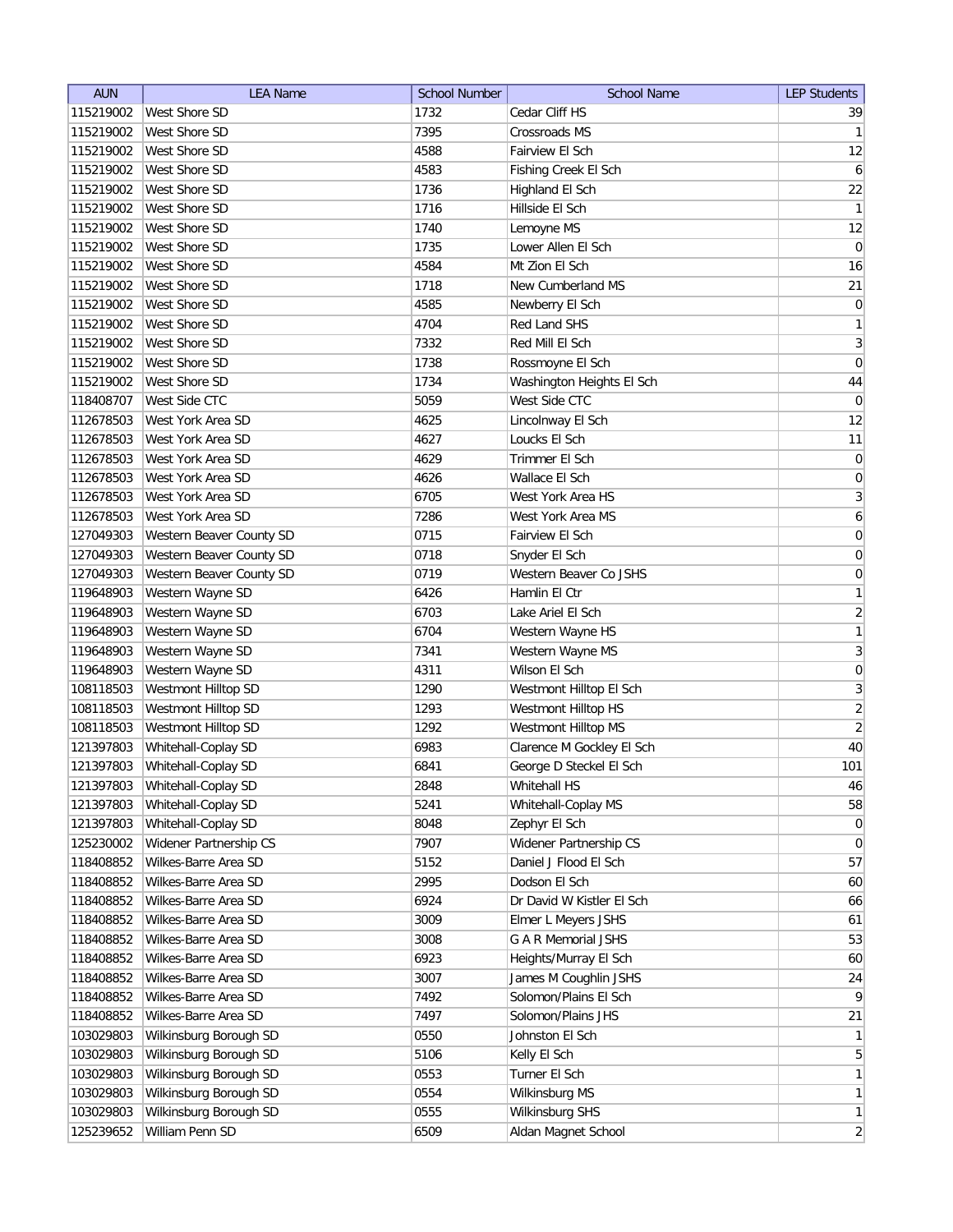| <b>AUN</b> | <b>LEA Name</b>           | <b>School Number</b> | <b>School Name</b>                | <b>LEP Students</b> |
|------------|---------------------------|----------------------|-----------------------------------|---------------------|
| 125239652  | William Penn SD           | 1887                 | Ardmore Avenue Sch                | 7 <sup>1</sup>      |
| 125239652  | William Penn SD           | 7385                 | <b>Bell Avenue School</b>         | 1                   |
| 125239652  | William Penn SD           | 1856                 | Colwyn El Sch                     | 0                   |
| 125239652  | William Penn SD           | 1890                 | East Lansdowne El Sch             | $\overline{2}$      |
| 125239652  | William Penn SD           | 7020                 | Park Lane El Sch                  | 84                  |
| 125239652  | William Penn SD           | 7917                 | Penn Wood HS - Cypress St. Campus | 13                  |
| 125239652  | William Penn SD           | 1892                 | Penn Wood HS - Green Ave Campus   | 40                  |
| 125239652  | William Penn SD           | 7918                 | Penn Wood MS                      | 27                  |
| 125239652  | William Penn SD           | 1974                 | W B Evans Magnet Sch              | $\boldsymbol{0}$    |
| 125239652  | William Penn SD           | 8018                 | Walnut Street El Sch              | $\boldsymbol{0}$    |
| 125239652  | William Penn SD           | 1857                 | Walnut Street Sch                 | 0                   |
| 129548803  | Williams Valley SD        | 7357                 | Williams Valley El Sch            | $\overline{2}$      |
| 129548803  | Williams Valley SD        | 3914                 | Williams Valley JSHS              | $\boldsymbol{0}$    |
| 108079004  | Williamsburg Community SD | 0950                 | Williamsburg Community El Sch     | 0                   |
| 108079004  | Williamsburg Community SD | 0951                 | Williamsburg Community JSHS       | 0                   |
| 117417202  | Williamsport Area SD      | 3057                 | Cochran El Sch                    | 8                   |
| 117417202  | Williamsport Area SD      | 3073                 | Curtin MS                         | $\vert 3 \vert$     |
| 117417202  | Williamsport Area SD      | 6367                 | Hepburn-Lycoming El Sch           | 0                   |
| 117417202  | Williamsport Area SD      | 3058                 | Jackson El Sch                    | 0                   |
| 117417202  | Williamsport Area SD      | 6861                 | Lycoming Valley MS                | $\vert 0 \vert$     |
| 117417202  | Williamsport Area SD      | 3074                 | Roosevelt MS                      | $\boldsymbol{0}$    |
| 117417202  | Williamsport Area SD      | 3070                 | Round Hills El Sch                | $\boldsymbol{0}$    |
| 117417202  | Williamsport Area SD      | 3062                 | Sheridan El Sch                   | $\boldsymbol{0}$    |
| 117417202  | Williamsport Area SD      | 7061                 | Stevens El Sch                    | $\boldsymbol{0}$    |
| 117417202  | Williamsport Area SD      | 7701                 | Williamsport Area Alternative Sch | $\boldsymbol{0}$    |
| 117417202  | Williamsport Area SD      | 6368                 | Williamsport Area SHS             | 6                   |
| 104378003  | Wilmington Area SD        | 4864                 | East Lawrence El Sch              | $\boldsymbol{0}$    |
| 104378003  | Wilmington Area SD        | 6963                 | New Wilmington El Sch             | $\boldsymbol{0}$    |
| 104378003  | Wilmington Area SD        | 4865                 | Pulaski El Sch                    | 0                   |
| 104378003  | Wilmington Area SD        | 2721                 | Wilmington Area HS                | 0                   |
| 104378003  | Wilmington Area SD        | 7352                 | Wilmington Area MS                | $\overline{2}$      |
| 114069103  | Wilson SD                 | 6773                 | Cornwall Terrace El Sch           | 22                  |
| 114069103  | Wilson SD                 | 7864                 | Green Valley El Sch               | $\vert 9 \vert$     |
| 114069103  | Wilson SD                 | 0880                 | Lincoln Park El Sch               | $\overline{4}$      |
| 114069103  | Wilson SD                 | 7659                 | Shiloh Hills El Sch               | 12                  |
| 114069103  | Wilson SD                 | 7436                 | Spring Ridge El Sch               | 22                  |
| 114069103  | Wilson SD                 | 0882                 | West Wyomissing El Sch            | 8 <sup>2</sup>      |
| 114069103  | Wilson SD                 | 0883                 | Whitfield El Sch                  | 18                  |
| 114069103  | Wilson SD                 | 6980                 | Wilson HS                         | 16                  |
| 114069103  | Wilson SD                 | 6982                 | Wilson Southern MS                | 14                  |
| 114069103  | Wilson SD                 | 6981                 | <b>Wilson West MS</b>             | 15                  |
| 120488603  | Wilson Area SD            | 3516                 | Avona El Sch                      | 42                  |
| 120488603  | Wilson Area SD            | 6785                 | Philip F Lauer MS                 | 11                  |
| 120488603  | Wilson Area SD            | 3520                 | Williams Township El Sch          | $\overline{0}$      |
| 120488603  | Wilson Area SD            | 3522                 | Wilson Area HS                    | 16                  |
| 120488603  | Wilson Area SD            | 7053                 | Wilson Borough El Sch             | $\mathbf{1}$        |
| 108569103  | Windber Area SD           | 4026                 | Windber Area HS                   | $\overline{2}$      |
| 108569103  | Windber Area SD           | 7145                 | Windber Area MS                   | 0                   |
| 108569103  | Windber Area SD           | 7500                 | Windber El Sch                    | 0                   |
| 126510007  | Wissahickon CS            | 7724                 | Wissahickon CS                    | $\overline{0}$      |
| 123469303  | Wissahickon SD            | 6470                 | Blue Bell El Sch                  | 22                  |
| 123469303  | Wissahickon SD            | 7491                 | Lower Gwynedd El Sch              | 10                  |
| 123469303  | Wissahickon SD            | 4914                 | Mattison Avenue El Sch            | 22                  |
| 123469303  | Wissahickon SD            | 6835                 | Shady Grove El Sch                | 23                  |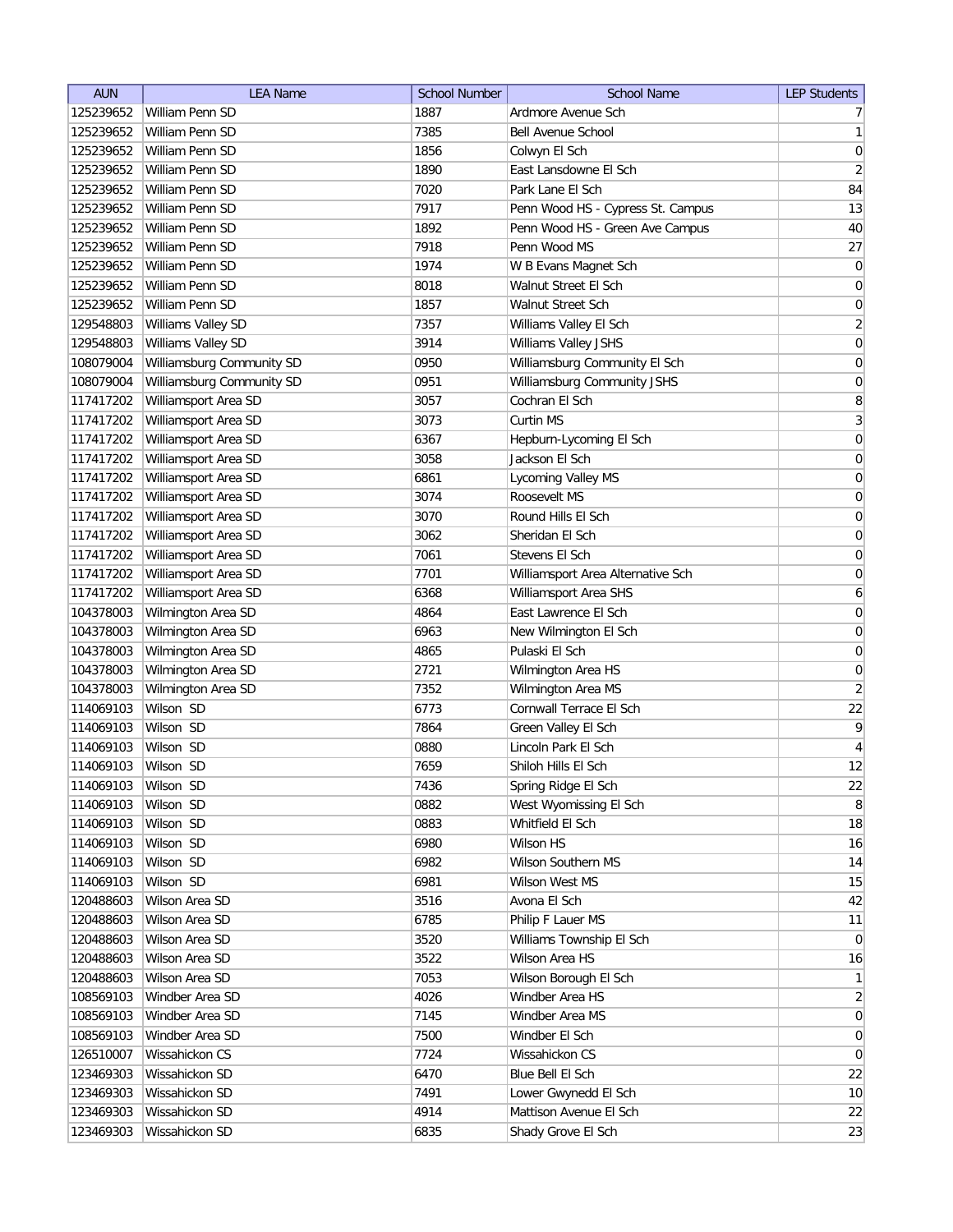| <b>AUN</b> | <b>LEA Name</b>              | <b>School Number</b> | <b>School Name</b>           | <b>LEP Students</b> |
|------------|------------------------------|----------------------|------------------------------|---------------------|
| 123469303  | Wissahickon SD               | 3414                 | Stony Creek El Sch           | 21                  |
| 123469303  | Wissahickon SD               | 3245                 | Wissahickon MS               | 35                  |
| 123469303  | Wissahickon SD               | 3247                 | Wissahickon SHS              | 31                  |
| 110143310  | Wonderland CS                | 7626                 | Wonderland CS                | $\boldsymbol{0}$    |
| 103029902  | Woodland Hills SD            | 6969                 | Dickson El Sch               | 5                   |
| 103029902  | Woodland Hills SD            | 8088                 | Edgewood El Sch              | $\boldsymbol{0}$    |
| 103029902  | Woodland Hills SD            | 0132                 | Edgewood Primary Sch         | $\mathbf{3}$        |
| 103029902  | Woodland Hills SD            | 0274                 | Fairless El Sch              | $\boldsymbol{0}$    |
| 103029902  | Woodland Hills SD            | 0449                 | Rankin Intrmd Sch            | $\boldsymbol{0}$    |
| 103029902  | <b>Woodland Hills SD</b>     | 8089                 | Shaffer El Sch               | $\overline{0}$      |
| 103029902  | <b>Woodland Hills SD</b>     | 0104                 | Shaffer Primary Sch          | 4                   |
| 103029902  | Woodland Hills SD            | 8090                 | Wilkins El Sch               | 0                   |
| 103029902  | Woodland Hills SD            | 0106                 | Wilkins Primary Sch          | 4                   |
| 103029902  | <b>Woodland Hills SD</b>     | 8091                 | Woodland Hills Academy       | 0                   |
| 103029902  | Woodland Hills SD            | 8038                 | Woodland Hills JHS           | 0                   |
| 103029902  | Woodland Hills SD            | 6116                 | Woodland Hills JHS-East      | 0                   |
| 103029902  | Woodland Hills SD            | 0483                 | Woodland Hills JHS-West      | 0                   |
| 103029902  | <b>Woodland Hills SD</b>     | 0107                 | <b>Woodland Hills SHS</b>    | $\overline{2}$      |
| 126512860  | World Communications CS      | 7512                 | World Communications CS      | 0                   |
| 117089003  | Wyalusing Area SD            | 1001                 | Camptown El Sch              | $\pmb{0}$           |
| 117089003  | Wyalusing Area SD            | 1004                 | Laceyville El Sch            | $\boldsymbol{0}$    |
| 117089003  | Wyalusing Area SD            | 1002                 | New Albany El Sch            | 0                   |
| 117089003  | Wyalusing Area SD            | 1003                 | Wyalusing El Sch             | $\overline{4}$      |
| 117089003  | Wyalusing Area SD            | 1005                 | <b>Wyalusing Valley JSHS</b> | 1                   |
| 118409203  | Wyoming Area SD              | 2875                 | Kennedy El Ctr               | $\boldsymbol{0}$    |
| 118409203  | Wyoming Area SD              | 7273                 | Montgomery Avenue El Sch     | 1                   |
| 118409203  | Wyoming Area SD              | 6388                 | Sara J Dymond El Sch         | $\overline{0}$      |
| 118409203  | Wyoming Area SD              | 2874                 | Tenth Street El Sch          | 1                   |
| 118409203  | Wyoming Area SD              | 6390                 | Wyoming Area Sec Ctr         | $\overline{3}$      |
| 118409302  | Wyoming Valley West SD       | 6392                 | Chester Street El Sch        | 0                   |
| 118409302  | Wyoming Valley West SD       | 2878                 | Dana El Ctr                  | 5                   |
| 118409302  | Wyoming Valley West SD       | 6903                 | Main El Ctr                  | 0                   |
| 118409302  | Wyoming Valley West SD       | 2915                 | Pringle Street El Sch        | 0                   |
| 118409302  | Wyoming Valley West SD       | 2917                 | Schuyler Avenue El Sch       | $\mathbf{1}$        |
| 118409302  | Wyoming Valley West SD       | 6987                 | State El Ctr                 | 11                  |
| 118409302  | Wyoming Valley West SD       | 2918                 | Third Avenue El Sch          | $\overline{0}$      |
| 118409302  | Wyoming Valley West SD       | 6986                 | Wyoming Valley West MS       | 10                  |
| 118409302  | Wyoming Valley West SD       | 6391                 | Wyoming Valley West SHS      | 14                  |
| 114069353  | Wyomissing Area SD           | 0885                 | West Reading El Ctr          | 8                   |
| 114069353  | Wyomissing Area SD           | 0887                 | Wyomissing Area JSHS         | 11                  |
| 114069353  | Wyomissing Area SD           | 0886                 | Wyomissing Hills El Ctr      | 26                  |
| 112679002  | York City SD                 | 4645                 | Davis Sch                    | 84                  |
| 112679002  | York City SD                 | 4631                 | Devers Sch                   | 139                 |
| 112679002  | York City SD                 | 4646                 | Edgar Fahs Smith MS          | 69                  |
| 112679002  | York City SD                 | 4642                 | Ferguson Sch                 | 57                  |
| 112679002  | York City SD                 | 4632                 | Goode Sch                    | 167                 |
| 112679002  | York City SD                 | 4644                 | Hannah Penn MS               | 156                 |
| 112679002  | York City SD                 | 4634                 | Jackson Sch                  | 237                 |
| 112679002  | York City SD                 | 7945                 | Lindbergh Education Center   | $\vert 4 \vert$     |
| 112679002  | York City SD                 | 4638                 | McKinley Sch                 | 99                  |
| 112679002  | York City SD                 | 4647                 | William Penn SHS             | 164                 |
| 112679107  | York Co School of Technology | 5168                 | York Co School of Technology | 47                  |
| 112679403  | York Suburban SD             | 4648                 | East York El Sch             | 42                  |
| 112679403  | York Suburban SD             | 6688                 | Indian Rock El Sch           | $\mathbf{1}$        |